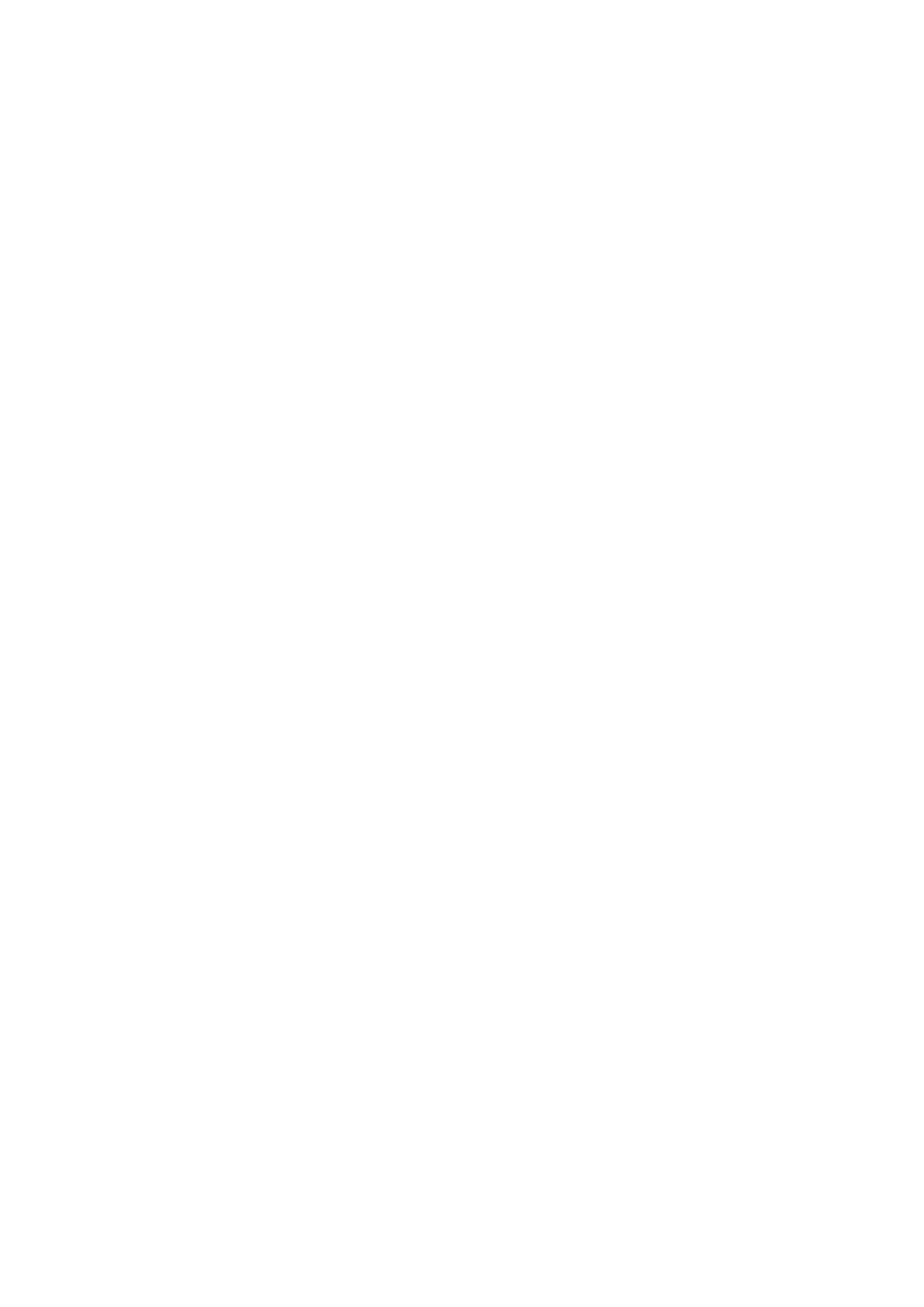# National Maritime Museum Annual Report and Accounts 2014-2015

Presented to Parliament pursuant to Section 9 (8) of the Museums and Galleries Act 1992

Ordered by the House of Commons to be printed on 15 July 2015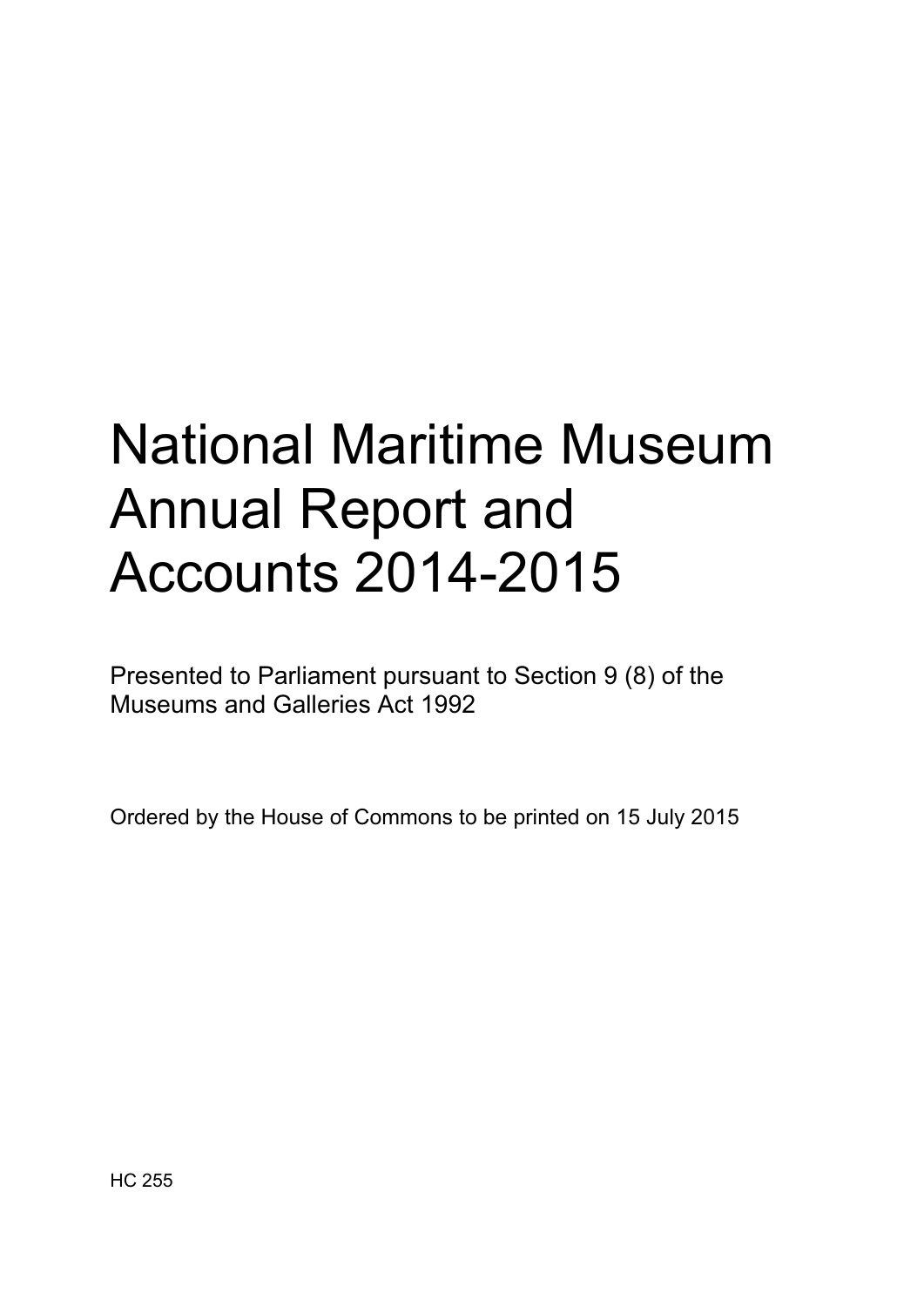

#### © Crown copyright 2015

This publication is licensed under the terms of the Open Government Licence v3.0 except where otherwise stated. To view this licence, visit nationalarchives.gov.uk/doc/opengovernment-licence/version/3 or write to the Information Policy Team, The National Archives, Kew, London TW9 4DU, or email: psi@nationalarchives.gsi.gov.uk.

Where we have identified any third party copyright information you will need to obtain permission from the copyright holders concerned.

This publication is available at www.gov.uk/government/publications

Any enquiries regarding this publication should be sent to us at Park Row, Greenwich, London SE10 9NF, United Kingdom marked for the attention of the Trustees of the National Maritime Museum.

Print ISBN 9781474121835 Web ISBN 9781474121842

Printed in the UK by the Williams Lea Group on behalf of the Controller of Her Majesty's Stationery Office

ID 150615 07/15 50410 19585

Printed on paper containing 75% recycled fibre content minimum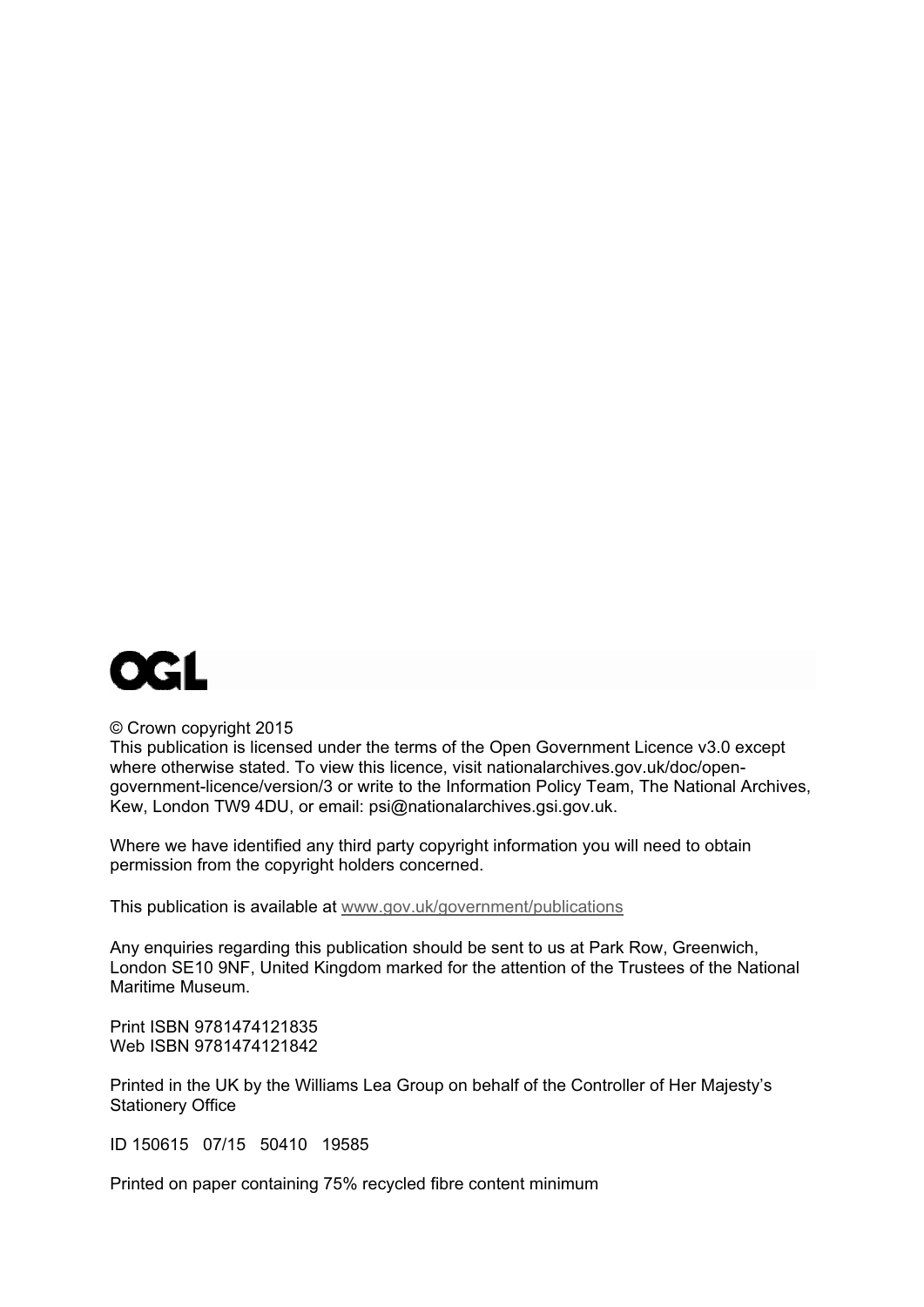# **TRUSTEES' AND ACCOUNTING OFFICER'S ANNUAL REPORT AND CONSOLIDATED ACCOUNTS FOR THE YEAR ENDED 31 MARCH 2015**

# **CONTENTS**

| $\mathbf{i}$ | <b>Statutory Background and History</b>                    | 1                       |
|--------------|------------------------------------------------------------|-------------------------|
| ii           | <b>Mission, Aims and Values</b>                            | 2                       |
| 1.           | <b>Chairman's Foreword</b>                                 | 3                       |
| 2.           | <b>Director's Statement</b>                                | $\overline{\mathbf{5}}$ |
| 3.           | Review of activities, achievements and performance 2014–15 | 6                       |
| 4.           | <b>Sustainability report</b>                               | 19                      |
| 5.           | <b>Future priorities</b>                                   | 23                      |
| 6.           | <b>Workforce and Employment</b>                            | 25                      |
| 7.           | <b>Remuneration Report</b>                                 | 28                      |
| 8.           | Reference and administrative details                       | 32                      |
| 9.           | Supporters of the National Maritime Museum 2014-15         | 34                      |
| 10.          | <b>Financial Review</b>                                    | 37                      |
| 11.          | <b>Statement of the Board of Trustees'</b>                 |                         |
|              | and the Accounting Officer's Responsibilities              | 41                      |
| 12.          | <b>Governance Statement</b>                                | 42                      |
| 13.          | The Certificate and Report of the                          |                         |
|              | <b>Comptroller and Auditor General</b>                     | 52                      |
| 14.          | <b>Consolidated Statement of Financial Activities</b>      | 54                      |
| 15.          | <b>Balance Sheets as at 31 March 2015</b>                  | 55                      |
| 16.          | <b>Consolidated Cash Flow Statement</b>                    | 56                      |
| 17.          | <b>Notes to the Consolidated Accounts</b>                  | 57                      |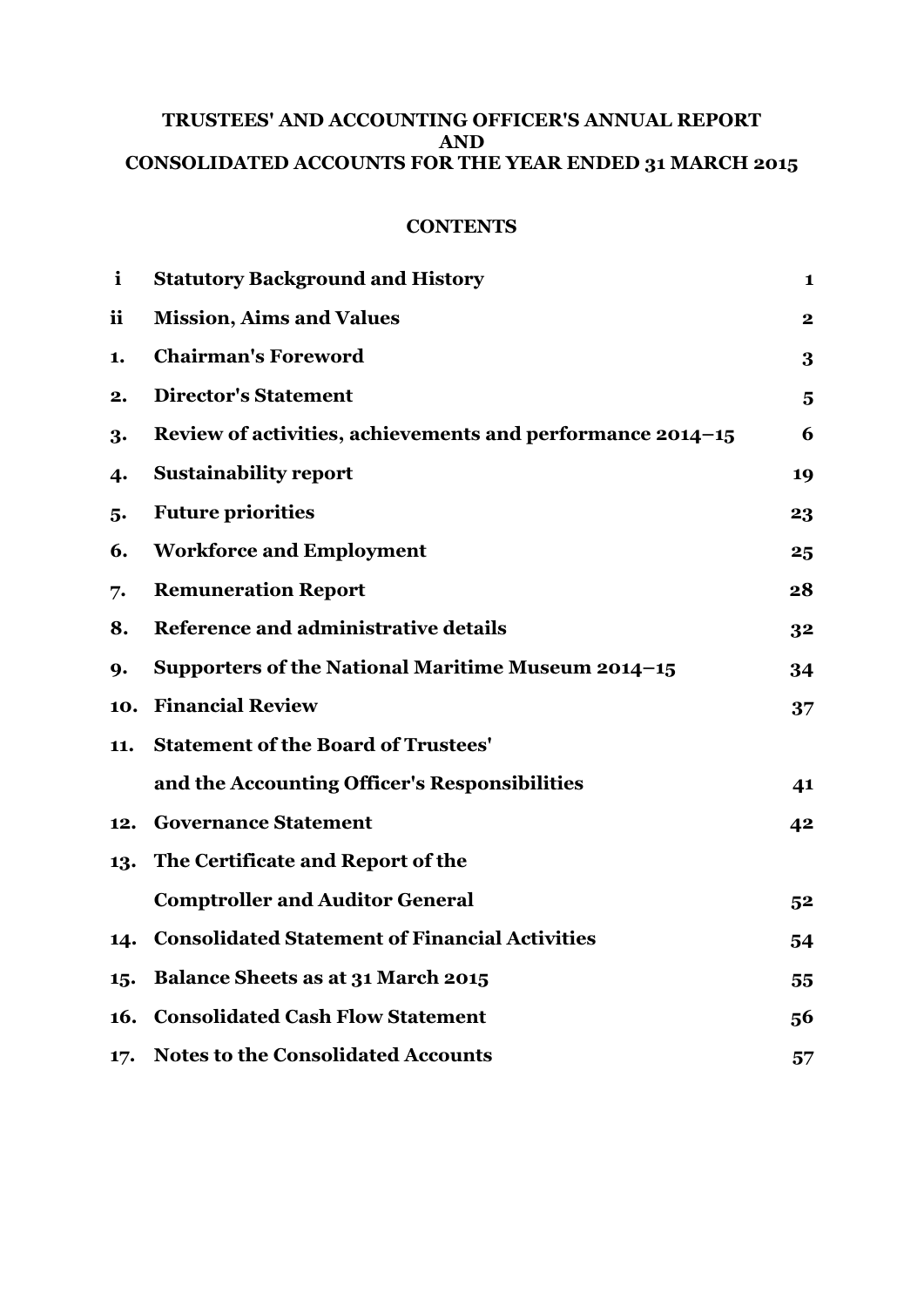# **i MUSEUM BACKGROUND**

The National Maritime Museum (NMM) at Greenwich is the largest maritime museum in the world: as founded by statute in 1934 it included the Queen's House, with the later addition of the Royal Observatory, Greenwich. The Museum is open 362 days a year: in 2014–15 it welcomed some 2.343 million visits from Britain and around the world and its website some 4.5 million visits.

The Museum receives funding from the taxpayer via Grant-in-Aid through the Department for Culture Media and Sport, with additional income derived from trading activity, donations and sponsorship. Entry to the national maritime collection is free, although charges are made for special exhibitions, the Peter Harrison Planetarium, and the Greenwich Meridian Line and Time Galleries at the Royal Observatory.

The National Maritime Museum is an exempt charity and an Executive Non-Departmental Public Body. In 2014–15, it had an annual income of some £28.5 million and a staff of 498 full-time equivalents, under the Board of Trustees, the Director, and an Executive. They uphold diversity and equal opportunities for all.

#### **History and Collection**

The Museum was opened to the public by King George VI on 27 April 1937. Previously (1807–1933) its main buildings at Greenwich, including the Queen's House, accommodated the Royal Hospital School. The Royal Observatory, Greenwich, was added to the Museum's estate and curatorial remit in 1953.

The Museum is unique in the architectural significance and setting of its buildings. The 17thcentury Queen's House, designed by Inigo Jones and probably the most important early classical building in England, is the keystone of the historic 'park and place' landscape of Maritime Greenwich, so-designated as a UNESCO World Heritage Site (WHS) in 1997. Flamsteed House (built 1675–76), the original part of the Royal Observatory, was designed by Sir Christopher Wren and was the first purpose-built scientific research facility in Britain.

The Museum has a number of storage outstations in south-east London close to its main site: these are currently being rationalized and consolidated as part of the Museum's Endeavour Project.

All the Museum buildings have been subsequently upgraded at various times. Modern redevelopment of the main galleries centres on what is now the Neptune Court. One of the first museum capital projects funded by the Heritage Lottery Fund, this was completed in 1999 and reopened by Her Majesty The Queen. The Queen's House was last refurbished in 2001 to display changing aspects of the Museum's large and significant art collection: the House was re-opened in this role by His Royal Highness The Prince of Wales. The major *Time and Space* capital project at the Observatory was opened by Her Majesty The Queen in May 2007.

In July 2011 the new Sammy Ofer Wing was opened by the Patron of the Museum, His Royal Highness The Duke of Edinburgh. This major architectural addition in many ways completes work on the Museum campus. It provides a new Museum main entrance from the Royal Park, state-of-the-art facilities for our pre-eminent research archive and a custom-built special exhibitions gallery.

In April 2012 Her Majesty The Queen reopened the fully conserved *Cutty Sark* to the public. The Museum at that point took responsibility for the operational management of the ship under a Service Level Agreement with its owner, the Cutty Sark Trust. At the end of June 2015 the Trustees of the Cutty Sark Trust generously presented the ship, as a gift, into the national collection held by the Museum.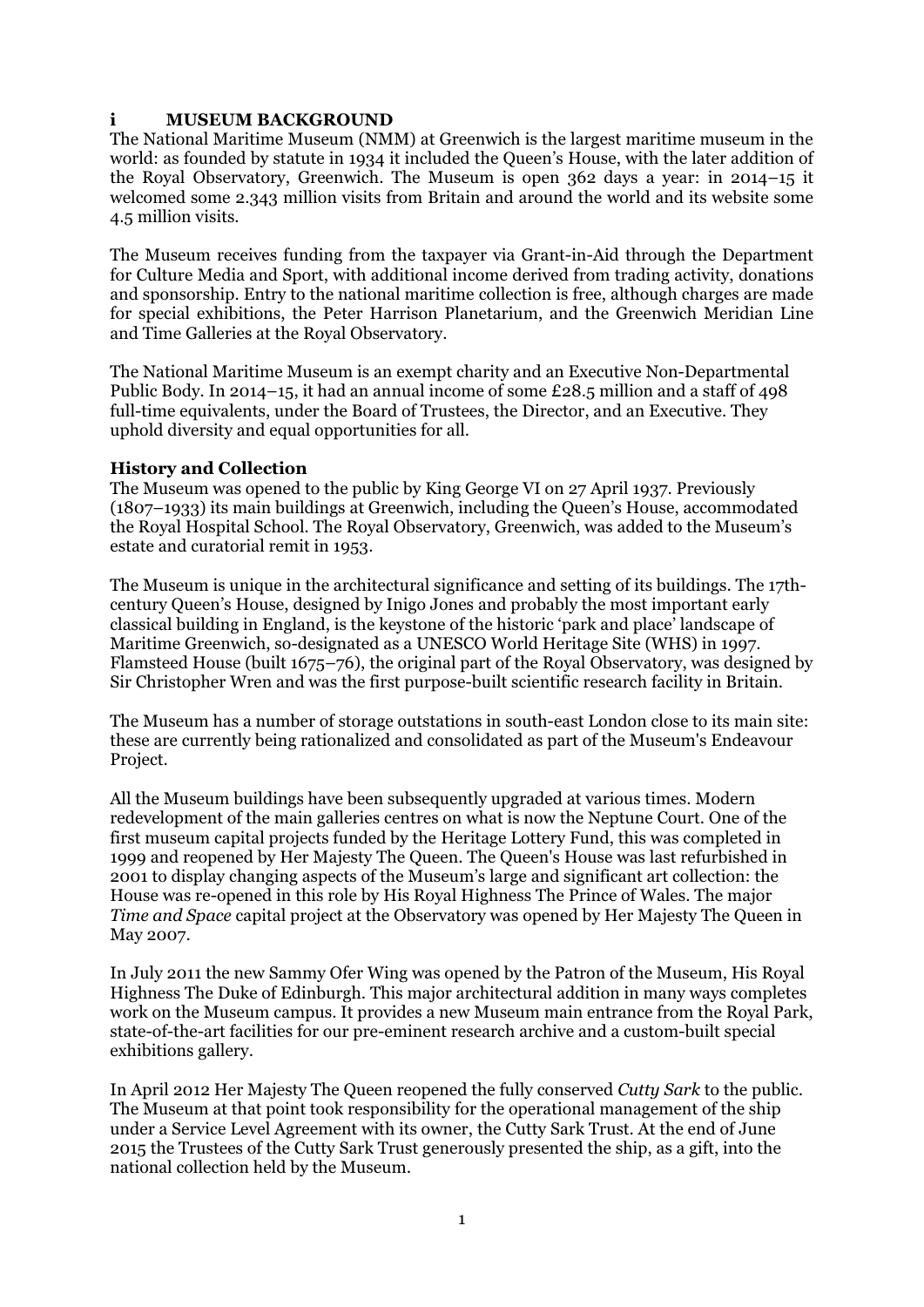The Museum has the most important holdings in the world on the history of Britain at sea, comprising more than two million items, including maritime art (both British and 17thcentury Dutch); cartography; manuscripts including official public records; ship models and plans; scientific and navigational instruments; and instruments for time-keeping and astronomy (based at the Observatory). Its portraiture collection, mainly but not solely British, is the largest national one in England after the National Portrait Gallery and its holdings relating to Nelson and Cook, among many other individuals, are unrivalled. It has the world's largest maritime historical reference library (135,000 volumes) including books dating back to the 15th century. An active loans programme ensures that items from the collection are seen in the UK and abroad. Through its displays, exhibitions and outreach programmes the Museum also explores our current relationship with the sea, and its future as an environmental force and resource.

By virtue of its pairing with the Royal Observatory, the Museum enjoys a unique conjunction of subjects (History, Science, Arts), enabling it to trace the movement and accomplishments of people and the origins and consequences of empire. The outcome of the Museum's work is to achieve, for all its public at home and overseas, a greater understanding of British economic, cultural, social, scientific, political and maritime history, and its consequences in the world today.

For public purposes since 2012, and with approval of Her Majesty the Queen, the Museum has presented its four linked visitor sites at Greenwich under the group title of **Royal Museums Greenwich** (RMG). The governing body remains the National Maritime Museum as established under its Board of Trustees by its founding Act of 1934.

## **ii MISSION, OBJECTIVE AND AIMS**

The Museum's **Mission** is to:

# **illustrate for everyone the importance of the sea, ships, time and the stars, and their relationship to people**

The Museum's **Objective** is to:

# **Stimulate people's curiosity – the trigger for discovery and learning**

The Museum's **Aims** are to:

#### **1. Put visitors first.**

Create inspiring experiences that transform people's understanding of our subjects and collections.

# **2. Value our heritage.**

Care for and develop our unique collection and historic sites.

# **3. Extend our reputation.**

Maximize our reach to and impact on local, regional, national and international audiences and stakeholders.

#### **4. Strengthen our organization.**

Grow our expertise, increase revenues, control costs and manage risks.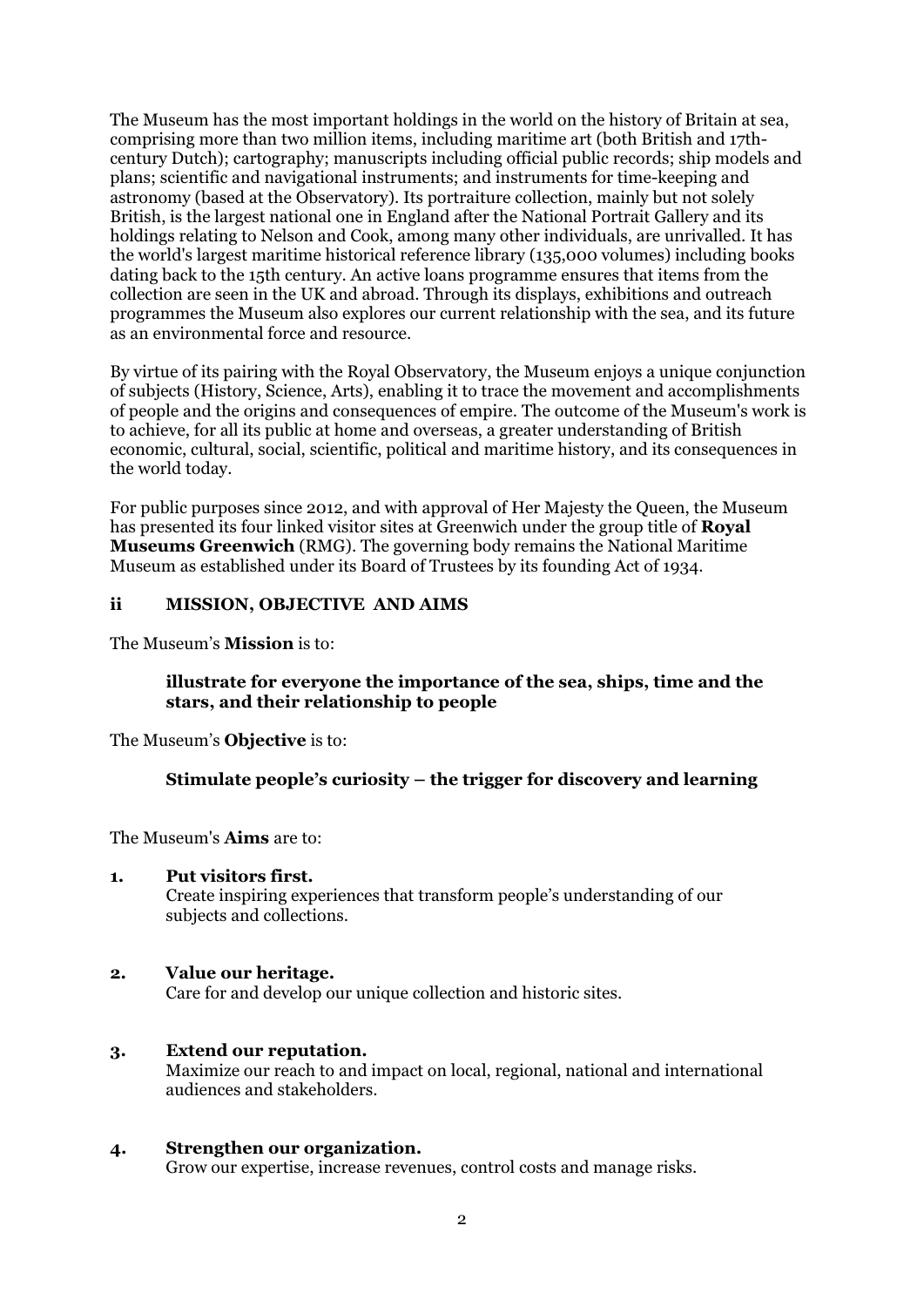## **1. CHAIRMAN'S FOREWORD**

On Saturday 21 March 2015 I travelled down the Thames with my wife and two young children and many of their friends for all of us to revel in the first day of our new gallery 'Ahoy!' This is the Museum's exciting space for those under eight to explore many playful interactives based on aspects of our collections from a sailing ship to a fish market, a passenger liner to a container port. The gallery helps young children understand why the sea is important to us all and provides a vibrant and engaging space for families to learn together. It was a delight to take part in such a pleasurable and exuberant day and, as Chairman, I was very pleased to see that it perfectly expresses the Museum's concern for children and their spirit of exploration and adventure. I am very pleased to thank all those who have supported the completion of 'Ahoy!'

This year has seen the development and adoption of the detailed sections of our new Corporate Plan *Stimulating Curiosity* which will take us through to 2017–18. This period will present significant financial challenges as it is likely that our annual grant from government will continue to reduce. In consequence we have reorganized the structure of the Museum to realize more efficient ways of working and grow self-engendered income.

Within the Corporate Plan our major Endeavour Project, (see page 24) plays a significant part. The project has taken several important steps forward this year. We have received vital support from the Department for Culture Media and Sport thanks to the loans scheme that forms part of the Museums Freedoms Pilot, for which we are very grateful. In addition, I am delighted to report we have received a Stage 1 pass from the Heritage Lottery Fund for the galleries component of the project. Preparatory works will continue throughout 2015–16 and, provided matching funding can be secured, we look forward to going to the build stages later in 2016.

We welcomed new Trustees to the Board this year — Professor Alison Bashford, Jeremy Penn and Admiral Sir Mark Stanhope — and I would like to record my gratitude to all the Trustees for the entirely voluntary time and work they put towards the governance and strategic future of Royal Museums Greenwich.

As I write this I am very pleased to be able to report that, at their respective recent meetings, the Trustees of the Cutty Sark Trust resolved to present the *Cutty Sark* as a gift to the national collection and the Trustees of the National Maritime Museum warmly accepted this most important donation which is expected to be made formal on 30 June 2015. These historic resolutions are the culmination of the effort made by the Trust in bringing the *Cutty Sark*'s conservation project to such a successful conclusion and the Museum's work in operating the ship since its re-opening by Her Majesty The Queen in 2012. This final step of acquiring the ship for the nation will ensure *Cutty Sark*'s preservation, conservation and interpretation for the pleasure and instruction of generations to come.

Looking ahead, in November 2015 we will open a landmark exhibition exploring London through the eyes of the incomparable Samuel Pepys (1633–1703) Secretary to the Admiralty. In *Samuel Pepys: Plague, Fire and Revolution*, the world's greatest diarist will be your guide through Charles II's court and the great events that continue to define our capital and our nation. The exhibition will showcase 200 objects drawn from our collections and major loans from across Britain and beyond. I am delighted to thank the City of London Corporation for being one of the first organizations to support this exhibition.

In the face of the pressures facing all cultural institutions, the excellence, innovation and ambition which is set out in the pages that follow is only possible through the hard work of all our staff and volunteers, and our generous and committed sponsors and supporters. On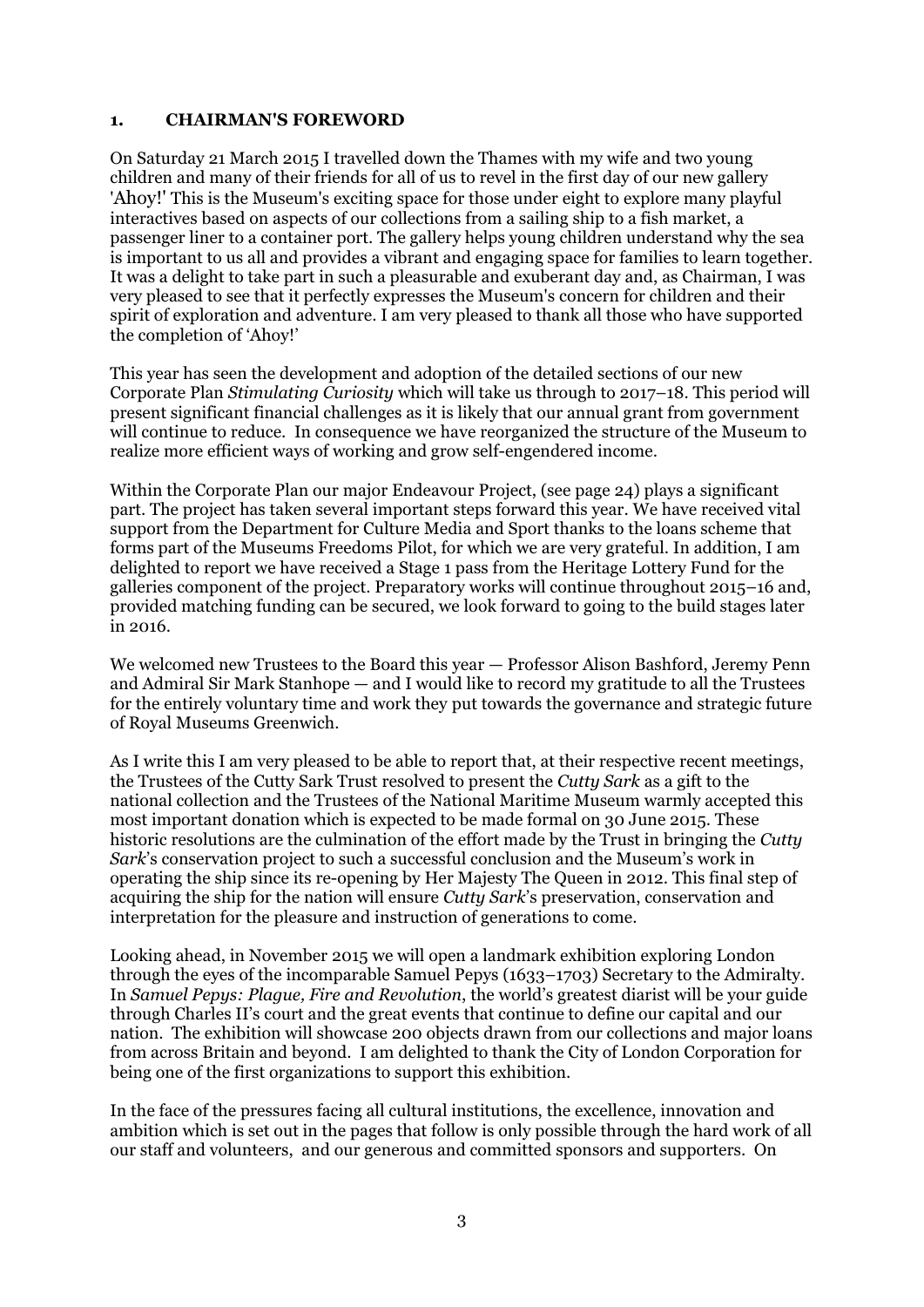behalf of the Trustees it is my privilege as Chairman to thank you all. As we look to the future, your contributions have never been more important.

Sir Charles Dunstone, CVO, Chairman of the Board of Trustees 22 June 2015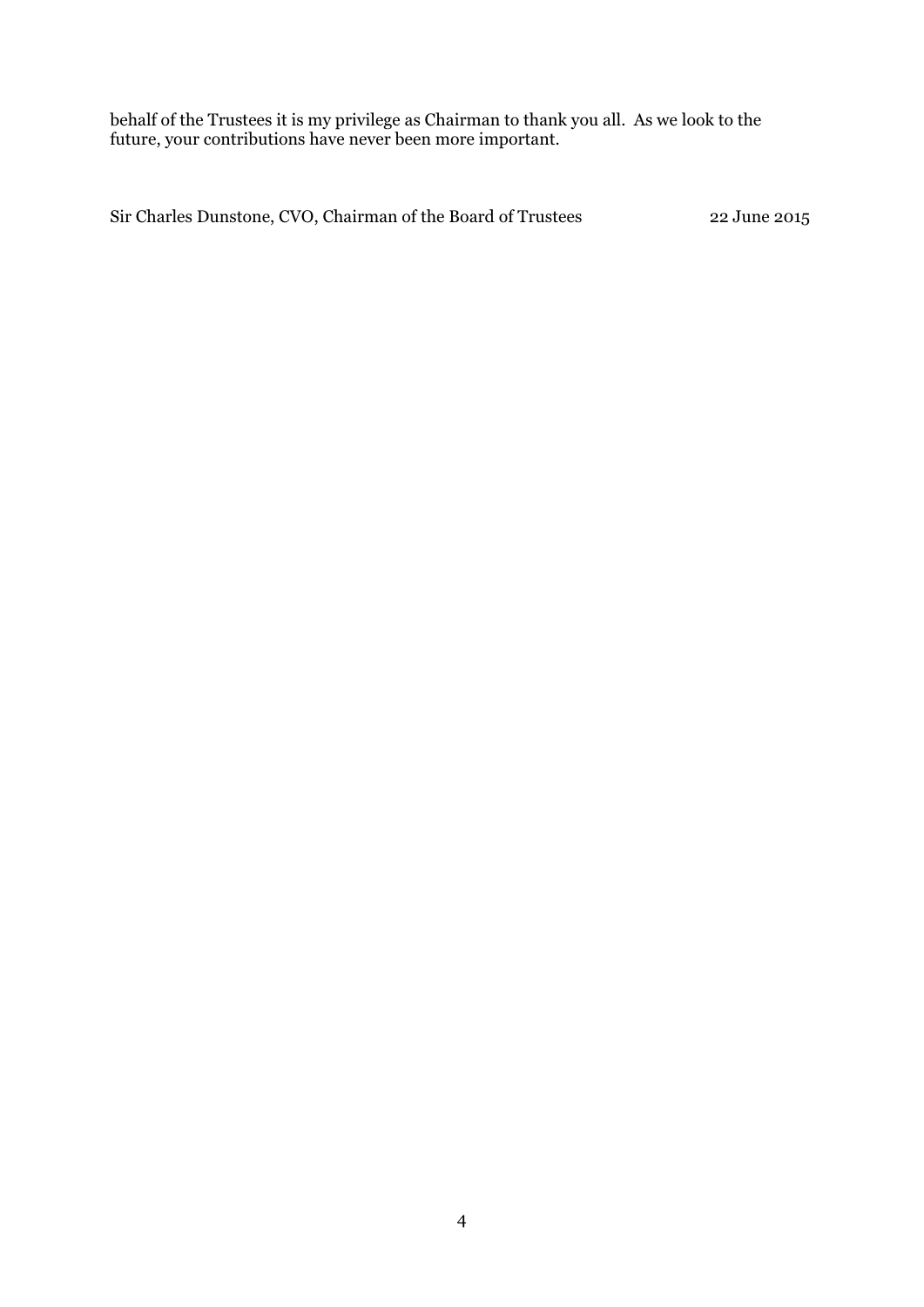# **2. DIRECTOR'S STATEMENT**

This year has seen a programme to realize major savings to our operating budget by undertaking a comprehensive organizational review to offset a significant reduction in Grantin-Aid for 2015–16. I am very grateful to every member of staff for all their contributions to this very necessary process.

Nonetheless, Royal Museums Greenwich performed strongly, externally and internally, during 2014–15 fulfilling our remit to deliver stimulating experiences for our visitors and to be a dynamic organization for our many stakeholders and supporters.

Just how inventive can be demonstrated by the NMM's principal 2015 visitor programme, *Against Captain's Orders*, an innovative collaboration with the acclaimed immersive theatre company Punchdrunk Enrichment, staged with support from Arts Council England. Set in the twilight world of a museum collection store, families embark upon an unexpected journey in which success depends on everybody doing their part. Feedback has been hugely positive:

 'The experience was 10/10 on all levels and our children (9 & 12) loved it and so did we. At the museum itself: just so much to see and learn. An incredible place set in beautiful surroundings in London.'

Notable features for our 2014–15 year include:

- x Consolidation of Royal Museums Greenwich visitor numbers (2.343 million) at levels altogether higher level than have previously been achieved. These visitor figures and the programming that underpins them have materially assisted in changing public perceptions about the NMM and Greenwich in general.
- x Staging two major temporary exhibitions *Turner & the Sea* and *Ships, Clocks andStars.* 134,000 people saw *Turner and the Sea*, and 95,000 *Ships, Clocksand Stars* – two contrasting exhibitions that displayed outstanding standards of research, innovative presentation, and richly deserved critical acclaim (and *Ships, Clocks and Stars* has won the British Society for the History of Science's Great Exhibitions Competition for 2014);
- The opening of the Eyal Ofer Gallery in the Queen's House (funded by the Eyal Ofer Family Foundation) with the superb exhibition the *Art and Science of Exploration*
- The opening of the new children's gallery for children under eight, 'Ahoy!'
- x The acquisition in to the collection of the *Minotaur*'s Trafalgar flag the only Union flag from Trafalgar surviving in Britain today.
- The Endeavour Project: great progress was made in defining the project's scope and brief, and commencing procurement processes. Equally importantly, as the Chairman has noted, our two principal funding applications were submitted ahead of programme and both, our £6 million loan bid to DCMS and our Stage 1 application to HLF for a total bid of £4.9 million, have been successful.
- x Providing leadership within the UK maritime heritage community by co-ordinating the 2014 UK Maritime Heritage Forum conference in Belfast and convening a meeting of organisations interested in the forthcoming Cook 250th anniversary.
- x Enhancing the Museum's international reputation by successfully touring *Turner and the Sea* to the USA and finalizing the international tour schedule for *Ships, Clocks and Stars*. It is a privilege for me to serve as President of the International Congress of Maritime Museums.

As a result of everyone's hard work and dedication, the Museum has enjoyed what I believe will be seen as one of the most significant years in its history. It gives me great pleasure and pride to thank all our staff and our volunteers for their commitment to a most exciting and stimulating future for us all.

Dr Kevin Fewster, AM, Director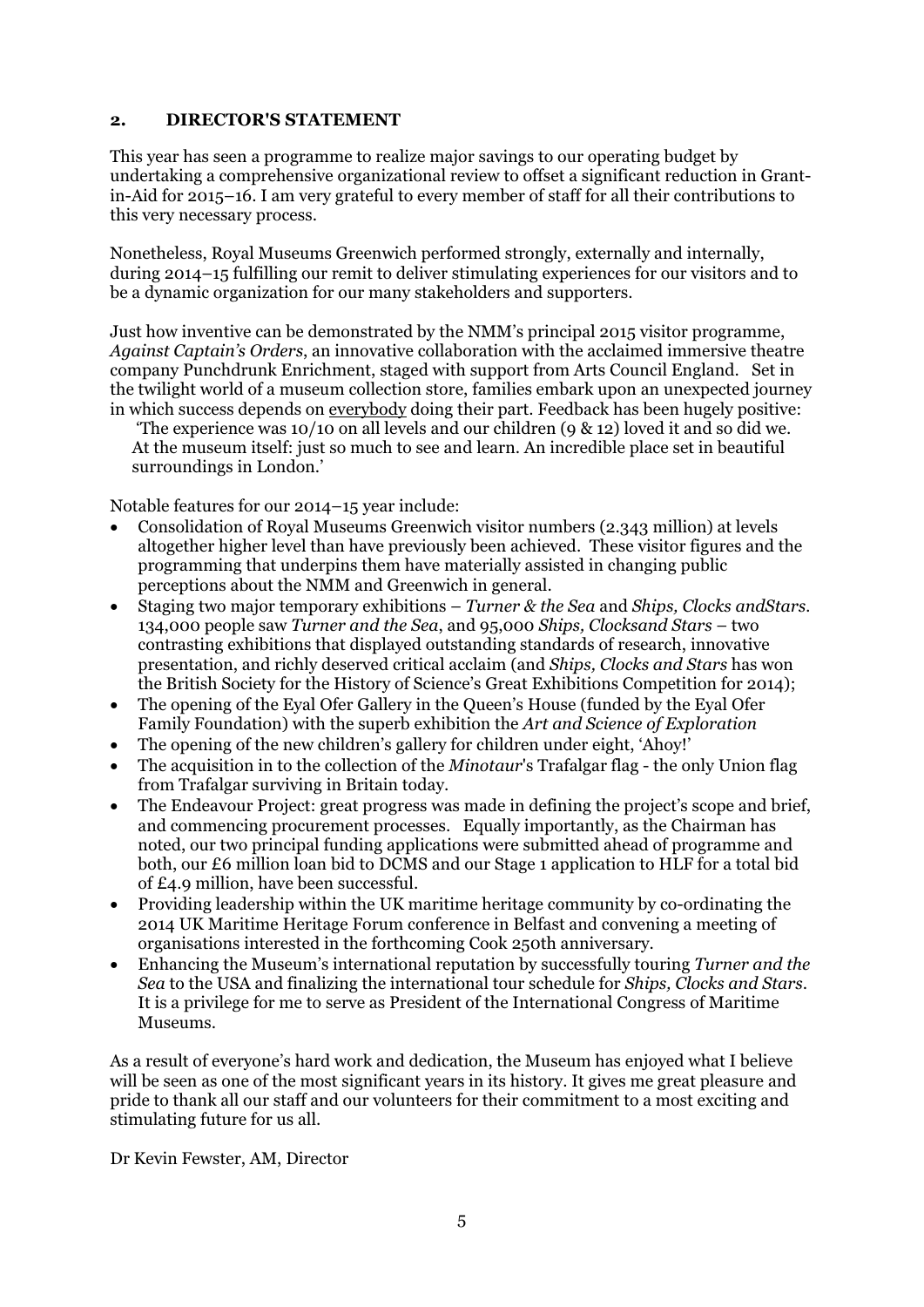## **3. REVIEW OF ACTIVITIES, ACHIEVEMENTS & PERFORMANCE**

The following section is a brief review of the activities and achievements of 2014–15 (so necessarily contains only a selection of the Museum's work over the year). The section is structured in accordance with the Museum's four Aims.

#### **AIM 1: PUT VISITORS FIRST**

## **Create inspiring experiences that transform people's understanding of our subjects and collections**

#### **Temporary Exhibitions:**

**Rozanne Hawksley:** *War and Memory* (28 May–16 November 2014) *War and Memory* was mounted to commemorate the centenary of the beginning of the First World War. It examines remembrance, representation and memory in the fitting setting of the Queen's House, which was once a school educating boys for joining the Navy.

*Unseen: the Lives of Looking by Dryden Goodwin* (5 March 2015 to 26 July 2015) Acclaimed contemporary artist Dryden Goodwin has created his first feature-length film, considering the act of looking. The film focuses on three individuals with a particular relationship to looking: a planetary explorer, an eye surgeon and a human rights lawyer. The solo exhibition includes drawings produced during the production of the film, as well as artefacts used by all four lookers in their work.

#### *Against Captain's Orders: A Journey into the Uncharted* (28 March 2015 to 31 August 2015)

The National Maritime Museum and Punchdrunk Enrichment have presented a groundbreaking new show for 6 to 12-year-olds, taking families on the adventure of a lifetime through the Museum's incredible wealth of maritime history and artefacts.

The response has been excellent and with so much history secured in one museum, so many doorways to other times and other worlds, *Against Captain's Orders* is exciting, enlightening, and perhaps a tiny bit dangerous…

With the aim of opening up the performances to audiences with disabilities we have launched a project to create a 'Visitor Story'. Once developed this will be available to families and schools with children on the autism spectrum in order to help them prepare for a visit.

*The Art and Science of Exploration, 1768–80* (August 2014 to January 2015) An exhibition of exceptional paintings, prints and drawings by specially commissioned artists on Captain Cook's 18th-century voyages of discovery. These works influenced forever how the European public saw the Pacific.

The exhibition in the Eyal Ofer Gallery in the Queen's House includes the newly acquired paintings by George Stubbs – the first depictions of a kangaroo and a dingo in Western art. Also on display are portraits, landscapes and scenes of encounters with Pacific islanders painted by William Hodges and John Webber, as well as botanical prints based on drawings by Sydney Parkinson.

In connection with the exhibition we are working with four partner museums around the UK on the *Travellers' Tails* project. The project brings together artists, scientists, explorers and museum professionals to investigate the nature of exploration in the Enlightenment era, how the multitude of histories can be explored and experienced in a gallery, heritage and museum setting, and to question what exploration means today. The project brings together the Grant Museum of Zoology, University College London; the Hunterian in Glasgow; the Captain Cook Memorial Museum, Whitby; the Horniman Museum and Gardens in south-east London; and Royal Museums Greenwich.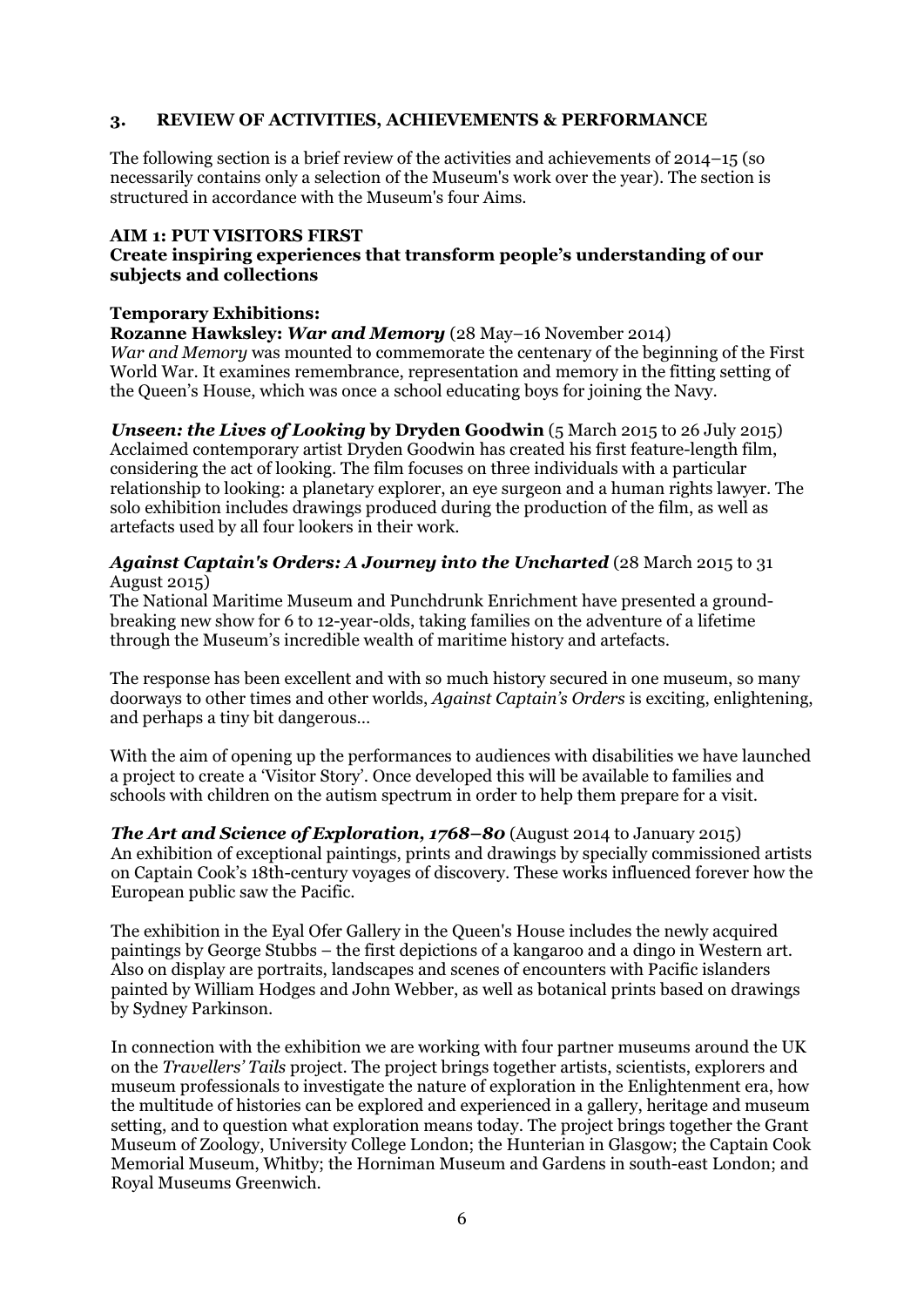**Ships, Clocks and Stars: the Quest for Longitude** (11 July 2014 to 4 January 2015) Described as 'visually stunning' by the judges, we are proud to announce that *Ships, Clocks and Stars* has won the British Society for the History of Science's Great Exhibitions Competition for 2014.

Marking the 300th anniversary of the passing of the Longitude Act in July 1714, this exhibition told the extraordinary story of the race to determine longitude (east-west position) at sea, helping to save seafarers from terrible fates including shipwreck and starvation. Highlights included the original Longitude Act of 1714 on public display for the first time ever and a rare opportunity to see all five of John Harrison's now legendary timekeepers together, the first to allow accurate timekeeping at sea.

# *Longitude Punk'd* (April 2014 to 4 January 2015)

In parallel to *Ships, Clocks and Stars,* Steampunk artists took over the Royal Observatory! Madcap inventors, stargazing scientists and elegant explorers took visitors on an adventure into a world where scientific convention and the laws of nature had been re-written. Their fabulous narrative lavishly reinterpreted the science and drama of the 18th-century quest to find longitude at sea, inspired by the 300th anniversary of the Longitude Act.

*Astronomy Photographer of the Year 2014* (18 September 2014 to 19 July 2015) This annual competition was arranged at the Royal Observatory, Greenwich, in collaboration with our media partner the BBC magazine *Sky at Night* and was the culmination of an astrophotography competition run by the Museum throughout 2014. In its sixth year, the exhibition attracted a wide range of media attention and received a record 1700 entries.

# **Touring exhibitions**

- x *Turner and the Sea*–closed 1 September 2014 at the Peabody Essex Museum, Massachusetts
- x *Ships, Clocks and Stars* opened at Folger Library, Washington D.C.
- x *Visions of the Universe* booked for Sea City Museum and Dundee Science Centre

# **New Permanent Galleries:**

**Forgotten Fighters: the First World War at Sea** (August 2014 to 2018) As part of the NMM commemoration of the First World War this new exhibition explores the naval and maritime dimensions of that conflict. The horrors of the Western Front have long dominated our understanding of those years, and yet the war at sea was fought on an epic scale and with terrible human loss.

At the heart of the gallery are the medals and personal stories of sixteen individuals: reservists, WRENs, pilots and submariners who bring the varied realities of the maritime struggle into sharp relief, from the heroism of merchant mariners to the shattering realities of naval battle.

# **Guiding Lights: 500 years of Trinity House and safety at sea** (16 April 2014 to 4 January 2016)

'Guiding Lights' showcases centuries of invaluable work by the Corporation of Trinity House to help sailors navigate safely at sea, preventing countless shipwrecks and immense loss of life. Marking the 500th anniversary of Trinity House, the gallery displays 70 rarely seen objects from Trinity House and the Museum's own collection, telling stories of the heroic and the extraordinary from throughout the organization's history, and of human fortitude in the face of the immense power of the sea.

# **AHOY! New children's gallery for under-8s** (from 22 March 2015).

Our brilliant new free gallery for under-8s opened on 22 March. Polar exploration, pirates and a host of other maritime themes are brought to life in this playful and immersive space.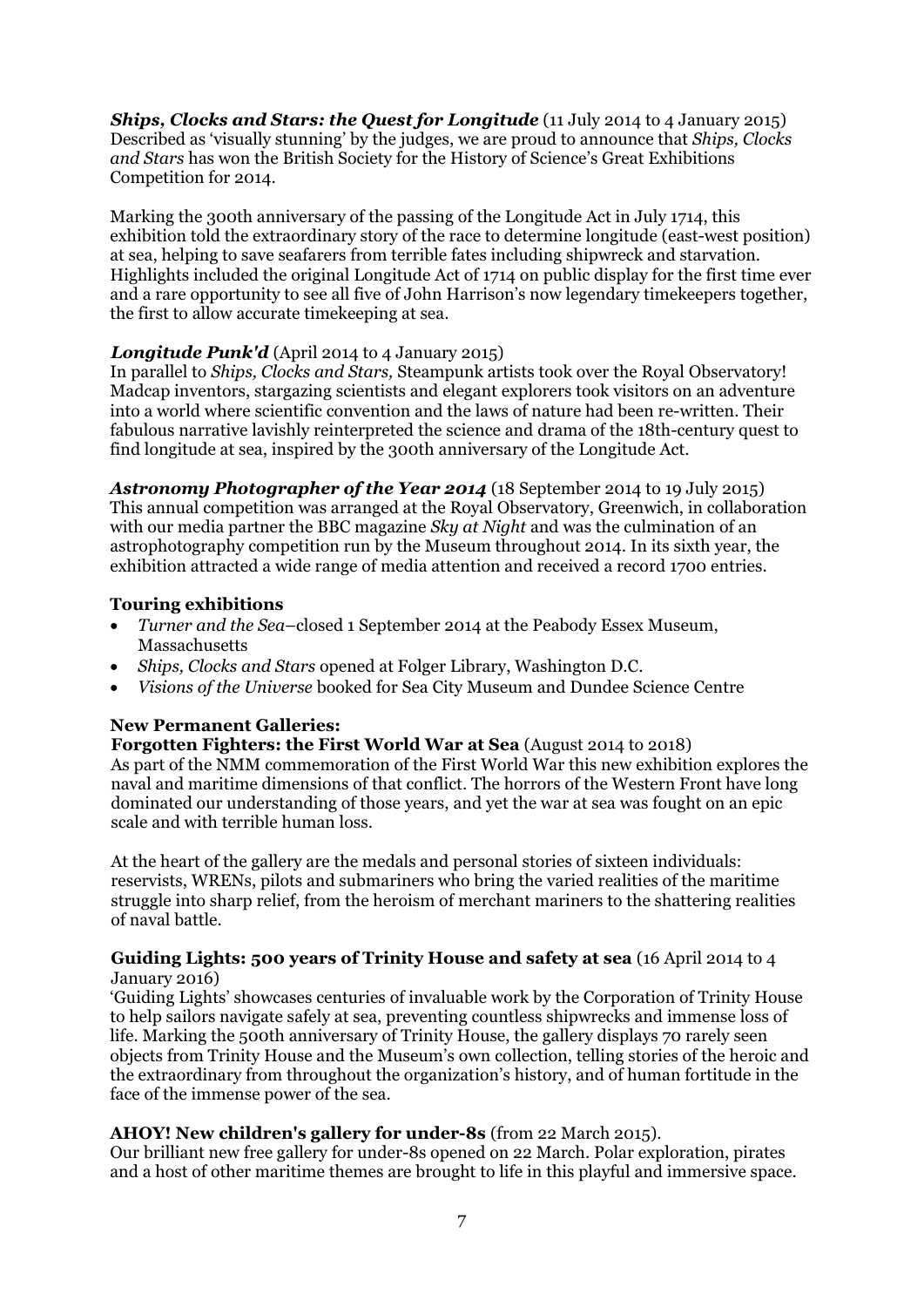Children's imaginations are fired up as they stoke the boiler of a steamship, toddlers beam with delight as they land a fish in the soft-play area and new friendships will be forged as children work together in the interactive boatyard. Since opening, the feedback from our family audiences has been excellent. The gallery is extremely popular and weekends regularly require a queuing system to be in operation.

# **Library and Archives**

Design work and installation of interpretive material in the area outside the Caird Library were finished to attract more visitors to it. The stairwell, landing and link landing from the galleries now feature information on the Library and its collections. All this complements the 'Caird case' on the landing which features original items from the library collection.

The 1915 Crew List Project – transcriptions of all 39,000 crew lists – is now complete. This is a significant achievement as it has taken four years and involved Museum staff, colleagues at the National Archives and over 400 e-volunteers around the world.

# **NMM Learning**

#### *Formal and informal learning*

- In September the formal learning team hosted the annual welcome for Newly Qualified Teachers in Greenwich. Two hundred new teachers enjoyed an introduction to the World Heritage Site and school services of Royal Museums Greenwich in the Queen's House.
- x From September the primary school sessions at the Queen's House and National Maritime Museum will be charged, once this is established and evaluated charges for secondary schools will be introduced. The session price has been carefully considered and early signs are that schools are continuing to book and the fee is not a barrier to attendance. We will continue to monitor this and pursue funding options for bursaries to ensure that access for all continues.
- On 5 December the NMM hosted the Sandford Awards for Heritage Education. All winners of the 2014 accreditation came to the Museum for the ceremony. We were honoured with the award, which demonstrates excellence in the delivery of the curriculum and meeting the needs of schools in a cultural and heritage setting.
- x The start of the *Ships, Clocks and Stars* events season began with a hugely successful 'Late – Dark and Stormy': this was the first late-evening with charged entry for participants ( $\text{\textsterling}_5/\text{\textsterling}_4$ ) and 600 advance tickets were sold through a new promotional partnership with *Time Out*.
- Saturday 23 August was International Slavery Remembrance Day. Royal Museums Greenwich have one of the longest-standing dedications to this day of all UK museums, this was the 14th year it has been marked by us. The day was very well received with over 120 participants staying for the collections based events throughout the day until the annual riverside ceremony at the Thames.

# **Science Learning and Public Engagement at the Royal Observatory**

*Formal and informal learning* 

- x The Creative Cosmos Competition, intended to increase the number of young entrants to Insight Astronomy Photographer of the Year is entering its final stage. Thousands of young people in secondary school have participated and in the final stage we hope to see gains in the number of young entrants to the competition.
- x A new charged actor interpreter-led session for primary schools in the Great Equatorial Building, looking through the telescope, has proved successful with primary schools, and has increased our capacity and income generation.
- x The free after-hours 'Think Space' lectures for secondary school pupils, delivered by visiting scientists, are proving highly successful and have been opened to paying members of the public to ensure cost recovery.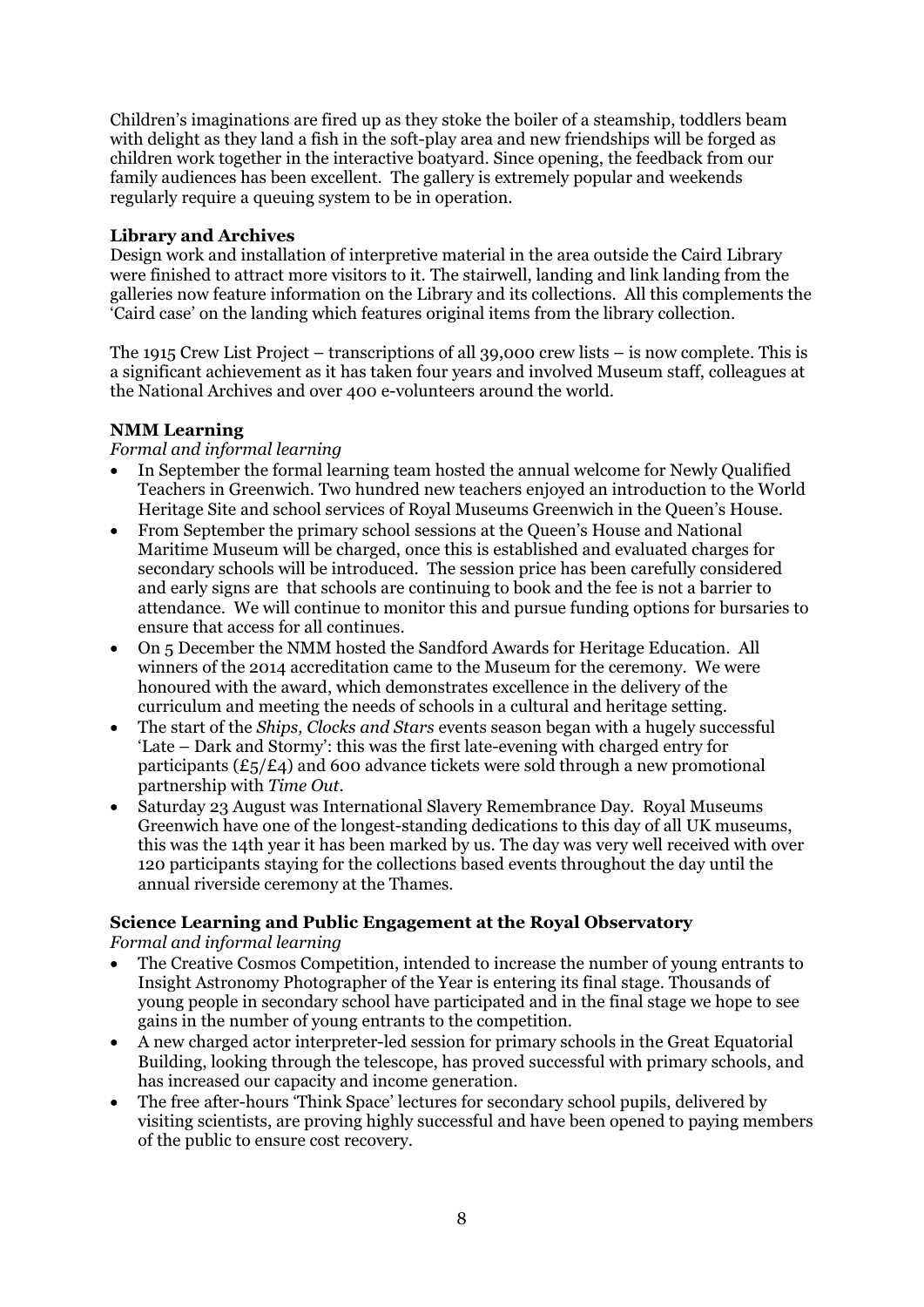- The adult-learning offer, including everything from short introductory to two-year foundation astrophysics courses, continues to be popular: the various courses continue to sell out with more than 100 students on site every Tuesday evening.
- The observing programme with the 28-inch telescope continues to be a sell-out offer, with excellent feedback whether or not skies are clear or cloudy. On 14 February we delivered our 'Valentine's Evening with the Stars', which was booked to capacity.
- In February we began piloting new strands of income-generating family programming, including weekend workshops and holiday activity mornings.
- New offers for Scouts and Guides are also proving successful, and continue to grow alongside a programme of regional and national engagement.

# **The Peter Harrison Planetarium**

- x A new 'blockbuster' planetarium show produced by the American Museum of Natural History (*Dark Universe*) was been licensed for the programme in October. Strongly supported by the Press and Marketing teams, this show further increases the income and visits for the planetarium this financial year, which at year end stood at 4% ahead of target for visitor numbers and 13% ahead of admissions revenue.
- The 'Morning Stars' planetarium programme, providing a planetarium offer suitable for children affected by Autistic Spectrum Disorder, continues to be a success.

# **Public Astronomer**

In 2014 our Public Astronomer delivered astronomy talks and lectures to over 4000 adults and children at venues across the UK, including the Channel Islands. He was a co-author on the academic paper '*The Solar Stormwatch CME catalogue: Results from the first space weather citizen science project'* published in the journal *Space Weather* in December 2014.

# **Visitor Feedback System**

The initial testing phase of the new iPad-based visitor feedback system has been completed and the system is currently being evaluated with visitors. Along with improvements suggested by members of Museum staff, the results are being fed into a development plan.

Initial analysis of the number of comments logged digitally in comparison to the number of comments cards previously received (as a percentage conversion of visitors) shows that the new system is performing as well as the comments card system and, in the case of *Cutty Sark*, better than the previous system. Improvements will be introduced to it over the coming months along with improved forms of reporting comments and visitor satisfaction levels.

# **AIM 2: VALUE OUR HERITAGE**

# **Care for and develop our unique collection and world historic sites**

# **Acquisitions**

Significant acquisitions have included

- x 'At Sea: A Portrait of a Scottish Fishing Community', 2009–12, by the photographer Paul Duke. This is a series of 32 portraits of individuals from the fishing community of Moray Firth, North East Scotland, from a limited edition of five.
- x Rozanne Hawksley has donated a number of art works which were exhibited in *Rozanne Hawksley: War and Memory* in the Queen's House, including four drawings and nine textile-based objects.
- An early unsigned marine clock movement, believed to have belonged to one of the timekeepers developed by Alexander Bruce with Christiaan Huygens in the 1660s. The only other of these movements known to have survived is signed by Severyn Oosterwijk and was shown in *Ships, Clock and Stars*.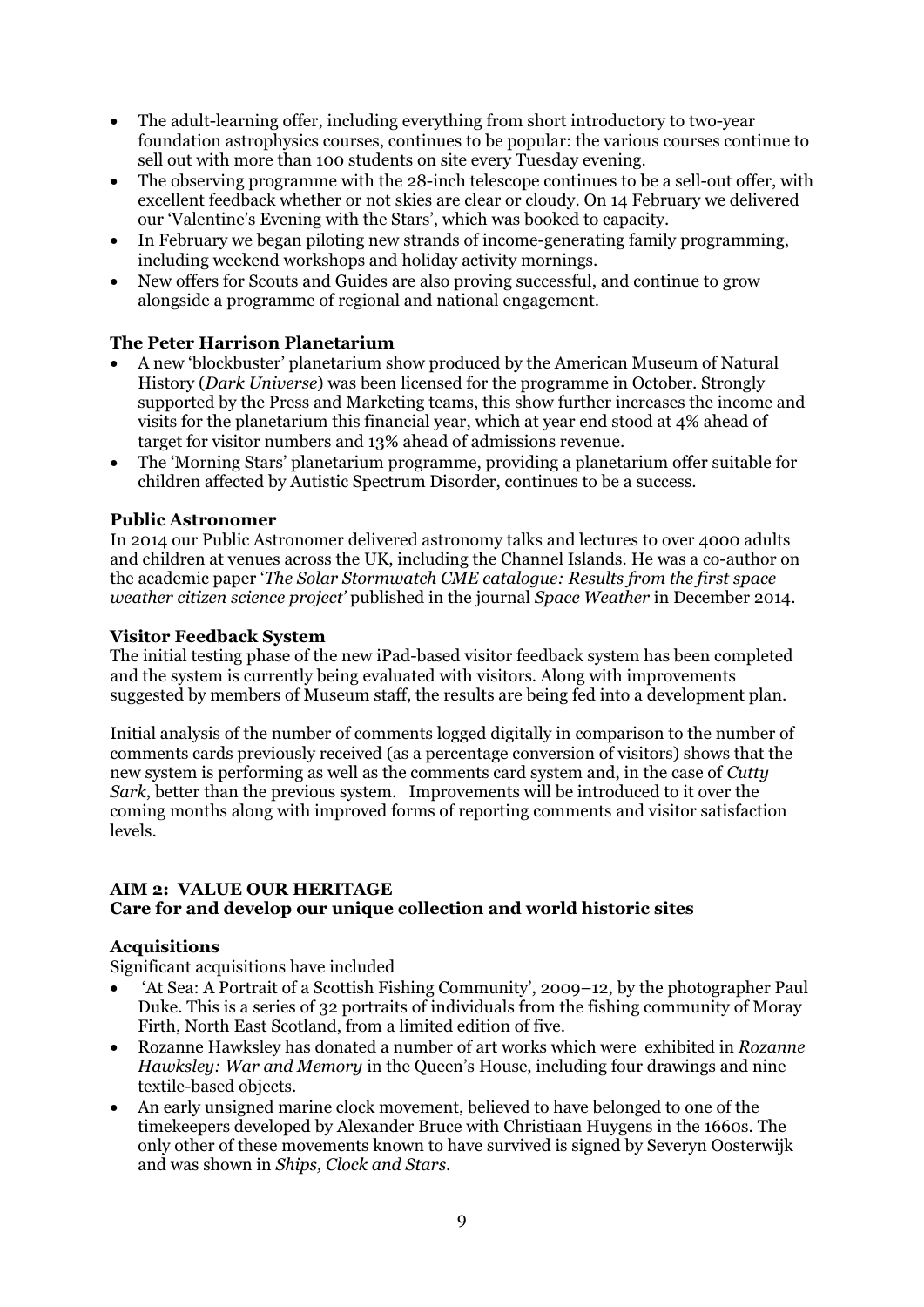- x A post-1801 Union flag belonging to HMS *Minotaur* and believed to have been flown at Trafalgar.
- x A group of 25 wartime drawings by the artist and Voluntary Aid Detachment nurse, Rosemary Rutherford (1912–72), *c.*1940–45.
- x The Narborough Papers: a rare and important collection of naval papers containing letter books, order books and accounts of Sir John Narborough, George Orton and Sir Cloudesley Shovell. They relate to the last quarter of the 17th century, a period regarded as formative in terms of the development of the naval profession and of great significance for our forthcoming Tudor and Stuart gallery…

…and, on 30 June 2015, the *Cutty Sark*.

#### **Conservation and Preservation**

In 2014–15 the Conservation Department hosted five student placements, six internships and placed 13 volunteers.

Conservation highlights include

- The conservation and framing of the Alan Sorrell panels 'Working Boats from around the British Coast'. The paint has been stabilized and new frames made to protect the individual panels, still ensuring they can be viewed as one painting. They are currently on display in the Sammy Ofer Wing link building.
- $\bullet$  The conservation of a uniform-pattern 1834 cocked hat. The silk lining was severely degraded and required full consolidation and a bespoke mount. This project was carried out under the HLF-funded internship programme.
- The conservation of the Pepys portrait frame, made for the now-lost John Hayls portrait of his wife, Elizabeth. It is a 17th-century carved and gilded pine bunched-leaf frame, originally silver-gilt finish, with warmer toning layer. Several layers of non-original gesso and finishes have been painstakingly removed and missing areas repaired. Sliver leaf has been applied and it is waiting final toning to match the companion frame of Hayls's image of Pepys from the National Portrait Gallery.

Conservation Research at the Queen's House.

Continuing investigation into the paint and construction of the ceiling and other decorated finishes in the King's Presence Chamber has involved working closely with Historic Royal Palaces on the wood identification and dating for the future restoration project. Similarly, initial research and investigation has also been carried out on the Tulip Stairs: smalt paint (crushed cobalt glass in binding media) is being tested on the Tulip Stairs handrail.

# **Curatorial Expertise:**

# **Research programme**

There were three of the monthly staff research seminars held during the period. We have now agreed to hold and programme this popular and long-standing series in conjunction with Greenwich University. The Director's paper on Gallipoli was the first seminar in the new collaborative series.

Three British Maritime History Seminars were held at the Institute of Historical research and we are planning to extend the series to three terms from the current two. In addition, a seminar supporting the acquisition of the two Stubbs paintings attracted over 70 delegates. The Museum hosted conferences with the Society for the History of Astronomy, New Researchers in Maritime History, the Society for Nautical Research and the Antiquarian Horological Society

# **Staff publications, papers and awards**

Among publications produced for academic and non-academic audiences, Richard Dunn's essay entitled 'James Cook and the New Navigation', in James Barnett and David Nicandri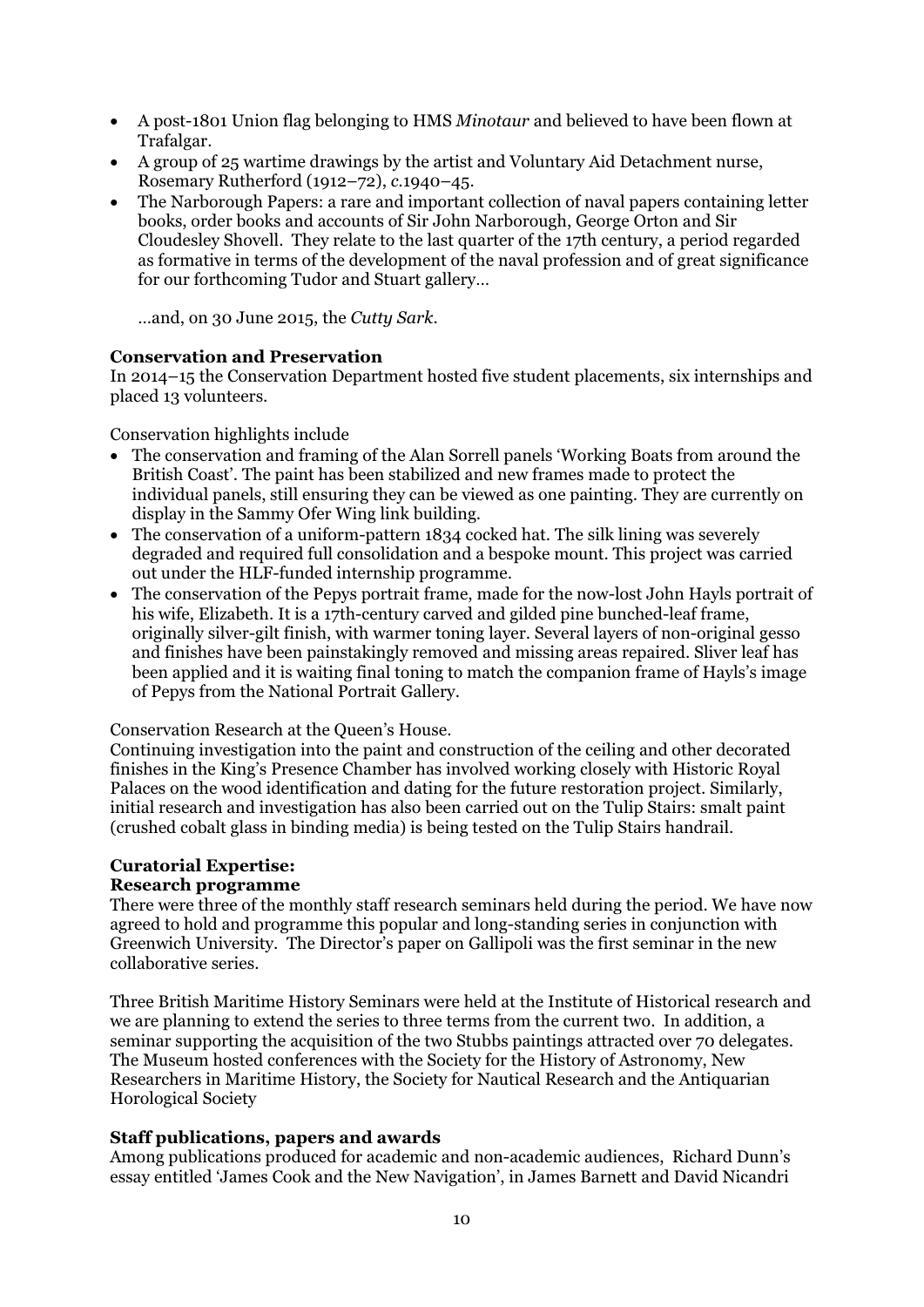(eds), *Arctic Ambitions: Captain Cook and the Northwest Passage* (Washington University Press) is worthy of note; as is Margarette Lincoln's 'Woodes Rogers and the War against the Pirates in the Bahamas', in *Essays in Honor of Roy Ritchie* (California: Huntington Library Press), as both demonstrate the international reputation of our scholarship. Staff additionally gave over 70 talks and research papers. Pieter van der Merwe MBE DL, the Museum's General Editor and Greenwich Curator, has been awarded an Honorary Doctorate of Letters by the University of Greenwich: this will be conferred in July.

# **Research projects and publications in progress** *Research projects*

• The AHRC-funded History of the Board of Longitude project will be completed this summer. It has had an impressive range of outputs including three temporary exhibitions, publications, doctorates, learning programmes, conferences and seminars. We also now have 11 AHRC-funded doctoral students in residence, with three more starting in October. The department has submitted an application for an AHRC Network Grant on Joseph Banks, led by us and jointly developed with University College London, the Royal Society, National Portrait Gallery, Natural History Museum and British Museum.

# *Publications in progress*

• The department has some 13 publications in progress. These include: the catalogue for the exhibition, *Samuel Pepys: Plague, Fire, Revolution*, edited by Margarette Lincoln; Jonathan Betts's eagerly awaited, *Marine Chronometers at Greenwich*, which will be the fifth of the series of authoritative, critical catalogues of the Museum's outstanding navigational and horological collections published by Oxford University Press; and Christine Riding's edited volume, *Art and the War at Sea, 1914–1945*, due for publication by Lund Humphries in September.

# **Research fellowships**

• The Academic Awards Committee has appointed one Senior Caird Fellow for the 2015–16 academic year (Dr Evan Wilson, University of Oxford, working with a colleague at the National Museum of Denmark on naval officers' careers, education and backgrounds in the 18th century), six Caird Short-term Fellows, and one Sackler Short-term Fellow.

# **Estates and Facilities Management**

• A range of activities (demolition, redecoration, etc.) has been undertaken in various spurs at Kidbrooke in support of the Endeavour Project. Future activities include the relocation of plant-room equipment and laying of additional hard standing.

# **Queen's House**

- Following approval for the Queen's House refurbishment and reinterpretation works a Project Group has been established to deliver the coordinated plan of Estates, Conservation and Exhibitions-related activities.
- $\bullet$  As a result of additional DCMS funding some key capital expenditure (M&E equipment, glazing materials, oak flooring) was brought forward into the 2014–15 financial year.
- $\bullet$  Meeting with Historic England has confirmed their support for the proposals and it is expected that Scheduled Ancient Monument Consents will be forthcoming without issue.
- The re-glazing works have commenced with large parts of the southern facade complete and to a very high standard.

# **Grounds**

- The draft of the 'Section 17 Management Agreement' for the areas of the grounds identified as associated with the Scheduled Ancient Monument is nearing completion.
- Proposals for the drafting of the Landscape Masterplan for the Museum's grounds are now in development in collaboration with the Department of Architecture and Landscape of the University of Greenwich.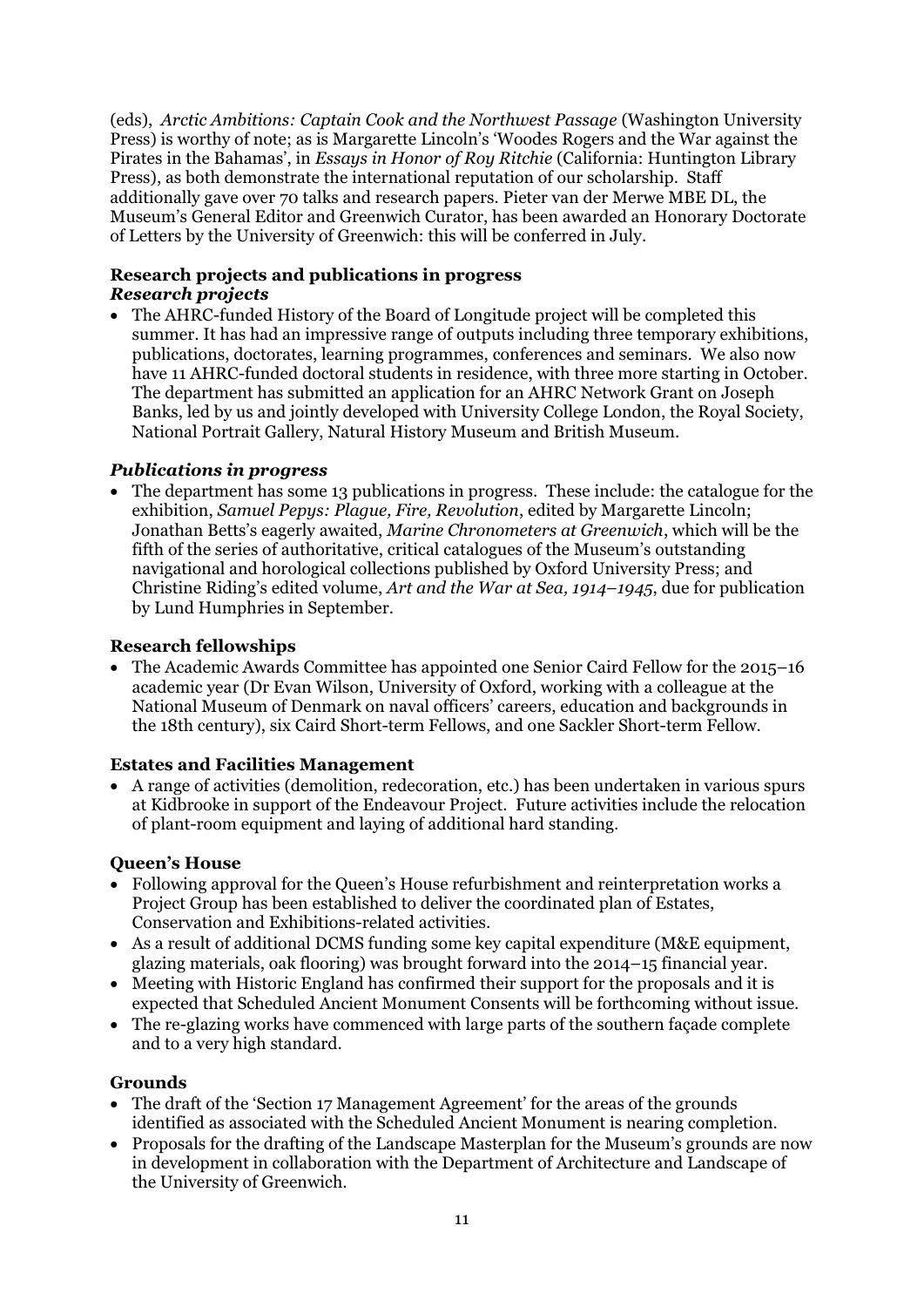# *Cutty Sark*

Key ship maintenance works carried out over the period included completion of repairs to the king plank and re-caulking on the monkey-deck; oiling of capping rail and timber bulwarks ongoing; cleaning of bilges to stern complete, with removal of rust and coating under way; rust removal to bulwarks, and paint coating carried out and stuns'l booms removed to workshop for restoration.

# **AIM 3: EXTEND OUR REPUTATION**

# **Maximize reach and impact to local, regional, national and international audiences and stakeholders**

Partnerships with our stakeholders are a critical part of ensuring the relevance and reach of the Museum. Specific areas include academic reputation; maritime heritage, including the *Cutty Sark*; local and World Heritage Site (WHS) matters and tourism.

# **Stakeholder recognition through awards:**

In 2014–15 the Museum's awards and nominations were:

- 2014 Museum and Heritage Awards: shortlisted for best Marketing Campaign for *Visions of the Universe: Amazing Photography of Space and the Stars*; best Permanent Exhibition for *Nelson, Navy, Nation*; and best Education Initiative for the Great Yarmouth Partnership project, *Stories from the Sea*
- 2014 *Cutty Sark*: TripAdvisor Certificate of Excellence
- 2014 Elior *Brasserie*: TripAdvisor Certificate of Excellence
- 2014 Media and Technology Muse Award (Bronze) from the American Alliance of Museums for ROG 'Big Questions' films
- 2014 Best Picture, Scottish Fisheries Museum Short Film Festival: J.J. Prior documentary
- 2014 Painters' and Decorators' Association Awards: Hilton Abbey Very Highly Commended for their work at the Royal Observatory, Greenwich (i.e. equal second)
- 2014 Arts Council England full accreditation
- 2014 *Cutty Sark*: Sandford Award for Excellence in Learning
- 2014 Museum, Observatory and Queen's House: Sandford Award for Excellence in Learning
- 2014 London Volunteers in Museums Awards, Going the Extra Mile category, Highly Commended Graeme Tipp
- 2014 Heritage Park and Garden of the Year, London in Bloom Awards: Gold
- 2014 History of Science Great Exhibition Competition: *Ships, Clocks and Stars*
- 2015 Museums and Heritage Awards: shortlisted for best Marketing Campaign for *Ships, Clocks and Stars*
- 2015 Royal Borough of Greenwich Civic Award: Contribution to Economic Prosperity category
- 2015 Guinness World Record for 'Clock B' most accurate mechanical clock with a pendulum swinging in free air (Harrison's 250-year-old design)

# *Cutty Sark*

The Museum was responsible for the operational management of the *Cutty Sark*, under the direction and instruction of the independent Cutty Sark Trust which remained the owner of the ship throughout the period. Some of *Cutty's Sark's* key activities in 2014–15 were

- Planning for the proposed rig-climb experience continued during the period. A trial climb was scheduled for the beginning of June with the full experience to be planned and costed once a final experience has been agreed.
- The ship-keeping team made a reciprocal visit to Chatham Historic Dockyard in April, visiting HMS *Gannet* and sharing ship-keeping techniques. This visit was valuable and allowed the team to take confidence in their skills, as well as the condition of *Cutty Sark* compared to a vessel of similar construction and age.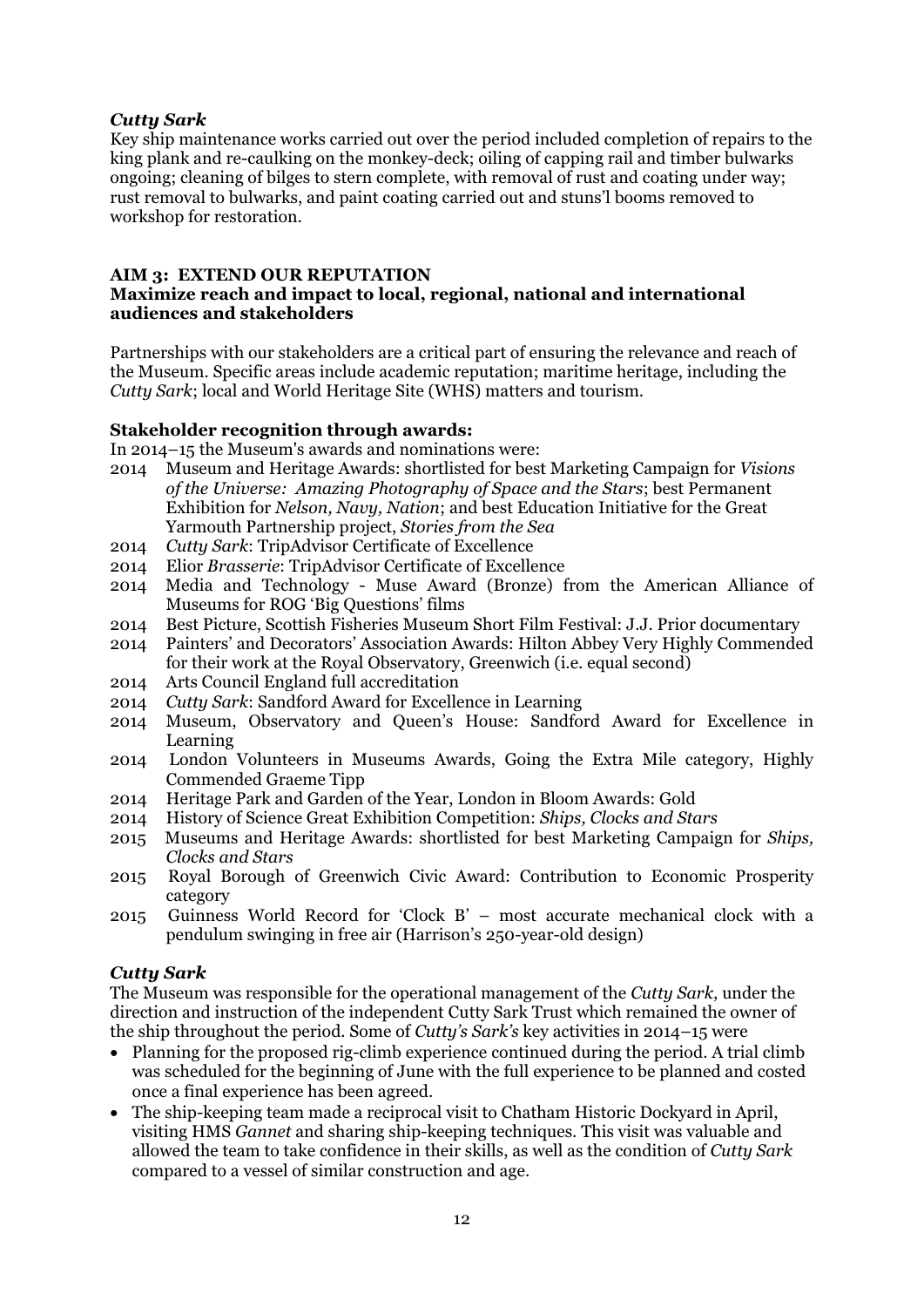- The re-installation of the mast lighting, which has been awaiting completion since winter 2012–13, was completed in April 2015. The ship is now once again the highlight of the World Heritage Site at night with its masts and rigging now strikingly lit. Ongoing checks will ensure that any potential water ingress in future is found early, although the new design of the lighting is intended to be fully watertight.
- Over 800 tickets in total were sold for the third season of events (March/April 2015) at the Michael Edwards Studio Theatre, with sold-out acts including Alexei Sayle, Alan Johnson, MP and Arthur Smith.
- Feedback was very positive, as our survey shows 95% of respondents would recommend the Studio Theatre to others: 40% had never visited *Cutty Sark* before, 93% would visit another event at *Cutty Sark* again, and 61% would come back to visit *Cutty Sark* during the daytime.
- During the second half of the spring term and the first half of the summer term (end Feb mid-May)
	- o 2791 school children and staff took part in facilitated school sessions.
	- $\circ$  1737 school children and staff took part in self directed school sessions.
	- $\circ$  5817 visitors took part in making workshops, actor performances and 'Toddler Time', 3298 of whom took part during the Easter school holiday period. (Family data only available up to and including 4 May)
- We have continued to work on a range of new experiences including the sold-out family sleepover, which took place on 2 April. Feedback was very positive, as our survey shows 100% of respondents would recommend the sleepover to others: 27% had never visited *Cutty Sark* before, 31% would visit another sleepover event at *Cutty Sark* again, and 50% would come back to visit *Cutty Sark* during the daytime.

# **National Maritime Museum Cornwall**

The National Maritime Museum Cornwall (NMMC) is an independent, registered charity which the National Maritime Museum does not control. Its website www.nmmc.co.uk gives an indication of its varied and interesting programme. The National Maritime Museum has provided, on loan, the small-boat collection exhibits for the NMMC, and many other objects on display in its galleries.

# **National Historic Ships UK**

National Historic Ships UK is a government-funded organization which gives independent and objective advice to UK governments and local authorities, funding bodies, and the historic ships sector on all matters relating to historic vessels in the UK.

It is the successor to the advisory committee on National Historic Ships, set up as a nondepartmental advisory body in July 2006. That organization followed on from the National Historic Ships Committee, which emerged from a seminar held in 1991 to discuss the problems facing the preservation of historic ships and vessels in the UK and the evident neglect of this part of our heritage.

National Historic Ships UK is based at the Museum and made its second annual report to the Museum's Trustee Board in November 2014.

# **Reach through Marketing and the Web Website Project**

- A new Project Manager for the RMG Main Website Project was appointed in March. The project remains on track for delivery in autumn 2015.
- We are currently working on a new design route and information architecture.
- Content refresh for the new website is on track, including a thorough review and re-edit of 1000 pages of existing content, plus the production of new content and short films for where gaps were identified; e.g., the art proposition, permanent attractions, pirates.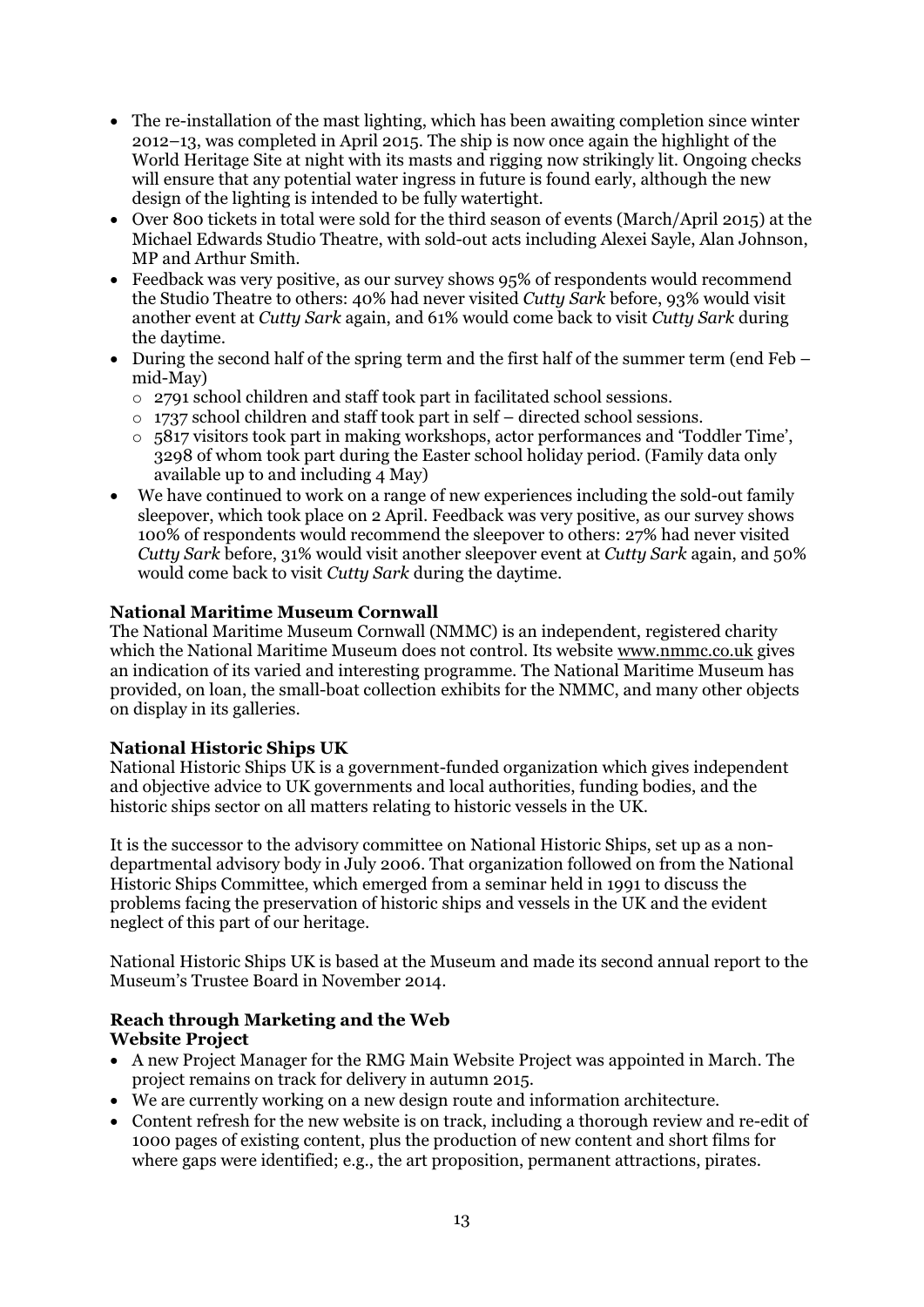x A Google Analytics project is under way with specialist agency Periscopix. This work will deliver accurate benchmarking data for current RMG websites, plus improved tracking and reporting for e-commerce platforms (tickets, prints and shop).

# **Social media**

- We ran a series marking anniversaries of relevant naval battles, starting on 8 December 2014, the centenary of the Battle of the Falklands Islands. We sought a blog from curator Quintin Coleville that gave an overview of the battle, alongside content from the Archives Team Item of the Month, and linked to the 'Forgotten Fighters' gallery.
	- o There were 658 views during December. Activity on Facebook delivered 2323 impressions with 345 people liking, commenting on and sharing the posts
	- o Activity on Facebook delivered 3241 impressions with 205 engagements (replies/re-tweets/favourites/@mentions etc)

# *Samuel Pepys: Plague, Fire, Revolution*

- Marketing is essential for special exhibitions  $(83.2\%$  acknowledged that they were driven by marketing for *Ships, Clocks and Stars*).
- The marketing will target adult exhibition-goers with limited period and Pepys knowledge; i.e., not just preaching to the converted. It will focus upon the key hooks for the period identified in the research and integrated into the title – plague, fire and revolution. It draws upon the drama of this period in history in which the idea of Pepys as an irreverent, witty, candid commentator will be captured: 'turbulent times; private passions'. The London aspect of the story also has strong appeal to audiences and partners – the City of London: Pepys was a Londoner and is important to London.
- x Specialist marketing and promotional opportunities are being sought with *The Londonist* (as a media partner), and British heritage brands such as Smythson and Aspinal linking into Samuel Pepys as a commentator and diarist.

# **Royal Observatory Greenwich; north site**

- x To raise the profile and awareness of the Observatory and to drive an increase in visitors, an integrated marketing campaign is being planned to target overseas and domestic tourists proactively – currently half of the Observatory market. This will run from July 2015 –to March 2016 and incorporate a new creative treatment and media strategy.
- Social-media activity will focus on tourist and day-trip segments through interest and behavioural targeting, serving ads to those visitors who are planning a trip/holiday to London.

# **London Pass**

- The Observatory joined London Pass London's largest sightseeing pass scheme on  $11$ November 2014, which has generated 10,739 visitors to the site to date. The average of 1000 visitors a month over the winter has seen a significant spike in April, with 4628 visitors (9.5% of overall visitors to the north site).
- *Cutty Sark* joined the scheme on 1 May and in its first seven days of operation the scheme generated 243 visitors.

# **E-comms**

- Our email subscriber data shows healthy growth as a result of harvesting data from iPad visitor survey opt-ins and venue wi-fi user opt-ins. Subscriber levels now stand at 62,599 – an increase of 30%.
- $\bullet$  We are seeing the effectiveness of more targeted e-CRM, which is currently manually segmented. Targeted e-newsletters promoting Punchdrunk and Easter events to our local postcodes segment and RMG Family segment saw open rates reach in excess of double our list average of 19% at 43.7% and 32.8% respectively.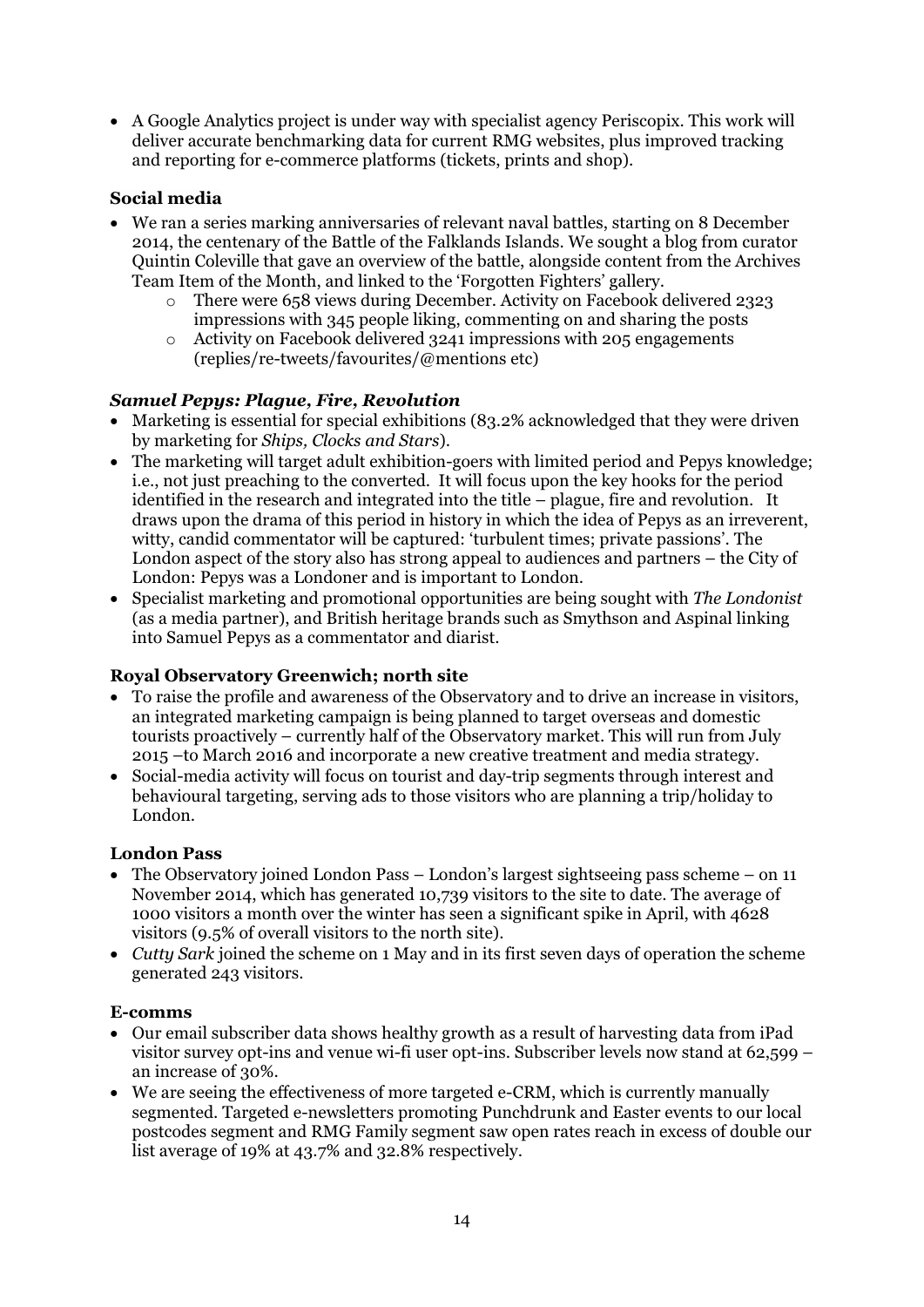#### **Press Office**

*Against Captain's Orders*: the press campaign for the 2015 family show was targeted towards national, London/local and international broadcast, print and online news, consumer, specialist and trade media – with a focus on family audiences, and reviews.

In the run-up to the exhibition opening, key feature pieces, articles and preview pieces were negotiated with targeted media including: *The Guardian*, *Daily Telegraph*, *Guardian Family* supplement, *Sunday Times*, *Financial Times*, *Mail on Sunday*, *Evening Standard*, *Metro*, *Time Out*, *The Wharf*, *Where London*, *Meridian*, *Little London*, *Families NW London*, *Primary Times*, *Culture Whisper*, *Gurgle*.

Key reviewers were invited between 8 and 15 April, with a 16 April embargo date on any reviews. Reviews to date have included: BBC Radio 4's F*ront Row*, *The Times*, *Guardian*, *Independent*, *Observer*, *Sunday Times*, *Time Out*, *Londonist*, *Angels & Urchins*, *The Stage*, *What's On Stage*, *The Week* and *Kids in Museums*. Other press coverage included: *Sunday Times*, *Time Out*, *Museums Journal, South China Morning Post*, *Smallish*, London and local media, articles and reviews by many 'mummy' bloggers and websites, and a report on *London Live*.

#### *Astronomy Photographer of the Year 2014* and *Insight Astronomy*

*Photographer of the Year 2015*. In April the Press Office announced the *IAPY2015* competition's last cast call for entries, gaining UK and international coverage such as: *Daily Mail*, *Daily Telegraph*, *Metro*, *Hello!, The Mirror*, BBC and CNN websites, specialist photography and science media, local press, and interviews with Dr Marek Kukula and Tom Kerss about the competition on London Live and Channel 5 News.

On 16 April, the Observatory horology team concluded their testing of the **Burgess 'B' Clock**, announcing the success of its trial two days later at the Museum's *Harrison Decoded* conference. At the conference Guinness World Records presented the Observatory with an award for the 'most accurate mechanical clock with a pendulum swinging in free air'. Embargoed feature stories ran the following day in the *Observer* and *Independent on Sunday*, and later in the *Daily Telegraph*, *Daily Mail*, *Horological Journal*, *Yahoo*, *Tech times*, *Culture 24*, *The Wharf*, regional and local press, and on BBC Radio 4 and BBC regional radio.

**Museum and** *Cutty Sark* **curators** took on a range of topics and were interviewed by BBC2 Scotland (Scotland's War at Sea), BBC Regional radio, CBS (Canada), ARD (Germany), Rai Educazione (Italy) and the *Independent*. In April, RMG Director, Kevin Fewster, was interviewed for, and appeared throughout, BBC2's *Gallipoli: when Murdoch went to War'* and in the accompanying *Radio Times* article.

The Museum and the Queen's House were the venues and the focus of the third programme in the new BBC4 *The Quizeum* series, presented by Griff Rhys Jones. The NMM also featured in much of *The Quizeum* pre-broadcast publicity including BBC channels and publications and national press. The Observatory and *Cutty Sark* featured on BBC1's *Saturday Kitchen* and the former on Live! Universe Russia and ZDF (Germany). The RMG sites have also featured in Travel and family 'top things to do' features across national, regional and international media.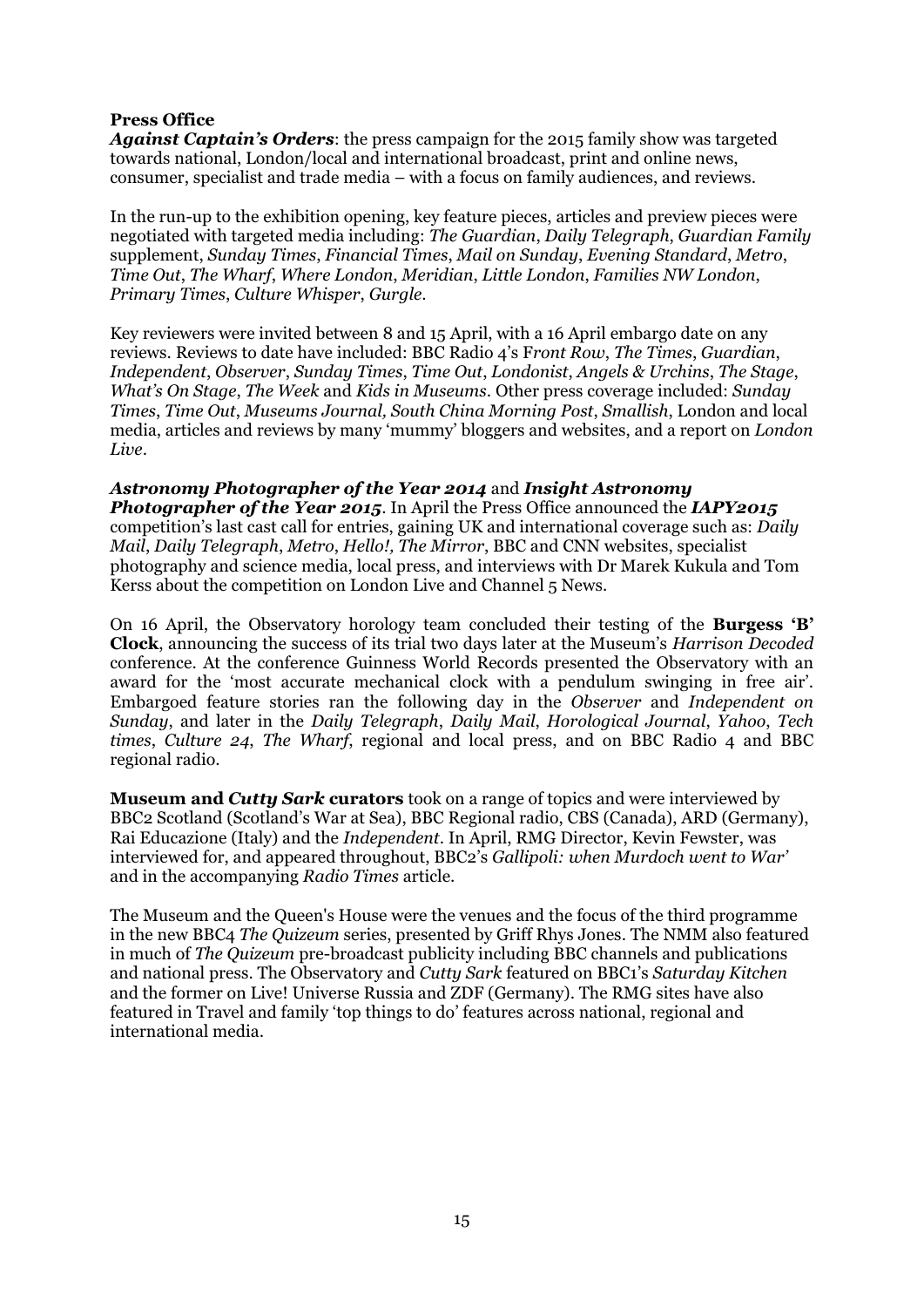# **AIM 4: STRENGTHEN OUR ORGANIZATION Grow our expertise, increase revenues, control costs and manage risks**

# **Human Resources**

- In response to staff feedback, a new appraisal framework was rolled out with much reduced paperwork to a welcome single starting sheet. The focus is to reduce bureaucracy and paperwork for managers, enabling them to focus on performance and development to support both training needs and the flexible reward approach.
- The HR team restructured following the voluntary redundancy of a long serving Training and Development Officer to achieve a cost saving, while offering development opportunities for other team members.
- The annual review from Job Centre Plus to renew the Museum's commitment to the 'Two Ticks' symbol was successfully completed and our 'Equalities Monitoring' form has been updated.
- A group of MA students from the University of Greenwich undertook a work-based project to review the Volunteer programme and make recommendations for improvement.

# **Retail and Retail Activity**

- x Strong end of year results with all shops, including *Cutty Sark*, generating excellent retail sales.
- The 'Ahoy!' range was introduced in the NMM Shop to accompany the new children's gallery and has been performing very well.
- A new EPOS system, Cybertill, was implemented at all sites just before year end and Easter.
- x A new souvenir range for NMM and the Observatory is in development.

# **Brand Licensing**

- x An £8000 contract was signed for a ship model of HMS *Caroline*, which involves scans of 33 historic ship plans and 7 historic negatives by the Photo Studio.
- x The *Astronomy Photographer of the Year 2016* calendar (with Flametree) has gone to print, for autumn 2015 release, with an increased print run on the 2015 edition
- x A *Guide to the Night Sky 2016* contract was signed (with HarperCollins) for publication in September 2015.

# **Publishing and Picture Library**

- x A contract was signed for *Astronomy Photographer of the Year, Collection 4* (with HarperCollins) and 50 extra free copies secured for the sponsor, Insight Investment
- *The British Sailor of the First World War* (with Shire) was published on 10 April to accompany the 'Forgotten Fighters' gallery.
- The Picture Library re-launched its commercial website, which has been completely redesigned using internal staff resources. It has already received much positive feedback.

# **Events and Filming**

- x Of the events across site the team managed seven including two repeat visits for clients for Zurich Investment and Grosvenor Estates, as well as Charles Derby LLP at *Cutty Sark* and CSE lead sponsor HSBC for a daytime event at the Queen's House.
- x 39% of confirmed event sales for the new financial year for RMG are secured, worth £264,121 against total RMG budget of £672,750.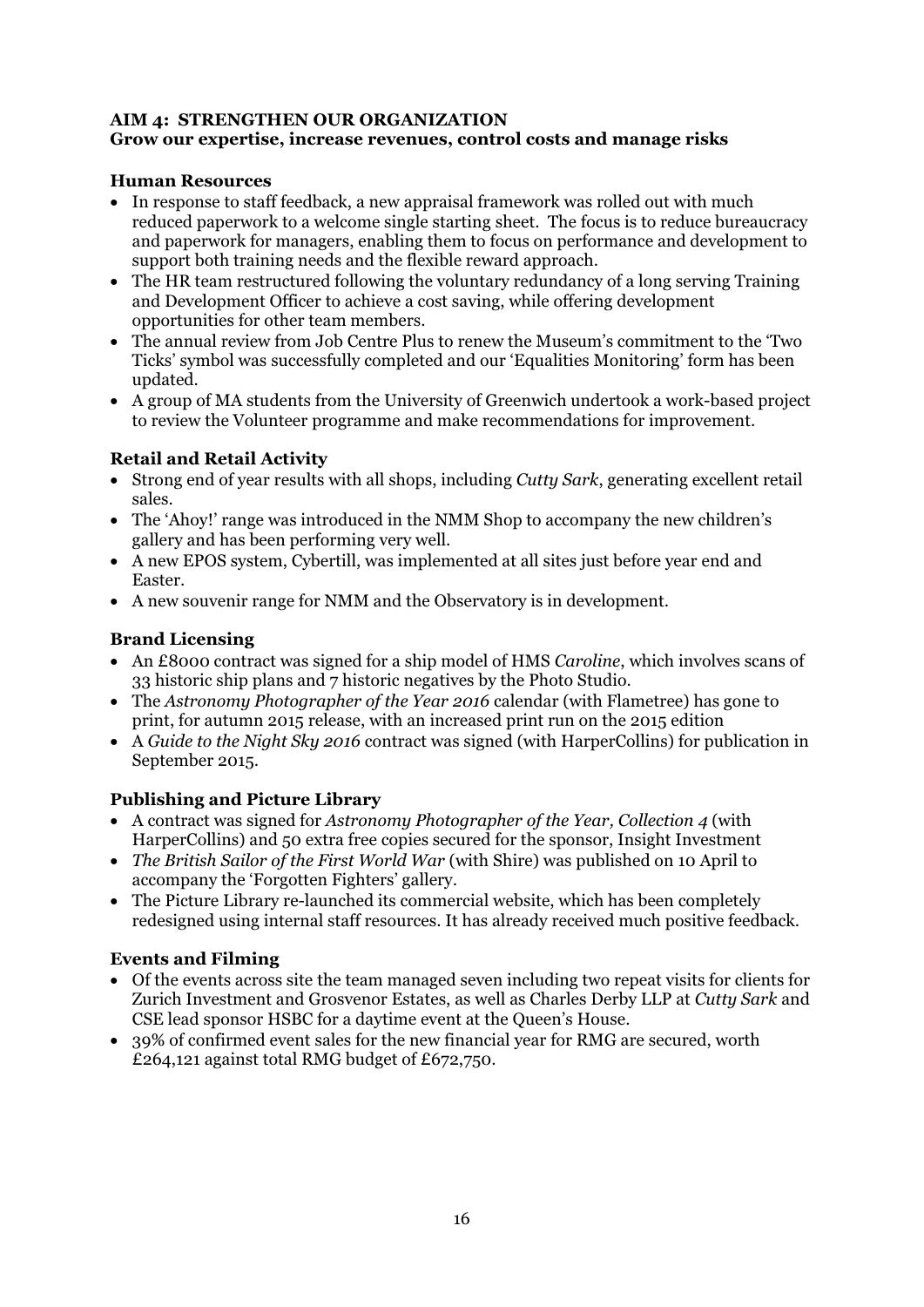# **Development**

- x *Samuel Pepys: Plague, Fire and Revolution*. The Aldgate and Allhallows Foundation have joined the City of London Corporation as a supporter of the exhibition. Their grant is to enable Tower Hamlets schoolchildren to visit the exhibition free. Every City of London livery company to which we are eligible to apply (over 100) has been approached to support the exhibition.
- x *Against Captain's Orders*. The Aldgate and Allhallows Foundation have also awarded a grant to enable 800 Tower Hamlets children to see the production free.
- The total raised for the 'Ahoy!' children's gallery is £385,000, including a new grant of £30,000 from the Leathersellers' Company Charitable Fund. 'Ahoy!' was officially opened with a party for almost 270 children and families, hosted by Sir Charles and Lady Dunstone on 21 March. We were pleased to welcome representatives of many of the funders to the event.
- x BAE Systems are sponsoring the Museum's commemorations of the Battle of Jutland in 2016.
- The Museum has attracted four new patrons, and the year has also begun well in terms of renewals for both patrons and American friends.

# **Membership**

• Membership was re-launched on the Easter weekend with a new identity and prices. The new-look scheme, a special promotion on family membership and additional resource of a temporary sales force combined to produce the best-ever weekend for membership sales at RMG: 148 new memberships enrolled.

# **Health, Safety and Security**

x Meetings are taking place with London Fire Brigade concerning a live emergency planning exercise to take place in the special exhibitions gallery immediately after the closure of *Against Captain's Orders*. It is thought that the unique nature of the Punchdrunk set will provide a very interesting backdrop to a live planning exercise.

# **Finance, IT and Special Projects**

- The Soprano (Purchase to Pay) system is implemented and operational in Cutty Sark Trust, Cutty Sark Enterprises and NMM, and NMME will go live in mid-May. The implementation involved: replicating current manual sign-off limits in the system; importing 2015–16 detailed budgets to the new system; ensuring 150+ users had correct access and viewing rights; assigning current orders to correct owners in the new system; provision of on-going support and resolution of issues
- Implementation planning for the Soprano Expenses Module is under way.
- The CyberTill (Retail Management System), replacing the Museum's legacy Futura system, is implemented and operational (project delivered under budget).
- x General Admissions and Travel Trade business process improvements and automations between systems are being developed to reduce administration for the Finance team.

| <b>Management Agreement Performance Indicators</b> | $2013 - 14$             | $2014 - 15$ |
|----------------------------------------------------|-------------------------|-------------|
| Number of visits to the Museum                     | 2,488,801               | 2,343,372   |
| Total amount of charitable giving*                 | £6,137,637 <sup>1</sup> | £2,585,776  |
| Ratio of charitable giving to grant-in-aid         | 37%                     | 15.8%       |
| Number of unique website visits                    | 4,733,460               | 4,451,355   |
| Visits by children under 16                        | 450,224                 | 445,221     |

# **Performance against Management Agreement Performance Indicators**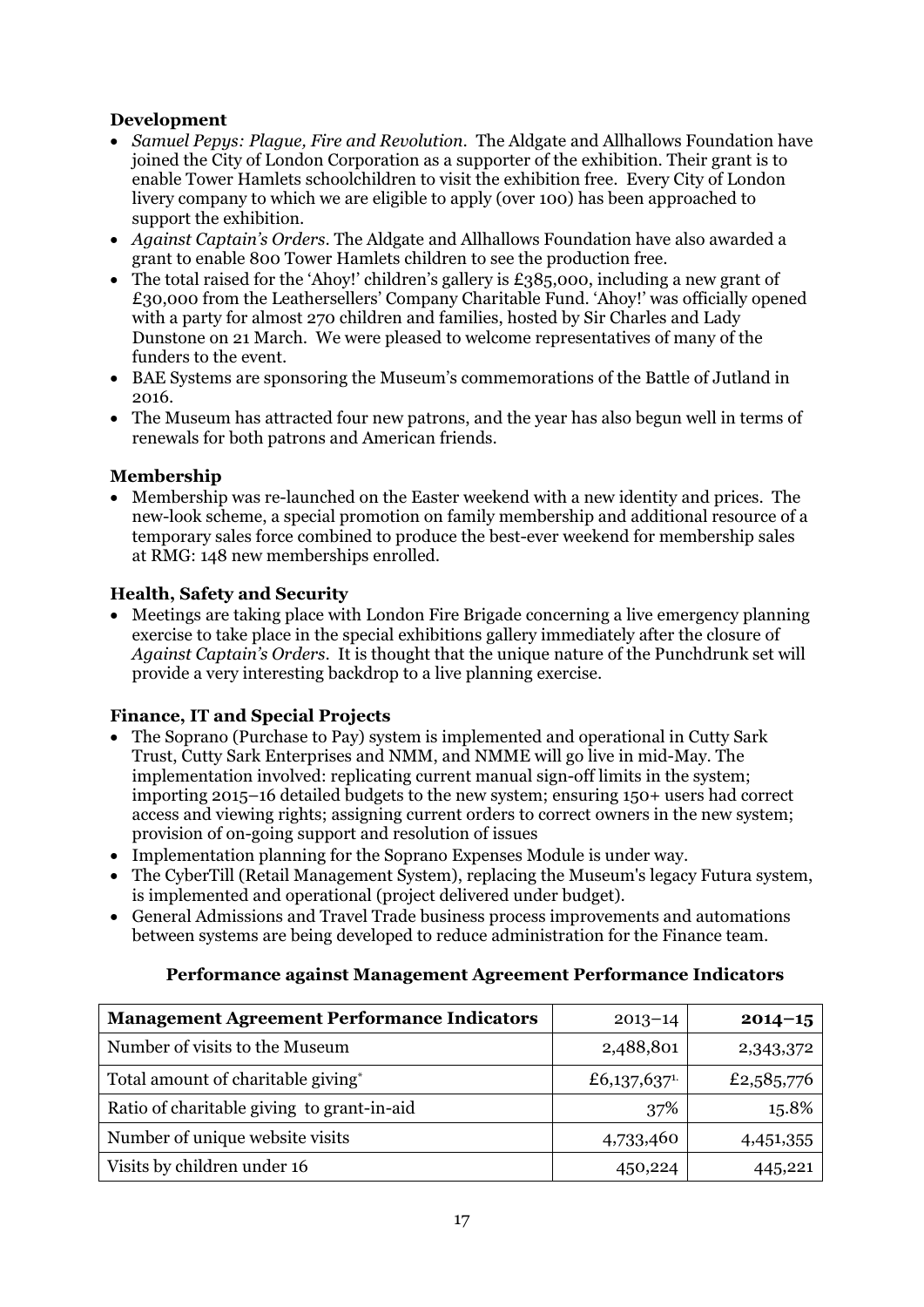| Number of overseas visits                                                                                | 1,154,406                       | 984,216                      |
|----------------------------------------------------------------------------------------------------------|---------------------------------|------------------------------|
| Number of facilitated and self-directed visits to the<br>Museum by visitors under 18 in formal education | 131,464                         | 146,406                      |
| Number of instances of visitors under 18 participating in<br>on-site organized activities                | 92,068                          | 101,462                      |
| % of visitors who would recommend a visit                                                                | 98%                             | 98%                          |
| Admissions income (gross)                                                                                | £3,371,618                      | £3,174,399                   |
| Trading income (net profit)                                                                              | £781,906                        | £1,295,275                   |
| Number of UK loan venues                                                                                 | 79                              | 62                           |
| Number of objects conserved                                                                              | 1,710                           | 1,380                        |
| Number of peer-reviewed publications                                                                     | 23                              | 24                           |
| Number of research projects undertaken/ongoing                                                           | 15                              | 18                           |
| % area of stores and galleries that are sustainably BS5454<br>compliant                                  | $51.7\%$ summer<br>49.7% winter | 55.2% Summer<br>71.9% winter |

\*The figures for 2013–14 and 2014–15 include financial sponsorship, donations and grants, and the value of donated objects, as per DCMS guidance

1. The 2013–14 figure reflects the success of Stubbs fundraising appeal

| <b>Key Data</b>                        | 2010-11    | 2011-12     | 2012-13   | 2013-14   | $2014 - 15$ |
|----------------------------------------|------------|-------------|-----------|-----------|-------------|
| Total Grant-in-Aid (GiA) <sup>1.</sup> | £18.8m     | £17.0 $m$   | £16.6 $m$ | £16.4 $m$ | £16.6m      |
|                                        |            |             |           |           |             |
| All other incoming resources           | £23.1 $m2$ | £15.0 $m^2$ | £11.4 $m$ | £12.4 $m$ | £12.0m      |
|                                        |            |             |           |           |             |
| FTE employees                          | 416        | 439         | 479       | 491       | 498         |
| <b>Visits</b>                          | 2.450m     | 1.872m      | 1.943m    | 2.488m    | 2.343m      |
|                                        |            |             |           |           |             |
| Website visits                         | 3.885m     | 3.955m      | 4.370m    | 4.733m    | 4.451m      |
|                                        |            |             |           |           |             |
| <b>Efficiency Ratios</b>               |            |             |           |           |             |
| Total users                            | 6.351m     | 5.835m      | 6.322m    | 7.232m    | 6.802m      |
| Total users per FTE                    | 15,267     | 13,292      | 13,190    | 14,338    | 13,659      |
| Total GiA £ per user                   | 2.95       | 2.92        | 2.63      | 2.26      | 2.44        |
| Revenue GIA £ per user                 | 2.35       | 2.62        | 2.37      | 2.03      | 2.10        |
| Total GiA £ per visit                  | 7.65       | 9.09        | 8.55      | 6.58      | 7.08        |
| Revenue GiA £ per visit                | 6.09       | 8.15        | 7.71      | 5.90      | 6.11        |

# **Efficiency tables**

1. all Grant-in-Aid figures exclude the restricted funds for the National Historic Ships Unit  $(E223k \text{ in } 2014-15)$ 

2. includes the donation from the Sammy Ofer Foundation of £14.6 m in 2010–11 and £3.4 m in 2011–12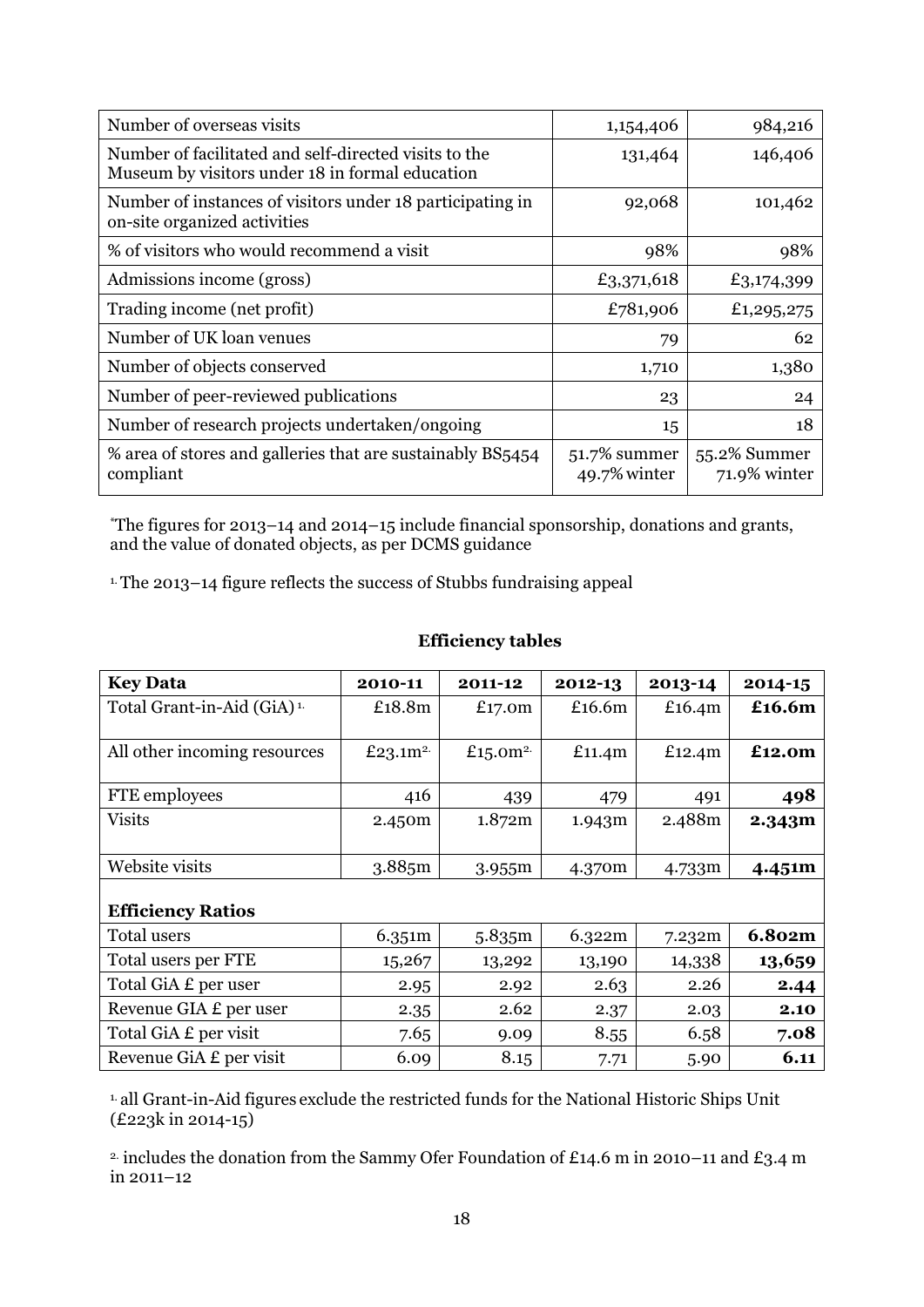# **4. SUSTAINABILITY REPORT**

# **Commentary on Sustainability Performance**

The Museum, its staff, volunteers and visiting public are very much committed to sustainable development and we have been working on a number of initiatives for many years. We will continue striving to maintain this approach and break new ground in the future. The Museum introduced a Sustainability section in its Annual Report in 2007–08 and has continued and expanded on this since.

From 2011–12 all central Government bodies that fall within the scope of the 'Greening Government Commitments' and which produce Annual Reports and Accounts in accordance with HM Treasury's Government Financial Reporting Manual (FReM) are required to produce a sustainability report. This is the third report compiled under that guidance. Further details may be found at http://www.hm-Treasury.gov.uk/frem\_sustainability.htm

#### **Summary of Performance**

The Museum has a working group, the Sustainable Development Group, dedicated to researching, promoting and reporting on a wide range of sustainability issues. The greatest contribution the Museum can make towards sustainability within the environment is in energy efficiency and we have been working in this area to improve performance since 1995. We have also raised public awareness via our exhibitions, displays and programmes which have covered environmental matters such as the 'Your Ocean' gallery which specifically covers environmental maritime issues.

Sustainability is enshrined within the Museum's Corporate Plan and reported on via an established performance-management system. Great strides have been taken over the years in reducing energy, water and finite resource consumption and on the reduction of waste.

The Museum first agreed a sustainable development policy in October 2006. Since that date many sustainable initiatives have come to fruition. An action plan was first set out in 2009– 10 in order to gain agreement to common goals throughout the Museum to help implement future actions efficiently and effectively. This was refreshed during 2013–14. The Museum took account of DCMS's action plan for sustainability in the development of its own.

The Museum was an active member of the DCMS-sponsored Museums and Galleries Energy Consortium (MAGEC) —now defunct— and the sector's Sustainable Exhibitions Group. The Museum's Display Energy Certificates (DECs) have good ratings for the sector and the Museum achieved Energy Accreditation from the Carbon Trust in 2008 and reaccreditation in 2011. Reaccreditation is next due in 2015.

| Area                                         |             | 2014-15 Performance |                     |  |
|----------------------------------------------|-------------|---------------------|---------------------|--|
|                                              |             | <b>Actual</b>       | <b>Target</b>       |  |
| Greenhouse Gas emissions                     |             | 3485 tonnes of CO2  | <3400 tonnes of CO2 |  |
| (Scopes 1, 2 and 3 Business Travel excluding |             | equivalent          | equivalent          |  |
| international air travel)                    |             |                     |                     |  |
| <b>Estate Energy</b>                         | Consumption | 9.3 million kWh     | <9.3 million kWh    |  |
|                                              | Expenditure | £596,000            | £590,000            |  |
| <b>Estate Waste</b>                          | Consumption | 279 tonnes          | <250 tonnes         |  |
|                                              | Expenditure | £35,663             | £30,000             |  |
| <b>Estate Water</b>                          | Consumption | 15,600 m3           | $<$ 17,000m3        |  |
|                                              | Expenditure | £30,000* Estimated  | £50,000             |  |

Note: Scope 3 Business Travel includes domestic flights only. Figures for other forms of travel are unavailable for this year as the data was not collected but an attempt will be made to work up for future years.

**\***Estimated figures only to be confirmed subsequent to year end due to late billing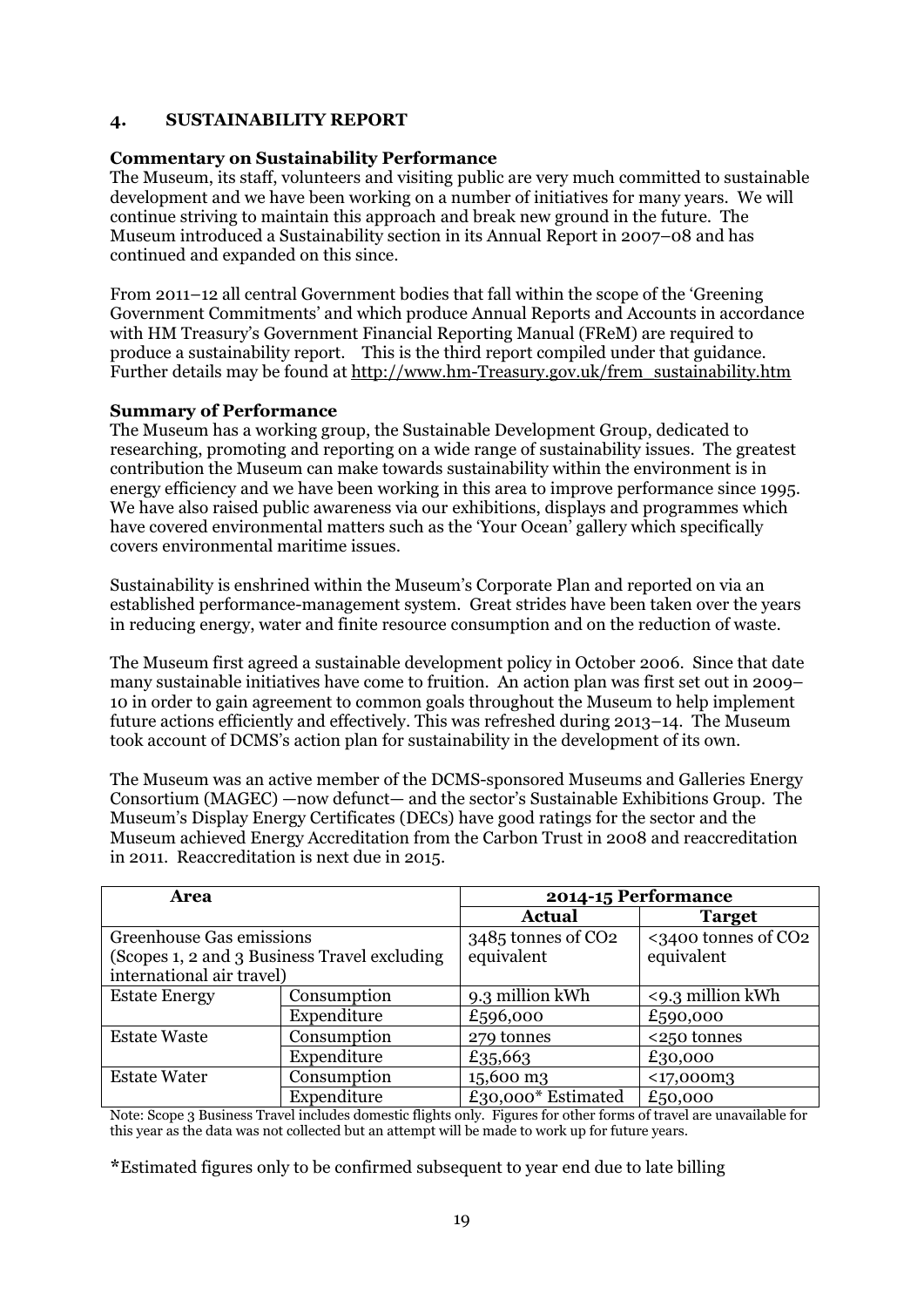# **Summary of Future Strategy**

The opening of the Ship Model store in Chatham and the Sammy Ofer Wing in Greenwich has greatly increased the Museum's footprint. This did, however, allow a new benchmark to be established and a revitalized approach to the reduction of waste, use of water and finite resources, and with a continued improvement on energy efficiency. The latter is the key area where positive impact is possible and the budget dedicated to this activity will be maintained. We will ensure also that adequate data is collected to improve upon areas of this report and to enable accurate setting of future targets. The Museum will actively seek to reduce travel costs and continue to promote recycling and composting. Overall the Sustainable Development Group will continue, having been refreshed, to enable staff to contribute ideas and have a voice in future decisions. From 2014–15 the Museum has joined with local partners, the Old Royal Naval College and the University of Greenwich in a Green Impact Scheme run under the auspices of the National Union of Students and tapping into funding and expertise from the NUS/University. The Museum proposes joining the International Association of Museum Facilities (IAMFA) in 2015.

#### **Greenhouse Gas (GHG) Emissions**

Between 1999 and 2009 the Museum reduced its carbon footprint from 3842 tonnes CO2 to 3072 tonnes CO2. Since the opening of the new Sammy Ofer Wing our carbon footprint increased to 3422 tonnes CO2. Last year the Museum Estate's carbon footprint decreased assisted by an abnormally mild winter and this year is closer to target.

#### **Waste**

The Museum's policy as far as possible is to minimize the amount of waste to landfill and to maximize the recycling of waste. In addition we aim to compost as much of our biodegradable waste as possible. Staff have suggested and therefore greatly co-operated in recycling programmes within offices and catering outlets, where bins have been strategically placed. The Museum recycles garden waste via composting 15.75 tonnes and it is estimated that around half of all other waste is recycled. There is construction and general waste which is regularly skipped with targets set for reduction. These targets were set for 2014–15 before the full extent of the Endeavour Project was known and so have been exceeded this year owing to project-enabling works. The timber stripped out of the *Ships, Clocks and Stars* exhibition set was used by our contractor, Benchwork at their Holmshaw Farm premises in a special burner to help heat the workshop and the water in the workshop.

#### **Use of Resources**

The key area where a difference can be made is in energy efficiency, where the Museum has accreditation and a target to reduce energy consumption by 5% annually. It is worth noting that the Museum has been working towards greater energy efficiency since 1995 and has reported on progress to the Executive and Trustees since then.

The Museum was a member of the Green500 scheme, which is now defunct, but the action plan arrived at under that scheme remained for the Sustainable Development Group to set future targets. Lighting is energy-efficient and in places utilizes controlled presence detection ensuring it is on only when needed. Lighting is also daylight- linked, dimming and brightening naturally. Use of LED lighting has been introduced and steadily increased sitewide, including in the East and West Central Wings and Neptune Court this year. Programmes of energy efficiency are in place via the progressive upgrading of lighting systems, replacement of boilers (£220k at Kidbrooke store) and draught-proofing across the estate. The £240k investment in four new energy-efficient chillers for Neptune Court is already paying off. During this period the Museum has saved resources by switching off some gallery lighting systems via the Buildings Management System (BMS). A 'free-cooling' system has been installed in Neptune Court which feeds into the chilled water circuits, thus providing chilled water during the winter when the external temperature drops below 7 degrees  $\bar{C}$  rather than running the chillers.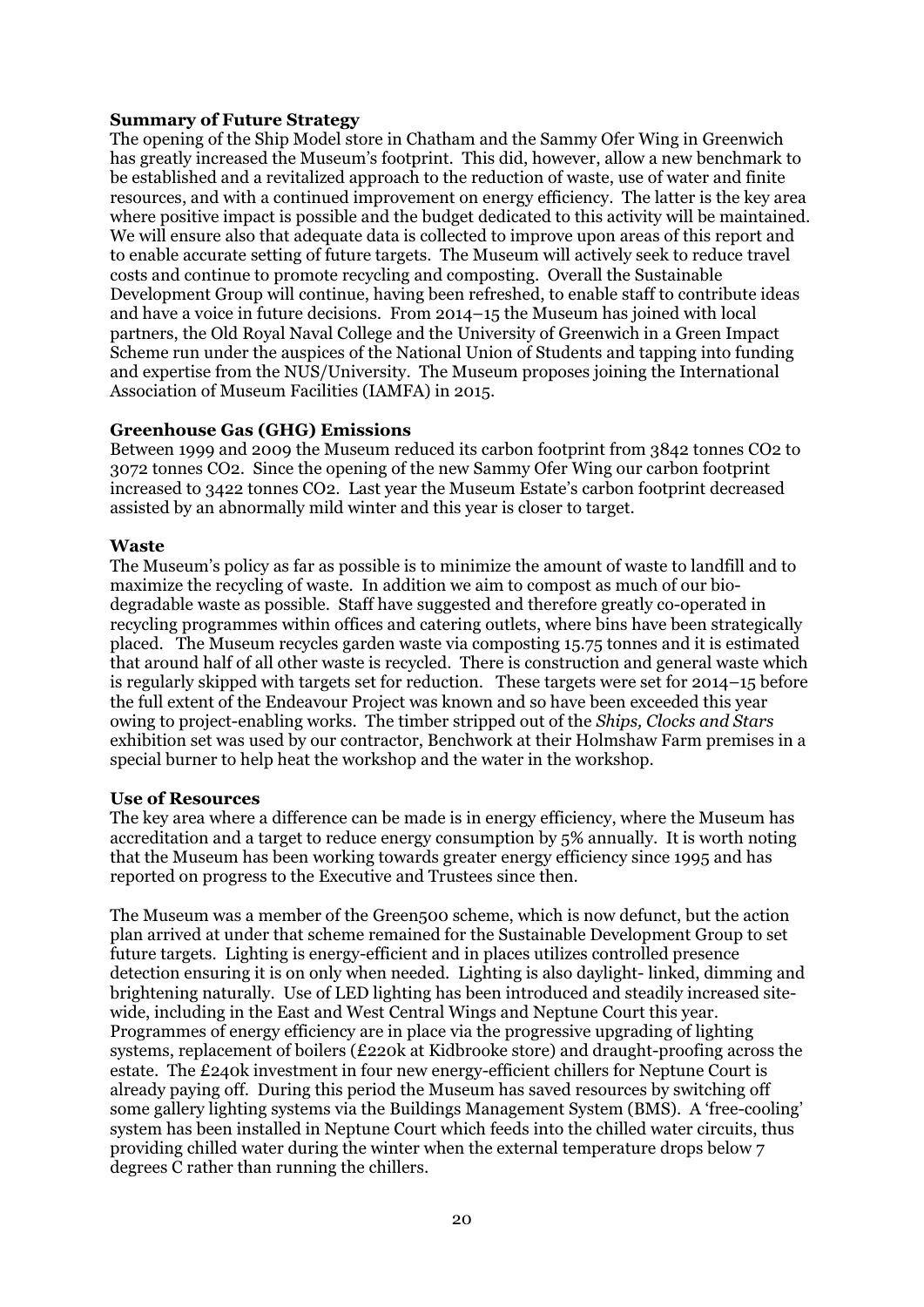# **Climate Change Adaption and Mitigation**

The Museum is committed to reducing energy usage, waste and the use of finite resources. The use of public transport is encouraged for both visitors and staff, and cycling and facilities including secure racks, showers, lockers and bike loans are available for staff. Use of the car park is managed and discouraged. The impact of climate change via increased, more sudden and more severe storms is assessed and managed. The threat from flooding via surface water or overflow from the Thames is similarly assessed and managed. Regular emergencyplanning exercises take place in this regard which cover initial response, salvage and business continuity requirements.

# **Biodiversity and Natural Environment**

The local natural environment is an important factor in estate management decisions. The varied existence of trees, grass, formal planting and natural flora is managed to preserve the natural biodiversity. Recently careful and considered pruning of the trees bordering the car park, and this year the northern boundary of the main Museum, has been carried out to lengthen their natural lifespan and reduce the potential of storm damage.

A water borehole replaces the previous one capped during the development of the Sammy Ofer Wing and this uses 'grey' water to flush WCs, etc. Large volumes of rainwater are drained from hard surfaces and stored within an underground tank. Rainwater is then pumped to the surrounding landscaping for irrigation. The new landscape itself has been designed to minimize the use of treated water. The majority is covered in drought tolerant grass and turf which will not require irrigation. The planting on the terrace incorporates drought-resistant species reminiscent of those in maritime cliff-top locations. The Museum as a matter of policy does not irrigate its lawns allowing nature to take its course and save on water consumption. There is a nature reserve adjacent to one of the Museum's outstations which is said to be home to all three species of indigenous newt. Estates activity is mindful of this habitat when carrying out works nearby.

# **Sustainable Procurement including Food**

The Museum aims to procure and manage its current assets in the most efficient way possible. It has introduced network printing, for example, which reduces the number of printers per member of staff and also reduces paper usage while improving information security. The default-printing option is double-sided and monochrome again to reduce usage of paper and other resources. All paper used in copying is recycled.

Programmes to improve the procurement of sustainable products in retail and catering operations are well-advanced and enthusiastically embraced by staff. Attention is paid to Fair Trade and to the use of local contractors and suppliers where possible and where European procurement rules permit in order to promote local industry and reduce transport and travel costs. Sub-contractors are aware of these policies and contribute towards them, in some cases taking a lead. The current term contractors for the Museum's Mechanical and Electrical services were, in good part, selected on their sustainability credentials, which it was deemed would greatly assist the Museum in its energy-saving endeavours.

#### **Sustainable Construction**

The Sammy Ofer Wing, which opened in July 2011, was constructed to BREEAM (BRE Environmental Assessment Method) standards in which the rating is 'good'. This development has included a number of sustainable features such as the form of interseasonal heating and cooling widely used in Holland and growing in usage in the UK, the Aquifer Thermal Energy Storage (ATES) System. This stores heat removed from the building in summer and uses it to heat it in the winter. Conversely, cool from the winter is stored and used for cooling in the summer which makes heating and cooling very energy-efficient with an aspiration to be energy-neutral over time. This involves two boreholes, each 300 mm in diameter and 80 metres deep, one being the hot well, the other the cold well.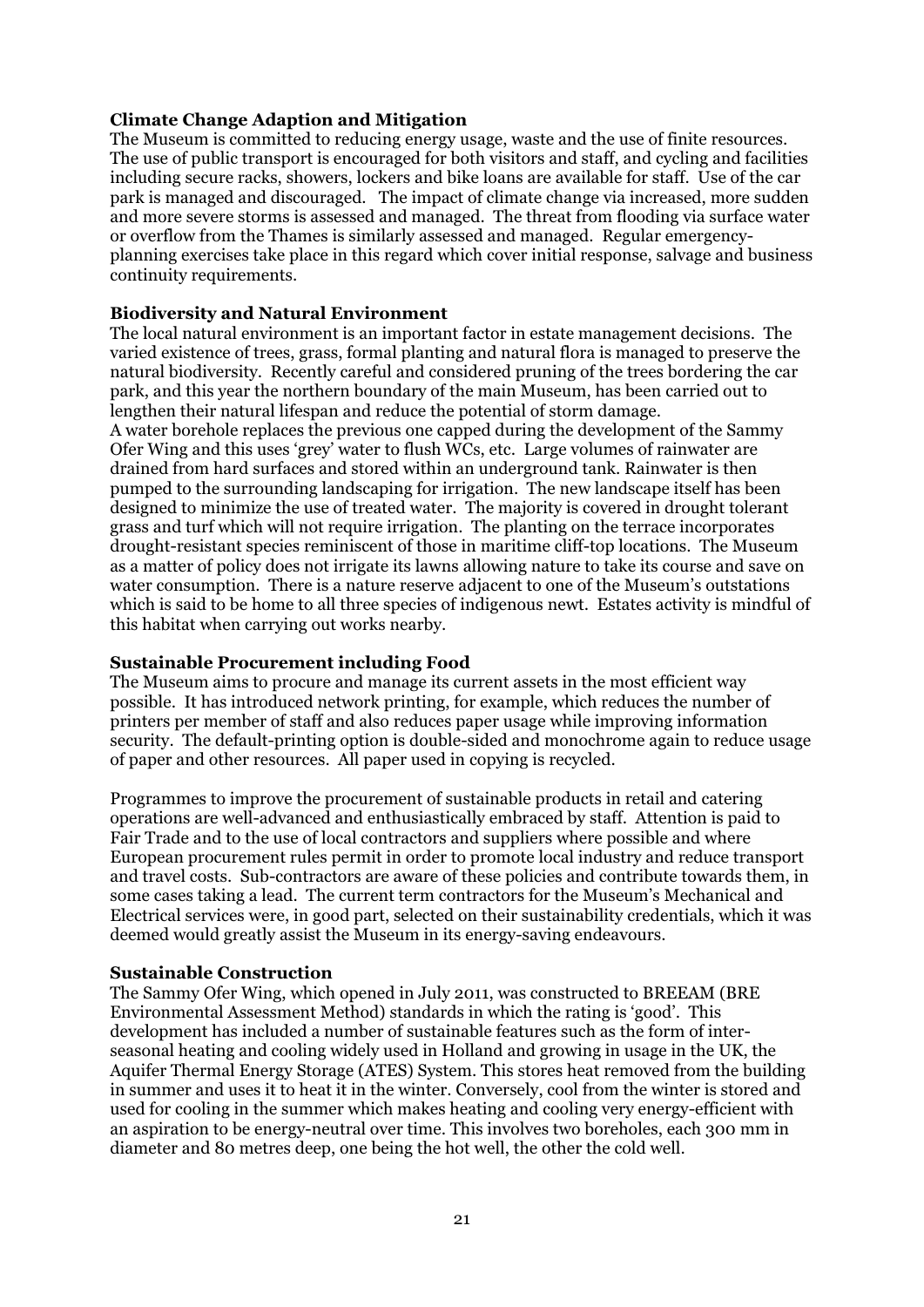The architects for the Kidbrooke store element of the Endeavour Project were, in part, specifically selected on their demonstrable sustainable-development experience and credentials.

The fact that the Special Exhibitions Gallery is underground reduces fluctuations in temperature, which is more energy-efficient. The archive spaces, which are normally energyintensive, have very good insulation and humidity is buffered by the use of clay in the walls, reducing the amount of plant required. The central boiler plant is more energy- efficient than the previous boilers and will heat not just the new wing but the whole main site. The controls are connected to the existing Buildings Energy Management System (BEMS). The aim is to reduce CO2 by 21% in this development over time.

Where possible, materials have been recycled; for example surplus yorkstone from the courtyard, before the old restaurant was removed as part of the Sammy Ofer Wing project, was re-used in the landscaping of the Meridian and Astronomer's Gardens at the Royal Observatory site and surplus was provided to a neighbouring institution of similar heritage, the Old Royal Naval College. Similarly, joinery of significant heritage value that became redundant as part of the Sammy Ofer Wing project was re-used on site in the East Wing Boardroom, in the Royal Armouries in Leeds and at a new museum in Oxford. What remained was recycled via specialist heritage joiners.

#### **People**

The existence and activities of the Museum touch the lives of many people worldwide, of all backgrounds and ages, from visitors to our sites who enjoy the displays and varied public programmes to a great number of users interacting with us via publications and the website. A large number of local and national suppliers and contractors depend in whole or in part on the Museum for their living.

See section 6 of the Annual Report for more detail on employment policies.

The Sustainable Development Group consults staff widely on its work and canvasses opinion and ideas. Many of the successful sustainable approaches have been suggested and acted upon by the staff and volunteers.

# **Environmental Management System (EMS)**

The Museum does not have an Environmental policy such as (BS 14001), although we do have a Sustainability Policy approved by the Executive and Trustees which covers all the main issues, and which is reviewed from time to time.

#### **Sustainability and Governance**

The Museum's Corporate Plan includes a milestone 'to explore innovative Green and sustainable initiatives across the Museum'. An action plan was drawn up in 2009–10 and has been reviewed and updated by the Sustainable Development Group. Progress is reported via the established performance management system, reporting performance against targets monthly and annually as well as quarterly via a balanced scorecard. The results of this process are considered in planning future activity to maintain a useful cycle of business improvement. Separate specific reports are made annually on particular issues, for instance the Annual Utilities Report is compiled by the Museum's Estates and Facilities Management Department for review by the Executive and, if appropriate, Trustee Boards.

Data is collected principally from information held by the Estates and Facilities Management, and Finance and IT Departments, be they budgetary or records of usage. All data collected is auditable and available for inspection, and it is presented with reference to the guidance outlined within paragraph 1 of this section.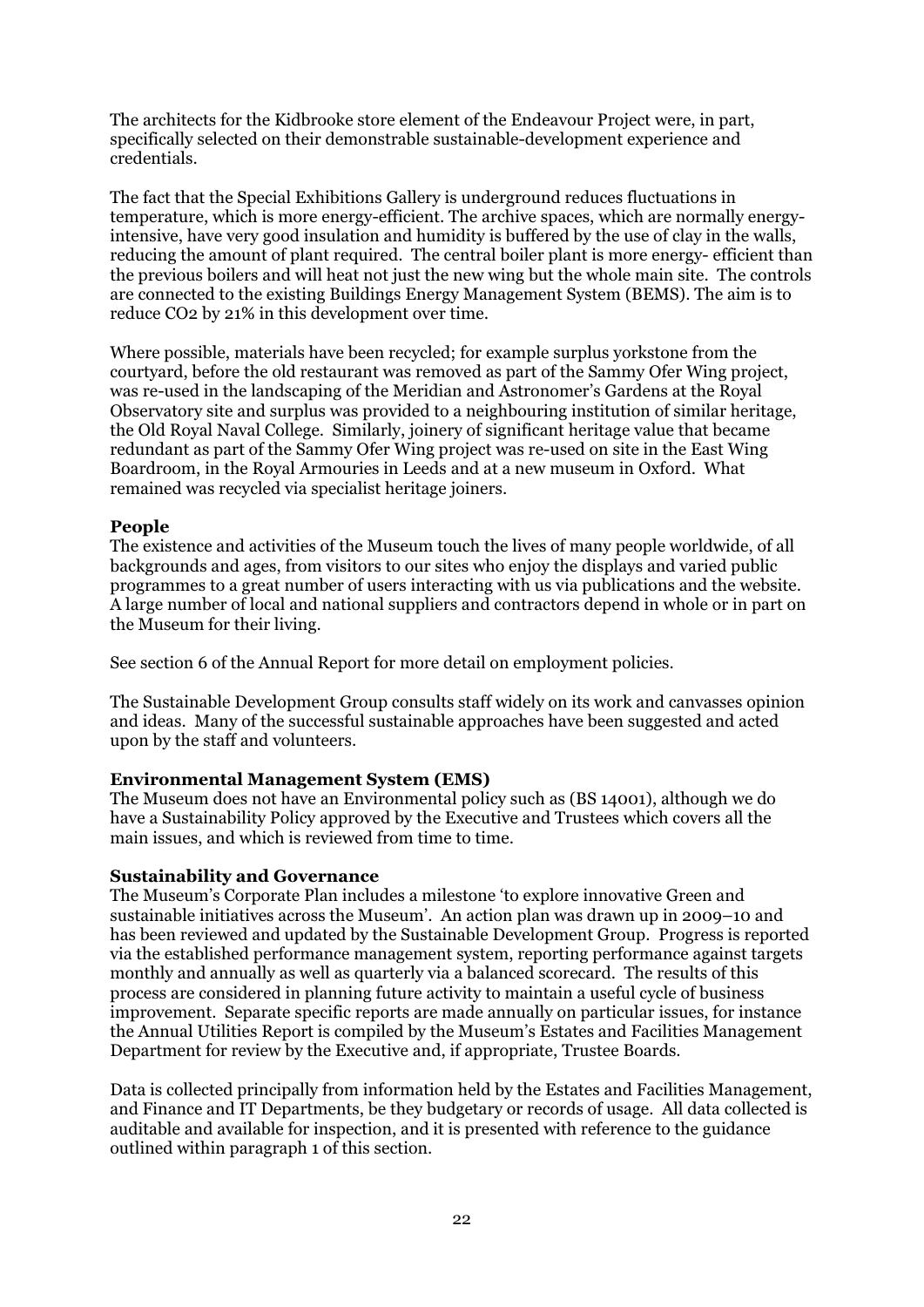# **5. FUTURE PRIORITIES**

The full 2014–18 Corporate Plan was approved by the Board of Trustees in September 2014.

# **The Trustees' overall objective is to: stimulate curiosity in all our users – the trigger for discovery and learning**

# **Aims, Strategies and** *Outcomes*

| Aim 1:      | <b>Put visitors first</b><br>Create inspiring experiences that transform people's understanding of our<br>subjects and collections.                                                                                                                                                                                                                |
|-------------|----------------------------------------------------------------------------------------------------------------------------------------------------------------------------------------------------------------------------------------------------------------------------------------------------------------------------------------------------|
| Strategies: | 1. Create exhibitions and programmes that draw on our research and expertise<br>and meet the needs of audiences worldwide<br>2. Understand current and potential audiences, their needs and motivations,<br>so that we can deliver an excellent visitor experience<br>3. Build relationships, drive repeat visits and the propensity to recommend. |
| Outcome:    | People have a greater understanding of maritime Britain and astronomy<br>and their relevance to the world today.                                                                                                                                                                                                                                   |
| Aim 2:      | Value our heritage<br>Care for and develop our unique collection and world historic sites.                                                                                                                                                                                                                                                         |
| Strategies: | 1. Safeguard and improve the physical conditions of our collections and estate<br>2. Develop our collections and sites to make them more relevant and<br>accessible, intellectually and physically<br>3. Advance and share knowledge of our collections and subjects.                                                                              |
| Outcome:    | Collections and buildings that are enhanced, accessible to all and preserved<br>for the future.                                                                                                                                                                                                                                                    |
| Aim $3:$    | <b>Extend our reputation</b><br>Maximize our reach to and impact on local, regional, national and<br>international audiences and stakeholders.                                                                                                                                                                                                     |
| Strategies: | 1. Project unique and authentic experiences that advance the values and<br>personality of the RMG and their brands<br>2. Grow partnerships and deepen our engagement with stakeholders<br>3. Capture audiences through programmes and activities that extend the<br>Museum experience beyond our walls.                                            |
| Outcome:    | An outward-looking museum which rewards public trust with a worldwide<br>reputation for quality, accessibility and originality.                                                                                                                                                                                                                    |
| Aim $4:$    | <b>Strengthen our organization</b><br>Grow our expertise, increase revenues, control costs and manage risks.                                                                                                                                                                                                                                       |
| Strategies: | 1. Foster a spirit of inclusive and collaborative working, value expertise,<br>support innovation and encourage volunteering<br>2. Drive income generation deriving more value from our unique assets and<br>re-balancing our revenue streams<br>3. Identify and deliver efficiencies without compromising excellence.                             |
| Outcome:    | A dynamic and entrepreneurial museum that is culturally, intellectually and<br>financially successful.                                                                                                                                                                                                                                             |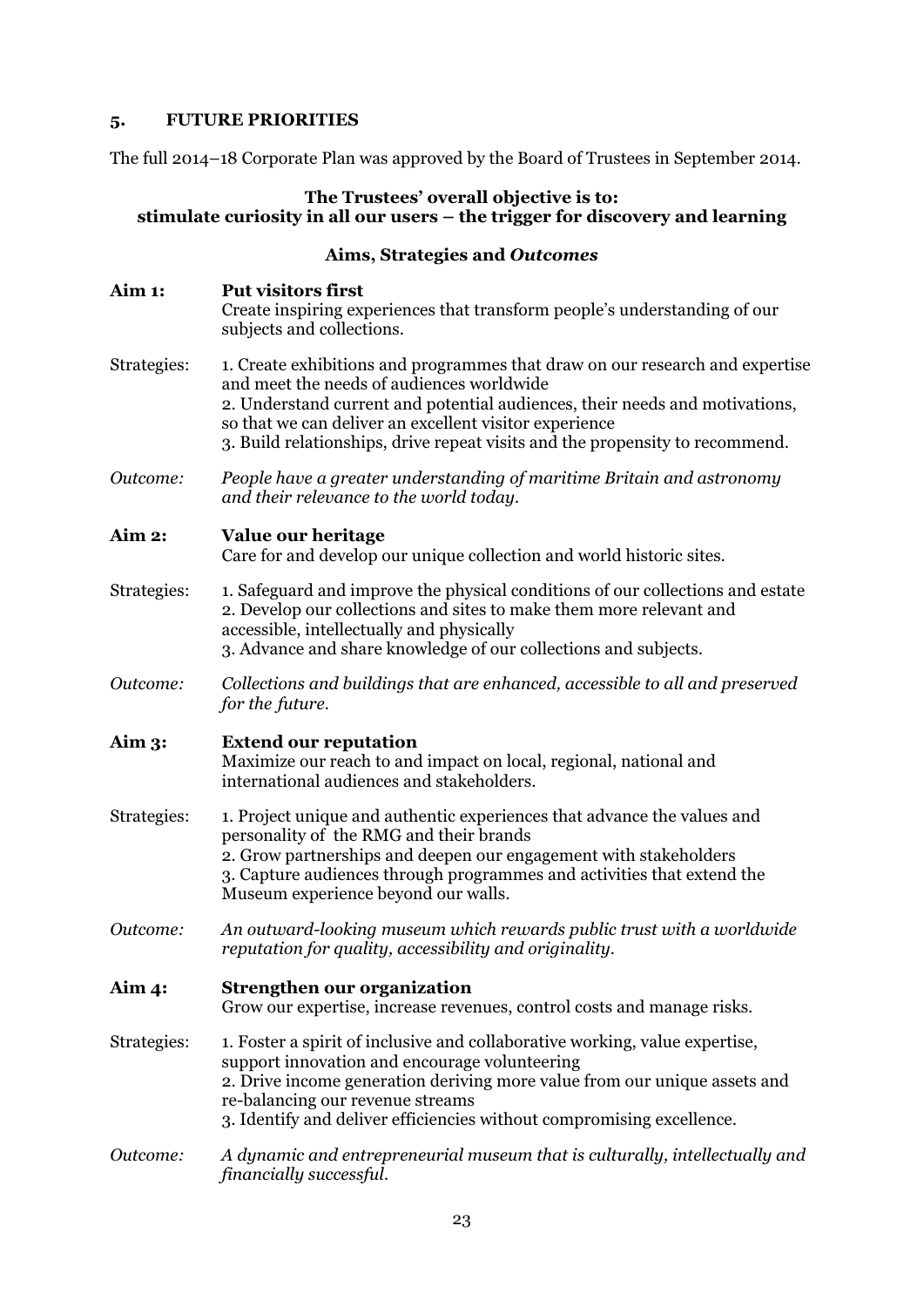The 2014–18 Corporate Plan and its four Aims were developed to provide a clear and stimulating approach to directing the Museum's work in the years ahead, and to provide a memorable, upbeat and powerful way for Trustees, staff, volunteers and our wider stakeholders to access the essence and purpose of the Plan. Coupled with the overall objective of 'Stimulating Curiosity' we believe that this provides a compelling and involving high-level description of the developments planned for the four years ahead.

# **The Endeavour Project**

Underpinning much of the work over the years ahead is the Endeavour project which is currently gathering pace and will occupy us until 2018–19.

The Endeavour Project will transform the visitor experience of Royal Museums Greenwich by radically improving the circulation around the sites; increasing the scope of our exhibitions to make them more comprehensive; increasing the size of the visitor offering through opening up new galleries and putting more of our collections on display; strengthening the thematic links between the National Maritime Museum and Royal Observatory sites; and improving physical access.

The Endeavour Project is an interlinked suite of four elements, outlined in brief below, which addresses and solves a number of challenges facing Royal Museums Greenwich as a whole.

# **1. The Endeavour Galleries**

This element of the project fulfils our long-standing ambition to clarify the circulation of the NMM galleries, to complete key gaps in our displays and to present Britain's maritime history in a more coherent way for our visitors. Four new galleries will focus on the inspiring and very human theme of exploration, which is so central to the story of Britain and the sea, and will enable an additional 1000 artefacts from the national collection to be on permanent display.

# **2. Endeavour Collections and Conservation Centre**

This project addresses our long-standing needs for collection storage, public access to the reserve collections and conservation studios. Development of our facility in Kidbrooke will not just comprise stores and studios – we also have the chance to realize a long-standing ambition to create an open store, to open up our vast reserve collections to researchers and the general public, and to open up a window for the public to our conservation work.

# **3. Endeavour Accommodation**

For many years the top floor of the West Central Wing has been given over to staff offices. The development at Kidbrooke will include modern office accommodation, facilitating a complete staffing relocation out of the West Central Wing so that this space can be made entirely available to the public for the Endeavour Galleries Project.

# **4. Endeavour Royal Observatory Improvements**

This element of the project, contingent on external funding, will hugely enhance the visitor experience by redesigning the visitor entrance, making the admissions and retail experience more friendly, re-aligning the visitor route so that it matches the narrative journey and creating new galleries.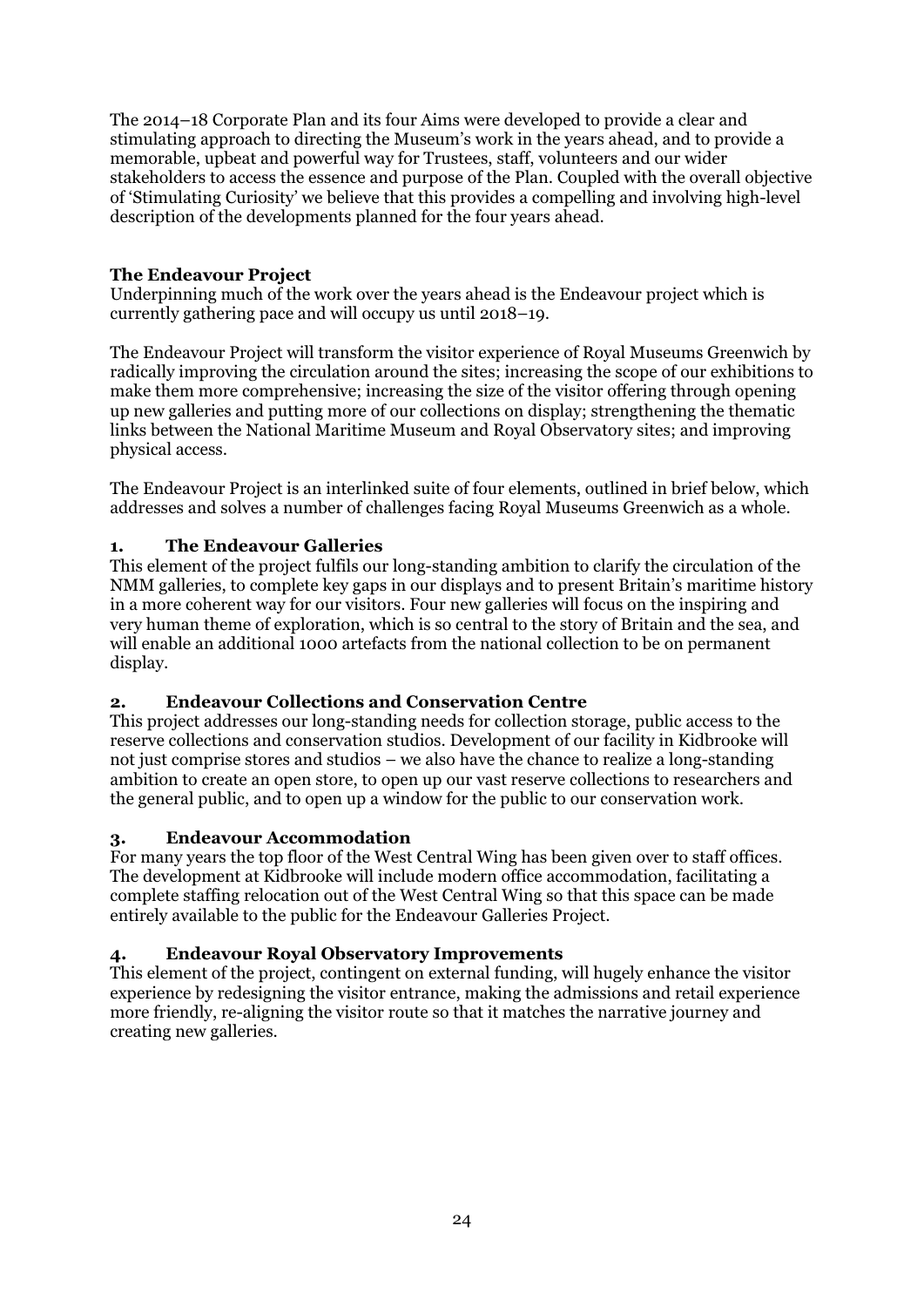# **6. WORKFORCE AND EMPLOYMENT**

## **Employment policies**

The Museum strives to be a good employer. Attention is paid to holistic reward approaches. It has a strong record on improving the work environment, job satisfaction and development opportunities with generous pension arrangements. We successfully introduced pension auto-enrolment on our staging date in November 2013 following an intensive campaign to promote the positive benefits of workplace pensions.

The Museum is also very supportive in times of need, providing generous sick absence benefits, return to work policies and procedures, medical retirement assistance, occupational health referrals and H&S assessments. There is a Staff Welfare Officer, employee assistance programmes and trained and supportive management and professional HR back up. In addition, schemes to promote health and wellbeing such as yoga, stress-relieving massages, life drawing and other social activities exist. In March 2013 the Museum was accredited with the first stage of the London Healthy Workplace Charter. Long-term no smoking policies are in existence with support to give up the habit available. Sheltered placement, work experience and 400-plus volunteering opportunities are promoted throughout the year. There are excellent consultation and communication arrangements. There are also charitable and health society benefits plus the provision of employment and job security to 500 people plus, locally, nationally and from overseas. The Museum also undertakes secondments and exchanges both internally and externally.

The Museum values the diversity of its workforce and upholds equal opportunities and has maintained employment policies to ensure that staff or applicants for posts are not discriminated against on the grounds of gender, marital status, sexual orientation, race, colour, nationality, ethnic or national origin, religion, belief, disability or age. 13.58% of the Museum's employees are Black, Asian and Minority Ethnicity (BAME) (15% in 2013–14). The Museum holds the Employment Service's Disability Symbol. In 2014–15, 5.5% of staff employed by the Museum considered themselves to have a disability (5% in 2013-14). The Museum has in place an Equality Plan for both staff and service provision. A number of sheltered placement and other work-experience initiatives specifically for disabled workers are under way.

We believe that we are a leader in our human resources approaches, not least in dispensing with any formal retirement age in 2002. Over a third of employees are aged over 50 and 8.31% are aged over 65 (5% in 2013–14). At the sector level, the Director of Human Resources co-chairs the National Museum Directors' Council's (NMDC) HR Forum.

Workforce development is a priority with training and capacity-building a significant part of the reward quadrant (working environment; personal development; job satisfaction; pay and benefits) at the Museum. This was recognized when the Museum achieved the Investor in People standard in November 2001, receiving regular re-accreditation since, the last being in November 2012. Unfortunately, funding constraints have resulted in the reduction of the training and development budget for both 2013–14 and 2014–15. It is still maintained at around 1% of the total pay bill, however, and thus far all needs identified via appraisal and training needs analyses have been met. There is a longer term aim to increase funding for training when resource allows.

Based on predicted outturns from third quarter figures to 31 December 2014, in 2014–15 the average number of days lost per employee through short term sick absence will be 3.89 days (4.28 in 2013-14) while the average number of days lost per employee through long term (over 28 days) sick absence will be 3.95 days (6.12 in 2013-14). The average number of days lost per employee through total sickness (long and short term combined) will be 7.84 days  $(10.39 \text{ in } 2013 - 14)$ .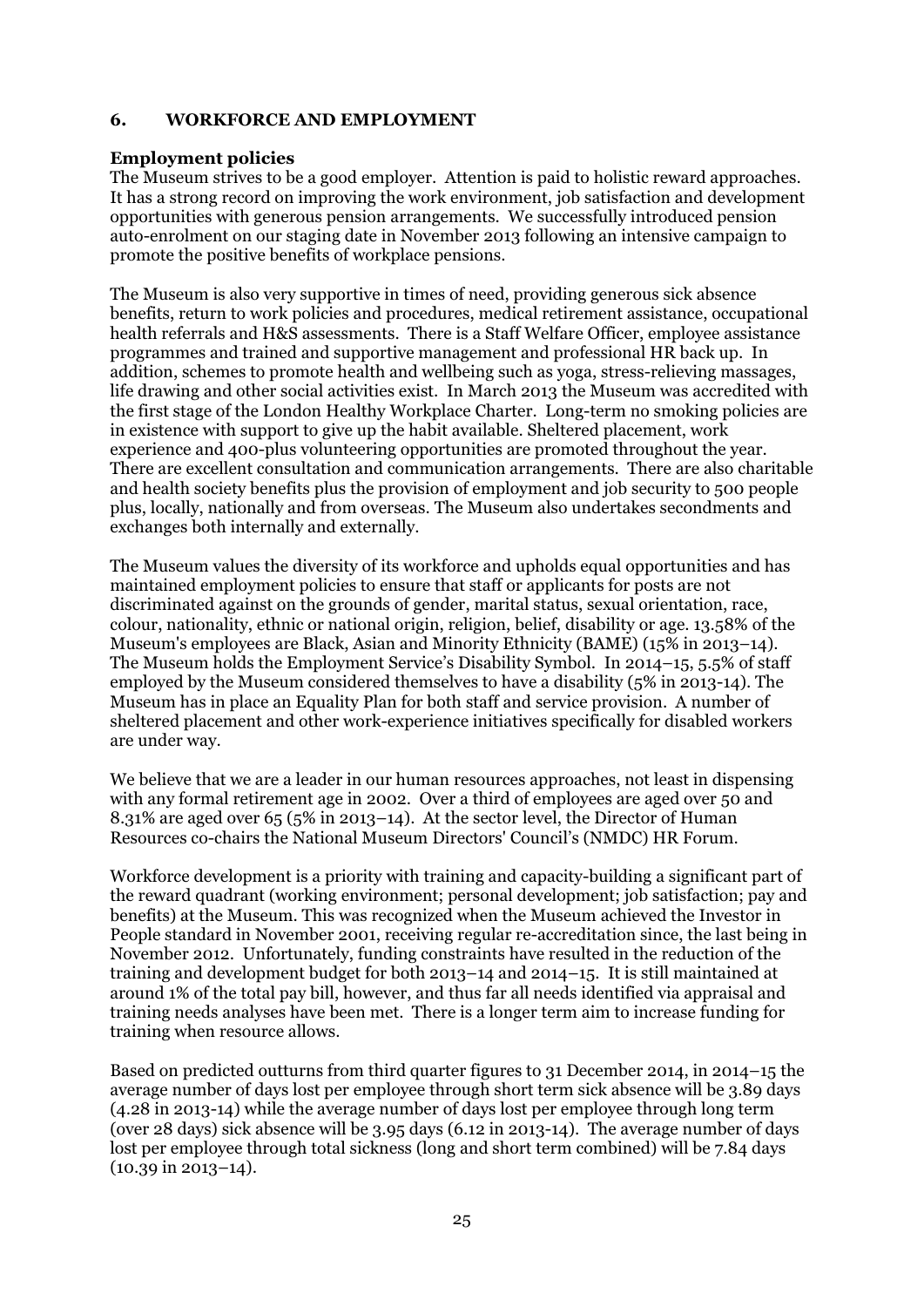The Central Arbitration Committee declared the trade unions Prospect and PCS recognized for the purposes of collective bargaining in December 2006, following an application by those unions and a subsequent ballot. The Unions and the Museum reached an agreement for the purposes of collective bargaining in respect of pay, hours and holidays and also have a facilities agreement. Following a period of consultation, in December 2013, the Museum reached a single-union agreement with Prospect in this regard, the six-month notice period for the PCS Union expiring in June 2014.

All staff are inducted formally and issued with contracts of employment and staff handbooks, which contain information on benefits, health, safety and welfare and are regularly updated.

# **Volunteers**

The Museum has an active volunteer programme and appointed a volunteer manager five years ago. The increase in numbers of volunteers and in volunteer hours has been remarkable since this appointment. Record numbers of volunteers peaked at more than 500 during the past year due to an e-volunteer project and have now decreased to 301 at year end on the tailing off of that project; we are currently researching another two e-projects for next year. In all, it is estimated that these volunteers will have given 35,693 hours in 2014–15 (46,126 hours in 2013-14 due to the e-project) at a value estimated in the region of more than £350,000 (a decrease of £110,000 from 2013–14 and an increase of £10,000 on 2012-13).

#### **Organizational Communication**

The Museum regards effective communication as essential. The objective is to ensure that all staff and volunteers are kept fully informed on all issues that directly affect them. Although everyone in the Museum has a contribution to make, it is the particular role of team leaders and line managers to be the main communicators by creating a continuous flow of information through and across the organization.

*Director's Cross-Museum Briefing* - the Director and the managers and staff dealing with selected themes speak to the entire staff and volunteers, broadly on a monthly basis, to provide a brief on specific areas, progress or projects.

*Volunteer Event* – the Museum holds a special event for volunteers annually to which all are invited. The purpose of this is to express the Museum's sincere thanks for all that the volunteers do but also to brief them on current issues and future plans, as well as serving as a networking event.

*TMs* (temporary memoranda) **–** cover a wide range of issues and are signed by members of the Executive Board and Senior Management Team. All TMs are published on the Intranet and in paper form.

*Intranet* – available to all staff, it details policies, management meetings and organizational programmes and information of use to staff and volunteers generally.

*Team Briefing* – the principal method used by the Museum to pass on information to all employees is team briefing. The cycle begins in the first week of every month with the briefing document compiled by HR, having agreed content with the Executive. Each Director is then tasked with briefing their managers who in turn pass the information on to their teams. By the end of the next week everyone in the Museum should share the same information. The briefing document also appears on the Intranet. Team briefing has been dramatically improved in format and accessibility which has been welcomed by all involved. This initiative arose out of a review of recommendations from a Staff Engagement Survey carried out in 2010. In addition, volunteers have their own specific newsletter.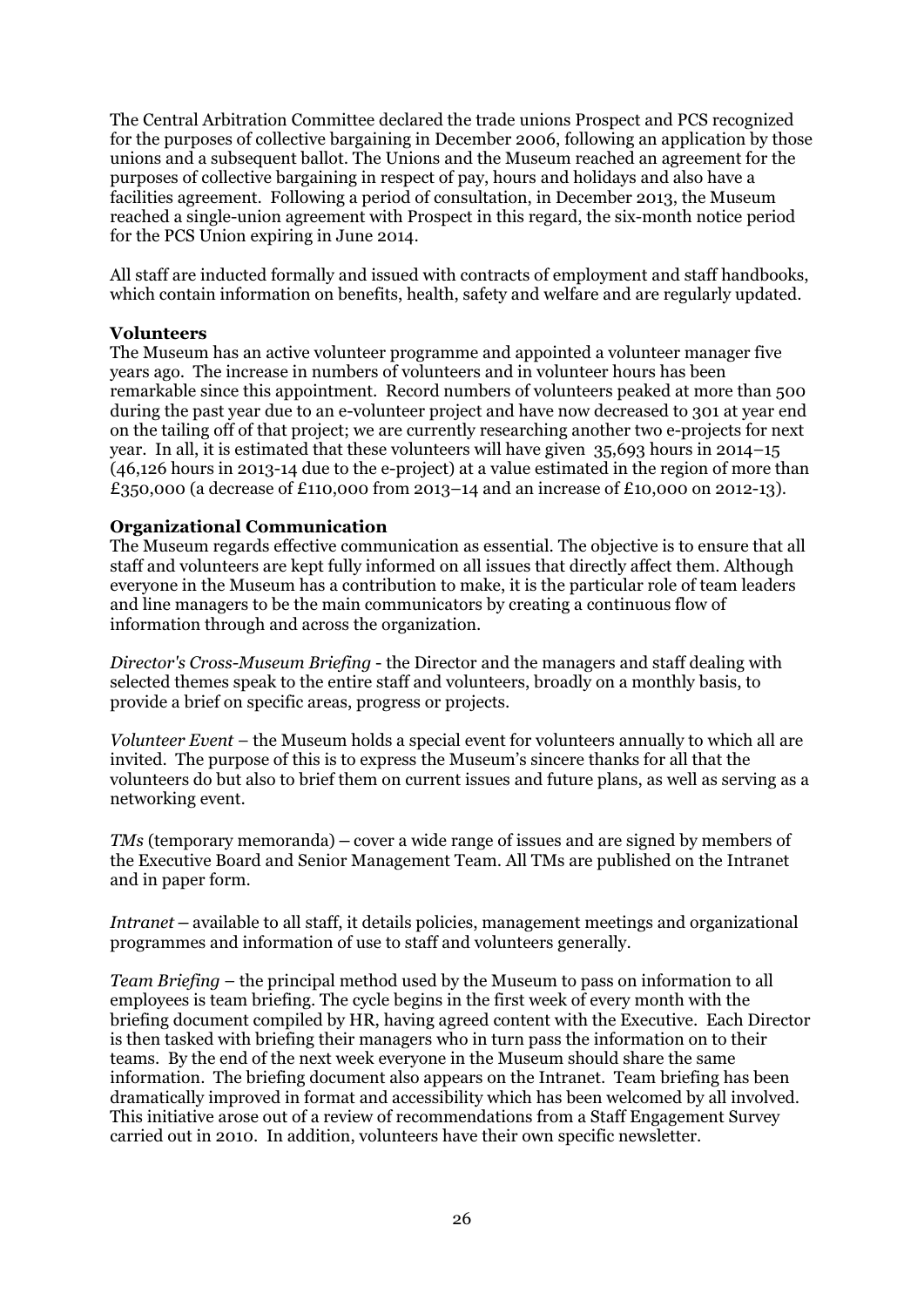*Notice Boards* **–** are strategically placed in sites or functional areas. They may only be used for official or authorized communication purposes.

*Staff Lunches* **–** are informal meetings for communication in which Directors and Senior Managers can speak directly with cross-sectional groups of staff over a sandwich lunch. The object of these meetings is to give staff a chance to communicate directly with senior management on a wide range of issues, but on an informal basis.

*Staff Engagement Surveys* – are conducted from time to time to allow confidential feedback to be provided to the Trustees and Executive via a professional third party. These are considered and recommendations are acted on, usually via cross-sectional working groups of staff or sub groups of the Senior Management Team. The most recent survey was carried out in November 2013 and the results are being considered, promulgated and acted upon during  $2014 - 15.$ 

*Trade Unions* – Since December 2013 the trade union Prospect has been recognized for the purposes of collective bargaining on pay, hours and holidays. Meetings take place as and when required.

#### **Health and Safety**

It is Museum policy to assign great importance to the safety of visitors, employees, volunteers, contractors and others, considering this as a management responsibility equal to that of any other management function.

In the design, construction, operation and maintenance of all plant, equipment and facilities, everything that is reasonably practicable is done to prevent personal injuries and ill health to employees, customers, visitors, contractors and members of the public. To this end the Board of Trustees and Executive Board of Directors provide, so far as is reasonably practical, such training and equipment as is necessary to enable employees to work safely.

The importance of employee involvement in health and safety matters and the importance of the positive role played by safety representatives and the Health and Safety Committee are acknowledged.

All employees are required to co-operate fully in implementing this policy to comply in all respects with the Health and Safety at Work Act 1974, the Management of Health and Safety at Work Regulations 1999 and the accompanying arrangements contained within the Museum's Health and Safety Policy. Everyone throughout the organization is expected to exercise all reasonable care for their own health and safety and that of others who may be affected by their acts or omissions.

The overall responsibility for the health, safety and welfare of the organization and employees is vested in the Board of Trustees and Executive Board of Directors. The Executive Board receives a monthly report on Health and Safety matters and analysis of incidents which then goes forward to the Trustee Board for quarterly review.

The Health and Safety function is managed by a NEBOSH-qualified Departmental Head and an experienced NEBOSH-qualified Health and Safety Adviser. The Director of Operations and HR also holds a relevant qualification and chairs the Health and Safety Committee. Specialist members serve on the Committee to represent particular hazards such as radiological protection, laser safety, asbestos and other risks in the collections, together with an employee representative, and representatives for sites and other functions.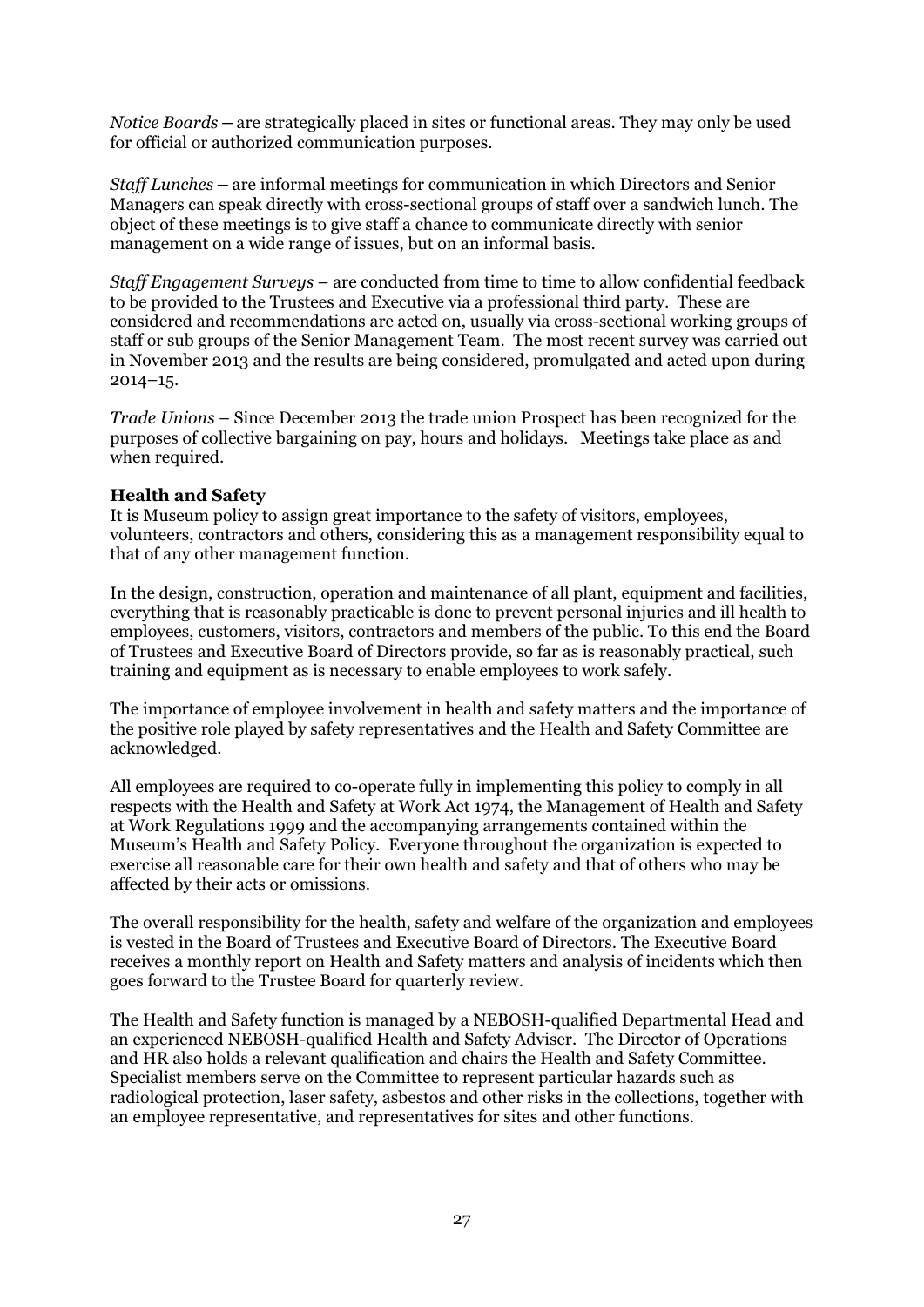# **7. REMUNERATION REPORT**

# **Introduction**

The information in this report relates to the Director (Accounting Officer) and Senior Executives (Directors) of the National Maritime Museum. No remuneration is paid to the Trustees of the Museum.

# **Function of the Remuneration Committee**

The Committee reviews the performance of the Director and the Senior Executives annually against their objectives, receives independent advice on market comparators and other matters and then decides in the case of the Senior Executive the level of pay and performance-related pay they should receive and recommends to the Chairman of Trustees in the case of the Director, Royal Museums Greenwich, the appropriate level of pay and performance-related award.

The Committee also considers any matter relating to employees as the Director and Board of Trustees may refer to it.

# **Membership**

The Committee consists of three Trustees who are appointed by the Trustee Board:

|                           | Sir Robert Crawford, CBE<br>Linda Hutchinson<br>Vacancy |
|---------------------------|---------------------------------------------------------|
| Ex officio Officer:       | Dr Kevin Fewster, AM, FRSA (Director)                   |
| Secretary:                | Anne Patterson, Chartered MCIPD (Head of HR)            |
| <b>External Advisers:</b> | Brian McEvoy and Alan Hurst                             |

The Chairman of the Committee is also appointed by the Trustee Board and the quorum of the Committee is two out of three Trustees.

The Director and the Head of Human Resources attend meetings of the Committee.

No individual is present when their remuneration or performance is being discussed.

# **Performance Assessment**

A key element of the Museum's reward system for the Director and the Senior Executives is that base pay is set below market levels but performance-related pay potential allows for competitive reward based on performance and contribution. The aim of the reward system is to create incentives which identify and reward excellent performance fairly rather than assuming that such performance will be inevitable, and so allowing little differentiation between exceptional and adequate performance.

The individual performance agreements of Directors and senior management are in turn linked with the operating plans of the Museum (which reflect the mission, objectives and values of the Museum). They thus reflect objectives and targets relating to both individual and corporate components and the performance-related pay potential reflects the combination of these different elements. The range of performance-related pay available is from 0%-30% of salary and in the case of the Director 0%-20% of salary.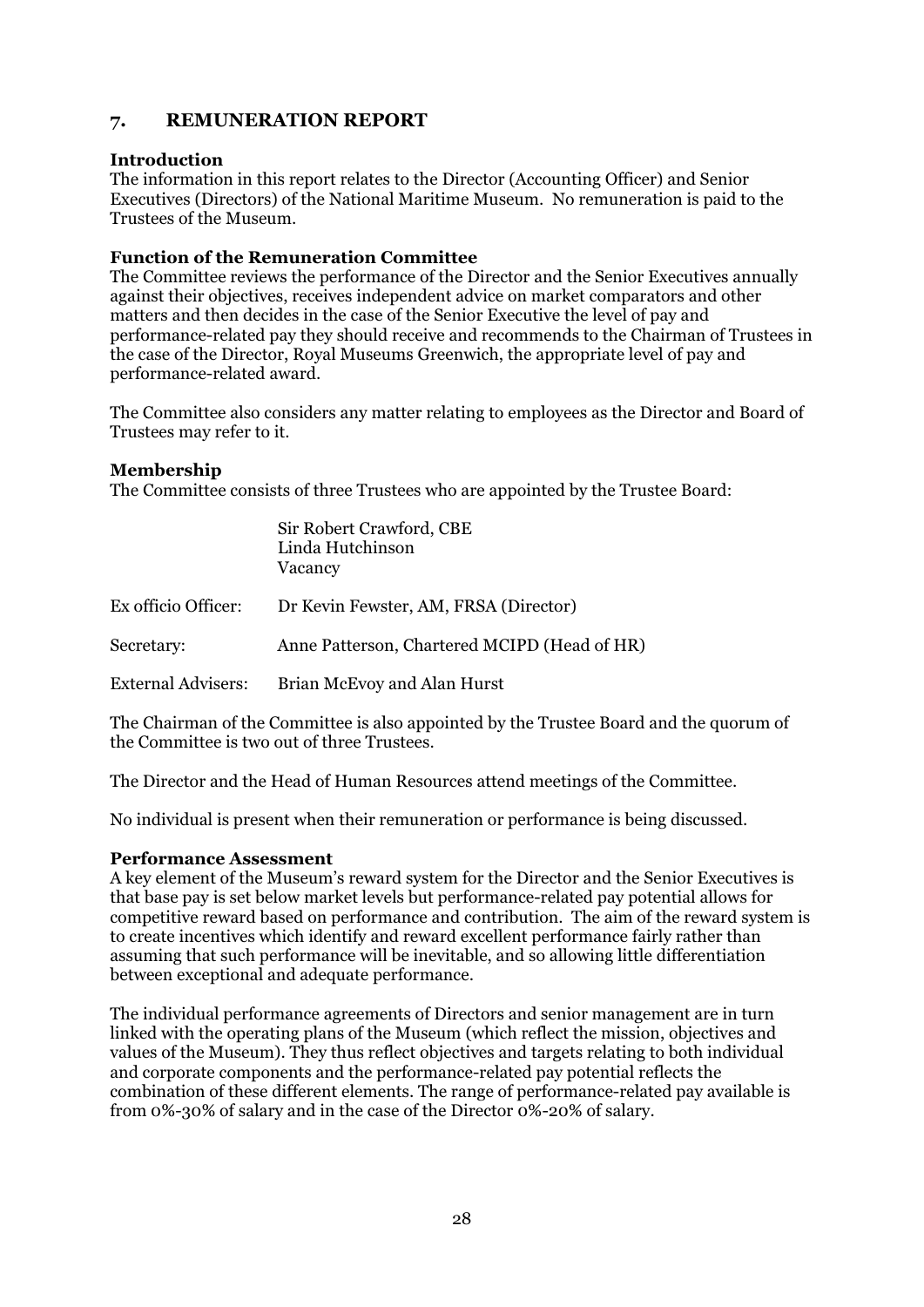Annual pay awards approved by the Museum require HM Treasury approval before they can be made, which must be obtained via the Department for Culture Media and Sport (DCMS). Increasingly, Public Sector Pay policy insists that pay awards should be performance-driven.

#### **Service Contracts**

The Director and Senior Executives have open-ended rolling employment contracts: the notice period is six months for the Director, Royal Museums Greenwich, and three months for other Directors (six months in the case of redundancy). Other than notice periods, there are no contractual termination payments, compensation for loss of office or any provision of compensation for early retirement except for those two directors within the Civil Service Pension Scheme. Pension contributions on behalf of the directors, other than those in the Civil Service Pension Scheme, are made to defined-contribution schemes.

The following information is subject to audit.

#### **Executives' Remuneration**

The salary and pension entitlements set out below include gross salary, performance-related pay, benefits in kind and any other allowances to the extent that they are subject to UK taxation.

The emoluments were as follows:

|                                          | 2014-15 all figures £k |             |                          | 2013-14 all figures £k |           |             |                |         |
|------------------------------------------|------------------------|-------------|--------------------------|------------------------|-----------|-------------|----------------|---------|
|                                          |                        |             | Pension                  |                        |           |             | Pension        |         |
|                                          |                        |             | benefits                 |                        |           |             | benefits       |         |
|                                          |                        |             | (t <sub>0</sub> )        |                        |           |             | (to            |         |
| Single total figure of remuneration      |                        | Performance | nearest                  |                        |           | Performance | nearest        |         |
|                                          | Salary                 | payment     | $£1k)*$                  | Total                  | Salary    | payment     | $£1k)*$        | Total   |
| Dr Kevin Fewster, Director               | 110-115                | $20 - 25$   |                          | $130-$                 | 105-110   | $20 - 25$   |                | $130 -$ |
| and Accounting Officer                   |                        |             |                          | 135                    |           |             |                | 135     |
| Dr Margarette Lincoln, Deputy Director   | 80-85                  | $15 - 20$   | 16                       | $115 -$                | 80-85     | $15 - 20$   | 6              | $100 -$ |
|                                          |                        |             |                          | 120                    |           |             |                | 105     |
| Andy Bodle, Director                     | 70-75                  | $15 - 20$   | 19                       | $110-$                 | $70 - 75$ | $15 - 20$   | 8              | $95 -$  |
| Operations and Human Resources           |                        |             |                          | 115                    |           |             |                | 100     |
| Mike Sarna, Director,                    | 65-70                  | $15 - 20$   | $\blacksquare$           | $80 -$                 | 60-65     | $10 - 15$   | $\blacksquare$ | $70-$   |
| Programming and Exhibitions              |                        |             |                          | 85                     |           |             |                | 75      |
| Sandra Botterell, Director, Commercial   | 55-60                  | $5 - 10$    | $\overline{\phantom{0}}$ | $60 -$                 | 75-80     | $10 - 15$   | $\sim$         | $90 -$  |
| (until 31 August 2014)                   | $(70-75)$              |             |                          | 65                     |           |             |                | 95      |
|                                          | FTE)                   |             |                          |                        |           |             |                |         |
| Anupam Ganguli, Director, Finance & IT   | 85-90                  | $20 - 25$   |                          | $110-$                 | 85-90     | $15 - 20$   |                | $105 -$ |
|                                          |                        |             |                          | 115                    |           |             |                | 110     |
| Richard Doughty, Director, Cutty Sark    | $40 - 45$              | $5-10$      |                          | $50 -$                 | 80-85     | $15 - 20$   |                | $100 -$ |
| (until 6 October 2014)                   | $(80 - 85)$            |             |                          | 55                     |           |             |                | 105     |
|                                          | FTE)                   |             |                          |                        |           |             |                |         |
| Kate Seeckts, Director, Development      | $5 - 10$               |             |                          | $5 - 10$               |           |             |                |         |
| (from 18 February 2015)                  | $(70-75)$              |             |                          |                        |           |             |                |         |
|                                          | FTE)                   |             |                          |                        |           |             |                |         |
| Richard Wilkinson, Director, Enterprises | $5 - 10$               |             |                          | $5 - 10$               |           |             |                |         |
| (from 2 March 2015)                      | $(85-90)$              |             |                          |                        |           |             |                |         |
|                                          | FTE)                   |             |                          |                        |           |             |                |         |

\* The value of pension benefits accrued during the year is calculated as (the real increase in pension multiplied by 20) plus (the real increase in any lump sum) less (the contributions made by the individual). The real increases exclude increases due to inflation or any increase or decreases due to a transfer of pension rights.

There were no benefits in kind.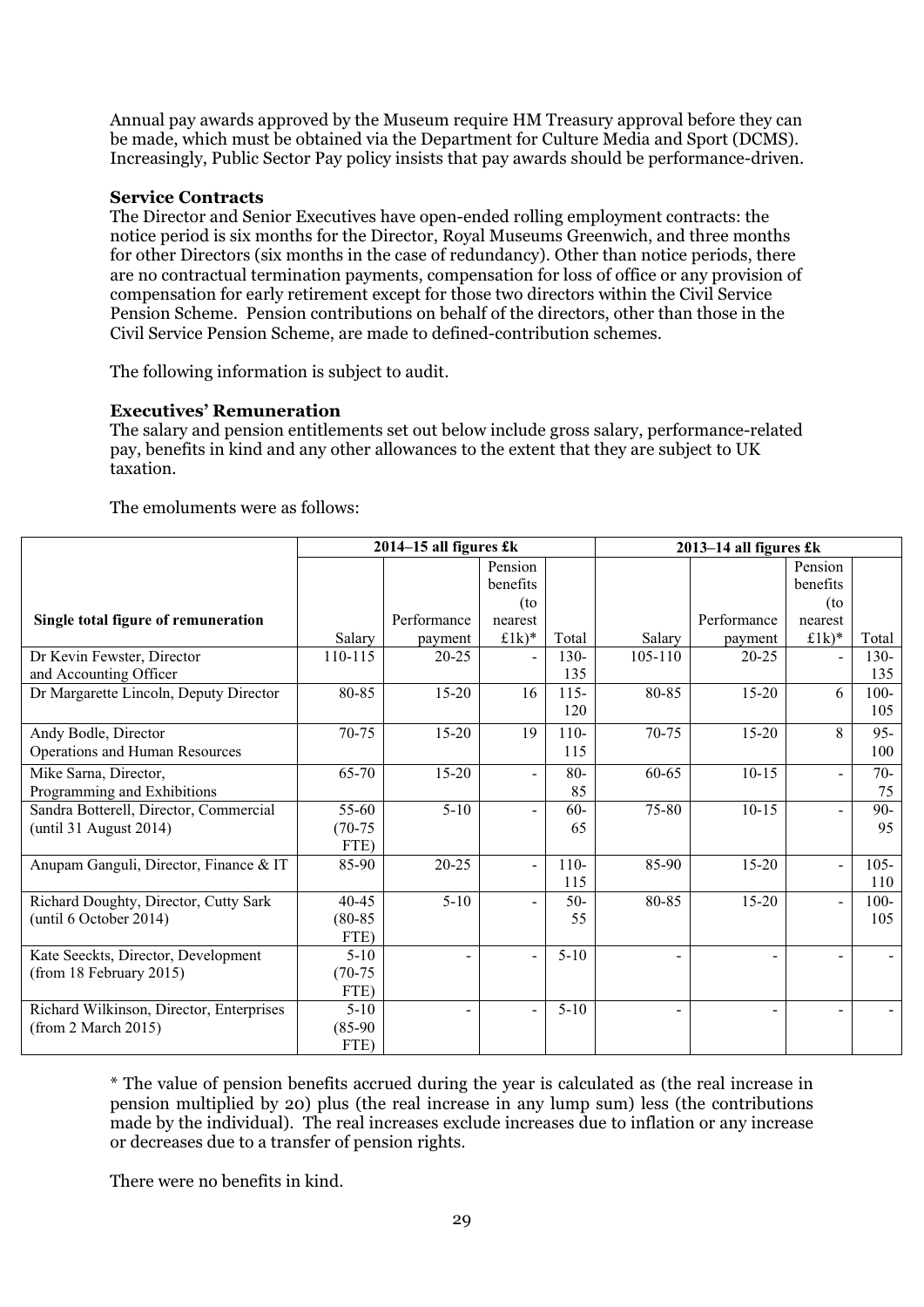| $2014 - 15$<br>Mid-Point of Band of Highest Paid<br>Director's Total Remuneration<br>$(\pounds'000)$ 132.5 | $2013 - 14$<br>Mid-Point of Band of Highest Paid<br>Director's Total Remuneration<br>$(\pounds'000)$ 132.5 |
|------------------------------------------------------------------------------------------------------------|------------------------------------------------------------------------------------------------------------|
| Median Total Remuneration 14                                                                               | Median Total Remuneration 15                                                                               |
| <b>Remuneration Ratio 1:9.2</b>                                                                            | <b>Remuneration Ratio 1:9.1</b>                                                                            |

Reporting bodies are required to disclose the relationship between the remuneration of the highest-paid director in their organization and the median remuneration of the organization's workforce.

The mid-point of the band of remuneration of the highest-paid director in the National Maritime Museum in the financial year 2014–15 was £132,500 (2013–14, £132,500). This was 9.2 times (2013–14, 9.1 times) the median remuneration of the workforce, which was £14,348 (2013–14, £14,544).

In 2014–15, nil (2013–14, nil) employees received remuneration in excess of the highest-paid director. Remuneration ranged from £0 to £133,000 (2013–14, £0 to £132,000).

Total remuneration includes salary, non-consolidated performance-related pay, benefits-inkind as well as severance payments. It does not include employer pension contributions and the cash equivalent transfer value of pensions.

#### **Pension Benefits**

The National Maritime Museum operates two pension schemes; a group personal pension scheme and the Civil Service Pension Schemes, full details of which are given in note 7 to the accounts.

| Lincoln and Andy Bodle, who are members of the Civil Service Pension Schemes. |                       |                     |                                       |         |             |                          |
|-------------------------------------------------------------------------------|-----------------------|---------------------|---------------------------------------|---------|-------------|--------------------------|
|                                                                               | Accrued<br>pension at | Real<br>increase in | $CETV$ at $CETV$ at $Red$<br>131/3/15 | 31/3/14 | increase in | Employer<br>contribution |

All directors are members of the group personal pension scheme other than Dr Margarette

|                        | Accrued<br>pension at<br>pension age as<br>at $31/3/15$ and<br>related lump<br>sum | Real<br>increase in<br>pension and<br>related lump<br>sum at<br>pension age | CETV at<br>31/3/15 | CETV at<br>31/3/14       | Real<br>increase in<br><b>CETV</b><br>funded by<br>employer | Employer<br>contribution<br>to group<br>personal<br>pension |
|------------------------|------------------------------------------------------------------------------------|-----------------------------------------------------------------------------|--------------------|--------------------------|-------------------------------------------------------------|-------------------------------------------------------------|
|                        | $\pounds$ '000                                                                     | $\pounds$ '000                                                              | $\pounds$ '000     | £'000                    | £'000                                                       | <b>Nearest</b><br>£1,000                                    |
| Dr Kevin Fewster       |                                                                                    |                                                                             |                    |                          |                                                             | 11                                                          |
| Dr Margarette Lincoln  | $30 - 35$                                                                          | $0 - 5$                                                                     | 752                | 736                      | 15                                                          |                                                             |
|                        | plus lump sum<br>of<br>100-105                                                     |                                                                             |                    |                          |                                                             |                                                             |
| Andy Bodle             | $30 - 35$<br>plus lump sum<br>of<br>100-105                                        | $0 - 5$                                                                     | 673                | 626                      | 15                                                          |                                                             |
| Mike Sarna             |                                                                                    |                                                                             |                    |                          |                                                             | 7                                                           |
| Sandra Botterell       |                                                                                    |                                                                             |                    |                          |                                                             | 3                                                           |
| Anupam Ganguli         |                                                                                    |                                                                             |                    |                          |                                                             | 9                                                           |
| <b>Richard Doughty</b> |                                                                                    |                                                                             |                    |                          |                                                             | 4                                                           |
| Kate Seeckts           |                                                                                    |                                                                             |                    | $\overline{\phantom{0}}$ | -                                                           | 1                                                           |
| Richard Wilkinson      |                                                                                    |                                                                             |                    |                          |                                                             |                                                             |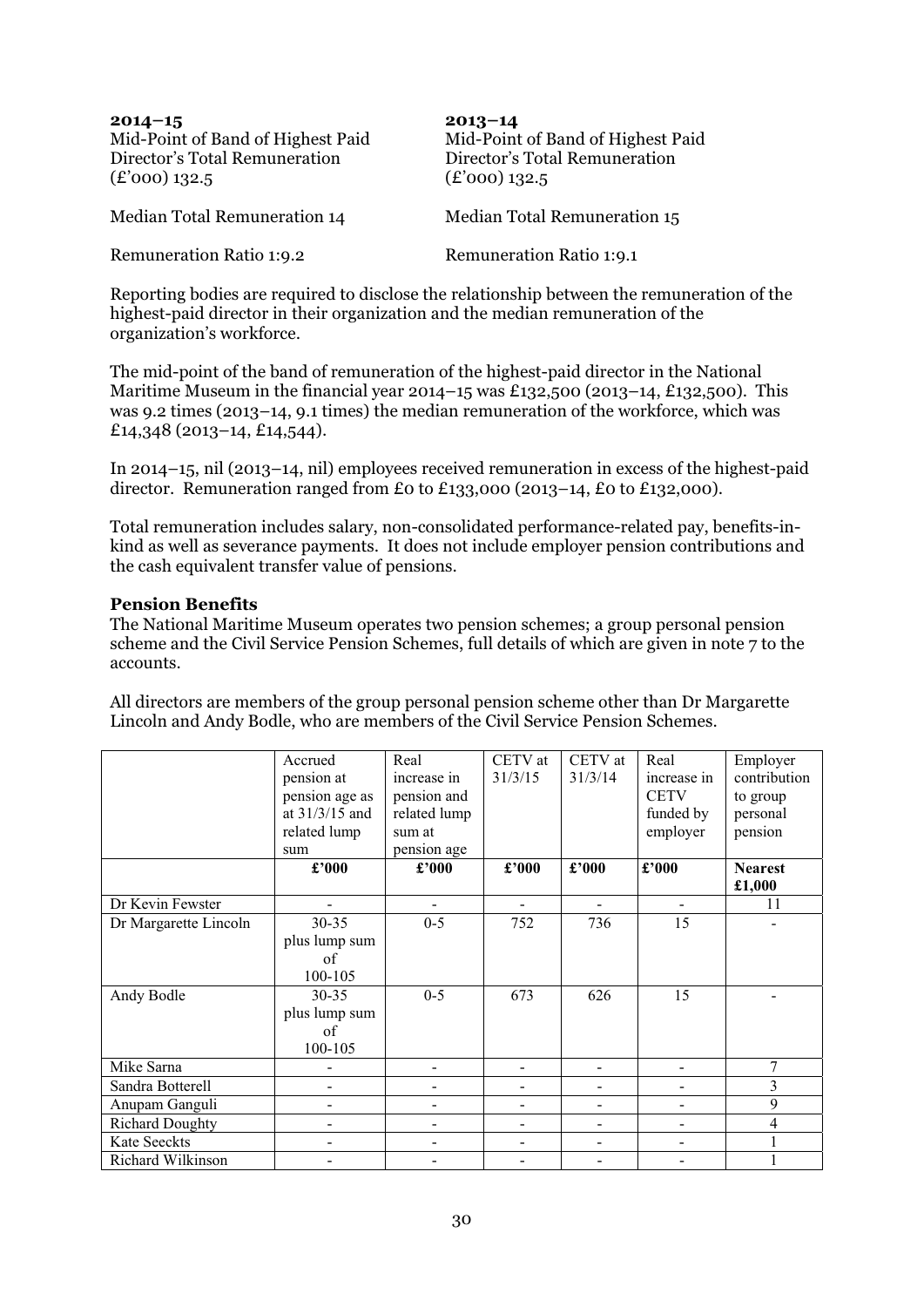# **Cash Equivalent Transfer Value (CETV)**

A Cash Equivalent Transfer Value (CETV) is the actuarially assessed capitalized value of the pension scheme benefits accrued by a member at a particular point in time. The benefits valued are the member's accrued benefits and any contingent spouse's pension payable from the scheme. A CETV is a payment made by a pension scheme or arrangement to secure pension benefits in another pension scheme or arrangement when the member leaves a scheme and chooses to transfer the benefits accrued in their former scheme. The pension figures shown relate to the benefits that the individual has accrued as a consequence of their total membership of the pension scheme, not just their service in a senior capacity to which disclosure applies.

The figures include the value of any pension benefit in another scheme or arrangement which the member has transferred to the Civil Service pension arrangements. They also include any additional pension benefit accrued to the member as a result of their buying additional pension benefits at their own cost. CETVs are worked out in accordance with The Occupational Pension Schemes (Transfer Values) (Amendment) Regulations 2008 and do not take account of any actual or potential reduction to benefits resulting from Lifetime Allowance Tax which may be due when pension benefits are taken.

#### **Real Increase in CETV**

This reflects the increase in CETV that is funded by the employer. It does not include the increase in accrued pension due to inflation, contributions paid by the employee (including the value of any benefits transferred from another pension scheme or arrangement) and uses common market valuation factors for the start and end of the period.

#### **Compensation for loss of office**

Margarette Lincoln left under Voluntary Redundancy terms on 30 April 2015. She received a compensation payment of £40-45,000.

| <b>Exit package</b><br>cost band(f) | Number of<br>compulsory<br>redundancies | Number of<br>other<br>departures<br>agreed | <b>Total number</b><br>of exit<br>packages for<br>2014/15 | <b>Total number</b><br>of exit<br>packages for<br>2013/14 |
|-------------------------------------|-----------------------------------------|--------------------------------------------|-----------------------------------------------------------|-----------------------------------------------------------|
| $0 - 24,999$                        | 7                                       | 15                                         | 22                                                        |                                                           |
| 25,000 - 49,999                     |                                         | $\overline{2}$                             | $\mathbf 2$                                               |                                                           |
| $50,000 - 99,999$                   |                                         |                                            |                                                           |                                                           |
| Total                               | 7                                       | 18                                         | 25                                                        | $\mathbf{2}^{\prime}$                                     |
| Total resource<br>cost(E)           | 9,980                                   | 263,622                                    | 273,602                                                   | 13,706                                                    |

There were nine departures under the terms of the Civil Service Compensation Scheme in 2014–15: 13 members of staff received a statutory redundancy payment each of which was below £13,500 and which in total amounted to £61,354.

Sir Charles Dunstone, CVO **Kevin Fewster** Kevin Fewster Chairman of the Board of Trustees Director and Accounting Officer

22 June 2015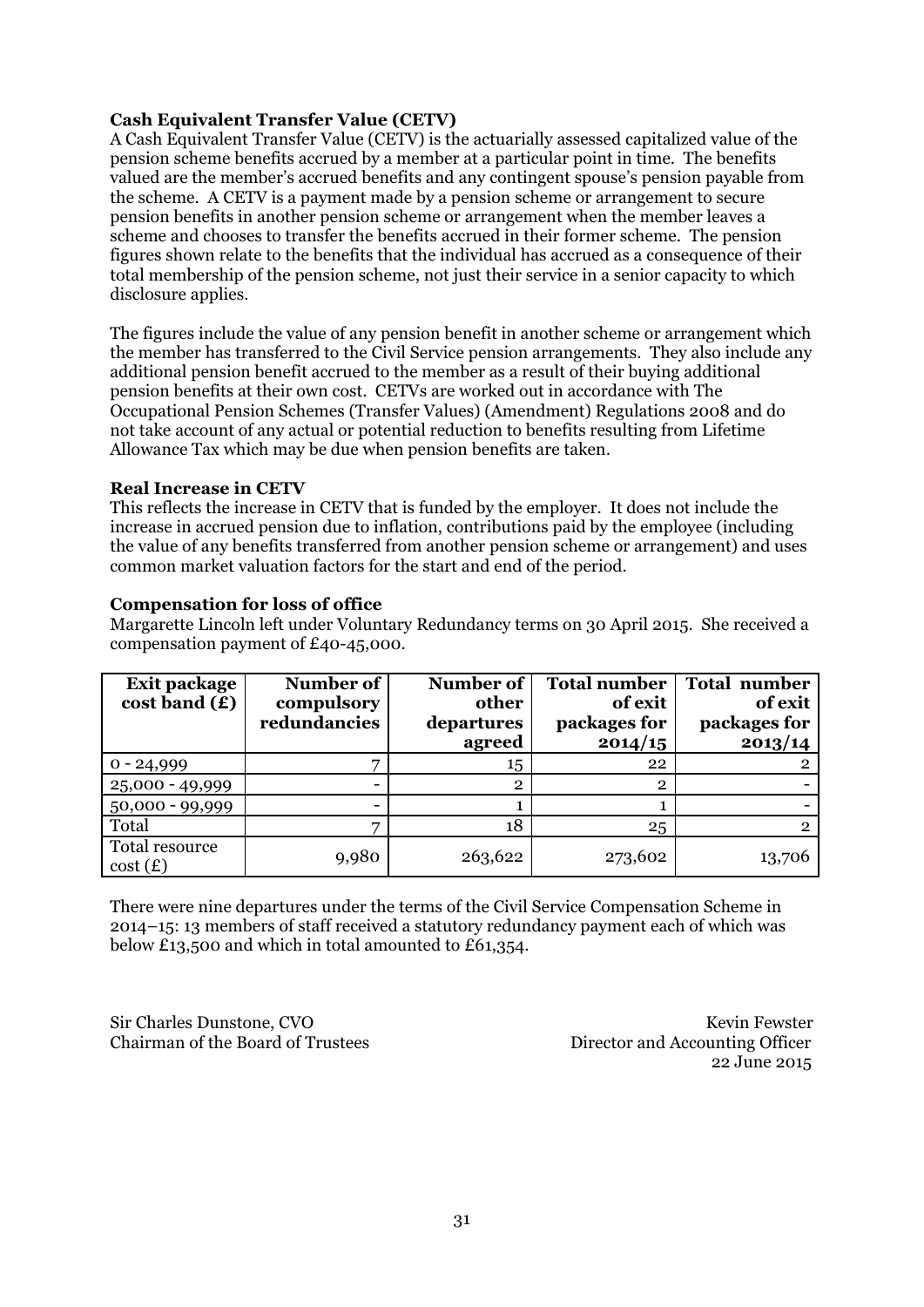# **8. REFERENCE AND ADMINISTRATIVE DETAILS**

| Patron of the Museum:                                        | HRH The Duke of Edinburgh, KG, KT                                           |
|--------------------------------------------------------------|-----------------------------------------------------------------------------|
| Chairman of the Board of Trustees: Sir Charles Dunstone, CVO |                                                                             |
| Director and Accounting Officer:                             | Dr Kevin Fewster, AM                                                        |
| Principal address:                                           | <b>National Maritime Museum</b><br>Greenwich<br>London SE <sub>10</sub> 9NF |
| Website:                                                     | www.rmg.co.uk                                                               |

# **The Board of Trustees of the National Maritime Museum**

During 2014–15 the Board of Trustees comprised:

Sir Charles Dunstone, CVO, Chairman and in order of first appointment: Linda Hutchinson Sir Robert Crawford, CBE Eleanor Boddington Professor Geoffrey Crossick (to 7 April 2014) Professor Chris Lintott Joyce Bridges, CBE Carol Marlow Jonathan Ofer Eric Reynolds Gerald Russell Professor Alison Bashford (from 1 February 2015) Jeremy Penn (from 1 February 2015) Admiral Sir Mark Stanhope, GCB, OBE, DL (from 1 February 2015)

Brief biographies of the Trustees are available from www.rmg.co.uk in the 'About Us' section.

# **The Executive**

During 2014–15 members of the Executive were:

| Dr Kevin Fewster, AM     | Director and Accounting Officer               |
|--------------------------|-----------------------------------------------|
| Dr Margarette Lincoln    | Deputy Director                               |
| Andy Bodle               | Director, Operations and Human Resources      |
| Sandra Botterell         | Director, Commercial (to 31 August 2014)      |
| <b>Richard Doughty</b>   | Director, Cutty Sark (to 6 October 2014)      |
| Anupam Ganguli           | Director, Finance                             |
| Mike Sarna               | Director, Programming and Exhibitions         |
| <b>Kate Seeckts</b>      | Director, Development (from 18 February 2015) |
| <b>Richard Wilkinson</b> | Director of Enterprises (from 2 March 2015)   |

A Register of Interests is maintained and is available for inspection by application to the Museum Secretary. The Register of Interests is declared by the Trustees, the Executive and senior members of staff.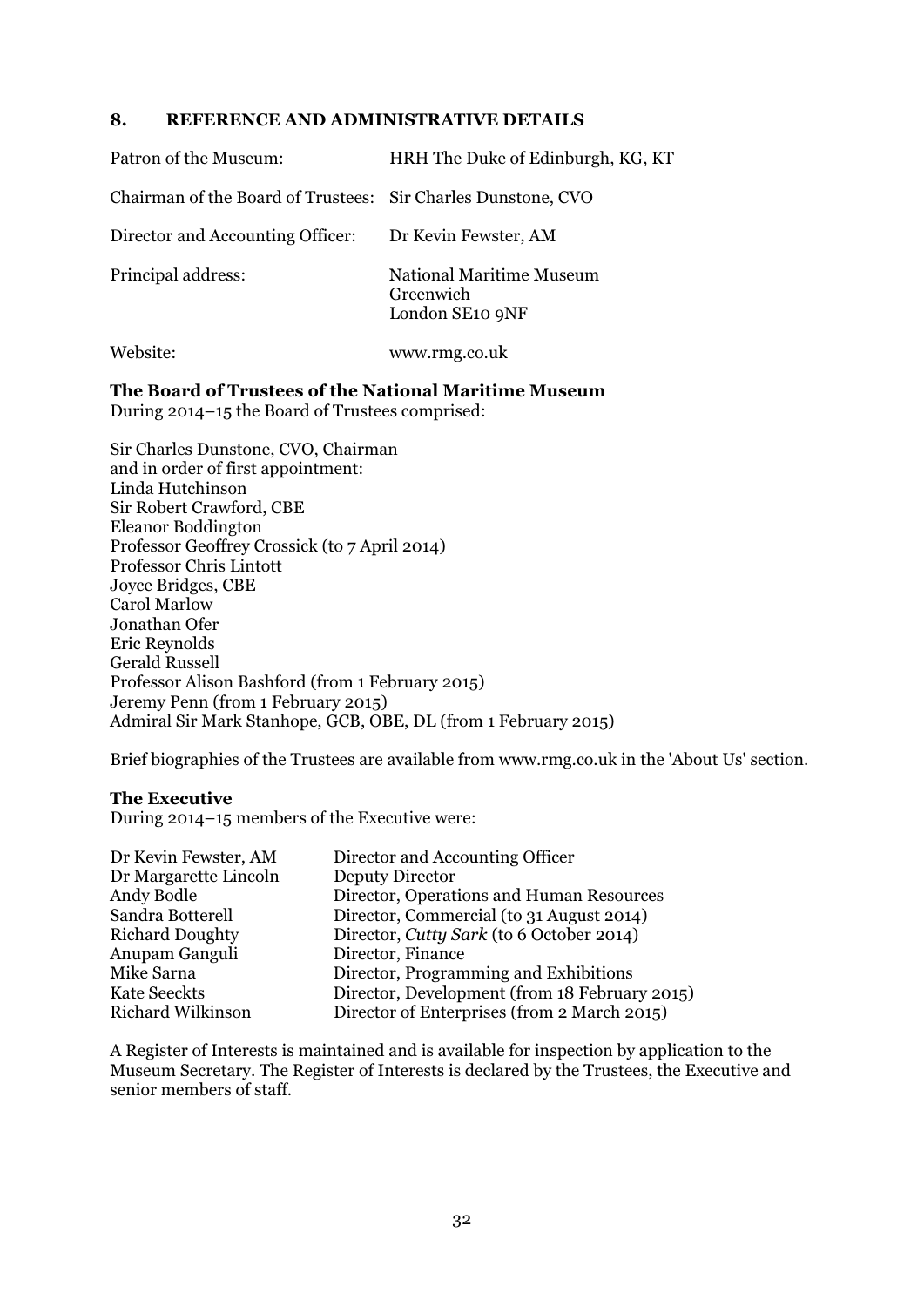# *Other relevant organizations:*

## **External Auditors of National Maritime Museum**

Comptroller and Auditor General National Audit Office 157–197 Buckingham Palace Road Victoria London, SW1W 9SP

# **External Auditor of National Maritime Museum Enterprises Ltd**

haysmacintyre Chartered Accountants and tax advisors 26 Red Lion Square London, WC1R 4AG

## **Internal Auditors**

Moore Stephens LLP 150 Aldersgate Street London, EC1A 4AB

## **Bankers**

Royal Bank of Scotland 62-63 Threadneedle St London, EC2R 8LA

# **HSBC** 275 Greenwich High Road Greenwich

London, SE10 8NF

# **Legal advisers**

Farrer & Co 66 Lincoln's Inn Fields London, WC2A 3LH

Stone King 16 St John's Lane London, EC1M 4BS

CMS Cameron McKenna Mitre House 160 Aldersgate London, EC1A 4DD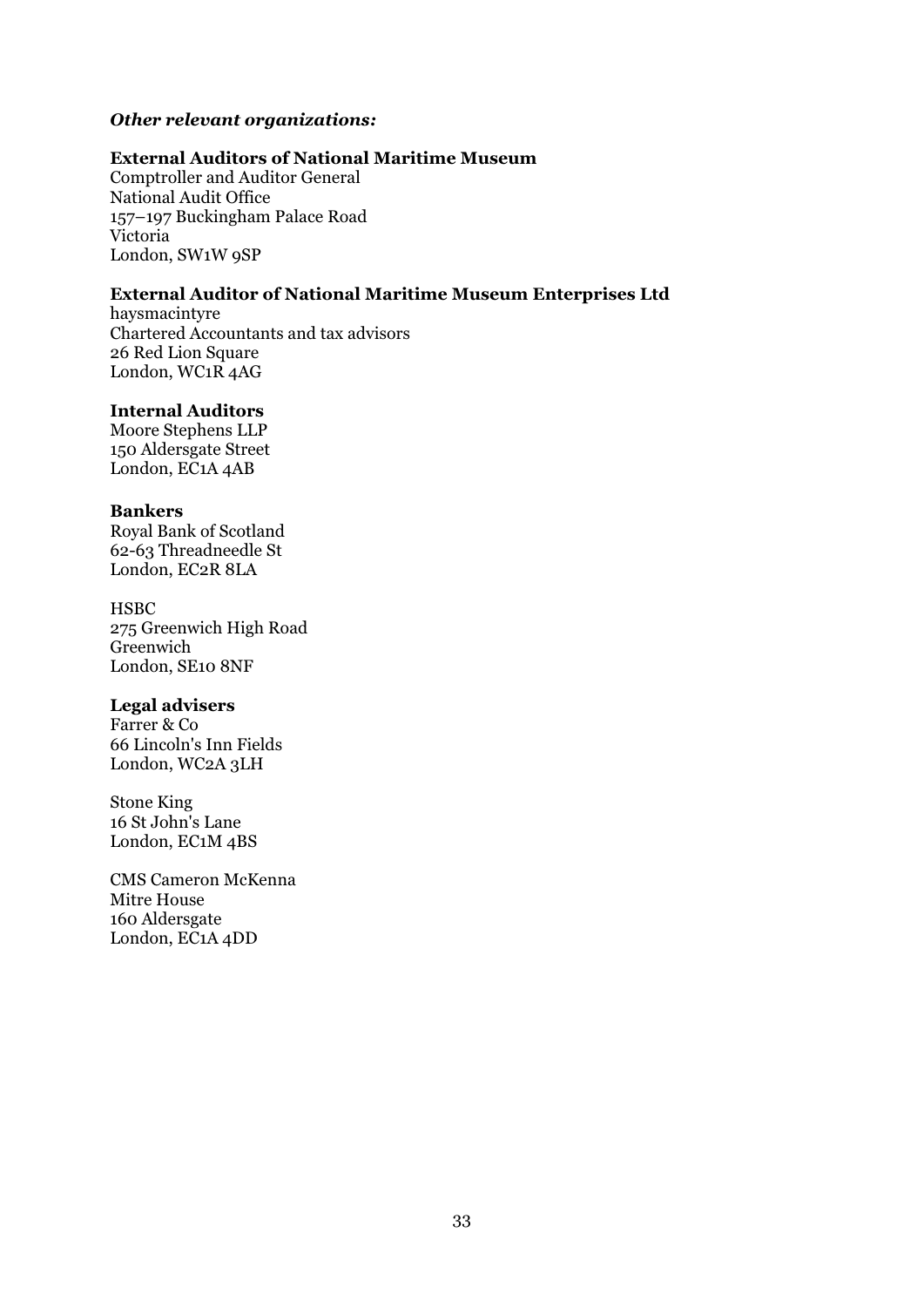## **9. SUPPORTERS OF THE NATIONAL MARITIME MUSEUM 2014–15**

## **Government**

The Department for Culture Media and Sport The Heritage Lottery Fund

## **Major Supporters**

The Art Fund Barclays The Clothworkers' Foundation Dr Lee MacCormick Edwards and Michael Crane The Esmée Fairbairn Foundation Sir John Fisher Foundation The Foyle Foundation The descendants of Herbert Gibson Peter Harrison Foundation Peter Harrison Heritage Foundation The Hobson Charity Insight Investment The Leathersellers' Company The Stavros Niarchos Foundation The Eyal Ofer Family Foundation A. G. Leventis Foundation Lloyd's Register Foundation The Monument Trust The Royal Museums Greenwich Foundation Clive Richards OBE DL and Sylvia Richards The Sackler Foundation Mrs Coral Samuel CBE The TK Foundation The Corporation of Trinity House United Technologies Corporation Viridor Credits Environmental Company The Garfield Weston Foundation The Wolfson Foundation and other supporters who wish to remain anonymous

## **Ahoy!**

Stavros Niarchos Foundation Peter Harrison Foundation Viridor Credits Environmental Company Dr Lee MacCormick Edwards and Michael Crane The Leathersellers' Company The Baltic Exchange Charitable Funds The Swire Charitable Trust Michael Everard Hunting Charitable Trust The Inchcape Foundation Worshipful Company of Shipwrights

**Guiding Lights: 500 Years of Trinity House and Safety at Sea**  The Corporation of Trinity House

**Ships, Clocks and Stars: the Quest for Longitude**  United Technologies Corporation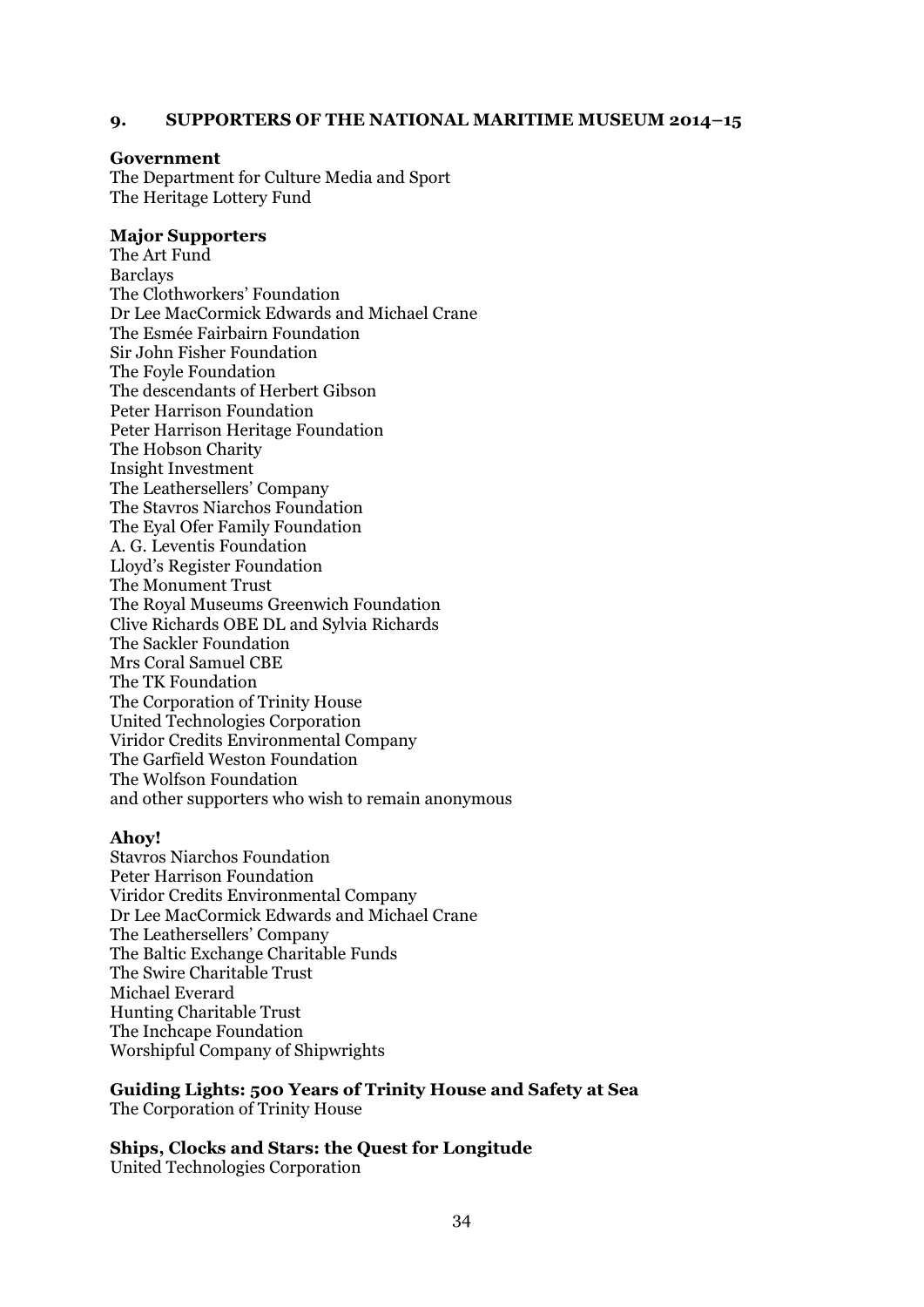# **Trusts and Foundations**

The Clothworkers' Foundation; Joseph Strong Frazer Trust; and other supporters who wish to remain anonymous.

## **Donor Organizations**

The American Friends of Royal Museums Greenwich; Association of Science Discovery Centres; Flamsteed Astronomy Society; Greenwich Hospital Foundation; Members of Royal Museums Greenwich; The Nelson Society; Society for Nautical Research/MacPherson Fund; Sun Dial Society.

## **Bequests**

John Derek Hewison David Rose

## **American Friends of Royal Museums Greenwich:**

Carl G. Berry; C. Richard and Deborah Carlson; Gary and Beth Glynn; Howard and Patricia B. Lester; Dr Lee MacCormick Edwards and Michael Crane; Robert H. Moore II; Jason M. Pilalas; James B. Sherwood; David M. Wells; C. Lawson Willard.

## **Sponsors**

Farrow & Ball Charles Frodsham & Co. Insight Investment JSC Aeroflot – Russian Airlines Meantime Brewing Company OAO Sovcomflot Pusser's Rum United Technologies Corporation Winton Capital Management

# **Corporate Members**

The Baltic Exchange; BMT Group Ltd; BP Shipping; Braemar Seascope; Clarksons; CMS Cameron McKenna; COSCON (UK); Hutchinson Westports Ltd; Howe Robinson & Co. Ltd; Insight Investment; Liberty Syndicate Management Ltd; Lloyd's Register; Meantime Brewing Co. Ltd; Novotel Greenwich; Shell International Trading and Shipping Co. Ltd.; United Technologies Corporation; Upfront TV Ltd.

## **Life Patrons**

Michael T.R. Brown; Rear Admiral Sir Jeremy de Halpert; D. Gregory B. Edwards; Anthony Inder Rieden; Alan R. W. Marsh; R. K. Mehrotra; Vaughan Pomeroy and Ann Nussey; Clive Richards OBE DL; Ian Ridpath; Dick van Meurs; and others who wish to remain anonymous.

## **Patrons**

Elizabeth Lady Amherst; John R. Asprey; Peter Chrismas; Rear Admiral and Mrs Roy Clare; The A. C. H. Crisford Charitable Foundation; Simon C. Davidson; J.E. Day; Alderman Jeffrey and Mrs Juliet Evans; Kevin Fewster; Nicholas Fisher; Lt Cdr P. Fletcher; Michael Gibson; Sir David and Lady Hardy; David and Margaret Hartnett; Charles Hoare Nairne; Nigel Hollebone; Richard Hunting CBE; D. J. Larnder and R. J. Cocksedge; Commander P. J. Linstead-Smith OBE; John Manser; John W. R. Martin; Jane Mennie; Alan Parker CBE; Merrick Rayner; Ms. C Shipley; Rear Admiral D.E. Snelson CB FNI; John and Madeleine Tucker; Dr Anthony Watson CBE; Prof. Morteza Zanganeh and others who wish to remain anonymous.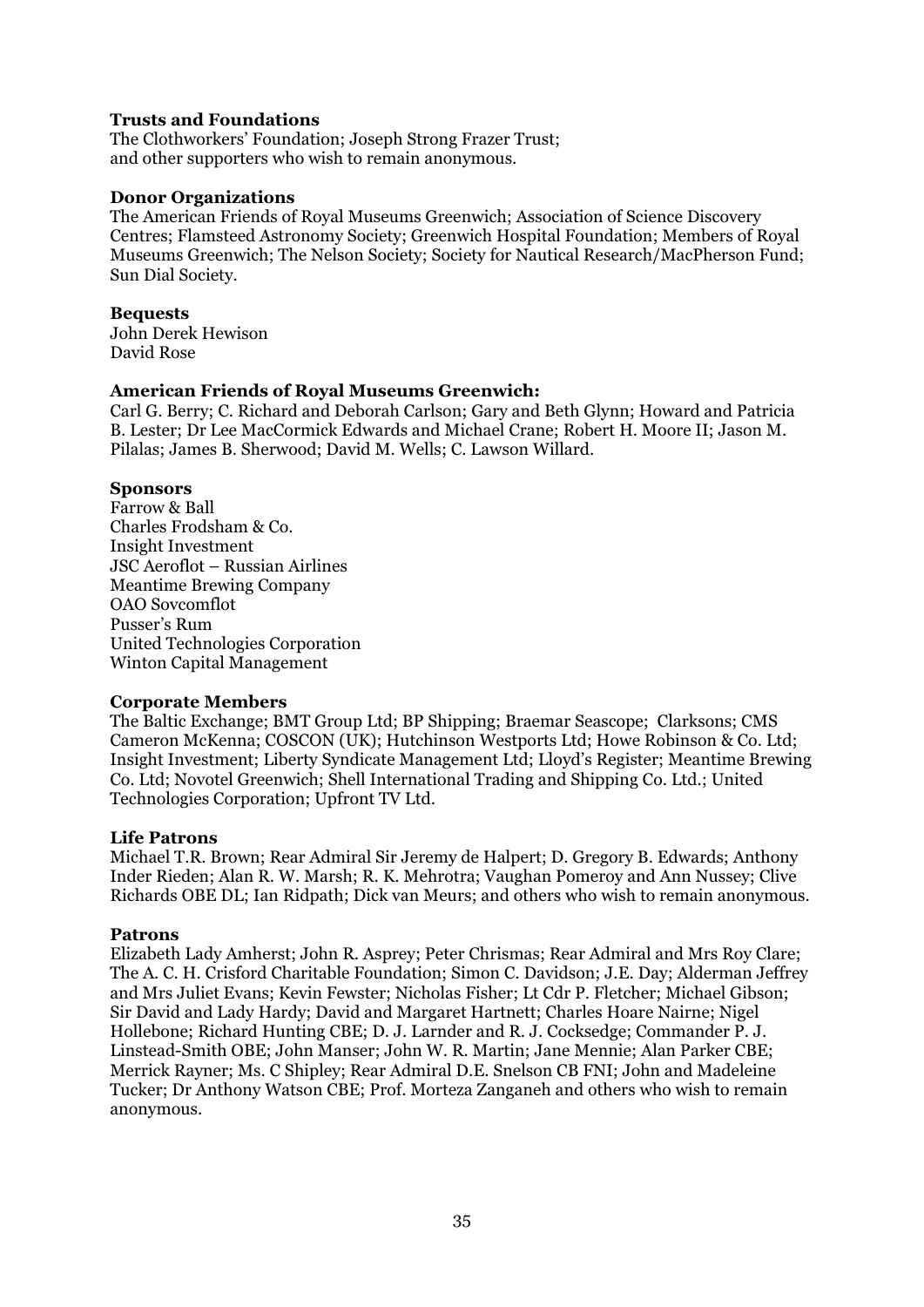**Honorary Commodores** – awarded for outstanding support and commitment to the Museum. The Honorary Commodores are:

John Anderson, OBE; Sir David Attenborough, OM; the late Victor Benjamin; Richard Carlson; Professor Martin Daunton, FBA; William Edgerley; Sir David Hardy; Peter Harrison, CBE; Nigel Macdonald; Zvi Meitar M Jur; David Moorhouse, CBE; the late Sammy Ofer, KBE; Libby Purves, OBE; Dr David Quarmby, CBE; Lord Rees of Ludlow, OM, FRS; Professor N.A.M. Rodger, FBA; the late Dr Mortimer Sackler, KBE; Dame Theresa Sackler; Coral Samuel, CBE; Peter Snow, CBE; Dava Sobel; Dr David Starkey, CBE, FSA; Lord Sterling of Plaistow, GCVO, CBE; the late Sir Arthur Weller, CBE; the late Lord Wolfson of Marylebone; and the late Susan T. Zetkus.

# **Corporate Loan Holders**

Rathbone Brothers plc; Simpson, Spence and Young.

## **Donors to the Collection**

Brian Ansell; Captain Daniel Shorland Ball; Emma Barrett; Muriel Kay Berry; Jean Crocker; James Devitt andRichard H. Devitt; James Furey; Rozanne Hawksley; Alan R. Irons; Gene M Johnson; Roger Knight; Michael Douglas Mills; Cass Moggridge; Navy Records Society; Susan Salway; Ann Scholes; Jenny Sanderson; Peter Stear; Lord Sterling of Plaistow; Harry Tristram; David Young

# **Bequests to the Collection**

Julia Jean Draper

To all of whom the Trustees are very grateful.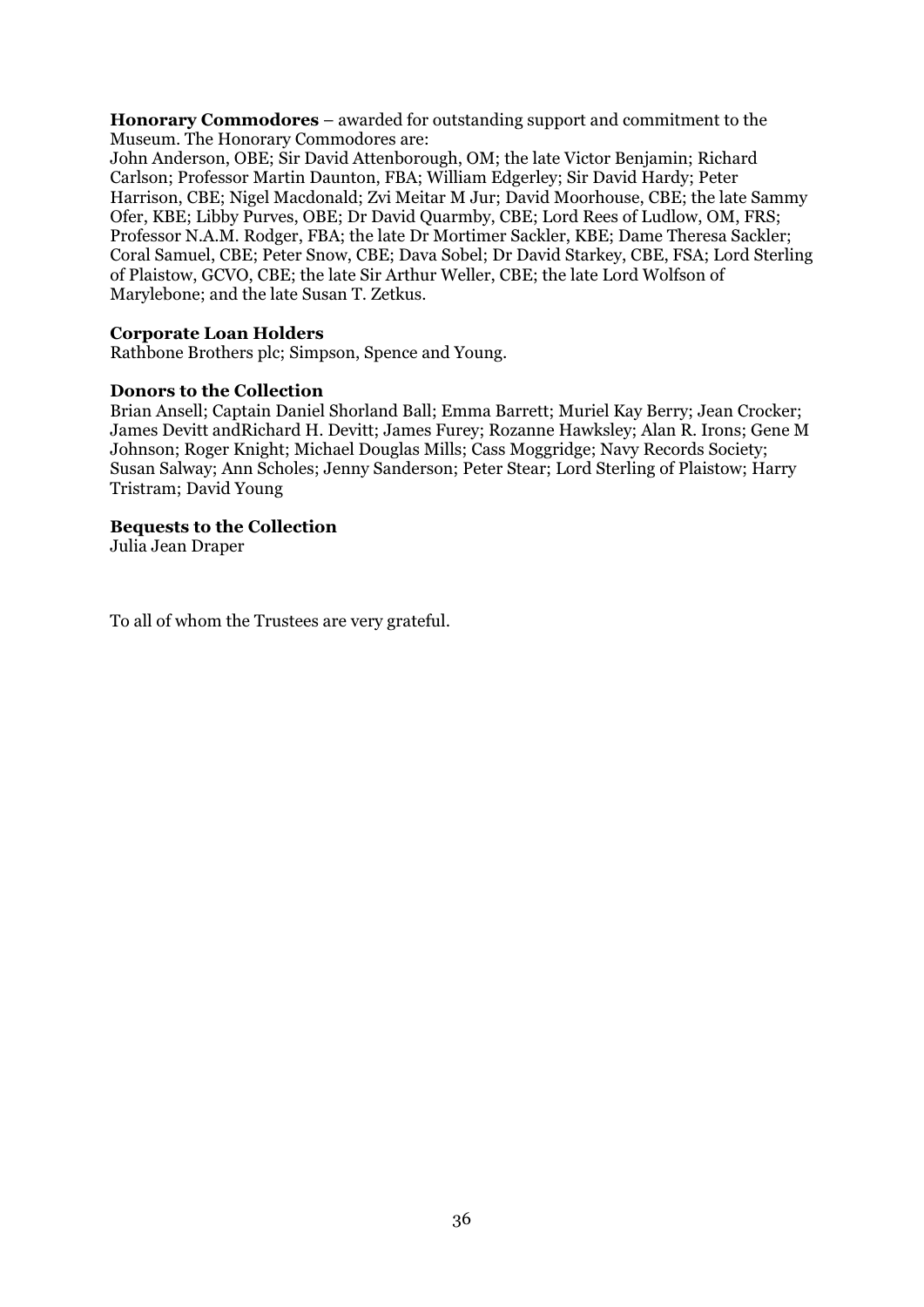# **10. FINANCIAL REVIEW**

## **Presentation of Accounts**

The Accounts have been prepared in a form directed by the Secretary of State for Culture, Media and Sport with the consent of the Treasury in accordance with sections  $9(4)$  and  $9(5)$ of the Museums and Galleries Act 1992.

The Annual Report and Accounts are presented in accordance with the reporting requirements of the Statement of Recommended Practice (SORP 2005), Accounting and Reporting by Charities and the Government Financial Reporting Manual.

The Trustees have complied with the duty in section 17 of the Charities Act 2011 to have due regard to guidance published by the Charity Commission.

# **Consolidated Accounts**

The consolidated Accounts of the National Maritime Museum comprise the Museum itself, its wholly owned subsidiary National Maritime Museum Enterprises Limited (NMME), the Caird Fund, the Development Fund and the Number 3 Trust Fund.

## **Financial Policy**

During the period covered by these accounts the National Maritime Museum was funded primarily by Grant in Aid from the Department for Culture, Media and Sport (DCMS). Of the £16.6m received in the year, £223k was ring-fenced for National Historic Ships UK. Operating expenditure increased by £665k in the year primarily as a result of the restructuring programme the Museum implemented to adjust its future cost base in the face of known cuts to Grant in Aid. A one-off increase in capital Grant in Aid was awarded in the year to assist the museum's preparatory works for the restoration of the Queen's House in advance of its 400th anniversary in 2016.

In line with Government objectives the Museum seeks to ensure that optimum use is made of all resources during the financial year and, in so far as it is consistent with its objectives, seeks to maximise non-Exchequer resources generated through commercial activities.

# **Overview of Financial Performance for the Year**

# **Statement of Financial Activities**

The Museum enjoyed great success with its temporary exhibition programme which included the conclusion of *Turner and the Sea* (opened in the 2013–14 financial year), and *Ships, Clocks and Stars: the Quest for Longitude.* A new, exciting immersive theatre experience Against Captain's Orders: a Journey into the Uncharted opened in the last days of the financial year. Total admission income, which included the Royal Observatory, was £3.1m, which is comparable to the previous year.

Total incoming resources for the year decreased by £3.2m, largely because 2013–14 was boosted by fundraising for the acquisition of the George Stubbs' paintings 'The Kongouro from New Holland' and 'Portrait of a Large Dog'. This was offset by an increase in sponsorship income – for both the Greenwich exhibition and the overseas tour of *Ships, Clocks and Stars*.

The Membership scheme continues to perform well, generating  $E172k$ — in line with the previous year's performance. The scheme was re-launched at the end of March with a view to growing this source of income further.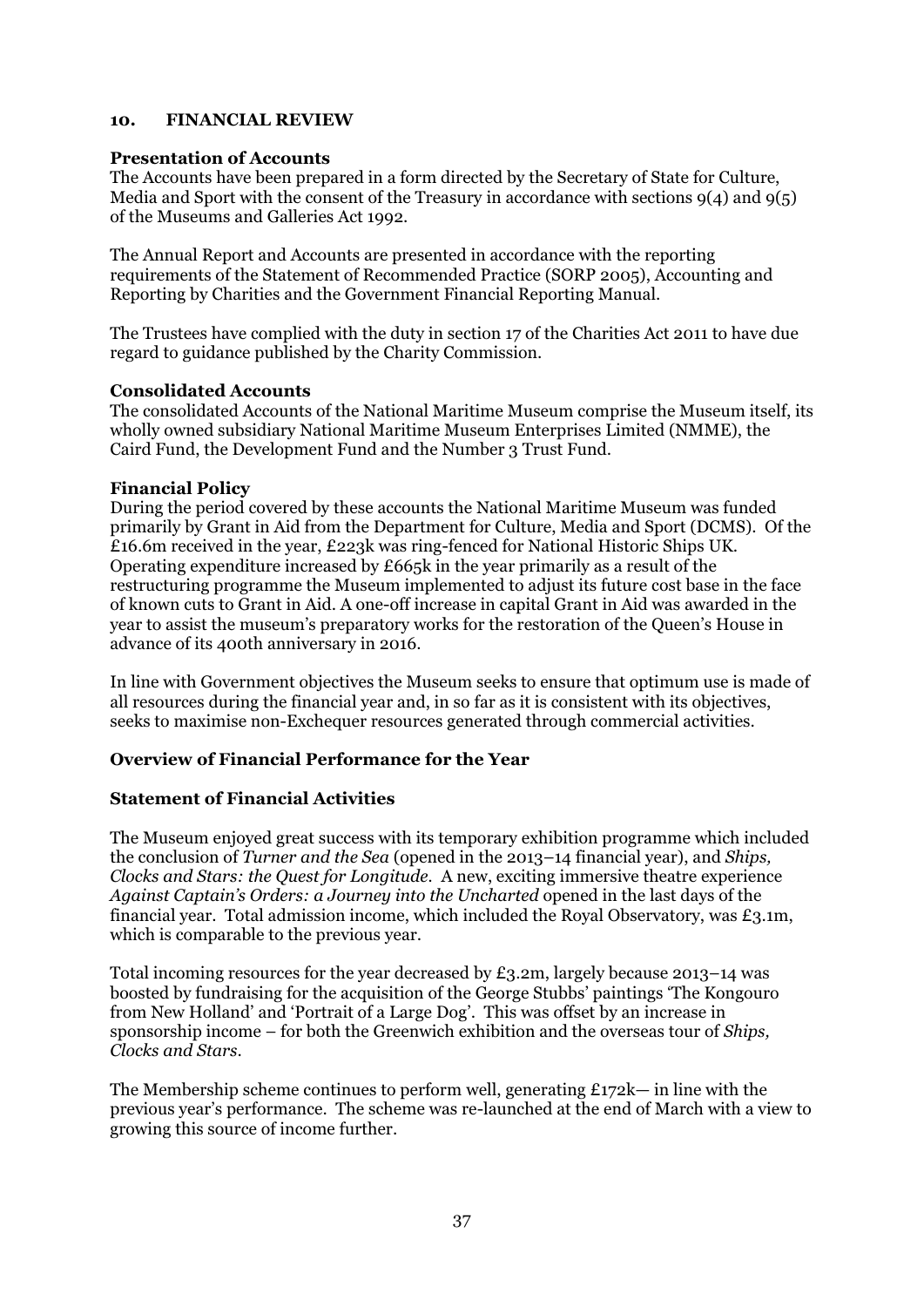Investment income continues to be depressed due to challenging market conditions and lower balances held on deposit which, together with reduced returns, resulted in revenue of £145k, marginally below last year.

Resources expended in the year amounted to  $E_30.8m$  (2013-14:  $E_30.2m$ ). There was an increase of £874k in staff costs, from £14.5m to £15.3m, of which £544k related to the restructuring programme.

There was significant investment in the temporary exhibition programme, not only for the exhibitions held in the year but also in preparatory work for exhibitions in future years.

Additionally the Museum made grants totalling £738k, including £702k to the Royal Museums Greenwich Foundation.

## **Trading subsidiary**

The Museum owns 100% of the share capital of National Maritime Museum Enterprises which carries out trading and other commercial activities on its behalf.

The net trading profit at £1.3m is an increase of £513k over the previous year largely due to an increase in the sponsorship of the temporary exhibition programme. The catering offer and venue hire business continued to perform well. Administrative expenses were slightly reduced.

At the end of the year the net trading profit was transferred to the Museum by way of a donation through the gift aid scheme.

## **Balance Sheet**

## **Reserves Policy**

Annually the Trustees review and approve the level of readily available (i.e. free) reserves to ensure that it is appropriate to the scale, complexity and risk profile of the Museum. This review takes into account the fact that this year nearly 60% of the Museum's incoming resources are from Grant in Aid from DCMS. The level of free reserves is set to provide what is considered to be sufficient contingency for a shortfall in income from the Museum's other funding and any cash flow risks (whether due to timing or other factors) on capital projects, the collections development programme or other unforeseen liabilities. The annual budget is formally reviewed each quarter and adjustments made to reflect any change in circumstances.

The Museum's historic reserves are subject to Treasury budgetary rules under which the Museum's ability to access its reserves is subject to approval by DCMS.

## **Reserves at 31 March 2015**

In accordance with the funding agreement with the DCMS the Museum has access to its reserves up to a maximum of  $£8.7m$  during the current four year funding agreement. Of this total the Museum has used £400k of its historical reserves this year.

Although there is no specific target in place for General Reserves the Trustees consider that maintaining the balance at year end of free reserves at £2.2m is adequate. The Trustees are satisfied with the overall level of Reserves in the Museum.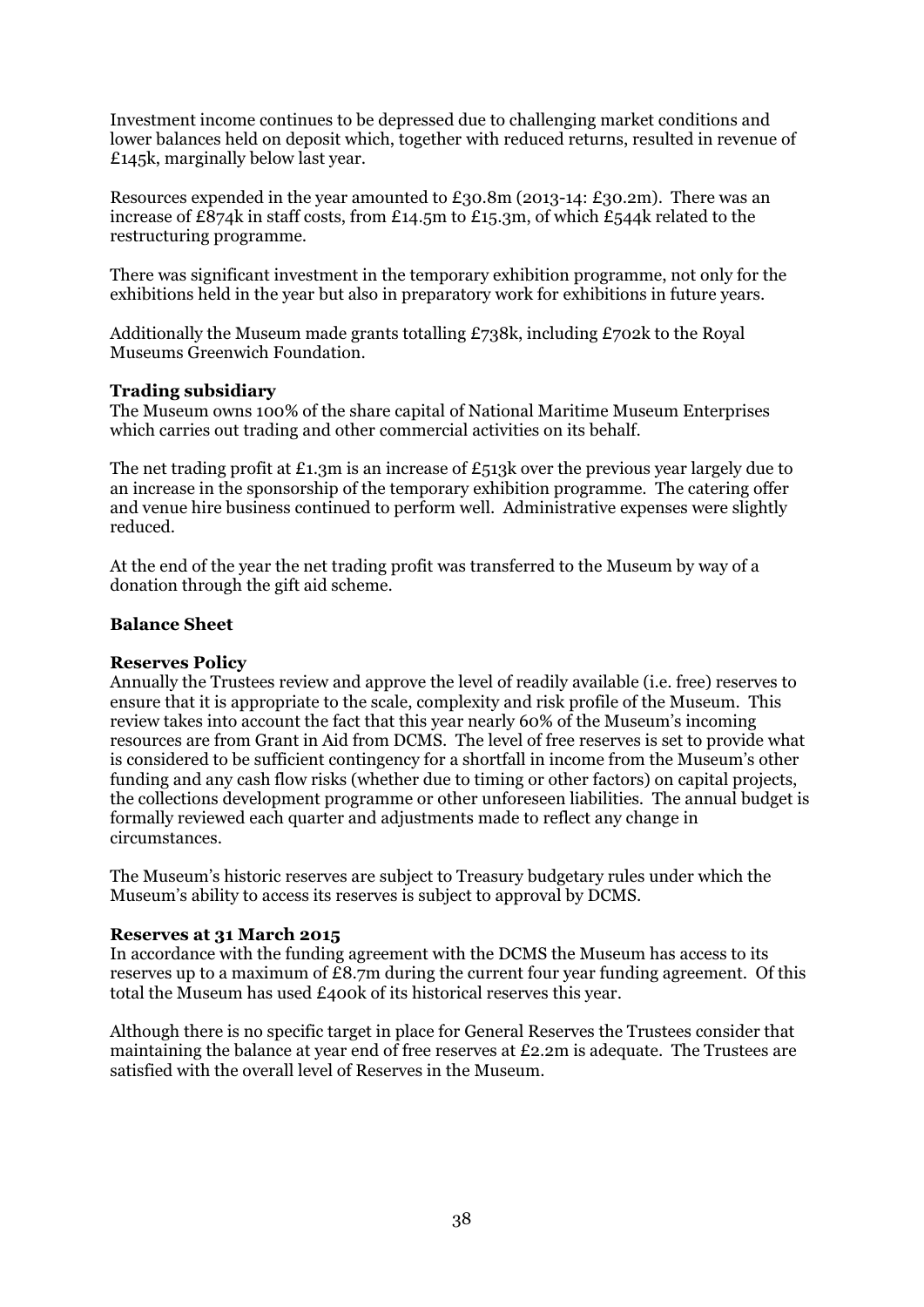The split of Reserves can be summarized as follows:-

|                                                                          | $\mathbf{f}_{\text{m}}$ |
|--------------------------------------------------------------------------|-------------------------|
| Fund representing endowments to the Museum, by way of heritage           | 91.0                    |
| assets, gifts, grants, donations and amounts held in the Caird and No.3  |                         |
| <b>Trust Fund</b>                                                        |                         |
| Surplus on revaluation of land and buildings representing the difference | 27.4                    |
| between cost/valuation and revaluation at 31 March 2014                  |                         |
| Funds which are restricted by virtue of specific conditions or legal     | 16.1                    |
| restrictions relating to their application                               |                         |
| Funds representing assets acquired by way of gifts/donations or use of   | 7.2                     |
| the Museum's core grant in aid                                           |                         |
| Designated funds for a specific project or purpose in the future         | 6.6                     |
|                                                                          |                         |
| Unrestricted (free) reserves over which there are no restrictions or     | 2.2                     |
| specific future spending intentions                                      |                         |
|                                                                          | 150.5                   |

Full details of these funds and their purpose are given in Notes 19-21 of the Accounts.

# **Investment policy**

The Museum holds funds for charitable purposes in the form of:-

- $\bullet$  Specific endowments
- Funds representing the accumulated reserves resulting from income from designated and specific purposes and
- Accumulated unrestricted income

The Museum's investment policy is to maintain a balance between capital appreciation and income generation to meet the needs of the Museum while taking account of donors' requirements where funds have been donated to the Museum for specific purposes.

The investments are held as units in a variety of funds managed by Jupiter Asset Management Limited.

# **Investment performance**

As previously indicated there has been no significant improvement in investment returns although the value of investments has increased by £333k during the year and stood at £5.2m at year end.

The Museum also holds £7.6m in cash or short-term deposit accounts, accumulated from donations and self-generated income. These deposits, plus the significant contribution from Grant in Aid, considerably reduce the Museum's exposure to liquidity or cash flow problems; credit risk is also deemed to be immaterial.

# **Tangible Fixed Assets**

A review based revaluation of the Museum's estate was carried out at year end by external valuers, Gerald Eve, Chartered Surveyors. As a result there was an increase in the net book value of the land and buildings of £10m. Note 10 gives full details of the Museum's Tangible Fixed Assets which stand at £117m at year end.

# **Heritage Assets**

During the year the Museum purchased Heritage Assets with a value of £510k and received donations or bequests to the value of £625k. Details of notable acquisitions are on page 9.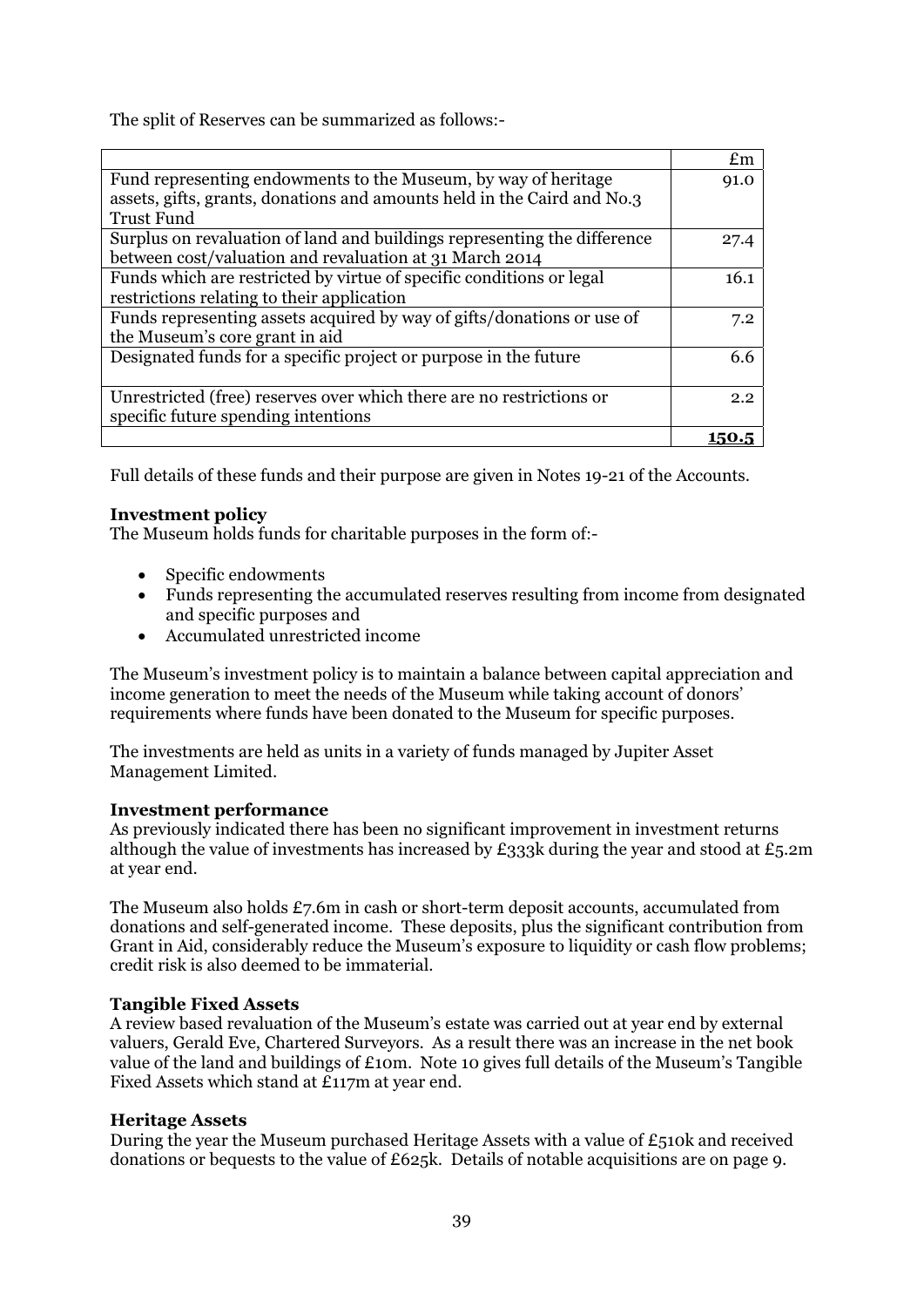## **External Audit**

Under statute, the Comptroller and Auditor General is the principal auditor of the Museum's consolidated accounts for the year 2014-15 which are audited by the National Audit Office on behalf of the Comptroller and Auditor General. During the year haysmacintyre was appointed auditors of National Maritime Museum Enterprises Limited. Total audit fees for the group were £48k, comprising £39k for the consolidated accounts (incorporating the three Trust Funds) audited by the National Audit Office and £9k for NMME audited by haysmackintyre.

## **Payment of Creditors**

The Museum pays 75% (2013-14: 74%) of its suppliers within 30 days. Suppliers are paid in accordance with their contractual terms unless there is a dispute.

## **Going Concern**

The Museum was advised in July 2013 of the outcome of the Comprehensive Spending Review for 2015–16. This resulted in a further £479k cut compared to 2014–15. A further Spending Review is currently being undertaken by the new Government and given the ongoing uncertainty around the level of future Grant in Aid the Executive Board has taken the appropriate actions to control costs and seek other sources of income to ensure that the reductions will not materially affect the financial stability or operations of the Museum. The Trustees, therefore, are of the opinion that it is appropriate for the accounts to be prepared on the going-concern basis.

Sir Charles Dunstone, CVO Kevin Fewster<br>
Chairman of the Board of Trustees Director and Accounting Officer

Director and Accounting Officer 22 June 2015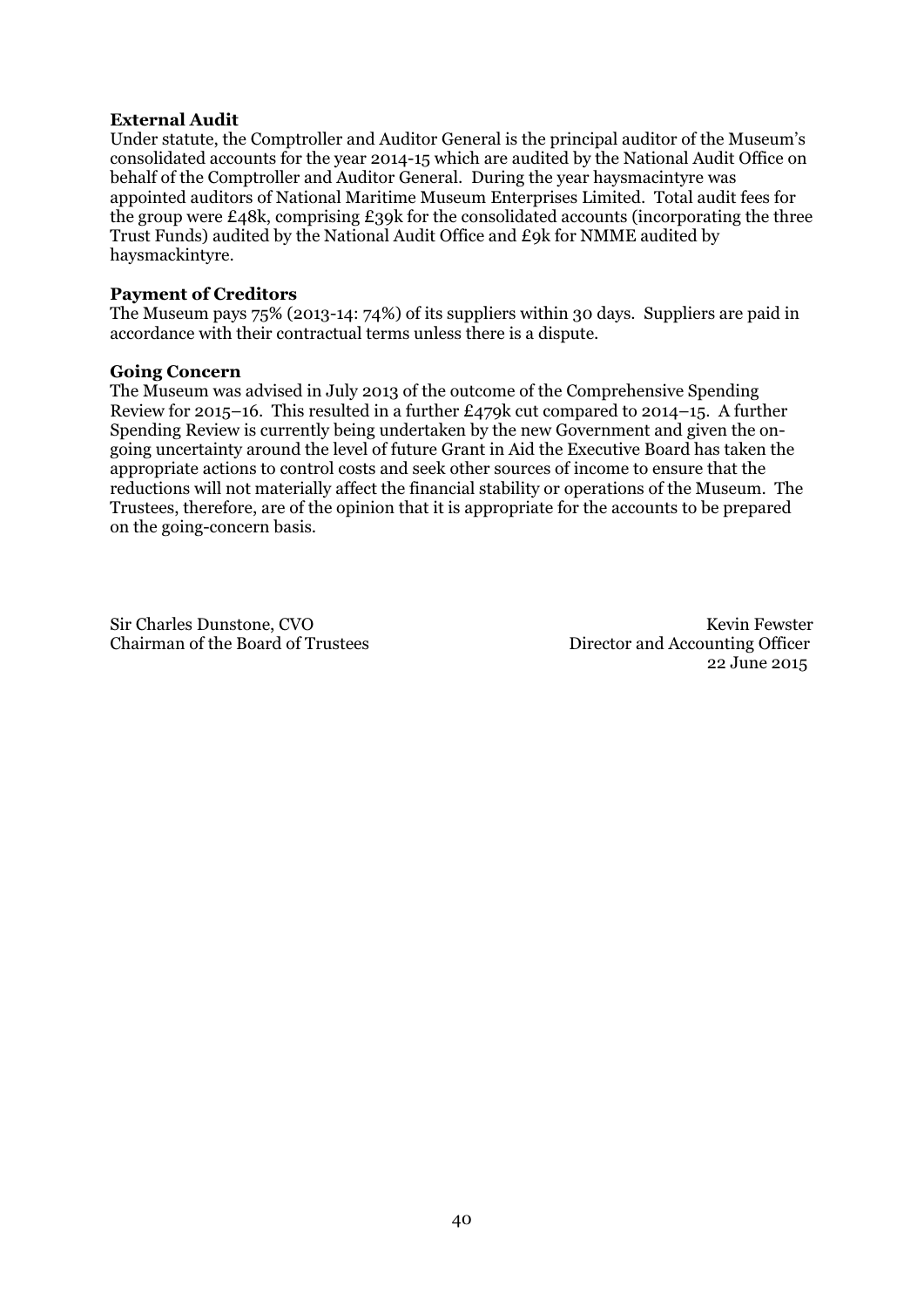## **11. STATEMENT OF THE RESPONSIBILITIES OF THE BOARD OF TRUSTEES AND THE DIRECTOR AS ACCOUNTING OFFICER**

Under Section 9(4) and (5) of the Museums and Galleries Act 1992, the Board of Trustees of the National Maritime Museum is required to prepare a statement of accounts for each financial year in the form and on the basis determined by the Secretary of State for Culture, Media and Sport with the consent of the Treasury. The accounts are prepared on an accruals basis and must give a true and fair view of the Board's financial activities during the year and its financial position at the end of the year.

In preparing the Museum's accounts the Trustees are required to comply with the requirements of FReM and in particular to:

- observe the accounts direction\* issued by the Secretary of State for Culture, Olympics, Media and Sport including the relevant accounting and disclosure requirements and apply suitable accounting policies on a consistent basis;
- make judgements and estimates on a reasonable basis;
- state whether applicable accounting standards and statements of recommended practice have been followed and disclose and explain any material departures in the financial statements; and
- prepare the financial statements on the going concern basis unless it is inappropriate to presume that the Museum will continue in operation.

The Accounting Officer of the Department for Culture, Media and Sport has designated the Director as the Accounting Officer for the Museum. The Director's relevant responsibilities as Accounting Officer including his responsibility for the propriety and regularity of the public finances for which he is answerable, for the keeping of proper records, and for safeguarding the Museum's assets, are set out in Chapter 3 of *Managing Public Money* by the Treasury.

So far as the Accounting Officer and the Board are aware, there is no relevant audit information of which the Museum's auditors are unaware, and the Accounting Officer and the Board have taken all the steps that they ought to have taken to make themselves aware of any relevant audit information and to establish that the Museum's auditors are aware of that information.

Sir Charles Dunstone, CVO **Kevin Fewster** Chairman of the Board of Trustees Director and Accounting Officer 22 June 2015 22 June 2015

\* A copy of this is available from the Director of Finance, National Maritime Museum, Romney Road, London SE10 9NF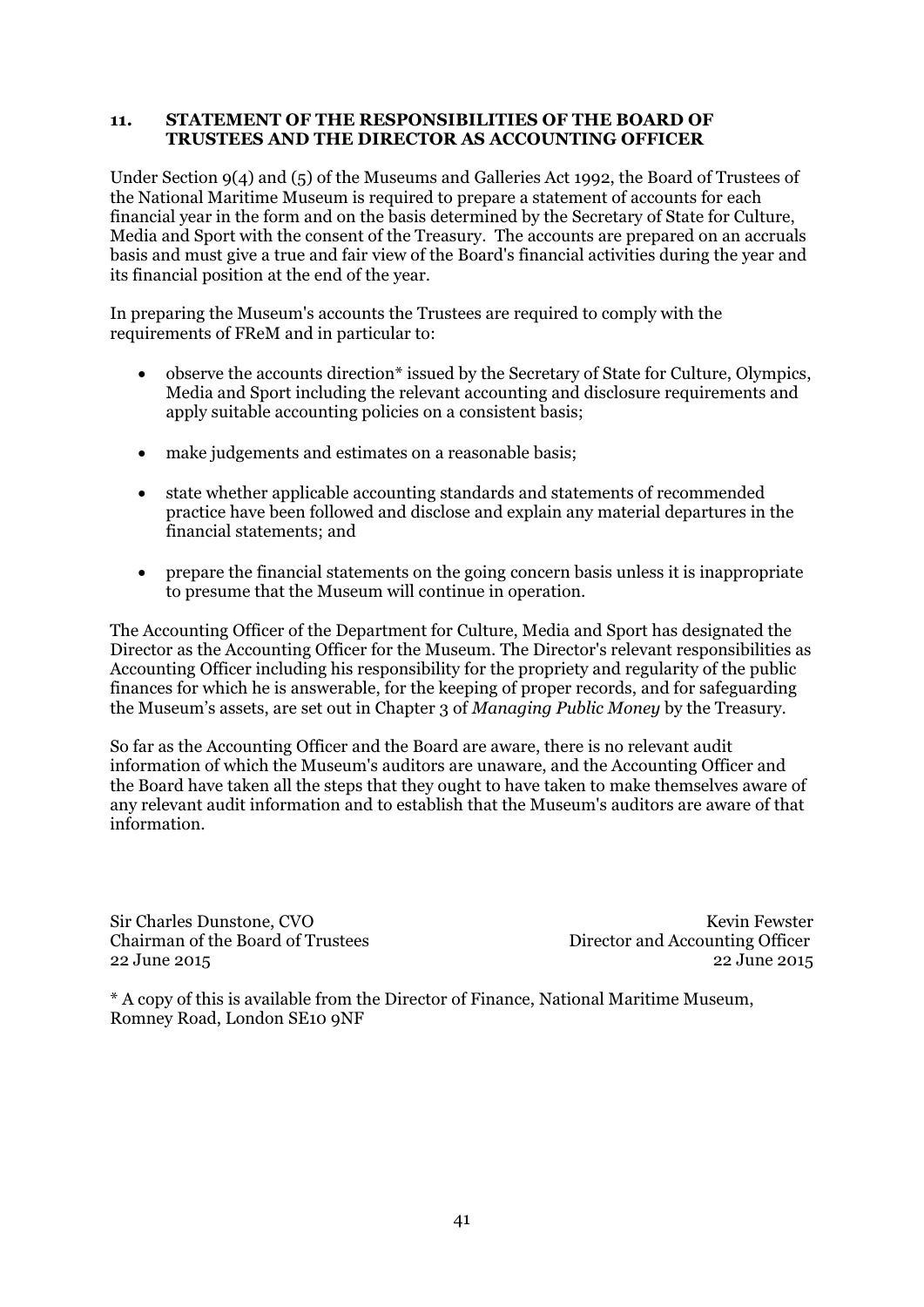# **12. GOVERNANCE STATEMENT**

This Governance Statement, for which the Accounting Officer takes personal responsibility, and the Board of Trustees, represented by the Chairman of the Audit Committee, take corporate responsibility, manifests how their duties have been carried out in the year.

It is designed to give the reader a clear understanding of the dynamics and control structure of the Museum. It records the stewardship of the organization and encompasses discussion of both corporate governance and risk management. Supplementing the accounts, it provides a sense of the Museum's resilience to challenges and any residual vulnerability.

# **1. The Governance Framework**

# **1.1 Statutory Background**

The founding legislation is the National Maritime Museum Act 1934 that established the National Maritime Museum and a Board of Trustees, who are a body corporate by the name of the Trustees of the National Maritime Museum. The 1934 Act was amended by the National Maritime Museum Act of 1989 and the Museums and Galleries Act of 1992.

Grant-in-Aid is provided by Parliament to enable the Board of Trustees to carry out the objectives set out in the original and amended Acts. The practices and procedures of the Museum comply with the requirements of the Management Agreement which defines and manages its status as an Arm's Length Body, agreed with the Department for Culture, Media and Sport (DCMS) in June 2014, and HM Treasury's 'Managing Public Money' and the conditions therein in relation to the Grant-in-Aid and public funds.

The approach to governance that the Board of Trustees of the National Maritime Museum follows is intended to ensure that appropriate principles of Corporate Governance are followed effectively. There are a number of interrelated aspects:

The selection, support and motivation of a suitable management team, coupled with the development and implementation of effective strategies to deliver the objectives of the Museum, reflecting appropriate and agreed priorities, is central to effective governance. So is the maintenance of a creative culture of excellence that is subject to on-going constructive challenge by the Board of Trustees. These elements allow a framework of interlocking personal objectives to be set and monitored, using accurate and timely management information, and allow effective internal and external communication.

All this, including the setting of priorities, reflects on-going processes enabling the Board of Trustees to identify and assess the changing risks that the Museum faces (including its reputation for academic excellence and research) and developing appropriate management responses to those risks including maintaining appropriate security and effective systems of internal control.

# **1.2 Governance Framework**

The Board of Trustees is accountable to Parliament and has corporate responsibility for ensuring the Museum fulfils the aims and objectives set out in legislation and governing documents.

The Board of Trustees, the Board of Directors of the trading company National Maritime Museum Enterprises Ltd, and the Director as Accounting Officer are responsible for establishing and maintaining systems of internal control in line with the *Corporate governance in central government departments: code of good practice* (see also section 8 below). They are committed to public service values, which include integrity, openness, accountability, and securing value for money. The Museum continually reviews and updates the existing systems of internal control that are designed to meet the particular needs of the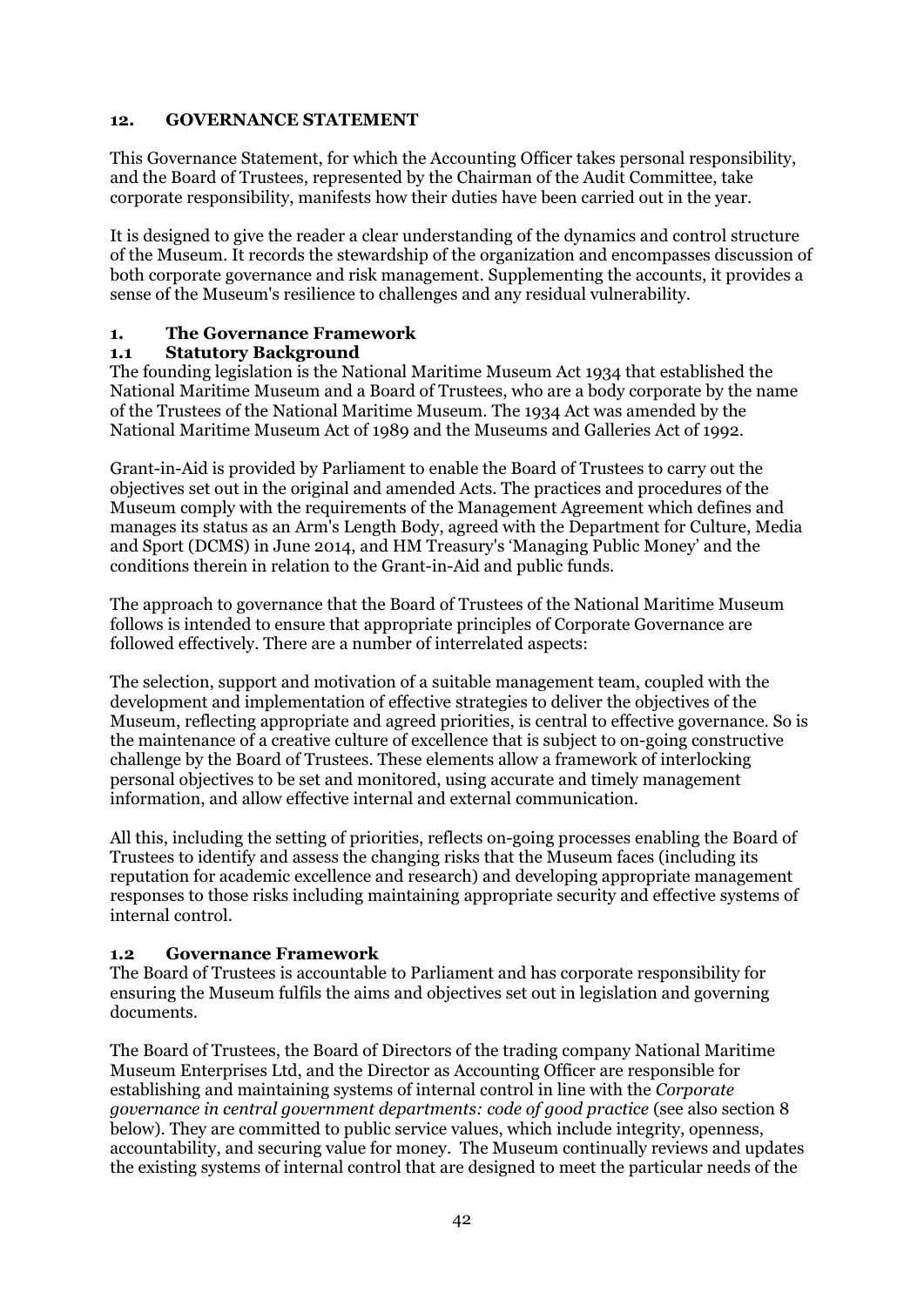Museum and the risks to which it is exposed. By their nature, internal control systems can provide reasonable but not absolute assurance of effectiveness.

The Director as Accounting Officer is accountable to Parliament and is personally responsible for safeguarding the public funds for which he has charge, for propriety and regularity in the handling of those public funds and for the day-to-day operations and management of the Museum as set out in Chapter 3 of *Managing Public Money* by HM Treasury.

# **1.3 Structure**

## *National Maritime Museum*

Under the National Maritime Museum Act 1934, the Board of Trustees is a statutory corporation entitled the Trustees of the National Maritime Museum. As listed in Schedule 3 of the Charities Act 2011, the Trustees of the National Maritime Museum is an exempt charity.

# *Trading Company*

The National Maritime Museum established a wholly owned trading company called National Maritime Museum Enterprises Limited (NMME) on 2 April 1985. The principal activities of the company are that of running retail, catering, events and other associated activities within the National Maritime Museum.

## *Trust Funds*

The Caird Fund was created under a trust deed dated 23 March 1942. The original capital was provided by Sir James Caird as a permanent endowment to generate income for the purpose and benefit of the National Maritime Museum. The Development Fund and The No 3 Trust Fund were set up for the development and benefit of the National Maritime Museum.

# **1.4 The Board of Trustees in 2014–15**

In 2014–15, the Trustees contributed their voluntary service to the public's benefit at formal Board and committee meetings. In addition to these, they also attended numerous advocacy and other events during the year and made frequent contributions of advice and guidance to the Museum within their areas of specialism.

|                                        | <b>Term</b> | From           | To         |              | Attendance 04-14 to 06-15 |                           |     |
|----------------------------------------|-------------|----------------|------------|--------------|---------------------------|---------------------------|-----|
|                                        |             |                |            | <b>Board</b> |                           | <b>Audit</b> Finance Rem. |     |
| Chairman                               |             |                |            |              |                           |                           |     |
| <b>Sir Charles Dunstone</b>            | 1st.        | 21.11.2013     | 20.11.2017 | 4/4          |                           |                           |     |
| Trustees in order of first appointment |             |                |            |              |                           |                           |     |
| Linda Hutchinson                       |             | 2nd 15.09.2008 | 14.09.2016 | 4/4          |                           |                           | 2/2 |
| Sir Robert Crawford                    |             | 2nd 15.09.2008 | 14.09.2016 | 4/4          |                           | 3/4                       | 2/2 |
| <b>Eleanor Boddington</b>              |             | 2nd 08.04.2010 | 07.04.2018 | 4/4          | 5/5                       |                           |     |
| <b>Professor Chris Lintott</b>         |             | 2nd 24.06.2010 | 23.06.2018 | 4/4          |                           | 2/4                       |     |
| Joyce Bridges                          | 1st.        | 12.09.2013     | 11.09.2017 | 4/4          | 4/5                       |                           |     |
| <b>Carol Marlow</b>                    | 1st         | 12.09.2013     | 11.09.2017 | 4/4          |                           |                           |     |
| Jonathan Ofer                          | 1st         | 12.09.2013     | 11.09.2017 | 2/4          |                           |                           |     |
| Eric Reynolds                          | 1st         | 12.09.2013     | 11.09.2017 | 4/4          |                           | 3/4                       |     |
| <b>Gerald Russell</b>                  | 1st         | 12.09.2013     | 11.09.2017 | 3/4          | 5/5                       |                           |     |
| Professor Alison Bashford              | 1st         | 01.02.2015     | 31.01.2019 | 2/2          |                           |                           |     |
| Jeremy Penn                            | 1st         | 01.02.2015     | 31.01.2019 | 2/2          |                           |                           |     |
| <b>Admiral Sir Mark Stanhope</b>       | 1st.        | 01.02.2015     | 31.01.2019 | 2/2          |                           |                           |     |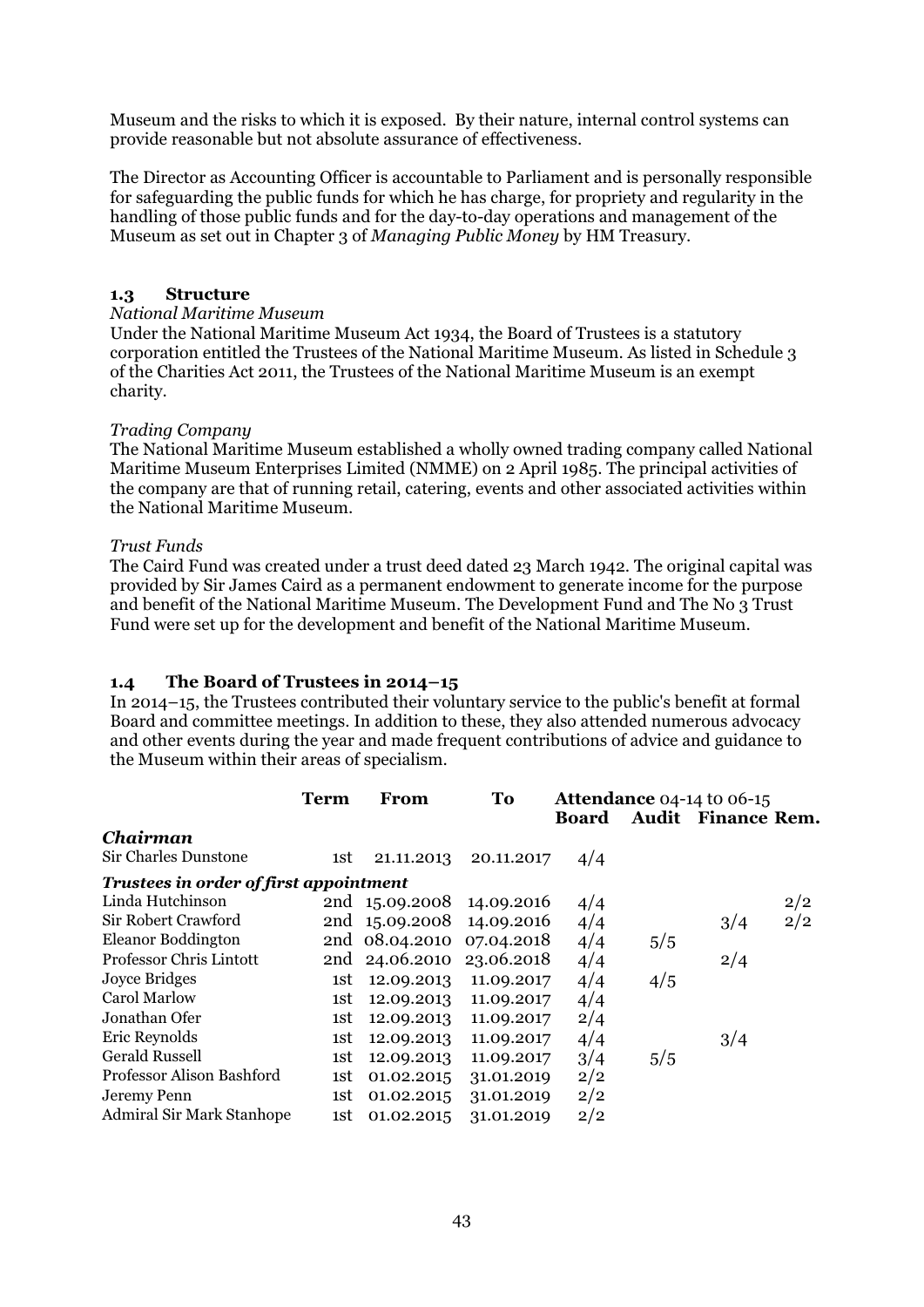# **1.5 Conflicts of interest**

In common with other public bodies, the Museum has a policy of arrangements under which potential conflicts of interest can be recognized and managed. The purpose of these arrangements is to avoid any danger of Trustees being influenced, or appearing to be influenced, by their private interests in the exercise of their public duties.

A register of Trustees' relevant interests is maintained and is available for the public to inspect on request to the Museum Secretary. In addition, a standing item of all Board and committee meetings requires Trustees to declare interests if they or close family members have an interest, pecuniary or otherwise, in any matter being considered. The Board or Committee will then decide whether it is appropriate for the Trustee to participate or withdraw from the meeting. There were no such withdrawals required in 2014–15.

# **1.6 Trustee Appointments and Induction**

All recruitment of Trustees and the appointment process itself is carried out, now by the Department of Culture Media and Sport, in accordance with the Office of the Commissioner of Public Appointments' (OCPA) Code of Practice for Ministerial Appointments to Public Bodies of April 2012. The Chairman and the Nominations Committee identify the skills and expertise needed to reflect the strategic needs of the Museum then recommends Trustee recruitments and re-appointments to Ministers. Ministers agree the role specification for the recruitment of new Trustees and are kept informed throughout the process which is operated by the DCMS Public Appointments Unit.

Advertisements are placed in media deemed appropriate for each case which range from national newspapers through specialist journals to the Museum's website and the Public Appointments website operated by the Cabinet Office.

In 2014–15 a selection panel Chaired by a senior DCMS office with an Independent Panel Member appointed by DCMS and the Chairman of Trustees interviewed shortlisted candidates for three Trustee roles and recommendations were made to Ministers accordingly.

The Prime Minister makes the appointment to the Board and appointments and reappointments are normally for four years.

In 2014–15 Professor Alison Bashford, Admiral Sir Mark Stanhope and Mr Jeremy Penn were appointed for terms of four years. Ms Eleanor Boddington and Professor Chris Lintott were reappointed by the Prime Minister for second terms of four years.

The Chairman ensures that all members of the Board, when taking up office, are fully briefed on the terms of their appointment and on their duties and responsibilities. All Trustees receive a Trustee Governance Pack including the staff handbook and all relevant governance material and receive a day-long induction course on appointment.

Trustees provide the Board with their specific areas of expertise, knowledge and skills but training is always offered and available. In addition, from time to time, the Board receives specific briefings on matters such as Health and Safety and compliance procedures and individual Trustees are encouraged to take up departmental visits and meet with members of the Executive, managers, staff and volunteers.

## **1.7 In 2014–15 the Board's Committee structure was: Audit Committee**

Which gave independent advice and guidance to the Board of Trustees and to the Director as Accounting Officer on the adequacy of audit arrangements (internal and external) and on the implications of assurances provided in respect of risk and control in the Museum. The remit of the Committee reflected Public Sector Internal Audit Standards. The Audit Committee met two weeks before each Trustee Board so that it could communicate any Board level issues at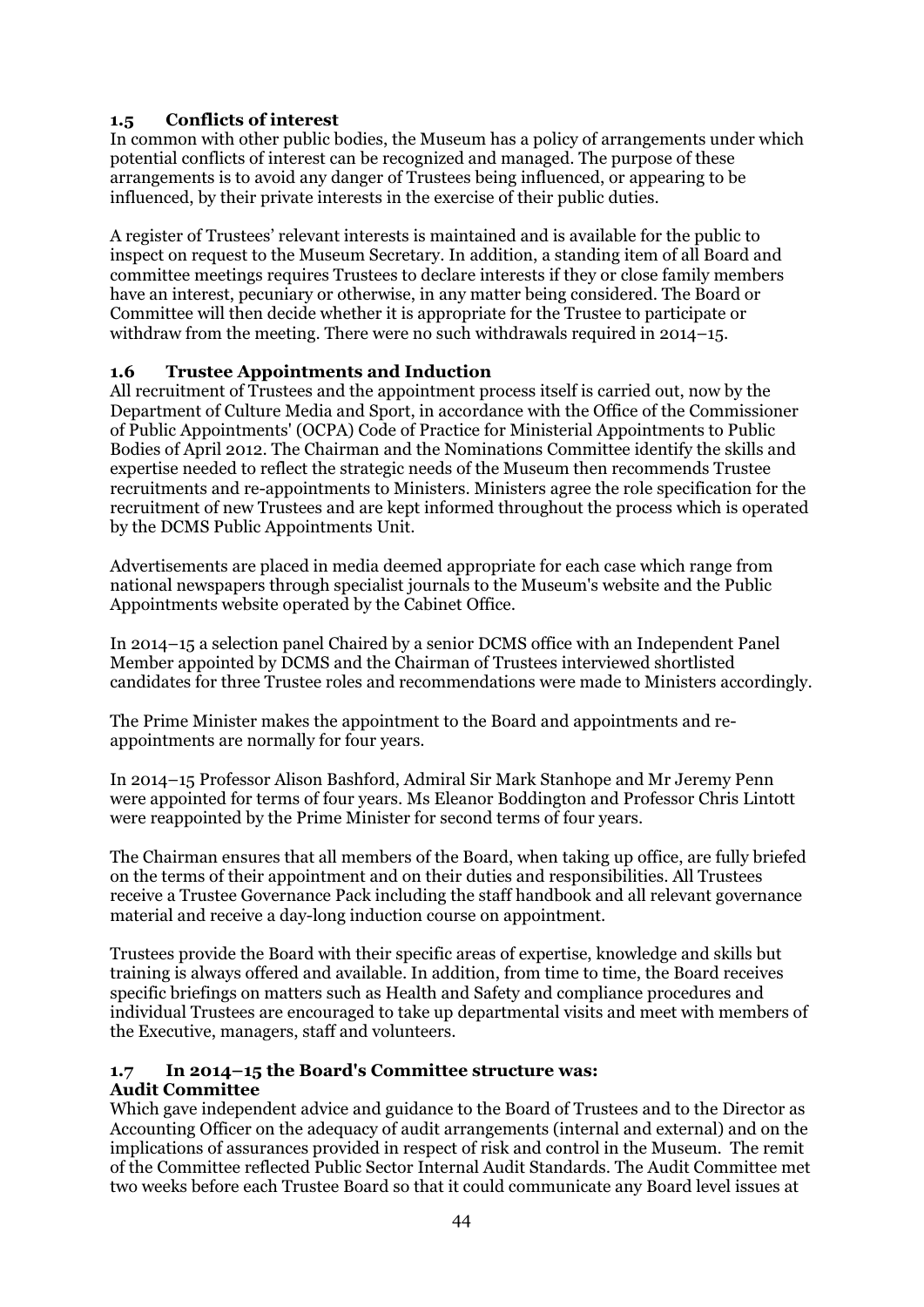that point. The Committee also assessed the Museum's strategic risk register two weeks before the Trustee Board so that it could communicate any Board-level issues at that point.

# **Finance Committee**

Which was responsible for: monitoring the Museum's income and expenditure; the management and investment of Museum and trust funds; recommending the draft annual budget going forward to the Board; reviewing quarterly financial performance against budgets and quarterly out-turn forecasts; reviewing quarterly corporate performance against Management Agreement targets and plans prior to meetings of the Board. The Finance Committee met two weeks before each Trustee Board so that it could communicate any Board- level issues at that point. The Trustees of the Finance Committee are ex-officio Trustees of the Trust Funds as is the Director.

# **Remuneration Committee**

Which determined and recommended to the Chairman the reward and performance packages for the Executive and advised the Chairman on his assessment of the Director's remuneration.

# **Nominations Committee**

The Chairman and the Nominations Committee identified the skills and expertise needed to reflect the strategic needs of the Museum then recommended Trustee recruitments and reappointments to Ministers.

# **Collections and Research Committee**

Oversaw strategies for the stewardship of collections and the development of research at the Museum in the context of its overall strategic objectives. The Trustees Fellowships and Awards Sub-Committee offered guidance and made decisions on selecting candidates for Museum fellowships and selecting candidates for the Caird Medal.

In addition to these formally constituted committees, in 2014–15 Trustees also operated the **Trustee Gallery and Exhibition Finance Sub-Committee**. This Sub-Committee reviewed the financial planning of the Museum's major gallery and exhibitions programme. This is a Sub-Committee of the Finance Committee and reported to that Committee after its meetings.

# **1.8 The work of the Trustee Board in 2014–15**

In 2014–15 the significant work of the Board and its committees included:

- x adopting budgetary and planning policies and implementing an organization-wide restructure to deal with the strategic and practical financial impact of the reductions in Grant in Aid over the 2015–16 period
- x adopting the significant and far-reaching Endeavour Project and ensuring the progress of its various elements including with the grant of a £6m capital loan from DCMS via the new Museums Freedoms pilot and a successful HLF Stage 1 pass
- x ensuring the delivery of the special exhibition *Ships Clocks and Stars* in the special exhibitions gallery which attracted some 95k incremental visitors to the Museum and *The Art and Science of Exploration, 1768–80* at the Queen's House, and the *Astronomy Photographer of the Year 2014* exhibition at the Royal Observatory
- x adopting the milestone level of the new 2014–18 Corporate Plan 'Stimulating Curiosity'.
- x approving, on the grounds of being outside the Museum's Collections Development Policy, the transfer out from the collection of two archaeological items to other museums
- x adopting the annual report from the Director of National Historic Ships UK.

The minutes of Trustee Board meetings are available at www.rmg.co.uk/about/theorganization/trustees/minutes. The Board has received no ministerial directions.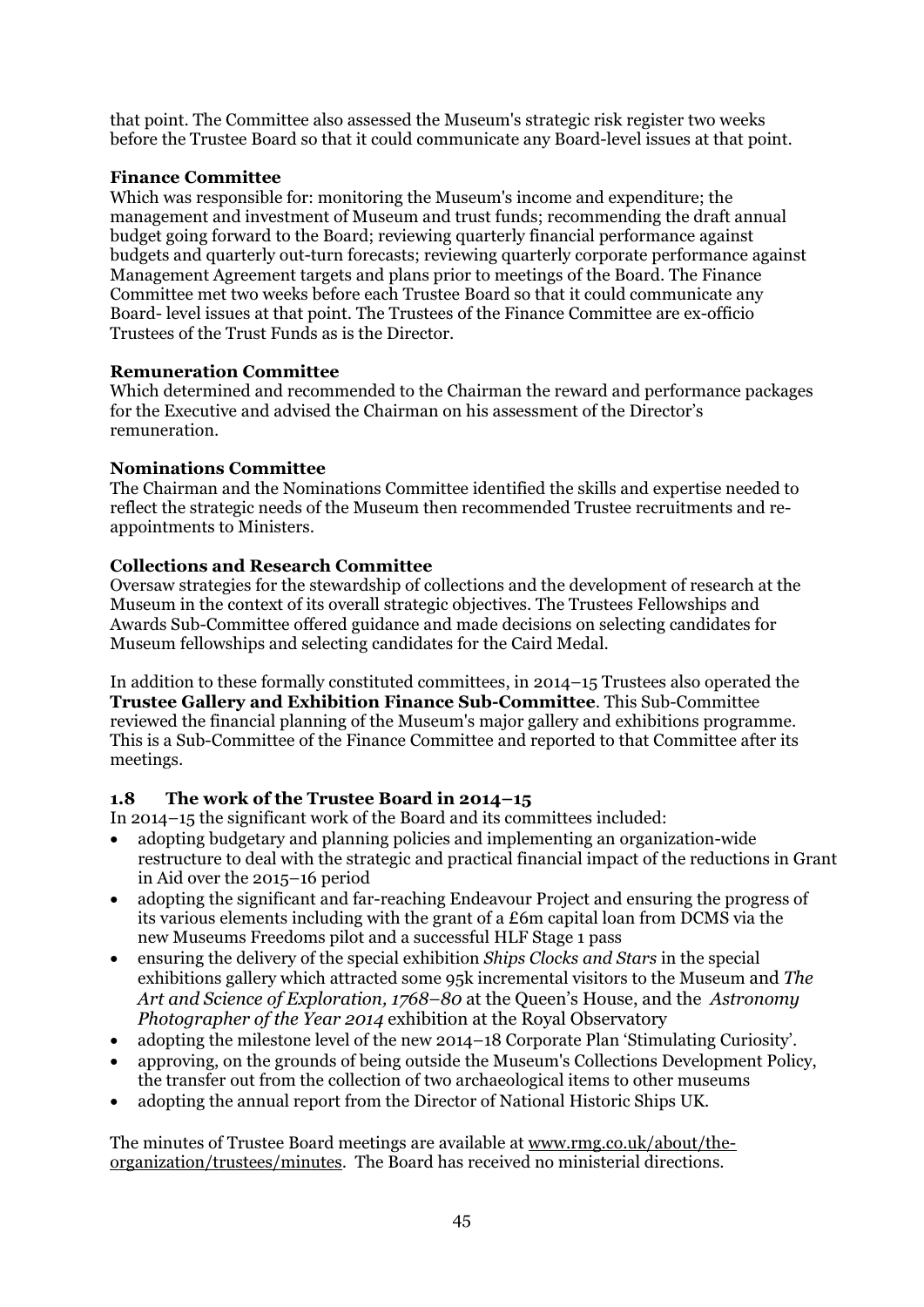# **2. The Board's performance, including its assessment of its effectiveness**

The Board's performance in terms of outputs and outcomes is briefly outlined in section 1.8 above and further documented in Section 3 Activities and Achievements above of the Annual Report.

The Board commissioned an external independent review, which was conducted between October 2014 and January 2015, to offer an independent and objective view of the Board's effectiveness. The Board discussed the review at its March 2015 meeting and as a result made changes to the rhythm and number of Board meetings through the financial year and the structure of the Board Committees.

The Audit Committee reviews its own effectiveness via a formal questionnaire. The next review will be carried out in 2015–16.

# **3. Highlights of Board Committee reports**

The minutes from all the main Committees are circulated to all Trustees prior to the Board's quarterly meetings.

The Chairman of the Audit Committee makes an annual report to the Board on the previous year's Audit Committee business reporting on the issues highlighted in the Committee's and the internal audit work for 2014–15.

In its report on the 2014–15 Audit Committee work, the Committee reported that there were no matters of high risk or significance arising from the internal audit reports to bring forward to the Board of Trustees. There were, however, a number of recommendations as a result of the reports substantially all of which have already been implemented and the remainder are in the course of implementation. There were no matters of Health and Safety to bring specifically to the Board in 2014–15 and no seven-day injuries to report. The Audit and Finance Committees review the Health and Safety reports at their quarterly meetings and the Board sees the full list of the quarter's incidents in its Board papers.

At each of its quarterly meetings, the Audit Committee reviews the strategic risk register to identify how risks are being mitigated by management and what new risks are emerging. This review also determines the work programme for internal audit the results of which are reported in section 4 below (Internal Audit). The Committee also reviews the management's progress in enacting recommendations made in previous internal audit reports. On an annual basis, the Committee's work includes approving the Annual Report and Accounts for the year on behalf of the Board and any matters arising from the audit of those accounts by the National Audit Office and the Museum's wholly owned trading subsidiary which is audited by haysmacintyre. The Audit Committee also deals with one-off items including emergency planning, validation of the register of interests, anti-fraud matters, and any procurement complexities that may arise.

# **4. The quality of data used by the Board and why the Board finds it acceptable**

Data and information used consists of financial and non-financial performance measures.

*Financial data* is provided by the Financial Information System from which is produced the monthly management accounts and comparisons with budgets. These together with a commentary are provided to the Finance Committee on a Quarterly basis and thence to the Trustee Board. Budgets are reviewed quarterly and reset according to the Museum's priorities. Revised forecasts are agreed by the Finance Committee if necessary. The Executive reviews financial performance against these targets each month.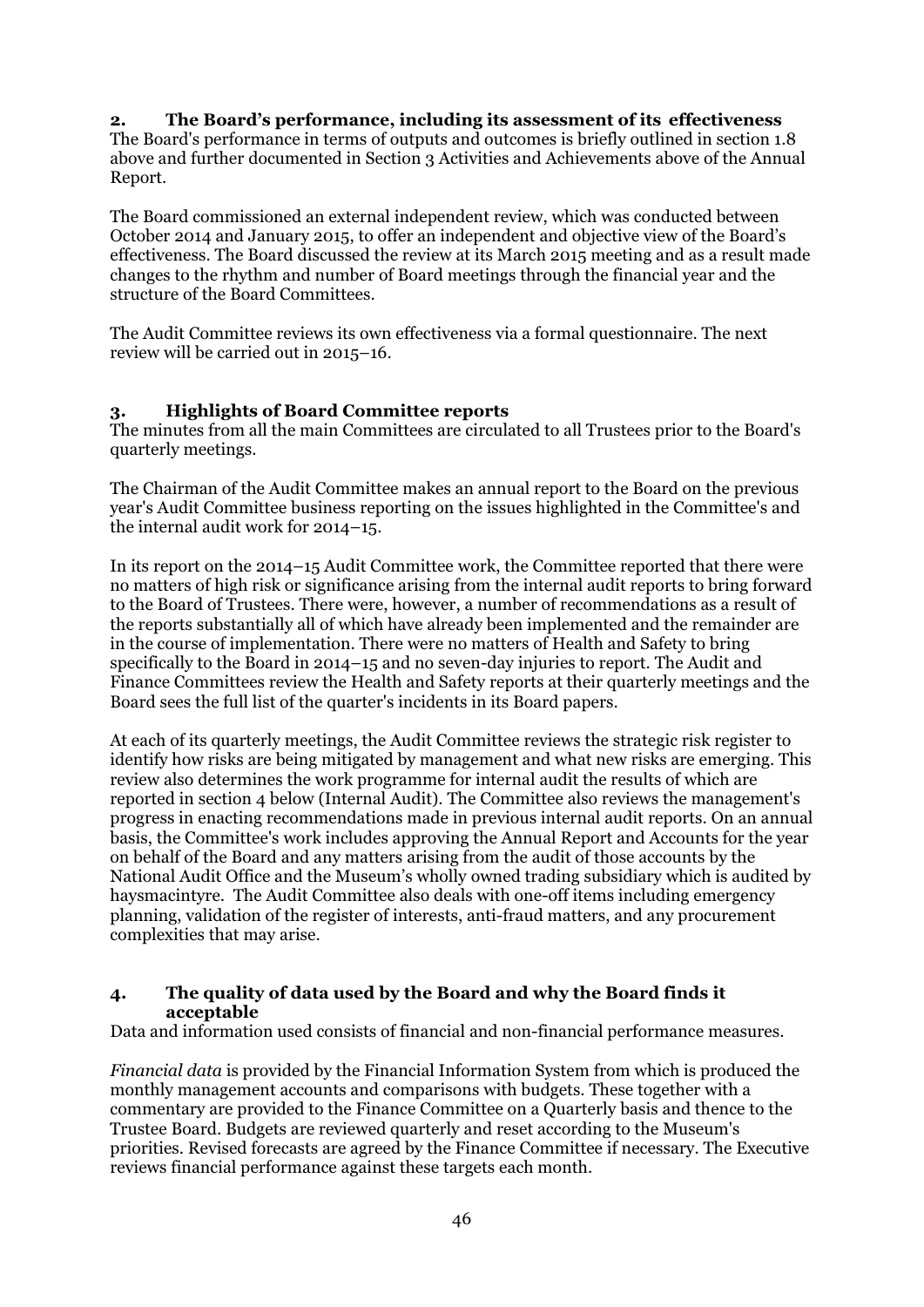*Non-financial performance measures* enable the Board to monitor progress against the milestones set in the corporate plan and the targets set in the divisional business plans. Results of progress against the non-financial targets or performance indicators set in the divisional business plans are provided by data collectors across the Museum into monthly performance reports. The bulk of measures are collected electronically from counting systems and a series of returns made at divisional level.

Included in these performance reports are data gleaned directly from public visitors themselves via a new visitor feedback system based on tablet lecterns placed throughout the sites and findings from exit surveys conducted by an external provider.

The Executive review these results on a monthly basis and the Board then reviews these results on a quarterly basis. The Finance Committee's remit includes assessing these performance measures as a precursor to the Board some two weeks later so that any issues can be communicated to the Board by the Committee.

In 2013–14 Internal Audit reported on the systems and procedures used to provide accurate counting of visitors to the various sites of Royal Museums Greenwich providing the Board with assurance that these mechanisms provided a robust and accurate measurement.

Notes and commentaries of progress against corporate plan milestones are provided by divisional directors and reviewed at each Board meeting.

The Board considers the standard of this data and information in terms of quality, accuracy and timeliness commensurate with its responsibilities in maintaining systems of internal control but when necessary the Board requests additional clarification or additional information. This data and information is reinforced by Internal Audit.

## **Internal Audit**

Internal Audit is provided by Moore Stephens who work to the Public Sector Internal Audit Standards in order to give an independent appraisal function for the review of activities within the Museum as a service to Management, the Director as Accounting Officer and the Board via the Audit Committee.

At the beginning of each financial year the internal auditors review with management those activities which are or are likely to be of the highest risk to the Museum achieving its objectives and these form the basis for the internal audit programme which is then presented to the Audit Committee for review and approval.

During 2014–15 the internal audit reporting work encompassed:

- 1. Human Resources
- 2. Caird Archive and Library
- 3. Retail
- 4. Procurement (PO system implementation)
- 5. Collections management and security
- 6. Key financial controls
- 7. New ticketing system
- 8. Travel trade invoicing

At quarterly Audit Committee meetings the internal auditors present their reports giving their opinion on the adequacy and effectiveness of the system of internal controls, recommendations for improvement and management's responses to those recommendations. The results of these reviews form the basis of the internal audit annual assurance statement given below and recommendations made by internal audit are followed up on a quarterly basis by the Committee using the management's audit tracker which is itself updated quarterly.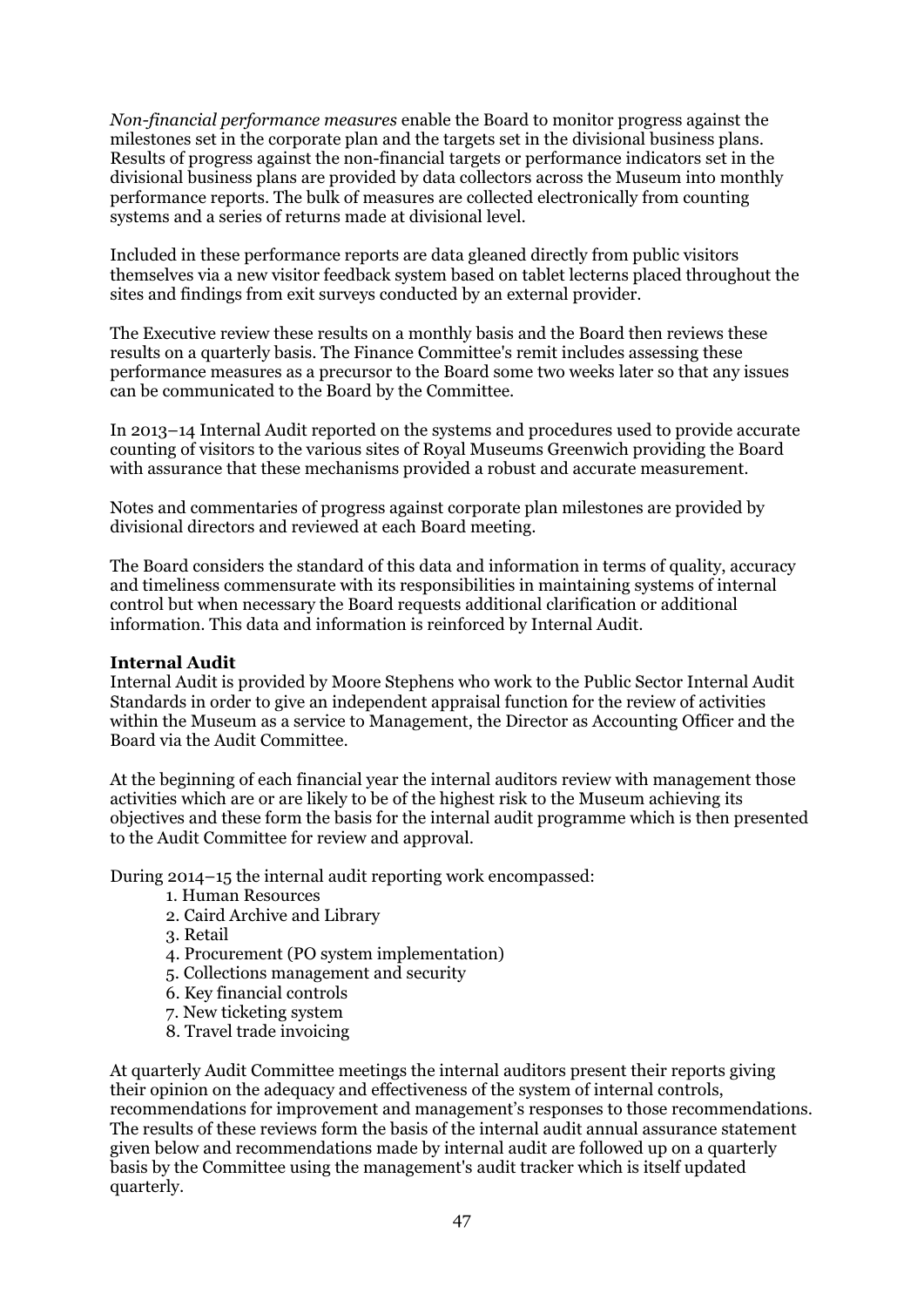All recommendations made by the auditors to strengthen internal controls in the 2014–15 year have been implemented or are in the process of being implemented by management.

During the course of the year the internal audit programme is updated as further/new risks emerge and the amendments to the programme agreed with the Audit Committee. This year the planned audit on procurement was rescheduled to 2015-16 and its place taken by the review of the implementation of the electronic Purchase Order system.

The internal auditors provide an annual statement of assurance to the Accounting Officer and the Trustee Board on the work performed in the year. In respect of the 2014–15 year, the Head of Internal Audit reported that:

There is an adequate and effective system of governance, risk management and internal control to address the risk that management's objectives are not fully achieved.

## **External Audit**

The external audits of the 2014–15 accounts of National Maritime Museum Enterprises Limited were carried out by haysmacintyre.

The consolidated accounts of the Museum are audited by the National Audit Office on behalf of the Comptroller and Auditor General.

Both sets of auditors discuss with management and the Audit Committee areas of risk when compiling their audit planning documents. Following the audits, recommendations made in respect of internal controls and accounting effectiveness are reviewed with management and action taken.

## **5. Matters arising in the year**

We are able to confirm that there have been no significant internal control problems or information losses in the National Maritime Museum for the year ended 31 March 2015 and up to the date of this report.

# **6. The Museum's corporate governance**

## **6.1 Scope of Responsibility**

The Accounting Officer (the Director) and the Trustees (represented by the Chairman of the Audit Committee) have joint responsibility for maintaining a sound system of internal control which supports the achievement of the Museum's mission, responsibilities, objectives and policies whilst safeguarding public funds and Museum's assets, for which the Accounting Officer is formally responsible, in accordance with the responsibilities assigned to him under 'Managing Public Money' and the Management Agreement between the Museum and the Department for Culture, Media and Sport (DCMS).

The Museum is led and managed by the Director and the Executive with the support of the Senior Management Team and is structured to ensure delivery of the targets laid down in the Corporate Plan, Management Agreement, the divisional business plans and the respective performance agreements of divisional directors and managers.

These targets cover outputs relating to the public's access to the collections, the themes the Museum explores and the quality of services it provides. The targets also cover financial performance and the efficiency and effectiveness of its operations. The Executive reviews performance against these targets monthly using the performance management system developed for the purpose. In turn, the Trustee Board receives reports on a quarterly basis for interrogation. The Executive monitors the performance of all major projects, such as the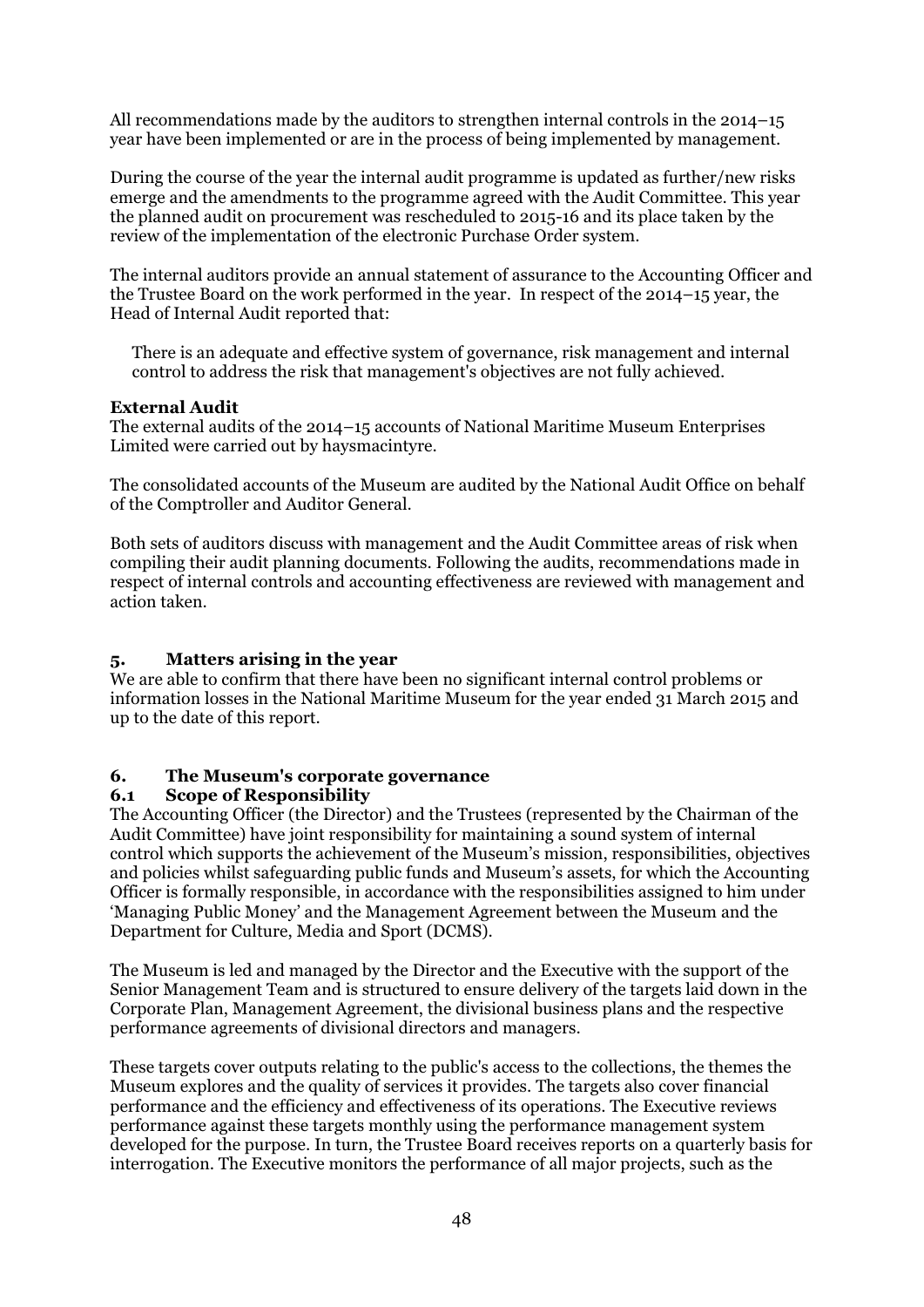Endeavour project (for which the Executive is the Project Board) on a monthly/quarterly basis, or by exception reporting.

Accountability, limits of authority and lines of reporting are clearly defined throughout the Museum's management. Annual performance targets are set for each member of staff. Welldeveloped information and reporting systems monitor progress against financial and nonfinancial targets. The Financial Information System provides networked access to the details of actual and committed expenditure for activity centre managers and summarized results for divisional directors.

# **6.2 External engagement**

In line with the Management Agreement, in September 2014 the Director of Finance and the Museum Secretary conducted a meeting with senior officers from DCMS, including the Head of Museums and Arm's Length Bodies. The Endeavour project was briefed in detail and other aspects of the Museum's performance and risk envelope were discussed under the headings of operational; organizational; financial and legal; and reputational.

# **6.3 Risk Management**

The Museum views risk management as an active part of its management processes and operates a system of risk identification, assessment, addressing, reviewing and reporting in line with HM Treasury's Management of Risk – Principles and Concepts.

# *Risk Policy/Appetite*

The Museum's Risk Management Policy, agreed in November 2009, recognizes that the Trustees, together with the Executive Board, have overall responsibility for the management of risk in the Museum but a framework of senior level delegation and responsibility is essential if risk management is to be effective.

## *Risk Appetite/Tolerance*

The Museum's policy states that the concept of risk appetite is key to achieving effective risk management and has to be understood before considering how risks can be addressed.

When considering threats, risk appetite defines the level of exposure to risk which the Museum can either justify or tolerate in pursuit of its objectives and then comparing the cost (financial or otherwise) of constraining the risk with the cost of exposure and finding the appropriate balance.

When considering opportunities risk appetite defines how much the Museum is prepared to put at risk in order to obtain the benefits of the opportunity and then comparing the value (financial or otherwise) of potential benefits against the potential loss.

Some risk is unavoidable and may not be within the ability of the Museum to manage to a tolerable level (e.g. terrorism, flood). In such cases the Museum puts into place contingency plans.

The Policy includes specific criteria to identify the probability and impact (high, medium and low) of risks and to evaluate the effectiveness of mitigating actions (strong, medium, weak) to arrive at the net risk.

In assessing the risk level/tolerance the Trustees both at Board meetings and within the Audit Committee, review the risk register both as to content and ability for the Museum to mitigate those risks. In addition, any activities of an unusual nature are considered by Trustees before the Museum is exposed to any significant risk.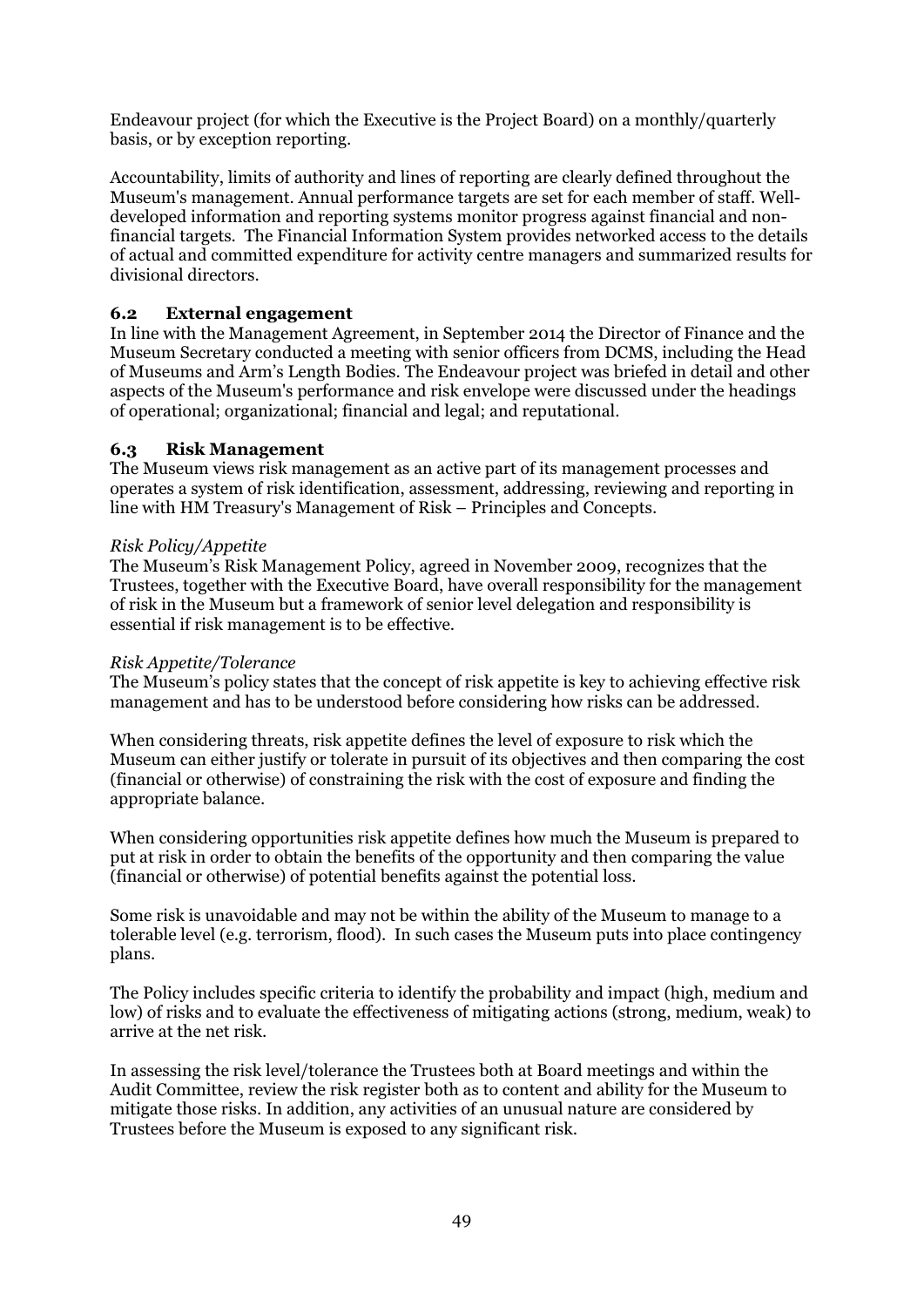# *Identification and Evaluation*

Risk registers are used as a record for all identified risks relating to the achievement of one or more of the Museum's objectives. The Museum has multiple risk registers: a Strategic Risk Register; one for each department; registers for major capital projects and exhibitions and registers for cross-Museum activities such as Health and Safety, security and data management.

In 2012–13 an additional risk register was introduced for the identification, recording and mitigation of risks associated with the Museum's operation of *Cutty Sark* under its Service Level Agreement with the entirely separate and independent Cutty Sark Trust – the owner of the ship itself.

Risks are usually classified under one or more of the following categories: operational, environmental, financial and reputational. In 2013–14 the register was expanded to include the risks associated with the Endeavour project and in 2014-15 these project risks were reassessed and defined in more detail. This work reflected the risks in not carrying out the project as well as the mitigation of the risks that would arise from undertaking the project itself.

At Departmental level, risks are monitored by the Senior Management Team which consists of the Heads of Departments.

# *Risk Ownership*

Responsibility is assigned at the relevant and appropriate level. As part of the appraisal, performance management, and objective setting mechanism, executive directors' and managers' performance agreements contain explicit requirements for identifying, assessing and managing the risks in their area of work in order to provide a reasonable assurance that their contribution to the Museum's objectives are met in the most efficient and economical way. These are linked to the Management Plan.

Specialist risk managers exist within the Museum dealing with Health and Safety, Security and Data Management.

# **7. Risk assessment - Current and Future Risks**

At a corporate level strategic risks are identified, evaluated, or re-evaluated by the Executive on a quarterly basis. These risks, their management and any current issues are then brought to the Audit Committee for further consideration and then to the Board, again quarterly.

The principal changes in net risk status over the year have been:

- x Following the introduction of Museums Freedoms which allows free access to historic reserves, the financial risk of being unable to access historic reserves was removed from the register
- x Increase to high of the operational risk of staff morale
- Increase to medium of the operational risk of succession planning.

A new risk was identified and added:

The potential for a pandemic outbreak, judged to be low

And the Endeavour Project risks were detailed.

*The principal external risk to the Museum is the further reduction of Grant in Aid*  The Museum has received a further reduction in Grant in Aid funding for the year 2015–16. The Trustees have instigated plans to minimize the inevitable public-facing impact of this reduction in Grant in Aid while continuing to provide free access to the national collection.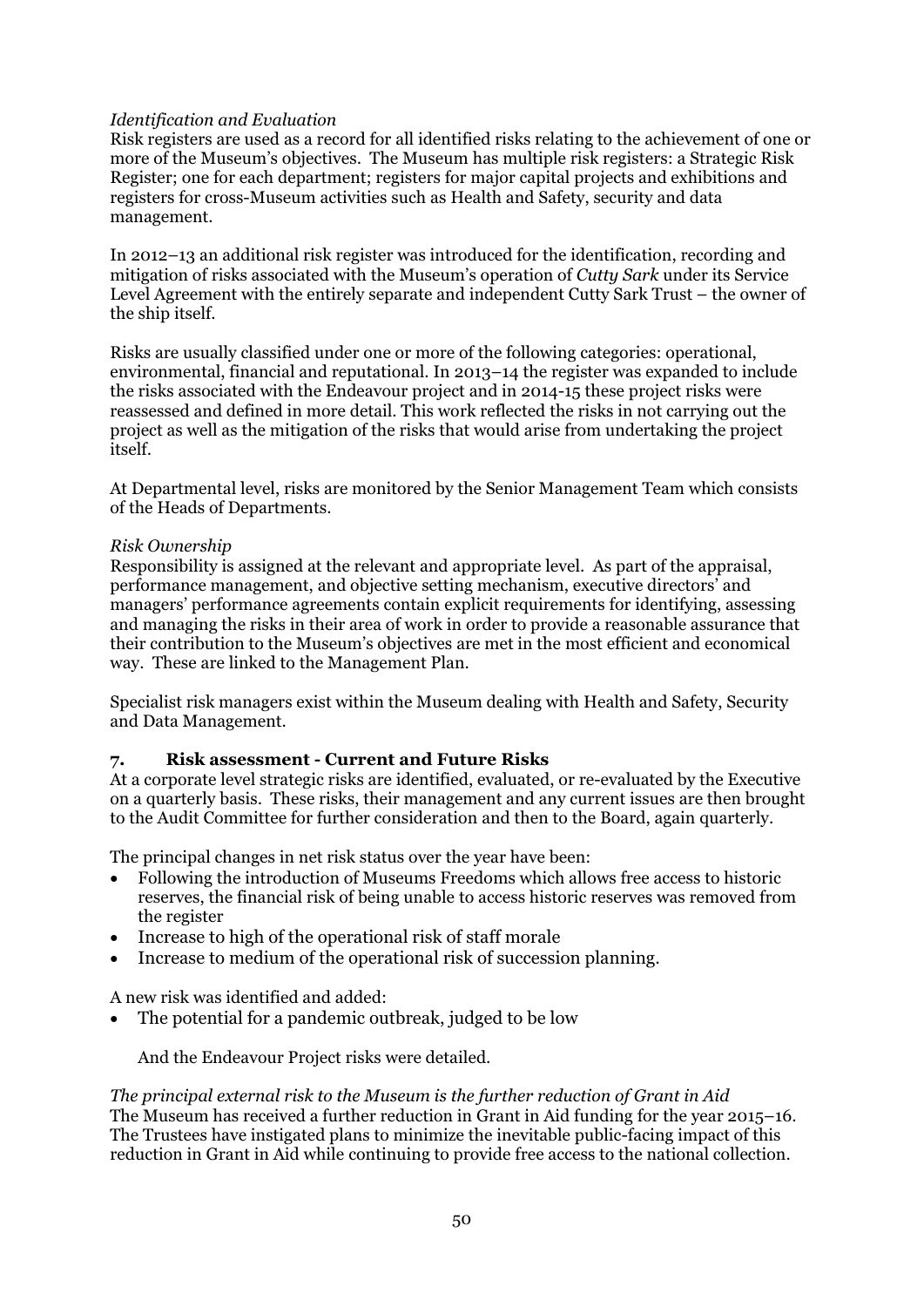The strategic importance of finding more efficient ways of working and growing selfengendered income is on-going and receives maximum attention.

At the end of the 2014–15 financial year the Audit Committee and Executive agreed that it would be timely to re-identify, re-appraise and re-evaluate the strategic risks facing the organization. A new methodology of identification, appraisal and mitigation was constructed by the Director of Finance (the Museum's risk sponsor) and it was agreed this would be brought to the Board for focussed discussion at its meeting in September 2015.

## *Information risk*

In December 2010 the Museum adopted an Information Security policy. This policy sets out the guidelines which all staff must comply with in order for the Museum to meet the requirements set out in the HMG Security Policy Framework of 2008 and other data handling and other legislative requirements, for the secure management of information. It applies to all information used, received or created whilst carrying out the business of the Museum. The Museum is not aware of suffering any lapses of protective security (including data incidents) during 2014–15 or previous years and has made no such report to the Information Commissioner's Office.

## **8. The Board's assessment of compliance with the Corporate Governance Code**

For the reasons given above in this Governance Statement, the Board and Accounting Officer are of the opinion that the Museum complies with the *Corporate governance in central government departments: code of good practice* as appropriate for a public body of the Museum's size, scale and scope of activities.

| Kevin Fewster, Director and Accounting Officer  | 22 June 2015 |
|-------------------------------------------------|--------------|
|                                                 |              |
|                                                 |              |
| Gerald Russell, Chairman of the Audit Committee | 22 June 2015 |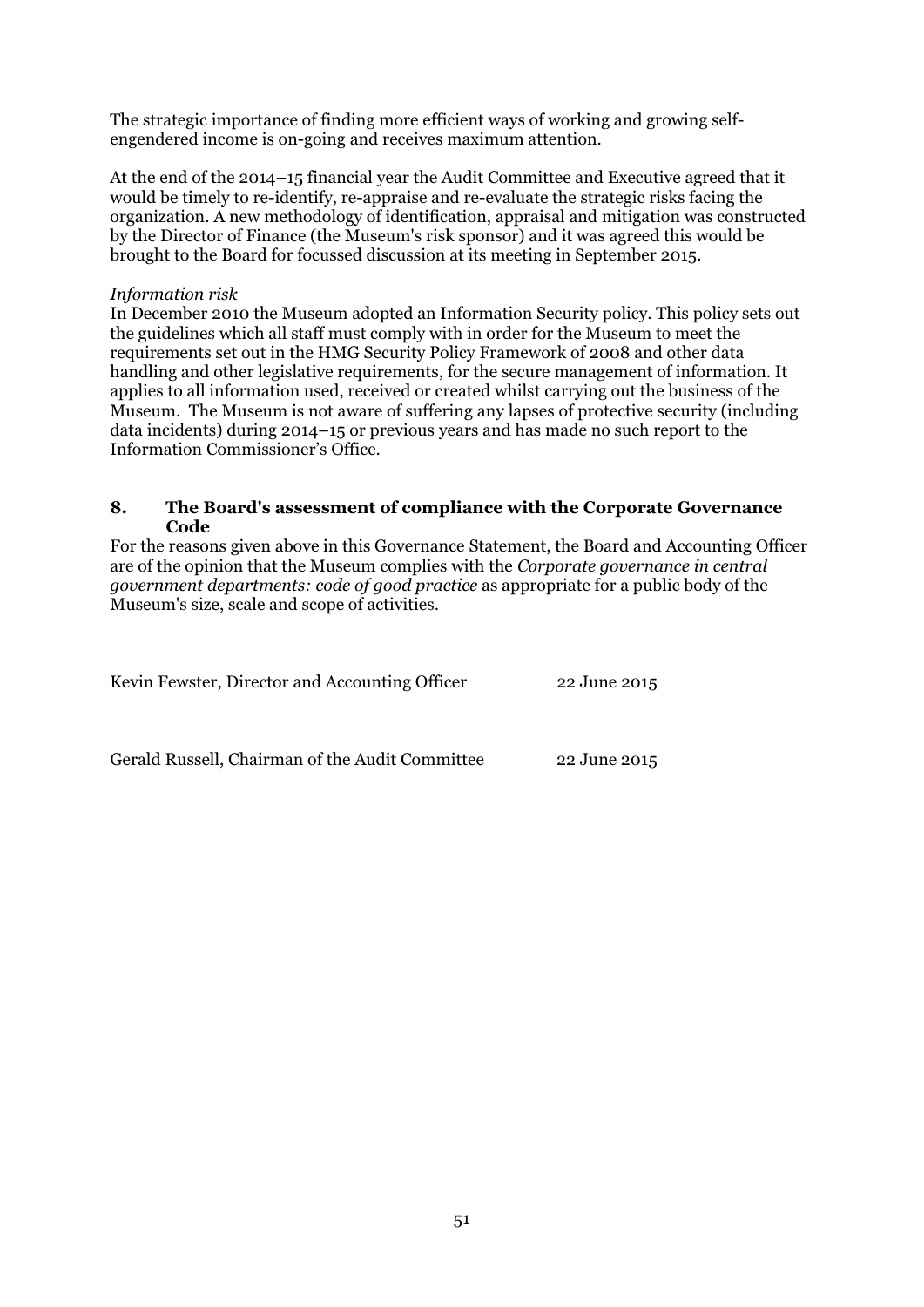# **13. THE CERTIFICATE AND REPORT OF THE COMPTROLLER AND AUDITOR GENERAL TO THE HOUSES OF PARLIAMENT**

I certify that I have audited the financial statements of the National Maritime Museum for the year ended 31 March 2015 under the Museums and Galleries Act 1992. The financial statements comprise: the Consolidated Statement of Financial Activities, the Group and Charity Balance Sheets, the Consolidated Cash Flow Statement and the related notes. These financial statements have been prepared under the accounting policies set out within them. I have also audited the information in the Remuneration Report that is described in that report as having been audited.

# **Respective responsibilities of the Trustees/Board, the Director and auditor**

As explained more fully in the Statement of the Responsibilities of the Board of Trustees and the Director as Accounting Officer, the Trustees and the Director are responsible for the preparation of the financial statements and for being satisfied that they give a true and fair view. My responsibility is to audit, certify and report on the financial statements in accordance with the Museums and Galleries Act 1992. I conducted my audit in accordance with International Standards on Auditing (UK and Ireland). Those standards require me and my staff to comply with the Auditing Practices Board's Ethical Standards for Auditors.

# **Scope of the audit of the financial statements**

An audit involves obtaining evidence about the amounts and disclosures in the financial statements sufficient to give reasonable assurance that the financial statements are free from material misstatement, whether caused by fraud or error. This includes an assessment of: whether the accounting policies are appropriate to the National Maritime Museum's and the group's circumstances and have been consistently applied and adequately disclosed; the reasonableness of significant accounting estimates made by the National Maritime Museum; and the overall presentation of the financial statements. In addition I read all the financial and non-financial information in the Annual Report to identify material inconsistencies with the audited financial statements and to identify any information that is apparently materially incorrect based on, or materially inconsistent with, the knowledge acquired by me in the course of performing the audit. If I become aware of any apparent material misstatements or inconsistencies I consider the implications for my certificate and report.

I am required to obtain evidence sufficient to give reasonable assurance that the expenditure and income recorded in the financial statements have been applied to the purposes intended by Parliament and the financial transactions recorded in the financial statements conform to the authorities which govern them.

# **Opinion on regularity**

In my opinion, in all material respects the expenditure and income recorded in the financial statements have been applied to the purposes intended by Parliament and the financial transactions recorded in the financial statements conform to the authorities which govern them.

# **Opinion on financial statements**

In my opinion:

- x the financial statements give a true and fair view of the state of the group's and of the National Maritime Museum's affairs as at 31 March 2015 and of its net outgoing resources and application of resources for the year then ended; and
- the financial statements have been properly prepared in accordance with the Museum and Galleries Act 1992 and Secretary of State directions issued thereunder with HM Treasury's consent.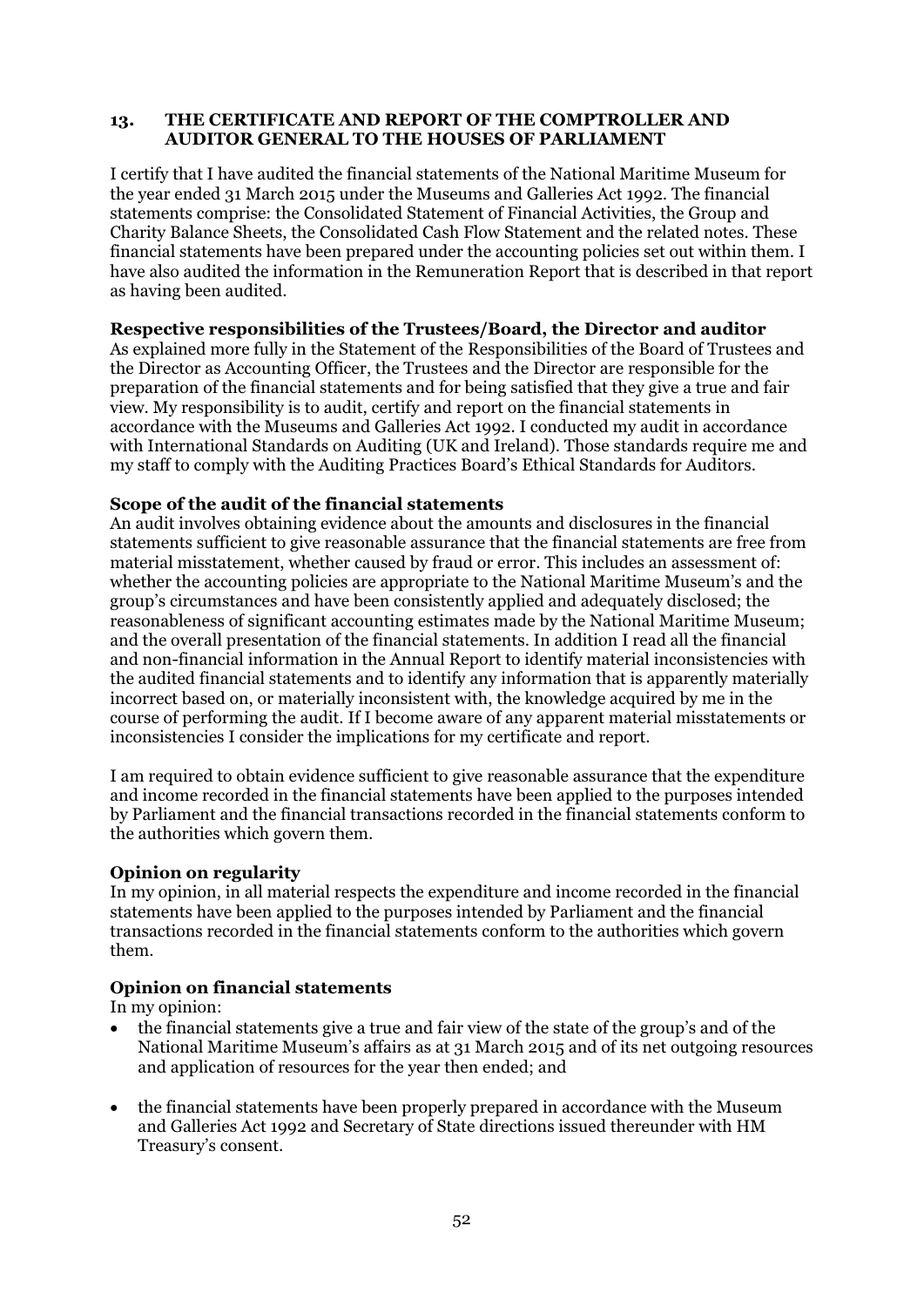# **Opinion on other matters**

In my opinion:

- the part of the Remuneration Report to be audited has been properly prepared in accordance with Secretary of State directions made under the Museum and Galleries Act 1992; and
- the information given in the Review of Activities, Achievements and Performance; Sustainability Report; Reference and Administrative details; and the Financial Review for the financial year for which the financial statements are prepared is consistent with the financial statements.

# **Matters on which I report by exception**

I have nothing to report in respect of the following matters which I report to you if, in my opinion:

- adequate accounting records have not been kept or returns adequate for my audit have not been received from branches not visited by my staff; or
- x the financial statements and the part of the Remuneration Report to be audited are not in agreement with the accounting records and returns; or
- I have not received all of the information and explanations I require for my audit; or
- the Governance Statement does not reflect compliance with HM Treasury's guidance.

# **Report**

I have no observations to make on these financial statements.

# **Sir Amyas C E Morse** Date 1 July 2015 **Comptroller and Auditor General**

National Audit Office 157-197 Buckingham Palace Road Victoria London SW1W 9SP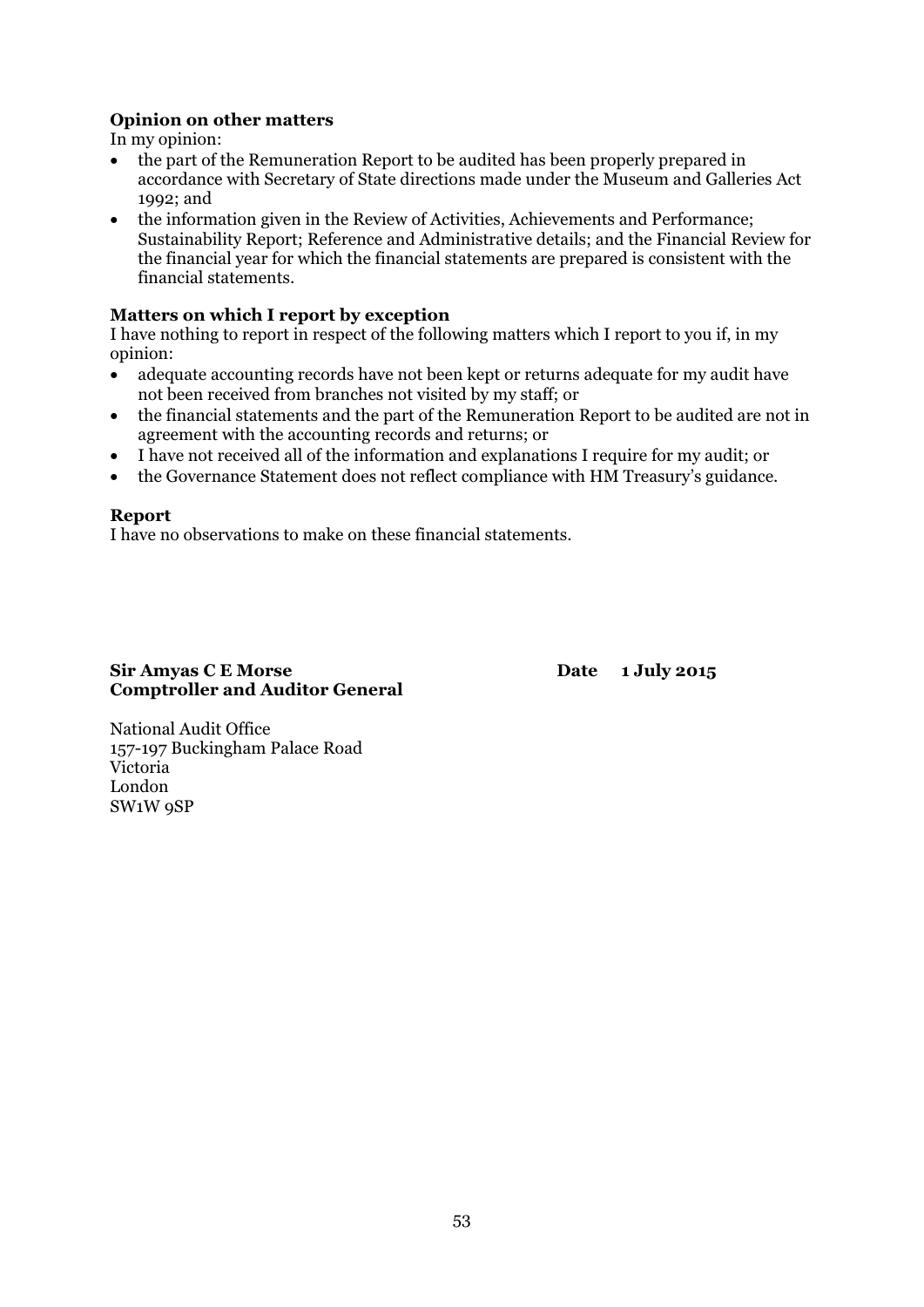# **Consolidated Statement of Financial Activities**

| for the year ended 31 March 2015 |  |  |  |
|----------------------------------|--|--|--|
|----------------------------------|--|--|--|

|                                                                            |                | <b>Unrestricted</b>   | <b>Restricted Endowment</b> |                                                   | <b>Total</b>   | <b>Total</b>   |
|----------------------------------------------------------------------------|----------------|-----------------------|-----------------------------|---------------------------------------------------|----------------|----------------|
| <b>Incoming Resources</b>                                                  | <b>Note</b>    | <b>Funds</b><br>£'000 | <b>Funds</b><br>£'000       | <b>Funds</b><br>$\pmb{\pounds}^{\pmb{\cdot}} 000$ | 2,015<br>£'000 | 2,014<br>£'000 |
| <b>Incoming Resources from Generated Funds</b>                             |                |                       |                             |                                                   |                |                |
| <b>Voluntary Funds</b>                                                     |                |                       |                             |                                                   |                |                |
| - Grant in Aid                                                             |                | 16,376                | 223                         | ÷,                                                | 16,599         | 16,383         |
| - Other                                                                    |                | 554                   | 1,944                       | $\overline{\phantom{a}}$                          | 2,498          | 6,342          |
| <b>Total Voluntary Funds</b>                                               | $\mathbf{2}$   | 16,930                | 2,167                       | $\overline{\phantom{a}}$                          | 19,097         | 22,725         |
| Activities for Generating Funds                                            |                |                       |                             |                                                   |                |                |
| - Trading Income                                                           | 3              | 2,753                 | 680                         |                                                   | 3,433          | 3,082          |
| - Other                                                                    | 4              | 4,489                 |                             |                                                   | 4,489          | 4,680          |
| <b>Total Activities for Generating Funds</b>                               |                | 7,242                 | 680                         | L,                                                | 7,922          | 7,762          |
| Investment Income                                                          | 5              | 136                   |                             | 8                                                 | 145            | 155            |
| <b>Total Incoming Resources from Generated Funds</b>                       |                | 24,308                | 2,848                       | $\,$ 8 $\,$                                       | 27,164         | 30,642         |
| <b>Incoming Resources from Charitable Activities</b>                       |                |                       |                             |                                                   |                |                |
| Safeguarding & Enhancing the value of its Assets                           |                | 266                   |                             |                                                   | 266            | 405            |
| Maximising Access & Inspiration for its Users                              |                | 454                   |                             |                                                   | 454            | 99             |
| Satisfying its Stakeholders; Locally, Nationally & Internationally         |                | 619                   |                             |                                                   | 619            | 593            |
| <b>Total Incoming Resources from Charitable Activities</b>                 | 6              | 1,339                 |                             | L,                                                | 1,339          | 1,097          |
| <b>Total Incoming Resources</b>                                            |                | 25,647                | 2,848                       | 8                                                 | 28,503         | 31,739         |
| <b>Resources Expended</b>                                                  |                |                       |                             |                                                   |                |                |
| <b>Cost of Generating Funds</b>                                            |                |                       |                             |                                                   |                |                |
| Costs of Generating Voluntary Funds                                        |                | 1,026                 |                             | ÷,                                                | 1,026          | 952            |
| Costs of Activities for Generating Funds                                   |                |                       |                             |                                                   |                |                |
| - Trading Costs                                                            | 3              | 1,230                 |                             |                                                   | 1,230          | 1,208          |
| - Other                                                                    |                | 6,775                 | 680                         | $\overline{\phantom{a}}$                          | 7,455          | 7,216          |
| Total Costs of Activities for Generating Funds                             |                | 8,005                 | 680                         | $\overline{\phantom{a}}$                          | 8,685          | 8,424          |
| <b>Investment Management Costs</b>                                         |                | 40                    |                             | $\overline{4}$                                    | 44             | 42             |
| <b>Costs of Charitable Activities</b>                                      |                |                       |                             |                                                   |                |                |
| Safeguarding & Enhancing the value of its Assets                           |                | 13,584                | 3,103                       | ÷,                                                | 16,687         | 16,047         |
| Maximising Access & Inspiration for its Users                              |                | 1,794                 | 664                         | $\blacksquare$                                    | 2,458          | 1,972          |
| Satisfying its Stakeholders; Locally, Nationally & Inteu                   |                | 1,579                 | 126                         | 15                                                | 1,720          | 2,549          |
| <b>Governance Costs</b>                                                    | 8              | 201                   | ÷,                          | L,                                                | 201            | 170            |
| <b>Total Resources Expended</b>                                            | $\overline{7}$ | 26,229                | 4,573                       | 19                                                | 30,821         | 30,156         |
| Net Incoming/(Outgoing) Resources before transfers                         |                | (582)                 | (1,725)                     | (11)                                              | (2,318)        | 1,583          |
| <b>Transfers</b>                                                           |                |                       |                             |                                                   |                |                |
| Transfers between funds                                                    | 19,20          | (1,006)               | 1,006                       |                                                   |                |                |
| Net (Outgoing)/Incoming Resources before other Recognised Gains and Losses |                | (1, 588)              | (719)                       | (11)                                              | (2,318)        | 1,583          |
| <b>Other Recognised Gains and Losses</b>                                   |                |                       |                             |                                                   |                |                |
| Revaluation Gain/(Loss) on Fixed Assets                                    |                |                       | 10,094                      | $\blacksquare$                                    | 10,094         | 9,130          |
| Gain/(Loss) on Investments                                                 |                | 404                   | 4                           | 30                                                | 438            | 163            |
| <b>Total Net Movement in Funds</b>                                         | 9              | (1, 184)              | 9,379                       | 19                                                | 8,214          | 10,876         |
| Funds balance brought forward at 1 April 2014                              |                | 19,087                | 122,572                     | 643                                               | 142,302        | 131,426        |
| Funds balance at 31 March 2015                                             |                | 17,903                | 131,951                     | 662                                               | 150,516        | 142,302        |
|                                                                            |                |                       |                             |                                                   |                |                |

All recognised gains and losses have been included in the accounts.

The consolidated SOFA includes the distribution of the trading subsidiary profits £1,295,275 (£781,906 - 2014) as Gift Aid to the Charity.

These accounts have been prepared on a Going Concern basis as all operations of the Museum continued throughout the two years and no operations were acquired or discontinued in either year.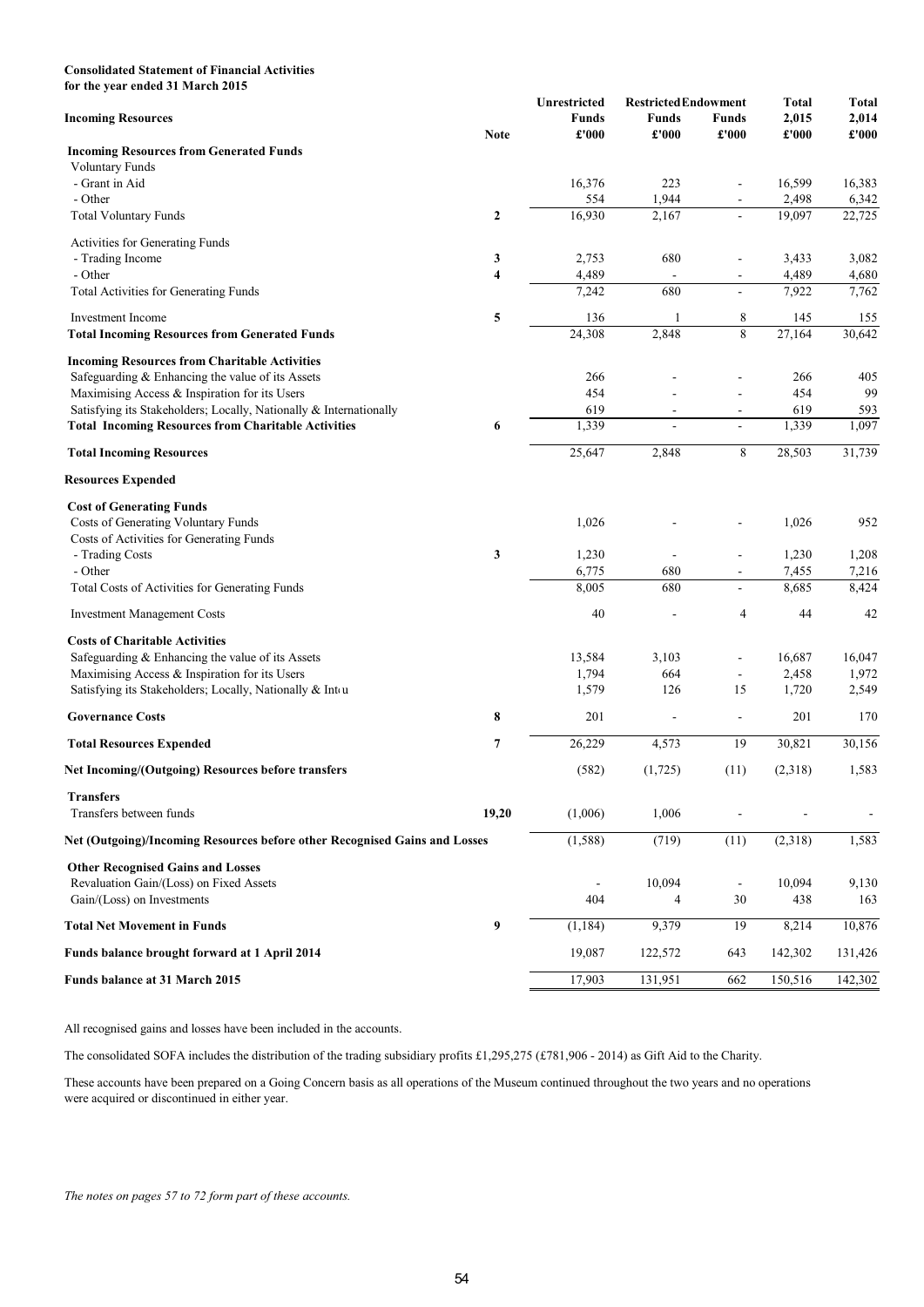## **Balance Sheets as at 31 March 2015**

|                                                |             | Group   |         | Charity |         |  |
|------------------------------------------------|-------------|---------|---------|---------|---------|--|
|                                                |             | 2015    | 2014    | 2015    | 2014    |  |
|                                                | <b>Note</b> | £'000   | £'000   | £'000   | £'000   |  |
| <b>Fixed assets</b>                            |             |         |         |         |         |  |
| Tangible Fixed assets                          | 10          | 124,493 | 117,458 | 124,493 | 117,458 |  |
| Heritage Assets                                | 12          | 16,128  | 14,993  | 16,128  | 14,993  |  |
| Available for Sale Investments                 | 13          | 5,155   | 4,822   | 5,655   | 5,322   |  |
|                                                |             | 145,776 | 137,273 | 146,276 | 137,773 |  |
| <b>Current assets</b>                          |             |         |         |         |         |  |
| Stock                                          | 15          | 315     | 362     | 52      | 72      |  |
| Debtors: Amounts falling due within one year   | 16          | 1,750   | 1,645   | 2,614   | 2,095   |  |
| Short-Term Deposit                             | 23          | 4,548   | 4,684   | 4,548   | 4,684   |  |
| Cash at bank and in hand                       | 23          | 3,058   | 4,454   | 1,607   | 3,359   |  |
|                                                |             | 9,671   | 11,145  | 8,821   | 10,210  |  |
| <b>Current liabilities</b>                     |             |         |         |         |         |  |
| Creditors: Amounts falling due within one year | 17          | (4,931) | (6,116) | (4,641) | (5,740) |  |
| Net current assets                             |             | 4,740   | 5,029   | 4,180   | 4,470   |  |
| <b>Net Assets</b>                              |             | 150,516 | 142,302 | 150,456 | 142,243 |  |
|                                                |             |         |         |         |         |  |
| <b>Income Funds</b>                            |             |         |         |         |         |  |
| Restricted funds:                              | 19          |         |         |         |         |  |
| Fair Value Reserve                             |             | 26      | 16      | 26      | 16      |  |
| <b>Revaluation Reserve</b>                     |             | 27,368  | 17,274  | 27,368  | 17,274  |  |
| Other Restricted Funds                         |             | 104,557 | 105,282 | 104,557 | 105,282 |  |
| <b>Total Restricted Funds</b>                  |             | 131,951 | 122,572 | 131,951 | 122,572 |  |
| <b>Unrestricted funds:</b>                     | 20          |         |         |         |         |  |
| Fair Value Reserve                             |             | 1,456   | 1,055   | 1,456   | 1,055   |  |
| Designated funds                               |             | 14,200  | 15,610  | 14,140  | 15,551  |  |
| General funds                                  |             | 2,247   | 2,422   | 2,247   | 2,422   |  |
| <b>Total Unrestricted Funds</b>                |             | 17,903  | 19,087  | 17,843  | 19,028  |  |
| <b>Capital Funds</b>                           | 21          |         |         |         |         |  |
| Fair Value Reserve                             |             | 87      | 62      | 87      | 62      |  |
| <b>Endowment Funds</b>                         |             | 575     | 581     | 575     | 581     |  |
| <b>Total Endowment Funds</b>                   |             | 662     | 643     | 662     | 643     |  |
| <b>Total Funds</b>                             |             | 150,516 | 142,302 | 150,456 | 142,243 |  |

Sir Charles Dunstone, Chairman of the Trustees

Dr Kevin Fewster, Director and Accounting Officer 22 June 2015

*The notes on pages 57 to 72 form part of these accounts.*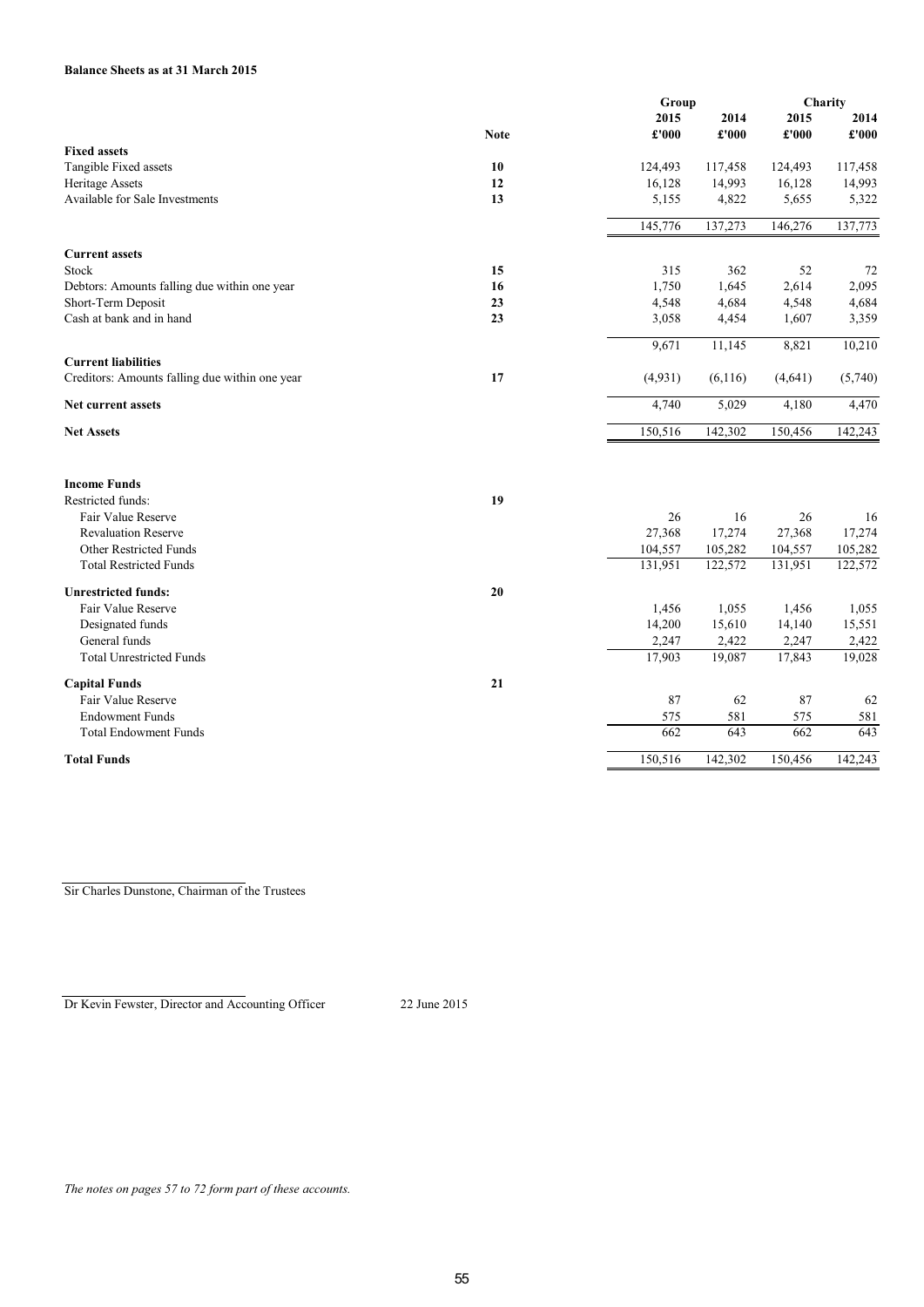## **Consolidated Cash Flow Statement For the Year Ended 31 March 2015**

| <b>Cash Flow Statement</b>                                           | <b>Note</b> | 2015<br>£'000 | 2014<br>£'000 |
|----------------------------------------------------------------------|-------------|---------------|---------------|
| Net cash inflow from operating activities                            | 23          | 830           | 6,813         |
| Returns on investments and servicing of finance<br>Interest received |             | 145           | 155           |
| Capital expenditure and financial investment                         |             |               |               |
| Payments to acquire tangible fixed assets                            | 10 & 12     | (2,612)       | (7, 555)      |
| Payments to acquire investments                                      | 13          | (1,110)       | (1)           |
| Proceeds from sale of investments                                    | 13          | 1,215         |               |
| <b>Management of Liquid Resources</b>                                |             |               |               |
| Increase/(Decrease) in short term deposits                           |             | 136           | 2,972         |
| Increase/ (Decrease) in cash                                         | 23          | (1,396)       | 2,384         |

*The notes on pages 57 to 72 form part of these accounts.*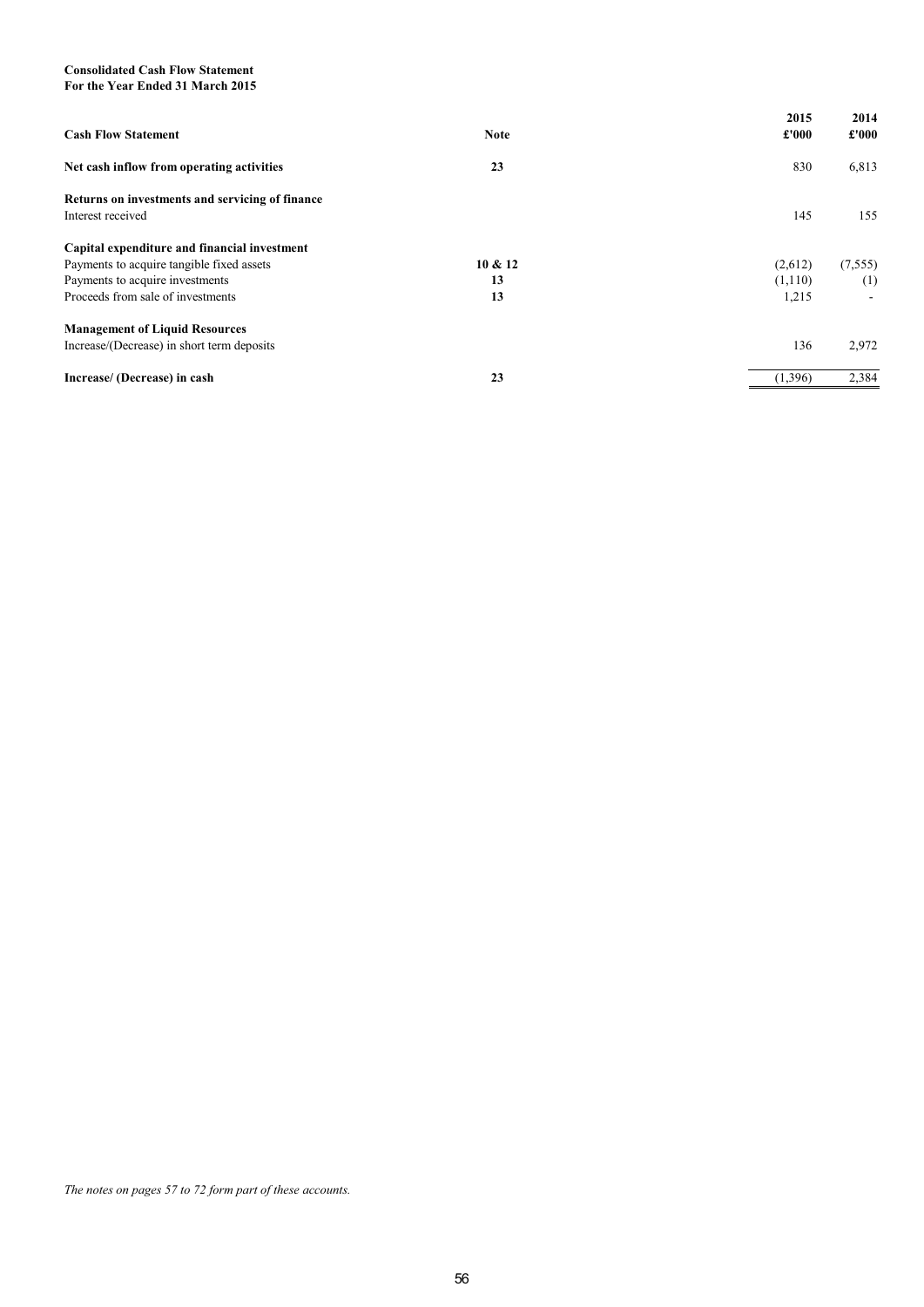## **Notes to the Consolidated Accounts For the Year Ended 31 March 2015**

## **1 Accounting Policies**

The accounts comply with the Statement of Recommended Practice: Accounting and Reporting by Charities (SORP 2005), applicable accounting standards, the requirements of the HM Treasury's Financial Reporting Manual, Charities Act 2011 and in the case of the subsidiary the Companies Act 2006, and Accounts Direction issued by the Department for Culture, Media and Sport. The particular accounting policies adopted by the Museum are described below.

### **(a) Basis of accounting**

The accounts have been prepared under the historical cost convention as modified by the revaluation of tangible fixed assets and the required valuation methods for financial instruments. The Museum (Group) accounts includes the three Trusts (The Caird Fund, The Development Fund and The No. 3 Trust Fund) and the trading subsidiary, National Maritime Museum Enterprises Limited (NMME). All figures shown as Charity are comprised of the Group results excluding NMME. The accounts are consolidated on a line-by-line basis.

## **(b) Incoming resources**

Income is classified under the headings of Incoming Resources from Generated Funds and Incoming Resources from Charitable Activities. Grant-in-aid from the Department for Culture, Media and Sport is recognised in the Statement of Financial Activities in the year that it is received. Lottery and grant income is recognised when the conditions for its receipt have been met. Donations are recognised on a receipts basis unless there is earlier certainty of amount and entitlement. Commercial income including sponsorship is recognised upon performance of services rendered in accordance with the contractual terms. Admissions and membership income is recognised as received. All other income is recognised where there is certainty of receipt and the amount is quantifiable.

### **(c) Expenditure**

All expenditure has been accounted for on an accruals basis.

Expenditure is matched to the income classifications under the headings of Costs of Generating Funds and Costs of Charitable Activities with the additional classification of Governance rather than the type of expense in order to provide more useful information to users of the accounts.

Costs of Generating Funds and Costs of Charitable Activities comprise direct expenditure including direct staff costs attributable to the activity.

Where costs are unable to be directly attributed they are allocated to activities on a basis consistent with use of the resources in accordance with SORP 2005. The use of resources for costs not directly attributable to an activity are allocated in accordance with resource use (based on activity income and direct expenditure divided by total income and direct expenditure).

Governance costs include audit fees and a portion of administration costs. The Governance administration costs are calculated as a percentage of the total administration costs for the Directorate, Finance Department and Human Resources Department which are not directly attributable to an activity.

This allocation includes an apportionment for the following expenditure:

Salaries - including Pensions and Social Security Staff Recruitment Staff Training and Development Professional Consultancy Fees Professional Legal Fees

### **(d) Collection acquisitions (Heritage Assets)**

In accordance with H.M. Treasury's Reporting Manual, additions to the collections (that is, heritage assets), acquired since 1 April 2001 are capitalised and recognised in the balance sheet at the cost or value of the acquisition, where such cost or value is reasonably obtainable and reliable. Objects that are donated to the Museum are valued by curators based on their knowledge and market value where available. Heritage assets are not depreciated or revalued as a matter of routine.

In respect of the collections that existed at 31 March 2001, reliable information on cost or valuation is not available and cannot be obtained at a cost commensurate with the benefits to the users of the financial statements. Therefore such assets are not recognised in the balance sheet.

An overview of the collection is given in Note 12.

### **(e) Tangible fixed assets**

The Museum capitalises the purchase of assets which cost more than £1,000 and which have lives beyond the financial year in which they are bought.

All fixed assets are reported at cost less accumulated depreciation, except in the following instance: Land and buildings are professionally fully valued every five years; a full valuation was undertaken as at 31 March 2012. In the years between full valuations of land and buildings a review based revaluation is undertaken. The next full valuation is due to be undertaken for the year ended 31 March 2017.

No revaluation is undertaken for other tangible fixed assets as it is considered that depreciated cost value is appropriate.

Depreciation is provided on all tangible assets, except freehold land and heritage assets, at rates calculated to write off the cost less estimated residual value of each asset on a straight line basis. For assets under construction, depreciation is not charged until the asset has come into use.

Fixed assets are depreciated from the date of acquisition to the date of disposal.

Indicative asset lives are as follows:

| Buildings - Structure         | 100 years           |
|-------------------------------|---------------------|
| Buildings - Plant & Machinery | 20 years            |
| Buildings - Fit out           | 20 years            |
| <b>Fixtures</b> and fittings  | 4 years or 10 years |
| Plant & Equipment             | 4 years             |
| Computers                     | 4 years             |
| Vehicles                      | 4 years             |
|                               |                     |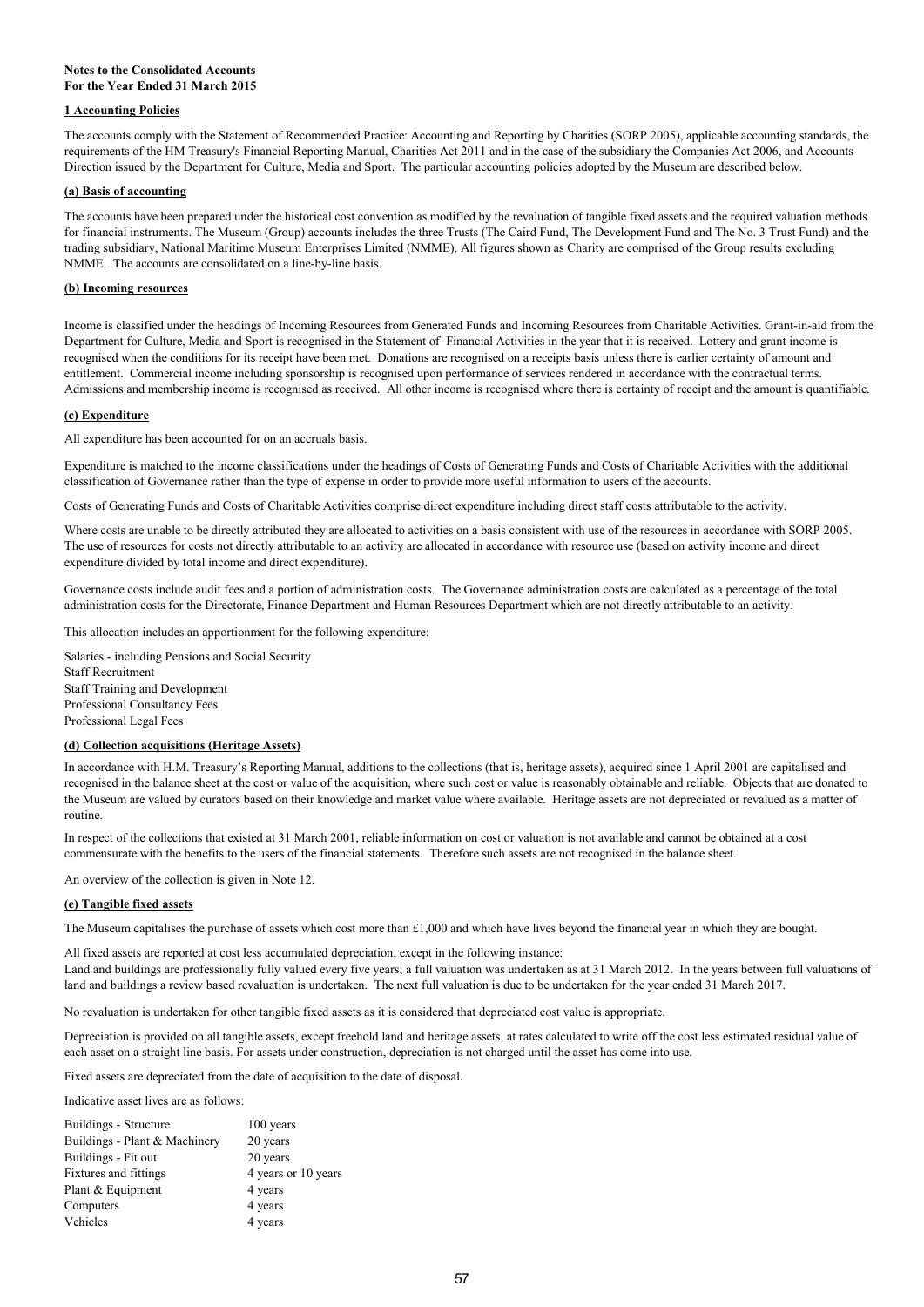### **Impairment of fixed assets**

An assessment of whether there is objective evidence of impairment is carried out for all fixed assets at the balance sheet date. A fixed asset is considered to be impaired if there is objective evidence of impairment as a result of one or more events that occurred after the initial recognition of the asset (a 'loss event') and that loss event has an impact on the estimated future recoverable value of the asset that can be reliably estimated. Where there is objective evidence that an impairment loss exists, impairment provisions are made to reduce the carrying value to the present estimated recoverable value.

### **(f) Financial instruments**

### **Financial assets**

The Museum classifies its financial assets in the following categories: receivables and available-for-sale. The classification depends on the purpose for which the financial asset was acquired.

### **i. Receivables**

Receivables are financial assets with fixed or determinable payments that are not quoted in an active market. The Museum has no intention of trading these receivables. Receivables consist of trade and other debtors and are recorded at their carrying values, in recognition that these assets fall due within 1 year.

#### **ii. Available for sale financial assets**

Available for sale ("AFS") financial assets are mainly investments that the Museum does not plan to hold until maturity.

Investments that are treated as AFS financial assets are stated at fair value (market value). Given that these investments are small in relation to the Museum's overall reserves, it is the Museum's policy to keep valuations up to date. As a result, the Statement of Financial Activities only includes those unrealised gains or losses arising from the revaluation of the portfolio throughout the year. Disclosure is made in Note 13 of the difference between historical cost and the sale proceeds of the investments sold during the year.

### **Impairment of financial assets**

An assessment of whether there is objective evidence of impairment is carried out for all financial assets or groups of financial assets at the balance sheet date. A financial asset, or group of financial assets, is considered to be impaired if there is objective evidence of impairment as a result of one or more events that occurred after the initial recognition of the asset (a 'loss event') and that loss event has an impact on the estimated future cash flows of the asset or group of assets that can be reliably estimated.

Where there is objective evidence that an impairment loss exists on receivables carried at amortised cost, impairment provisions are made to reduce the carrying value to the present value of estimated future cash flows, discounted at the financial asset's original effective interest rate. The charge to the Statement of Financial Activities represents the movement in the level of provisions, together with any amounts written off, net of recoveries in the year.

#### **Financial liabilities**

Trade, other creditors and accruals are recorded at their carrying value, in recognition that these liabilities fall due within 1 year.

#### **(g) Stock**

Stock is valued at the lower of cost and net realisable value.

## **(h) Pension Schemes**

Pensions costs are accounted for as they are incurred.

### **(i) Early retirement costs**

### **Principal Civil Service Pension Scheme (PCSPS)**

Under the rules of the PCSPS the early retirement of officers is permitted with the agreement of the Museum. In these circumstances certain benefits arise for the employee. The Museum bears the cost of these retirement benefits for the period from the officer's retirement up to their normal retirement age under the Scheme's rules.

The total pension liability up to the normal retirement age of the officer is charged to the Statement of Financial Activities in the year in which the employee ceases employment and an increase in the provision for future pensions is made. The provision is released each year to fund the pension paid to the retirees until the date at which they normally would have retired.

### **Group Personal Pension Scheme**

There are no early retirement benefit costs incurred by the Museum under the Group Personal Pension Scheme.

### **(j) Foreign currencies**

Unless material, foreign currency transactions are converted to or from Sterling at the Bank Rate available on the day of the transaction. For material transactions and where a movement in currency would present a risk to the Museum, this is minimised by securing the currency in advance of payment.

#### **(k) Fund accounting**

General funds are available for use at the discretion of the Trustees in furtherance of the general objectives of the Museum. Designated funds comprise unrestricted funds which have been set aside at the discretion of the Trustees for specific purposes. Restricted funds are funds subject to specific conditions imposed by donors or by the purpose of the appeal. Permanent endowment funds are funds which the donor has stated are to be held as capital.

Transfers are made from Unrestricted funds to Restricted funds to cover restricted funds' deficits. Where restricted funds are received for specific capital or other projects, once expenditure is incurred, transfers are made to the appropriate fund.

#### **(l) Leases**

Rentals applicable to operating leases are charged to the Statement of Financial Activities of the period in which the cost is incurred. The Museum holds no finance leases.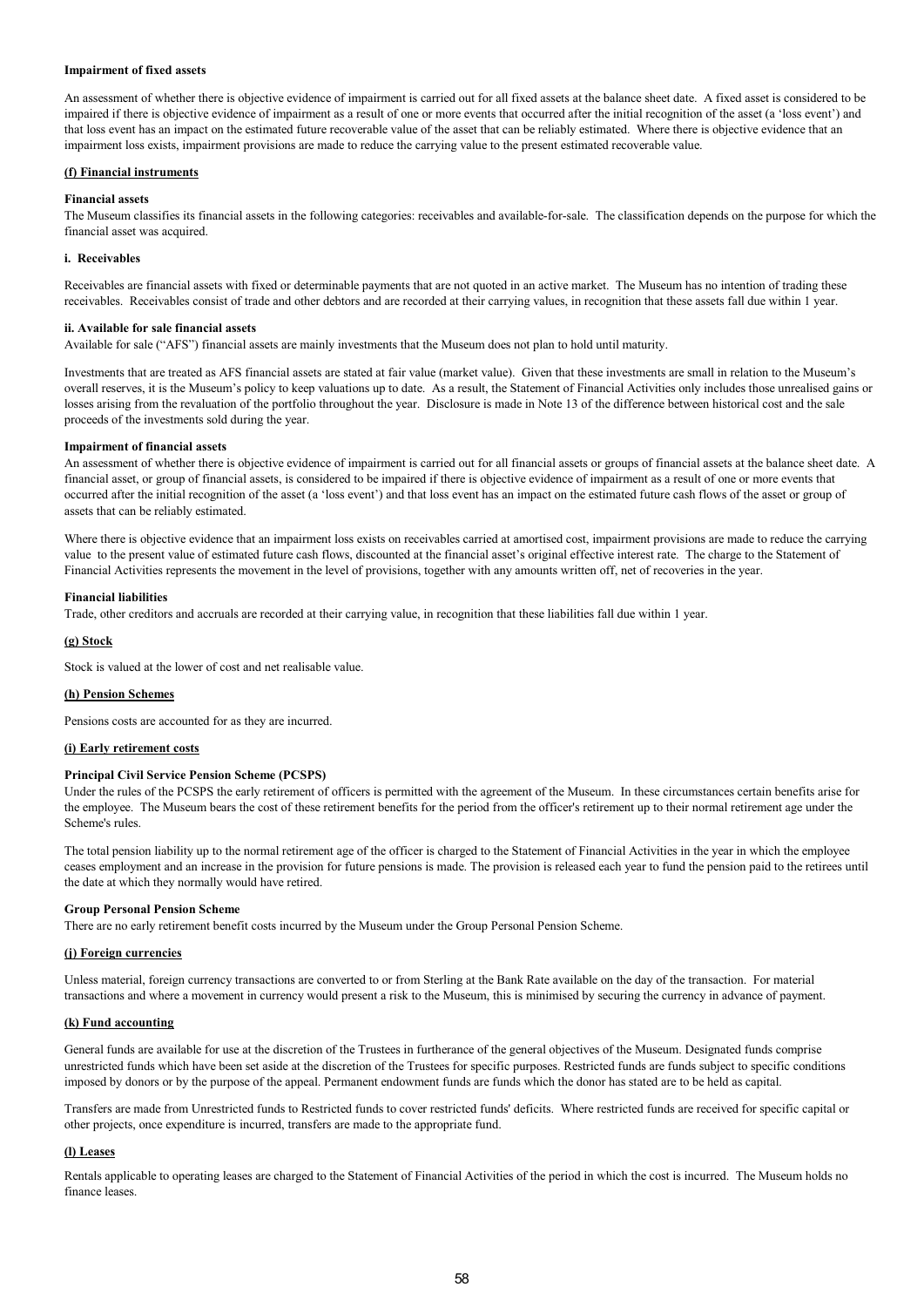## **(m) Taxation**

The Museum is a Non Departmental Public Body Exempt Charity and under Section 505 ICTA 1988 is exempt from income taxation on charitable activities.

## **2 Voluntary Funds**

£16,599,000 (£16,382,000 - 2014) of Grant-in-Aid has been received from the Department for Culture, Media and Sport during the year.

|                              |         | <b>Unrestricted</b> | <b>Restricted Endowment</b> |                          |        |               |
|------------------------------|---------|---------------------|-----------------------------|--------------------------|--------|---------------|
|                              |         | <b>Funds</b>        | <b>Funds</b>                | <b>Funds</b>             | 2015   | 2014          |
|                              |         | £'000               | £'000                       | £'000                    | £'000  | $\pounds 000$ |
| <b>Operating Expenditure</b> |         | 14,092              | ۰                           | Ξ.                       | 14,092 | 14,446        |
| Capital Grant                |         | 2,284               |                             | ۰                        | 2,284  | 1,708         |
| Historic Ships Unit          |         | -                   | 223                         | ۰                        | 223    | 229           |
| Total Grant in Aid           | Note 24 | 16,376              | 223                         | $\overline{\phantom{0}}$ | 16,599 | 16,383        |
| Donations                    |         | 554                 | 321                         | ۰                        | 875    | 2,416         |
| Donations - Capital Projects |         | -                   | 664                         | ۰                        | 664    | 983           |
| Donated Objects              |         | ۰.                  | 625                         | ۰                        | 625    | 162           |
| Heritage Lottery Fund        | Note 24 | ۰                   | 334                         | ۰                        | 334    | 2,780         |
| <b>Total Voluntary Funds</b> |         | 16,930              | 2,167                       |                          | 19,097 | 22,725        |

Donated objects are artefacts given to the Museum with a value of £625,455 (£162,204 - 2014). Objects are valued by curators based on their expert knowledge and market value, i.e. previous auction results for comparable items.

During the year the Museum received donations for Capital Projects with a value of £664,000 (£983,000 - 2014).

## **3 Results of Trading Subsidiary**

The Museum has a trading subsidiary National Maritime Museum Enterprises Limited whose principal activities are merchandising through the Museum shops and the organisation of commercial activities and events. The company donates its profit to the Museum through Gift Aid. A summary of its trading results is shown below. Audited accounts are filed with the Registrar of Companies.

| <b>Profit and Loss Account</b>                | 2015<br>£'000 | 2014<br>£'000 |
|-----------------------------------------------|---------------|---------------|
| Trading Income                                | 2,004         | 2,177         |
| Cost of sales                                 | (923)         | (963)         |
| Gross profit                                  | 1,081         | 1,214         |
| Income from other commercial activities       | 1,429         | 905           |
| Administrative expenses                       | (1,219)       | (1,340)       |
| Operating profit                              | 1,291         | 779           |
| Interest receivable and similar income        | 4             | 3             |
| Profit on ordinary activities before taxation | 1,295         | 782           |
| Tax on profit on ordinary activities          |               |               |
| Profit on ordinary activities after taxation  | 1,295         | 782           |
| Gift Aid donation to the Charity              | (1,295)       | (782)         |
| Profit retained in the subsidiary             |               |               |

Other commercial activities include venue hire, sponsorship, corporate membership and artefact loans and the catering franchise commission.

Administrative expenses include charges of £912,000 (£1,095,000 - 2014) from the Museum.

Profits on ordinary activities after taxation of £1,295,275 (£781,906 - 2014 have been distributed as Gift Aid to the Charity.

| <b>Balance Sheet</b>                          | 2015    | 2014    |
|-----------------------------------------------|---------|---------|
|                                               | £'000   | £'000   |
| <b>Current Assets</b>                         | 2,184   | 1,964   |
| <b>Current Liabilities</b>                    | (1,625) | (1,405) |
| Total current assets less current liabilities | 559     | 559     |
| <b>Capital and Reserves</b>                   | 2015    | 2014    |
|                                               | £'000   | £'000   |
| Called-up equity share capital                | 500     | 500     |
| Profit and loss account                       | 59      | 59      |
|                                               | 559     | 559     |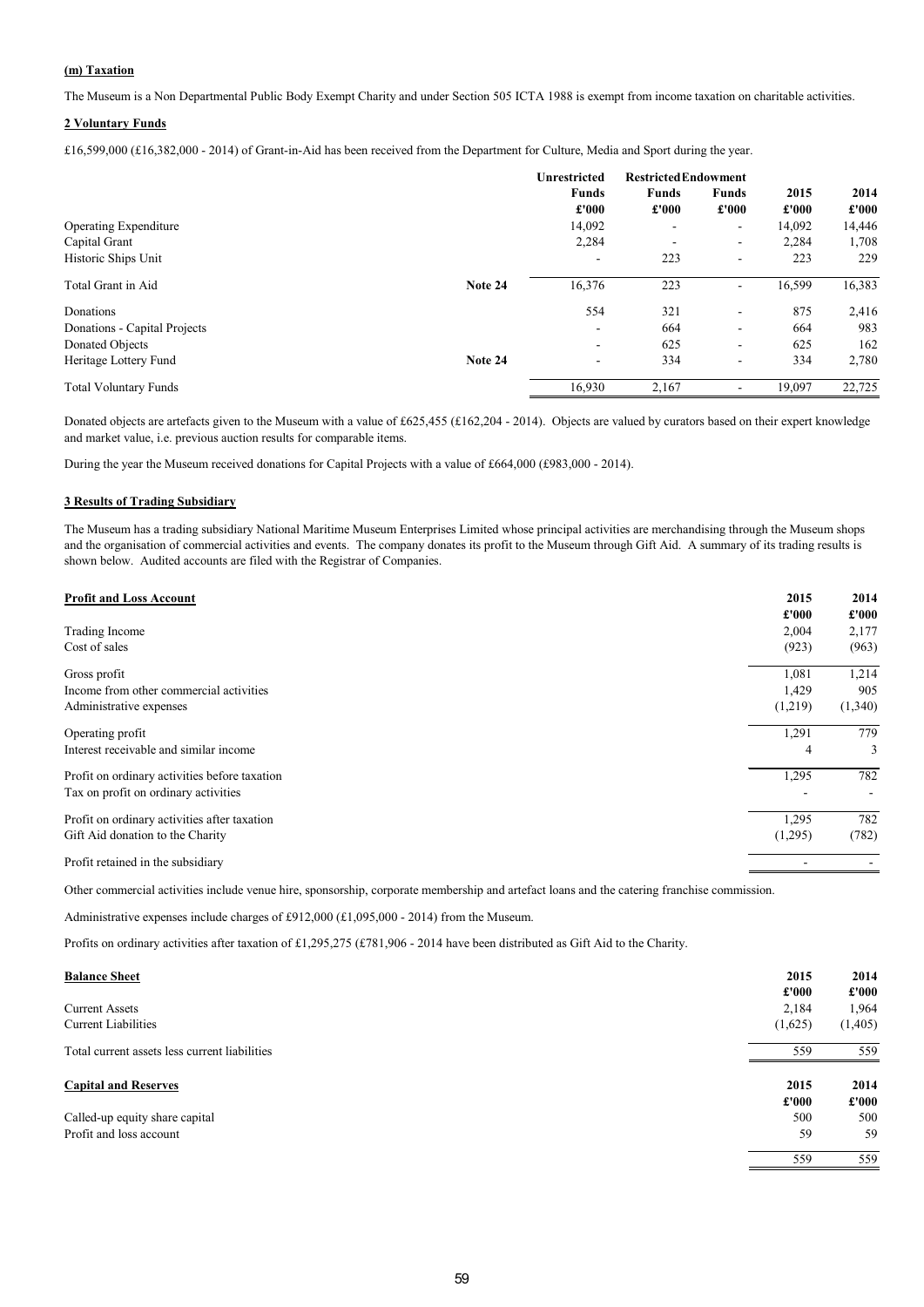## **Reconciliation of results of trading subsidiary to the consolidated Statement of Financial Activities**

|                                            | 2015  | 2014    |
|--------------------------------------------|-------|---------|
|                                            | £'000 | £'000   |
| Trading income                             | 2,004 | 2,177   |
| Income from other commercial activities    | 1,429 | 905     |
| Trading income per SOFA                    | 3,433 | 3,082   |
| Administrative expenses $\&$ cost of sales | 2,142 | 2,303   |
| Intercompany transactions                  | (912) | (1,095) |
| Trading costs per SOFA                     | 1,230 | 1,208   |
| Investment income                          | 4     | 3       |
| Intercompany transactions                  |       |         |
| Investment income included within SOFA     | 4     | 3       |

## **4 Activities for Generating Funds - Other**

Incoming Resources from Activities for Generating Funds - Other is made up as follows:

|                     | <b>Unrestricted</b> | <b>Restricted Endowment</b> |              |       |       |
|---------------------|---------------------|-----------------------------|--------------|-------|-------|
|                     | <b>Funds</b>        | <b>Funds</b>                | <b>Funds</b> | 2015  | 2014  |
|                     | £'000               | £'000                       | £'000        | £'000 | £'000 |
| Admissions          | 3,123               | $\overline{\phantom{a}}$    | ۰.           | 3,123 | 3,254 |
| Compensation        |                     |                             |              |       | 21    |
| Donations           | -                   |                             |              | ۰     | 5     |
| Event Attendance    | $\mathcal{D}$       | $\overline{\phantom{a}}$    | ۰            | C     | 8     |
| Membership          | 172                 | $\overline{\phantom{a}}$    | ۰            | 172   | 183   |
| Publications        | 40                  | -                           | ۰            | 40    | 28    |
| Recharged expenses  | 1,083               |                             | ۰            | 1,083 | 1,084 |
| Royalties           | ۰                   |                             |              | ۰     | 5     |
| Miscellaneous Other | 69                  | $\overline{\phantom{a}}$    | ۰            | 69    | 92    |
|                     | 4,489               |                             | -            | 4,489 | 4,680 |

Income of £1,083,000 (£1,084,000 - 2014) was received from the Cutty Sark Trust for recharge of staff costs for the provision of management services.

| <b>5 Investment Income</b>                |                     |                             |                          |       |       |
|-------------------------------------------|---------------------|-----------------------------|--------------------------|-------|-------|
|                                           | <b>Unrestricted</b> | <b>Restricted Endowment</b> |                          |       |       |
| Investment income is made up as follows:  | <b>Funds</b>        | <b>Funds</b>                | <b>Funds</b>             | 2015  | 2014  |
|                                           | £'000               | £'000                       | £'000                    | £'000 | £'000 |
| Dividends receivable                      | 81                  | $\overline{\phantom{0}}$    | 6                        | 87    | 79    |
| Interest receivable - Bank interest       | 19                  |                             | $\overline{\phantom{a}}$ | 19    | 18    |
| Interest receivable - Fixed Term Deposits | 36                  |                             |                          | 39    | 58    |
|                                           | 136                 |                             |                          | 145   | 155   |

Investment income received by the Museum's three Trust accounts is allocated to the funds proportionately based on the prior year's closing fund balances.

All investment income received by the Museum and its trading subsidiary, National Maritime Museum Enterprises Limited, is treated as unrestricted.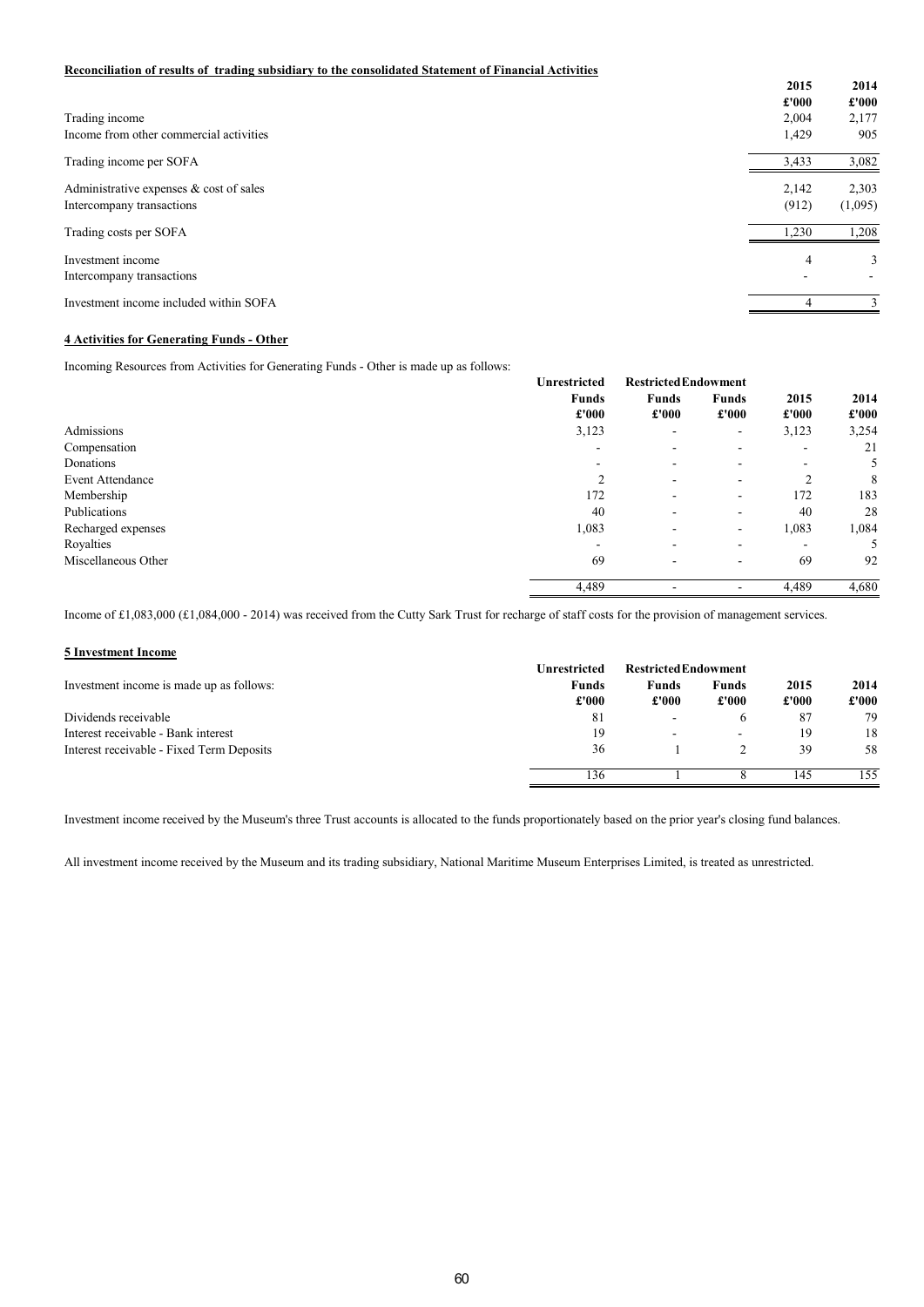## **6 Incoming Resources from Charitable Activities**

|                                                                      | Safeguard<br>& Enhance | <b>Maximise</b><br>Access | <b>Satisfy</b><br>Stake- | Total<br><b>Funds</b>    |               |
|----------------------------------------------------------------------|------------------------|---------------------------|--------------------------|--------------------------|---------------|
| Incoming Resources from Charitable Activities include the following: | Assets<br>£'000        | $\pounds 000$             | <b>Holders</b><br>£'000  | 2015<br>£'000            | 2014<br>£'000 |
| Car Parking                                                          | ۰                      |                           |                          |                          | 20            |
| Conferences                                                          | -                      |                           |                          | $\overline{\phantom{a}}$ | 13            |
| Compensation                                                         |                        | ۰.                        |                          | -                        | 50            |
| Filming & Photography                                                |                        | ۰.                        |                          | -                        | 35            |
| Licensing                                                            | 149                    | -                         |                          | 149                      | 16            |
| Open Museum                                                          |                        |                           | 187                      | 187                      | 173           |
| Recharges                                                            | 46                     | ۰                         | 432                      | 478                      | 462           |
| Reproductions, Plans & Print Sales                                   | 25                     | ۰                         | $\overline{\phantom{a}}$ | 25                       | 185           |
| Research                                                             | 23                     |                           | ۰                        | 23                       | 6             |
| Revenue Grant                                                        |                        |                           | $\overline{\phantom{0}}$ |                          | 24            |
| Touring Income                                                       |                        | 454                       | ۰                        | 454                      |               |
| Other                                                                | 23                     |                           |                          | 23                       | 113           |
|                                                                      | 266                    | 454                       | 619                      | 1,339                    | 1,097         |

An amount of £432,000 (£420,000 - 2014) was received from the Cutty Sark Trust for services provided to it during the year. Income received from Car Parking, Conferences, Filming & Photography are shown in Note 4 Activities for Generating Funds: Miscellaneous Other. There was no income received from Compensation during the year.

## **7 Analysis of Total Resources Expended**

Cost allocation includes an element of judgement and the Museum has had to consider the cost benefit of detailed calculations and record keeping. To ensure accurate costs are kept the Museum adopts a policy of allocating costs to the respective cost headings throughout the year for projects or where the activity is self contained (for example, activities undertaken by the subsidiary), which means the that the Activities include support costs where they are directly attributable.

The use of resources for costs not directly attributable to an activity have been allocated in accordance with resource use (based on activity income and direct expenditure divided by total income and direct expenditure), as follows:

|                                                 |                   |                    |                                |       | 2015           | 2014           |
|-------------------------------------------------|-------------------|--------------------|--------------------------------|-------|----------------|----------------|
|                                                 |                   |                    |                                |       | $\frac{0}{0}$  | $\frac{0}{0}$  |
| <b>Voluntary Expenses</b>                       |                   |                    |                                |       | 36             | 37             |
| Activities for Generating Income                |                   |                    |                                |       | 22             | 19             |
| <b>Investment Expenses</b>                      |                   |                    |                                |       | 1              | -1             |
| Safeguard and Enhance Assets                    |                   |                    |                                |       | 28             | 30             |
| Maximise Access                                 |                   |                    |                                |       | 5              | 4              |
| Satisfy Stakeholders                            |                   |                    |                                |       | $\overline{4}$ | 5              |
| Governance                                      |                   |                    |                                |       | $\overline{4}$ | $\overline{4}$ |
|                                                 | <b>Direct</b>     |                    | <b>Support Cost Allocation</b> |       | <b>Total</b>   | <b>Total</b>   |
|                                                 | <b>Activities</b> | <b>Directorate</b> | Finance                        | HR    | 2015           | 2014           |
| <b>Costs of Generating Funds</b>                | £'000             | £'000              | £'000                          | £'000 | £'000          | £'000          |
| Costs of generating voluntary funds             |                   | 391                | 251                            | 384   | 1,026          | 952            |
| Costs of activities for generating funds        | 8,055             | 240                | 154                            | 236   | 8,685          | 8,424          |
| Investment management costs                     | 15                | 11                 | 7                              | 11    | 44             | 42             |
| <b>Costs of Charitable Activities</b>           |                   |                    |                                |       |                |                |
| Safeguard & enhance assets                      | 15,887            | 305                | 196                            | 299   | 16,687         | 16,047         |
| Maximise access                                 | 2,308             | 57                 | 37                             | 56    | 2,458          | 1,972          |
| Satisfy Stakeholders                            | 1,602             | 45                 | 29                             | 44    | 1,720          | 2,549          |
| Governance                                      | 87                | 44                 | 28                             | 42    | 201            | 170            |
| <b>Total Resources Expended</b>                 | 27,954            | 1,093              | 702                            | 1,072 | 30,821         | 30,156         |
| (a) Staff Costs                                 |                   |                    |                                |       | 2015           | 2014           |
|                                                 |                   |                    |                                |       | £'000          | £'000          |
| Wages and salaries - Permanent Staff            |                   |                    |                                |       | 12,242         | 11,925         |
| Wages and salaries - Agency and Temporary Staff |                   |                    |                                |       | 300            | 380            |
| Wages and salaries - Consultancy Staff          |                   |                    |                                |       |                |                |
| Social security costs                           |                   |                    |                                |       | 1,092          | 1,037          |
| Pension costs                                   |                   |                    |                                |       | 1,132          | 1,094          |
| Early retirement and termination costs          |                   |                    |                                |       | 558            | 14             |
|                                                 |                   |                    |                                |       | 15.324         | 14,450         |

No Consultancy Staff were used during the year, therefore no tax assurances were required.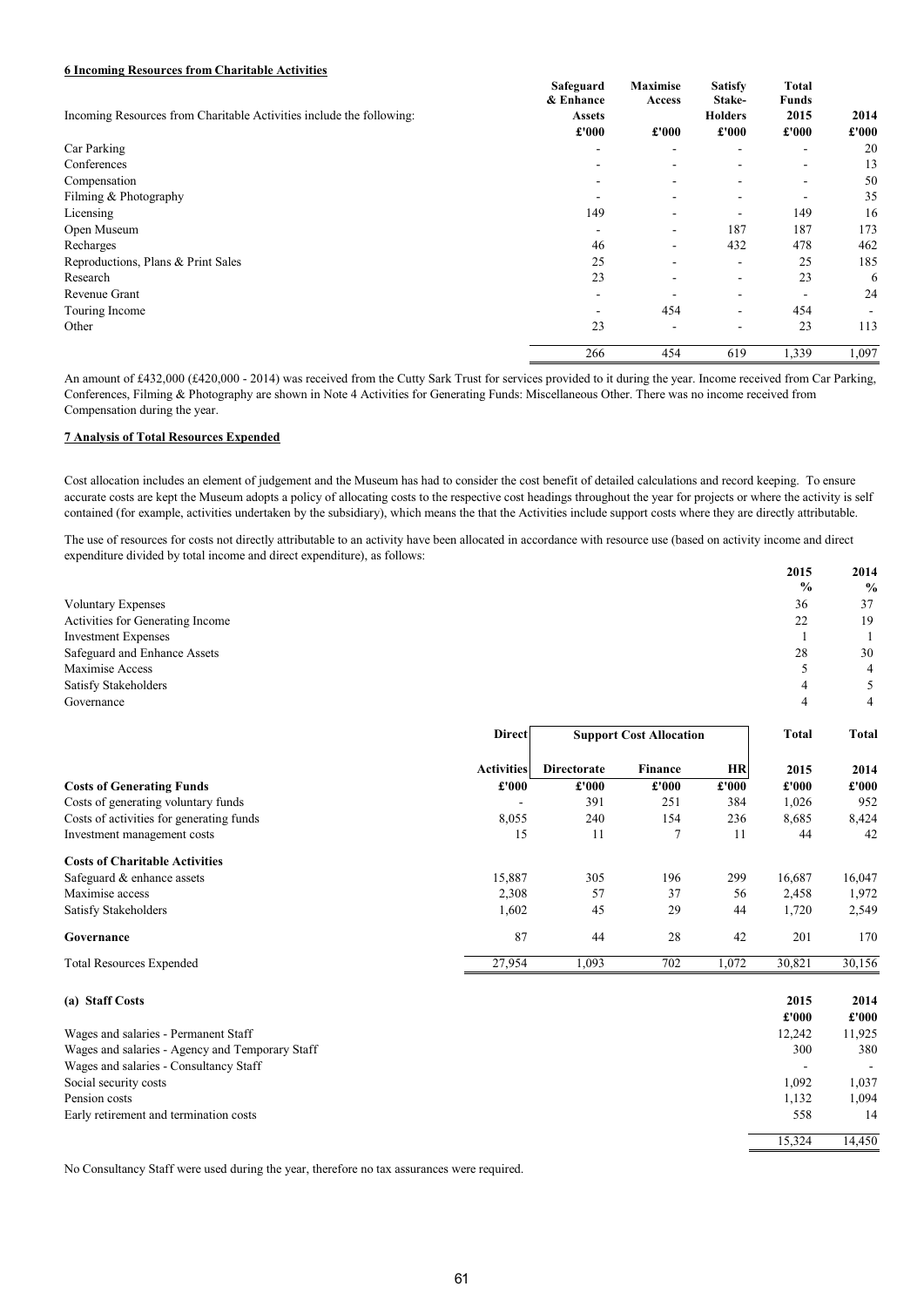The average number of employees (i.e. full-time equivalents) analysed by function and category of employment was:

|                                          | Temporary |            |              |       |
|------------------------------------------|-----------|------------|--------------|-------|
|                                          |           | , Contract |              |       |
|                                          | Staff     | & Agency   | <b>Total</b> | Total |
| <b>Costs of Generating Funds</b>         |           |            | 2015         | 2014  |
| Costs of Generating Voluntary Funds      |           | -          | -            | ۰     |
| Costs of Activities for Generating Funds | 136       |            | 137          | 137   |
| <b>Costs of Charitable Activities</b>    |           |            |              |       |
| Safeguard & Enhance Assets               | 287       | 4          | 291          | 298   |
| Maximise Access                          | 21        | 2          | 23           | 21    |
| Satisfy Stakeholders                     | 16        | 5          | 21           | 23    |
| <b>Administration/Support Costs</b>      | 26        | ۰          | 26           | 25    |
|                                          | 486       | 12         | 498          | 504   |

The number of senior employees, including the Director, whose emoluments for the year (including taxable benefits in kind) amounted to £60,000 or over in the year was as follows:

|                     | 2015 | 2014         |
|---------------------|------|--------------|
| £60,000 - £65,000   |      |              |
| £65,001 - £70,000   | 4    | $\mathbf{2}$ |
| £70,001 - £75,000   |      |              |
| £75,001 - £80,000   |      |              |
| £80,001 - £85,000   |      |              |
| £90,001 - £95,000   |      | 2            |
| £95,001 - £100,000  |      |              |
| £100,001 - £105,000 |      |              |
| £105,001 - £110,000 |      |              |
| £130,001 - £135,000 |      |              |
|                     |      | 9            |

Of the eleven employees with earnings over £60,000 per annum there are three for whom benefits are accruing under the defined benefits scheme (PCSPS), with the remainder accruing benefits under the defined contribution scheme. The total employer's contribution for these individuals to the PCSPS was £43,696 (£35,491 - 2013-14) and to the NMM Group Personal Pension Plan was £65,501 (£72,209 - 2013-14).

#### **The Principal Civil Service Pension Scheme (PCSPS)**

The PCSPS is an unfunded multi-employer defined benefit scheme. The National Maritime Museum is unable to identify its share of the underlying assets and liabilities. The Scheme Actuary valued the scheme as at 31 March 2007. Details can be found in the resource accounts of the Cabinet Office: Civil Superannuation (www.civilservice.gov.uk/pensions).

The Museum ceased offering membership to the PCSPS to new non-member employees on 1 April 1994.

For 2014-15, employers' contributions of £149,467 were payable to the PCSPS (£165,495 - 2013-14) at one of four rates in the range 16.7% to 24.3% per cent of pensionable pay, based on salary bands. The Scheme Actuary reviews employer contributions usually every four years following a full scheme valuation.

The contribution rates are set to meet the cost of the benefits accruing during 2014-15 to be paid when the member retires, and not the benefits paid during this period to existing pensioners.

#### **Group Personal Pension Scheme**

The Museum offers membership of a group personal pension scheme into which the employer contributes between 8.5% and 10% of pensionable salary. The employee contributes a minimum of 1.5% or 3% of pensionable salary.

Employers' contributions of £982,762 were paid in 2014-15 (£927,334 - 2013-14) into the Group Personal Pension scheme. This is a defined contribution scheme

### **Other Personal Pension Scheme**

Contributions of £Nil were paid in 2014-15 (£1,283 - 2013-14) to other private pension schemes on behalf of individuals.

The Museum also provides, centrally, an insurance based cover for death in service and ill health benefits.

Additional information on staff costs is provided in the Remuneration Report on page 33.

#### **b) Trustees**

The Trustees neither received nor waived any emoluments during the year (£nil - 2014). Expenses reimbursed (for travel and subsistence) to six Trustees amounted to £1,206 (£331 - three Trustees 2014).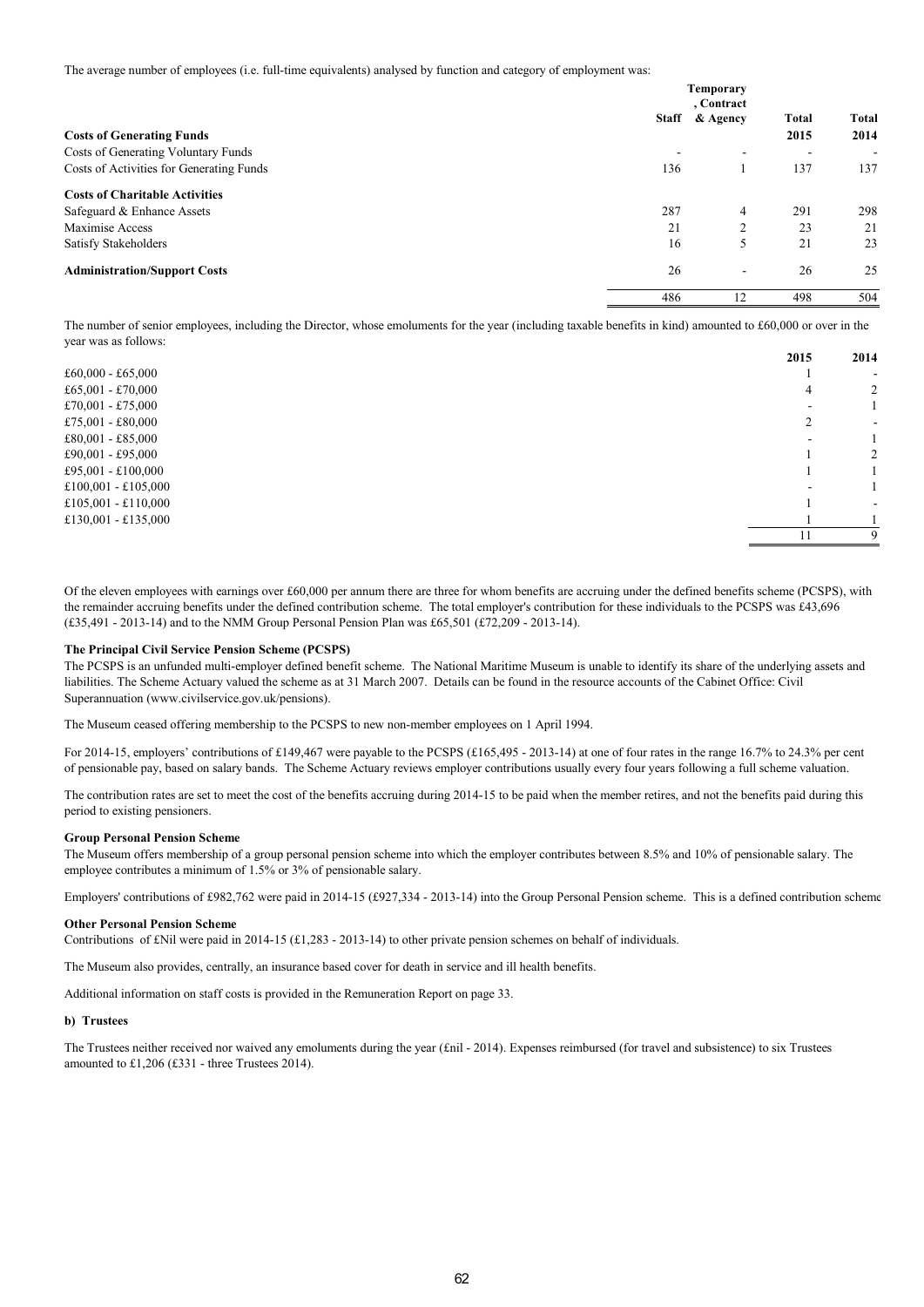## **c) Grants Made**

The Museum has made in 2014-15 the following grants in relation to Safeguarding and Enhancing the Value of Assets:

|                                    |                      |                         | Committed       |
|------------------------------------|----------------------|-------------------------|-----------------|
|                                    |                      |                         | for $2015 - 16$ |
|                                    |                      |                         | but not         |
|                                    |                      | Provided in provided in |                 |
|                                    |                      | these                   | these           |
|                                    |                      | accounts                | accounts        |
|                                    |                      | £000                    | £000            |
| The National Trust                 | $\ddot{\phantom{a}}$ | 36                      | 29              |
| Royal Museums Greenwich Foundation | ii                   | 702                     | $\sim$          |
|                                    |                      | 738                     | 29              |

i. Contribution to the maintenance and preservation of the historic vessel *Shamrock* which is jointly owned by the National Maritime Museum and the National Trust.

ii. Grant to the Royal Museums Greenwich Foundation for use in achieving its charitable objectives.

## **8 Governance**

| Governance costs represent the meeting of the Effective Organisation and Sound Financial Management objective and are made up of:                                                                                                                                                                                                                                                       | 2015<br>£'000 | 2014<br>£'000 |
|-----------------------------------------------------------------------------------------------------------------------------------------------------------------------------------------------------------------------------------------------------------------------------------------------------------------------------------------------------------------------------------------|---------------|---------------|
| External Audit                                                                                                                                                                                                                                                                                                                                                                          | 39            | 42            |
| Internal Audit                                                                                                                                                                                                                                                                                                                                                                          | 28            | 28            |
| Apportionment of Support Costs                                                                                                                                                                                                                                                                                                                                                          | 134           | 100           |
|                                                                                                                                                                                                                                                                                                                                                                                         | 201           | 170           |
| $\mathbf{1}^{\prime}$ , $\mathbf{0}^{\prime}$ , $\mathbf{0}^{\prime}$ , $\mathbf{0}^{\prime}$ , $\mathbf{0}^{\prime}$ , $\mathbf{0}^{\prime}$ , $\mathbf{0}^{\prime}$ , $\mathbf{0}^{\prime}$ , $\mathbf{0}^{\prime}$ , $\mathbf{0}^{\prime}$ , $\mathbf{0}^{\prime}$ , $\mathbf{0}^{\prime}$ , $\mathbf{0}^{\prime}$ , $\mathbf{0}^{\prime}$ , $\mathbf{0}^{\prime}$<br>T <sub>1</sub> |               |               |

The external audit fee of £39,000 (£41,500 - 2014) does not include any fees for non-audit work.

The external audit fee is for the audit of the Museum and Trusts only. External audit fees for the audits of NMME of £9,000 have been included within Activities for Generating Funds - Trading Costs.

| 9 Total Net Movement in Funds                                                   | 2015  | 2014          |
|---------------------------------------------------------------------------------|-------|---------------|
|                                                                                 | £'000 | $\pounds 000$ |
| Net movement in funds                                                           | 8,214 | 10,876        |
| Net movement in funds includes the following charges:                           |       |               |
| Auditors' remuneration - for Museum (within Governance Costs)                   | 39    | 42            |
| Auditors' remuneration - for NMME and Trusts (within Costs of Generating Funds) | 9     | 9             |
| Lease rental payments on land and buildings                                     | 380   | 363           |
| Lease rental payment - other                                                    | 11    | 14            |
| Movement in provision for bad debts                                             |       |               |
| Loss on Disposal of Assets                                                      | 16    |               |
| Depreciation                                                                    | 5.145 | 4.790         |

| <b>10 Tangible Fixed Assets</b>      | Freehold         |                                           |                      | Computer &                         |              | <b>Assets</b>                        |              |
|--------------------------------------|------------------|-------------------------------------------|----------------------|------------------------------------|--------------|--------------------------------------|--------------|
|                                      | <b>Buildings</b> | Land and Fixtures $\&$<br><b>Fittings</b> | Plant &<br>Equipment | <b>Network</b><br><b>Equipment</b> | <b>Motor</b> | under<br><b>Vehicles</b> onstruction | <b>Total</b> |
| Cost or valuation:                   | £'000            | £'000                                     | £'000                | £'000                              | £'000        | £'000                                | £'000        |
| At 1 April 2014                      | 107,454          | 19,997                                    | 5,452                | 3,245                              | 134          | 585                                  | 136,867      |
| Additions                            | 496              | 710                                       | 328                  | 57                                 |              | 511                                  | 2,102        |
| Disposals                            |                  | (14)                                      | (55)                 | (40)                               |              |                                      | (109)        |
| <b>Transfers Between Asset Class</b> |                  | 518                                       | 67                   |                                    | ۰.           | (585)                                |              |
| Revaluation gain                     | 7,722            |                                           |                      |                                    |              |                                      | 7,722        |
| At 31 March 2015                     | 115,672          | 21,211                                    | 5,792                | 3,262                              | 134          | 511                                  | 146,582      |
| Accumulated depreciation:            |                  |                                           |                      |                                    |              |                                      |              |
| At 1 April 2014                      |                  | 12,687                                    | 4,035                | 2,592                              | 95           |                                      | 19,409       |
| Depreciation Charge for the year     | 2,372            | 1,610                                     | 851                  | 298                                | 14           | ۰                                    | 5,145        |
| Disposals                            |                  | (14)                                      | (39)                 | (40)                               |              |                                      | (93)         |
| Revaluation gain                     | (2,372)          |                                           |                      |                                    |              | ٠.                                   | (2,372)      |
| At 31 March 2015                     |                  | 14,283                                    | 4,847                | 2,850                              | 109          |                                      | 22,089       |
| Net Book Value at 31 March 2015      | 115,672          | 6,928                                     | 945                  | 412                                | 25           | 511                                  | 124,493      |
| Net Book Value at 31 March 2014      | 107,454          | 7,310                                     | 1,417                | 653                                | 39           | 585                                  | 117,458      |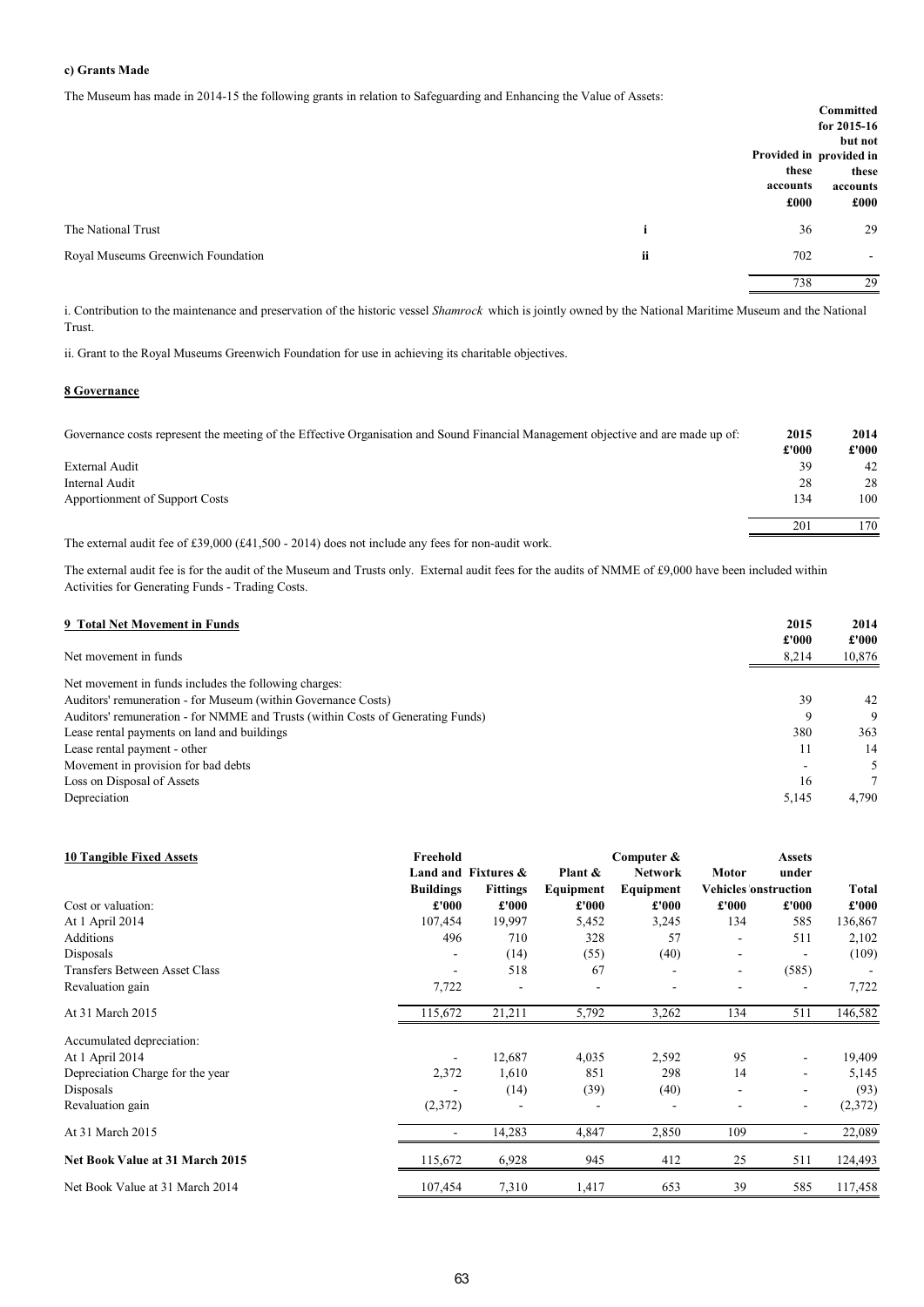The freehold title to the main Museum site at Greenwich was transferred from the Secretary of State for the Environment to the Museum Trustees in July 1989. The Museum was granted rights to occupy and use part of the site of the Royal Observatory, Greenwich in a Royal Warrant dated 1953. On 23 March 2004 a new Royal Warrant was signed which granted rights to occupy and use the entire site of the Royal Observatory, Greenwich.

The Land and Buildings have been professionally valued at 31 March 2015 by external valuers, Gerald Eve LLP, Chartered Surveyors in accordance with the Appraisal and Valuation Standards as published by the Royal Institution of Chartered Surveyors and FRS15 - The Financial Reporting Standards for Tangible Fixed Assets. This was a review based, interim valuation. The next full valuation is due to take place for the year ending 31 March 2017.

The Land and Buildings of the main Museum and the Royal Observatory, Greenwich have been revalued using the Depreciated Replacement Cost basis applicable to specialised buildings and on the basis that the Museum is a going concern. The revaluation of the Royal Observatory, Greenwich reflects the valuation of the entire site following the grant of the new Royal Warrant. The Brass Foundry and the Kidbrooke Stores have been revalued using the Existing Use Value basis applicable to non-specialised buildings.

All depreciable fixed assets are depreciated from the date of acquisition to the date of disposal or to the end of their useful economic life.

### **Legal and Statutory Constraints**

By the National Maritime Museum Acts 1934 and 1989, should the specialised buildings at Greenwich (not including the Royal Observatory, Greenwich) cease to be used for the purposes of the Museum, they shall be held in trust for the benefit of Greenwich Hospital. The Royal Warrant, by which the Royal Observatory, Greenwich is occupied, does not confer ownerships rights to the property and so should the Royal Observatory Greenwich cease to be used for Museum purposes it would revert to the Crown. In consequence, the entire site and buildings at Greenwich have no realisable value to the Museum.

#### **Revaluation**

| A review based valuation was carried out on the following assets for 2014-15: | Cost   | Revaluation |
|-------------------------------------------------------------------------------|--------|-------------|
|                                                                               | £'000  | £'000       |
| Main site - Land and Buildings                                                | 82,608 | 93.894      |
| Royal Observatory - Land and Buildings                                        | 14.158 | 17.996      |
| The Brass Foundry - Land and Buildings                                        | 331    | 860         |
| Kidbrooke Stores - Land and Buildings                                         | l.448  | 2.922       |
|                                                                               | 98.545 | 115.672     |

The closing revaluation figure is the sum of cost and the cumulative total of annual revaluations.

No revaluation has been undertaken for other tangible fixed assets as it is considered that depreciated cost value is appropriate.

| <b>11 Capital Expenditure Commitments</b>       | 2015  | 2014  |
|-------------------------------------------------|-------|-------|
|                                                 | £'000 | £'000 |
| Contracted for but not provided in the accounts | 2347  | 153   |

The commitments relate to the restoration of the Queen's House in advance of its 400th anniversary and to the creation of four new galleries and new storage and conservation studios.

### **12 Heritage Assets**

This Standard requires that where information on cost or value is available, heritage assets should be reported in the balance sheet separately from other tangible assets. However where this information is not available, and cannot be obtained at a cost which is commensurate with the benefit to users of the financial statements, the assets will not be recognised in the balance sheet.

In the opinion of the Trustees, reliable information on cost or valuation of the collection held at 31 March 2015 is not available for the Museum's collections owing to lack of information on purchase cost, the lack of comparable market value, the diverse nature of the collections and the volume of items held. As the costs of carrying out such a valuation far exceeds the benefits to the users of the accounts, the collections pre March 2001, are not reported in the balance sheet.

### **The NMM Collections**

The Museum has the most important holdings in the world related to the history of Britain at sea, including maritime art (both British and 17th-century Dutch), cartography, manuscripts including official public records, ship models and plans, scientific and navigational instruments, instruments for time-keeping and astronomy (based at the Observatory).

Its portraits' collection is only exceeded in size by the National Portrait Gallery's and its holdings related to Nelson and Cook, among many other individuals, are unrivalled. It has the world's largest maritime historical reference library (100,000 volumes) including books dating back to the 15th century.

Overall the total collection comprises some 3 million items (this figure includes material not catalogued in Mimsy XG database such as the Library working collection, manuscripts, post 1900 charts and historic photographic prints) sub-divided into 25 collection categories: Archaeology, Applied and Decorative Arts, Coins, Medals and Heraldry, Ethnography, Relics and Antiquities, Tools and Ship Equipment, Cartography, Fine Arts, Science and Technology, Weapons and Ordnance, Photographs and Film, Ship Plans and Technical Records, Boats and Ship Models, Caird Library and archive.

The following provides an approximation of the spread and extent of collections:-

- 100,000 books
- 397,500 items in the Manuscripts Collection
- 90,000 sea charts
- 4,000 oil paintings
- 70,000 prints and drawings
- 1 million Ship Plans
- Up to 1 million Historic Photographs
- 280,000 negatives

 • 44,500 3D objects: Including small craft, ship models, coins and medals, decorative art, figureheads, relics, horological instruments, uniforms, weapons etc.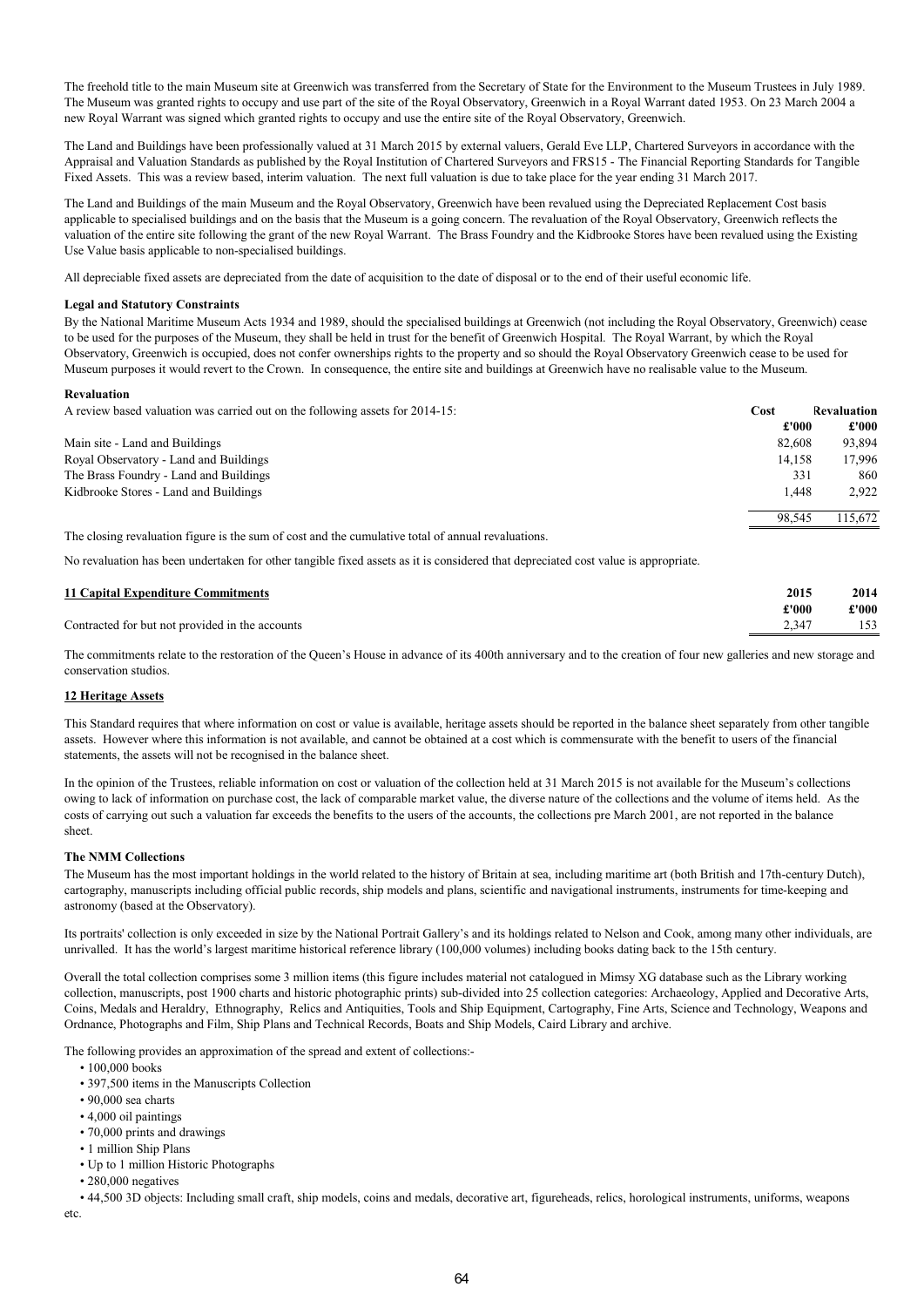The Museum's collections are used to illustrate for everyone the importance of the sea, ships, time and the stars and their relationship to people, which is interpreted through four major research areas: maritime and decorative art; maritime science and technology, maritime and world history, and the history of maritime Greenwich.

### **Structure for the Management and Care of the Collections**

The NMM has in place a comprehensive framework of policies and procedures for the management and care of its collections assets.

The primary requirements of managing the collections are undertaken by the four departments within the Collections and Curatorial Division: Collections Management; Conservation & Preservation, Library & Archive, and Research.

The day-to-day activities of these departments are shaped by the NMM's statutory responsibilities, strategic priorities and Government initiatives that underpin these.

## *Collections Management Department; comprising Registration, Documentation & Audit and Storage & Movement.*

The department is responsible for managing loans in and out of the Museum and transporting, installing and decanting collections on display and in temporary exhibitions.

The Department underpins the Museum's core remit to look after its collections and provide responsible stewardship, through acquisitions, documentation and audit programmes, management of collections information, management of collections stores and collections security programmes.

The department also provides expertise in support of the Museum's key capital projects.

*The Registration* section is responsible for managing processes, risk and logistics for loans and the acquisition of collection objects and other cultural artefacts, upholding standards and public accountability and advising on relevant applicable law and the regulatory environment.

*The Documentation and Audit* section is responsible for the inventory and audit activities across collections, leading on collection disposal, management of the collections databases, provision of documentation advice, guidelines and provision of documentation management and support for key Museum projects.

*The Storage and Movement* section is responsible for planning, scheduling and managing the movement of collections across sites and to other organisations and for installing exhibitions and displays across the Museum. It is also responsible for managing the Museum's offsite and on-site storage facilities and for the planning and implementation of stores' projects.

### *Conservation and Preservation Department*

The main purpose of the Conservation and Preservation Department is to care for the collections, ensure they are suitable for display and that they can be handled safely. Most of their work is related to reducing the risk of damage to objects, extending their life expectancy whilst ensuring they can be accessed and enjoyed.

### *Policies governing the management and collections care activities*

The NMM maintains a suite of policies which combine to create a Collections Management Manual in order to ensure continuity of practice and standardisation of procedure and policies, and ensure we have a centralised location for all policies and procedures relating to collections management and documentation.

Acquisitions and disposals are made in accordance with the principles detailed in the NMM's Collections Development Policy which can be accessed via the link www.rmg.co.uk/explore/collections/development/development-policy.

The NMM has rigorous acquisition and disposal processes in accordance with the legal and ethical framework required to meet recognised professional standards. Recommendations for acquisition are made by the Collections Development Committee to the Museum Director, and where appropriate, to the Board of Trustees, depending on the financial value, sensitivity or significance of the potential acquisition. Disposals follow the same process with the difference that all are considered by the Board of Trustees and all disposals other than duplicates require consent from the Secretary of State for Culture, Media and Sport.

The NMM undertakes to catalogue Object, Archive and Library collections in accordance with National and International standards. These are outlined in the Museum's Collections Management Manual.

#### *Collections Auditing*

The rolling NMM Collections Auditing Programme forms an important part of the Museum's ongoing risk management programme with results informing a range of other management strategies including knowledge management, security and staff training.

Staff undertake a physical inspection of objects against their locations and match these results to those on our Museum databases, and through this monitor the location controls in place within the Museum sites. This process also allows staff to check the basic catalogue information on these objects or add record photographs.

Audits are prioritised according to known risks and business needs.

The NMM also has a suite of policies governing the conservation and preservation of collections including a Conservation Policy, Lighting Policy, Environmental Preservation Policy and an integrated approach to managing insects and pests (IPM).

### *Collections Care and Storage*

Storage Estate:

The NMM has a large and varied collections storage estate which includes a number of offsite facilities.

The operations of the stores are managed by the collections management team in collaboration with Conservation, Curatorial and Estates colleagues and through the quarterly Stores Management meetings.

Overall estates strategy is directed through the Estates and Collections Rationalisation group of Senior Managers.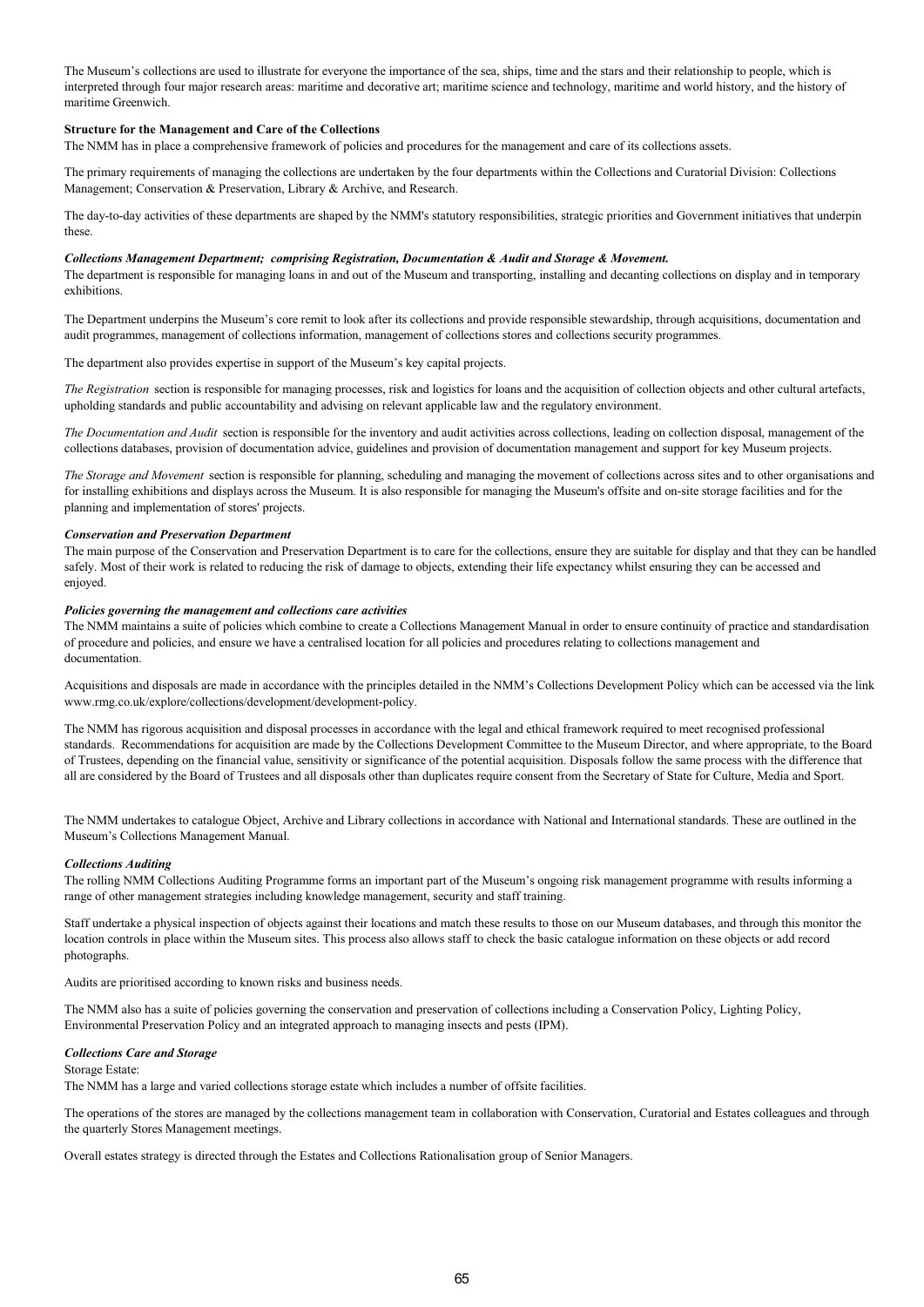Prioritised Approach to Collections Care:

The NMM conducts a biannual collections store survey to identify and prioritise areas for improvement. This is coupled with weekly gallery inspections and one collection survey per year in a particular area. The data from these surveys informs strategies for collections care.

In addition to the three survey/inspection programmes outlined above the NMM has an active programme for identifying and monitoring vulnerable objects; many of these contain hazardous materials.

### Provision of suitable building conditions:

The Museum's buildings provide adequate protection in terms of their condition and design to ensure the safe keeping of the collection.

The Museum's various buildings and grounds are managed by the in-house Estates Department. The annual planned maintenance programme is informed by the quadrennial condition survey carried out by independent Mechanical & Electrical Engineering (M&E) and Building & Civil Engineering (B&CE) consultants.

A four year maintenance plan is prepared and with this overview the next year's budget is determined. This allows annual flexibility which may be necessary due to changed priorities or a changed financial climate informed by a longer term strategy.

Day-to-day maintenance issues are dealt with on an ongoing basis to ensure the buildings do not fall into disrepair or require more major and costly intervention.

### **Loans**

### *Loans Out Policy*

Although the Museum is only able to display a small proportion of its collections at Greenwich at any one time, it is committed to making it accessible to the widest audience. Every year the NMM contributes high-quality objects to exhibitions and displays in Britain and abroad through its extensive loans programme. The Museum lends material to an increasing variety of borrowers such as museums and galleries, government and public buildings, corporate institutions.

Loan requests are assessed by the Registration Section and by the Loans Committee. The factors that are taken into consideration are timeliness, internal use for requested objects, conflicting loan requests, condition of objects and suitability for travel, availability of resources to prepare the loan and how the loan improves access to the collection.

### **Financial Information on Acquisition of Heritage Assets since 1 April 2010**

| Cost or Valuation:              | 2010  | 2011  | 2012  | 2013   | 2014   | 2015   |
|---------------------------------|-------|-------|-------|--------|--------|--------|
|                                 | £'000 | £'000 | £'000 | £'000  | £'000  | £'000  |
| As at 1 April                   | 4,172 | 4.588 | 4.862 | 8.927  | 10.084 | 14,993 |
| Collection Addition - Purchased | 125   | 31    | 164   | 632    | 4.747  | 510    |
| Collection Addition - Donated   | 291   | 243   | 3.901 | 525    | 162    | 625    |
| As at 31 March                  | 4,588 | 4.862 | 8.927 | 10.084 | 14.993 | 16.128 |

| <b>13 Investments</b>               |         | Group |         | Charity |  |
|-------------------------------------|---------|-------|---------|---------|--|
|                                     | 2015    | 2014  | 2015    | 2014    |  |
| <b>Ouoted Investments</b>           | £'000   | £'000 | £'000   | £'000   |  |
| Market value at 1 April 2014        | 4,822   | 4,657 | 4,822   | 4,657   |  |
| Additions                           | 1,110   |       | 1,110   |         |  |
| Disposal Proceeds                   | (1,215) | ۰.    | (1,215) |         |  |
| Loss on Disposal                    | -       | ۰     |         | ۰.      |  |
| Net Gain/(Loss) on revaluation      | 438     | 164   | 438     | 164     |  |
| Market value at 31 March 2015       | 5,155   | 4,822 | 5,155   | 4,822   |  |
| Historical cost as at 31 March 2015 | 3,586   | 3,690 | 3,586   | 3,690   |  |
| <b>Unquoted Investments:</b>        |         |       |         |         |  |
| Cost as at 31 March 2015            |         | ۰     | 500     | 500     |  |
| <b>Total Investments</b>            | 5,155   | 4,822 | 5,655   | 5,322   |  |

The unquoted investment is in the trading subsidiary, National Maritime Museum Enterprises Limited - a company registered in England and Wales. The authorised, issued share capital consists of 500,000 £1 ordinary shares of which the Museum owns 100%.

#### **14 Financial Risk Management**

FRS29, Financial Instruments, requires disclosure of the role which financial instruments have had during the year, in creating or changing the risks the Museum faces in undertaking its activities.

The majority of financial instruments relate to contracts to buy non-financial items in line with the Museum's expected purchase and usage requirements and the Museum is therefore exposed to little credit, liquidity or market risk.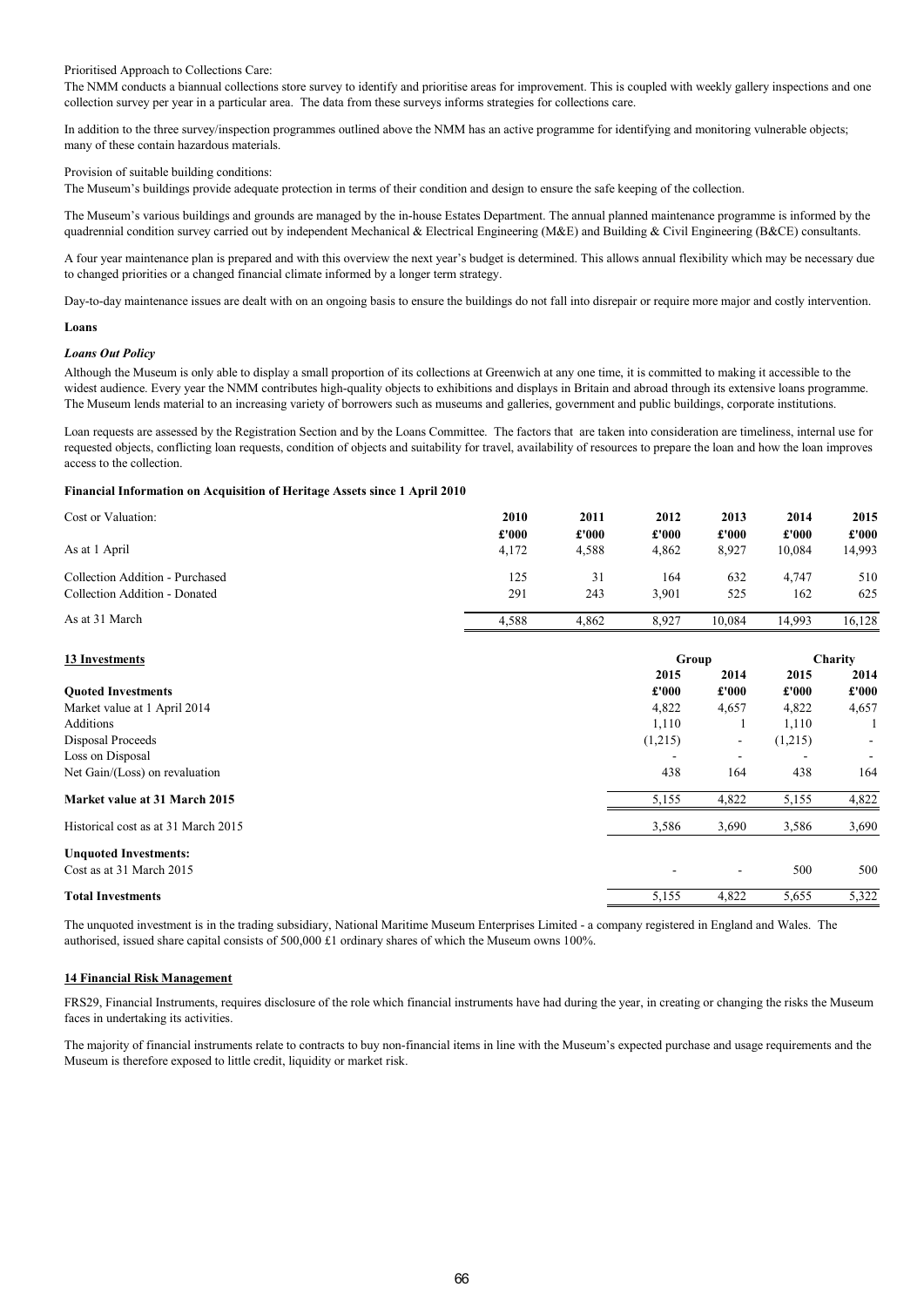| <b>Financial Assets</b>             | Total<br>£000 | Floating<br>Financial<br><b>Assets</b><br>£000 | Fixed<br>Financial<br><b>Assets</b><br>£000 | <b>Assets</b><br>Earning<br>Equity<br>Return<br>£000 | Weighted<br>Average<br><b>Fixed Int</b><br>Rate | Weighted<br>Average<br>Period for<br><b>Which Rate</b><br><b>Is Fixed</b> |
|-------------------------------------|---------------|------------------------------------------------|---------------------------------------------|------------------------------------------------------|-------------------------------------------------|---------------------------------------------------------------------------|
| Year ended 31 March 2015 - Sterling | 12.761        | 3.058                                          | 4.548                                       | 5.155                                                | $0.8\%$                                         | 3 Months                                                                  |
| Year ended 31 March 2014 - Sterling | 13.960        | 4.454                                          | 4.684                                       | 4.822                                                | $1.1\%$                                         | 3 Months                                                                  |

The interest rate on floating financial assets is determined by the bank and market conditions.

## **Reconciliation to the Balance Sheet 2015 2014**

| ixxviivinauvii to tiiv Dalailye Siivet | $-0.1$ | $-0.1$ |
|----------------------------------------|--------|--------|
|                                        | £'000  | £'000  |
| Cash                                   | 3,058  | 4,454  |
| Investments (Current Assets)           | 4.548  | 4,684  |
| Investments (Fixed Assets)             | 5,155  | 4,822  |
| Total                                  | 12.761 | 13,960 |
|                                        |        |        |

## **Liquidity Risk**

The National Maritime Museum receives the majority of its income by way of Grant in Aid and as a result there is little exposure to liquidity risk. This is managed through the reserves policies as established by the Trustees.

The Museum has sufficient unrestricted funds to cover its current liabilities.

### **Credit Risk**

The Museum is exposed to credit risk of £765,000 of trade debtors. This risk is not considered significant as major customers are familiar to the Museum. Bad and doubtful debts are provided for on an individual basis. Write offs in the year for bad debts amounted to £883 (£28,407 - 2014). Of the £765,000 trade debtors, £100,000 (£193,000 - 2014) relates to the service level agreement in place with the Cutty Sark Trust. This is not considered to be of high risk.

Cash is held by the Museum's bankers. The Museum has not suffered any loss in relation to cash held by bankers.

## **Foreign Currency Risk**

The National Maritime Museum has no exposure to foreign currency risk because no material transactions are carried out in foreign currencies.

## **Investment Income Risk**

The National Maritime Museum has no borrowings and all cash deposits are for terms of up to four months.

| 15 Stock                                        |       | Group            |       | Charity        |  |
|-------------------------------------------------|-------|------------------|-------|----------------|--|
|                                                 | 2015  | 2014             | 2015  | 2014           |  |
|                                                 | £000  | £000             | £000  | £000           |  |
| Goods for resale                                | 315   | 362              | 52    | 72             |  |
| 16 Debtors: Amounts falling due within one year |       | Charity<br>Group |       |                |  |
|                                                 | 2015  | 2014             | 2015  | 2014           |  |
|                                                 | £'000 | £'000            | £'000 | £'000          |  |
| Trade debtors                                   | 765   | 572              | 351   | 319            |  |
| Amount owed by subsidiary                       |       | -                | 1,295 | 782            |  |
| Prepayments                                     | 329   | 575              | 322   | 566            |  |
| Taxation (VAT)                                  | 118   | 105              | 155   | 105            |  |
| Accrued income                                  | 444   | 195              | 399   | 195            |  |
| Other debtors                                   | 94    | 198              | 92    | 128            |  |
| Total                                           | 1,750 | 1,645            | 2,614 | 2,095          |  |
| Balances with Central Government Bodies         | 120   | 191              | 156   | 191            |  |
| Balances with local authorities                 |       | 2                |       | $\overline{2}$ |  |
|                                                 | 121   | 193              | 157   | 193            |  |
| Balances with bodies external to government     | 1,629 | 1,452            | 2,457 | 1,902          |  |
| Total                                           | 1,750 | 1,645            | 2,614 | 2,095          |  |

Of the £765,000 trade debtors, £100,000 (£193,000 - 2014) relates to the service level agreement in place with the Cutty Sark Trust.

Accrued income includes £284,000 of income due from restricted grant funding for specific projects undertaken by the Museum in the 2014-15 year.

Other debtors includes £46,000 of unpresented credit card income (£63,000 - 2014).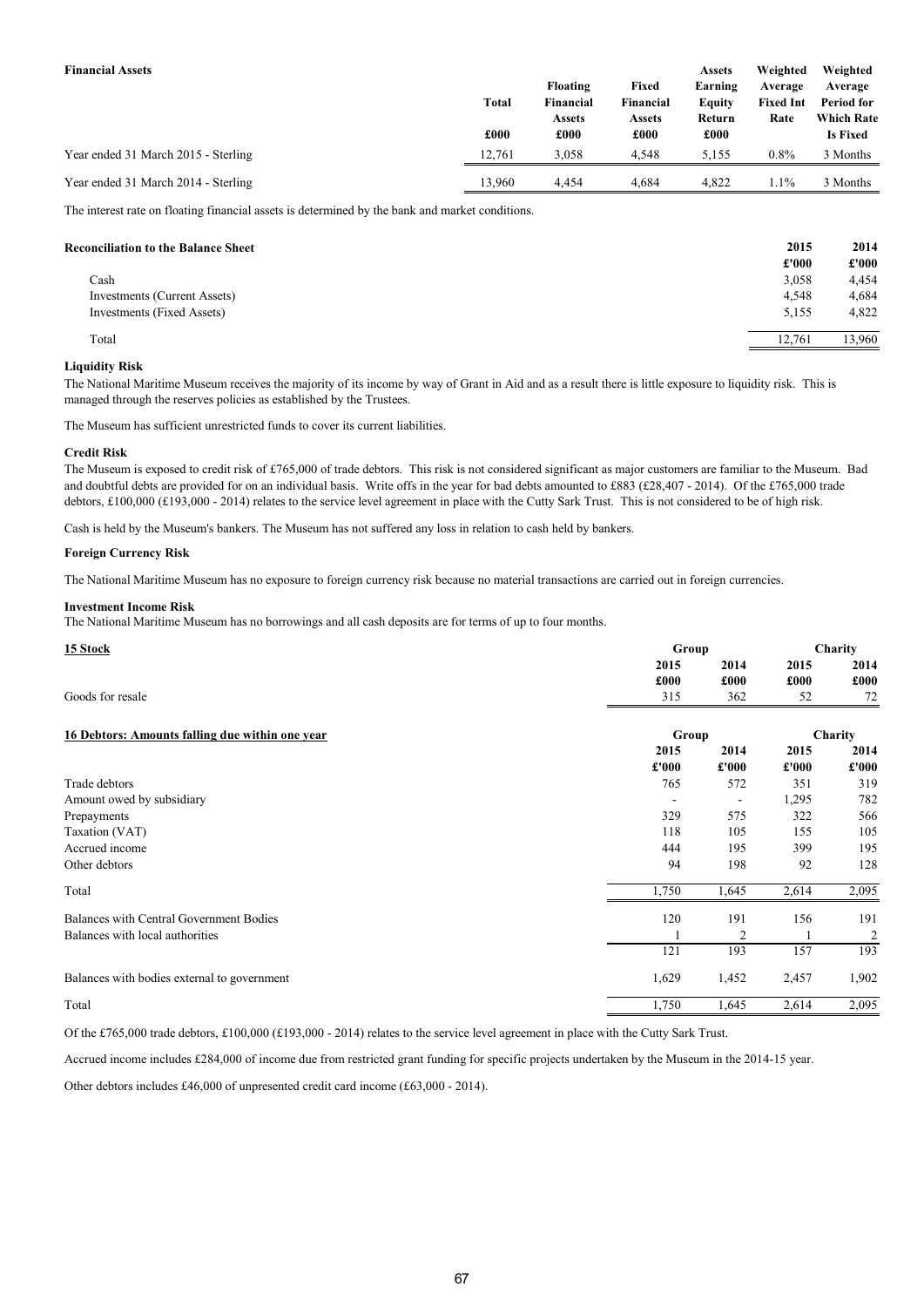| 17 Creditors: Amounts falling due within one year | Group |       |       | Charity |
|---------------------------------------------------|-------|-------|-------|---------|
|                                                   | 2015  | 2014  | 2015  | 2014    |
|                                                   | £'000 | £'000 | £'000 | £'000   |
| Trade creditors                                   | 493   | 1,100 | 370   | 1,082   |
| Other creditors                                   | 73    | 78    | 64    | 131     |
| Taxation and social security                      | 271   | 311   | 271   | 272     |
| Accruals                                          | 2,969 | 3,279 | 2,940 | 3,278   |
| Deferred income                                   | 1,125 | 1,348 | 996   | 977     |
| Total                                             | 4,931 | 6,116 | 4,641 | 5,740   |
| Balances with Central Government Bodies           | 271   | 311   | 271   | 272     |
| Balances with local authorities                   |       |       |       |         |
|                                                   | 271   | 311   | 271   | 272     |
| Balances with bodies external to government       | 4,660 | 5,805 | 4,370 | 5,468   |
| Total                                             | 4,931 | 6,116 | 4,641 | 5,740   |

| The movement on the deferred income account is as follows: | Group |       | Charity |       |
|------------------------------------------------------------|-------|-------|---------|-------|
|                                                            | 2015  | 2014  | 2015    | 2014  |
|                                                            | £'000 | £'000 | £'000   | £'000 |
| Deferred income at 1 April                                 | 1,348 | 572   | 977     | 213   |
| Released in year                                           | (746) | (372) | (375)   | (213) |
| Deferred in                                                | 523   | 1.148 | 394     | 977   |
| Deferred income at 31 March                                | 1.125 | .348  | 996     | 977   |

# **18 Operating Leases**

As at 31 March 2015 the Museum had obligations under non-cancellable operating leases which expire as follows:

|                               | Group                    |               | Charity       |                          |
|-------------------------------|--------------------------|---------------|---------------|--------------------------|
| <b>Buildings</b>              | 2015<br>£'000            | 2014<br>£'000 | 2015<br>£'000 | 2014<br>£'000            |
| - Within one year             | $\overline{\phantom{a}}$ | ۰             | ۰             | $\overline{\phantom{a}}$ |
| - In the second to fifth year |                          |               |               | ٠                        |
| - After five years            | 380                      | 363           | 380           | 363                      |
| Total                         | 380                      | 363           | 380           | 363                      |
| Other                         |                          |               |               |                          |
| - Within one year             |                          |               |               |                          |
| - In the second to fifth year | 11                       | 14            | 11            | 14                       |
| - After five years            | ۰.                       |               | ۰.            | $\overline{\phantom{a}}$ |
| Total                         | 11                       | 14            |               | 14                       |

# **19 Restricted Funds**

The income funds of the Museum comprise of specific purposes grants and donations which remain unexpended:

|                                                     | <b>Balance</b> |        |             | Gains/   |                       | <b>Balance</b> |
|-----------------------------------------------------|----------------|--------|-------------|----------|-----------------------|----------------|
|                                                     | 1 Apr 2014     | Income | Expenditure | (Losses) | Transfers 31 Mar 2015 |                |
|                                                     | £'000          | £'000  | £'000       | £'000    | £'000                 | $\pounds 000$  |
| Land and Buildings Fund                             | 90,180         |        | (2,372)     |          | 496                   | 88,304         |
| <b>Revaluation Reserve</b>                          | 17,274         |        |             | 10,094   | ۰.                    | 27,368         |
| Special Purpose Funds                               |                | 1,830  | (1,830)     |          |                       |                |
| Collections Capital Fund                            | 14,993         | 625    |             | ۰        | 510                   | 16,128         |
| National Historic Ships UK Fund                     |                | 356    | (356)       |          | ۰                     |                |
| No. 3 Trust Fund - Sackler Caird Fund               | 47             | 36     | (15)        | 4        | ۰                     | 72             |
| No. 3 Trust Fund - Anderson Fund                    | 73             |        |             |          |                       | 74             |
| No. 3 Trust Fund - Bosanguet Fund                   |                |        |             |          |                       |                |
| Total Restricted Funds including Fair Value Reserve | 122,572        | 2.848  | (4,573)     | 10.098   | 1.006                 | 131,951        |

The above fund includes a balance of  $£26,000$  for the Fair Value Reserve. This reserve represents the difference between the historical cost of the investments and their market value at 31 March 2015.

**The Land and Buildings Fund** represents the value of the land and buildings on transfer from the Secretary of State for the Environment to the Trustees of the Museum, the incorporation of the Royal Observatory, Greenwich partly in 1999 and fully in 2004, plus subsequent additions at cost, less depreciation for the year.

**The Revaluation Reserve** represents the difference between the original cost and valuation of the land and buildings at year end.

**Special Purpose Funds** represents grants and donations received by the Museum for specific purposes.

**The Collections Capital Fund** represents assets either donated or purchased for the Museum's collection and is the value of capitalised heritage assets.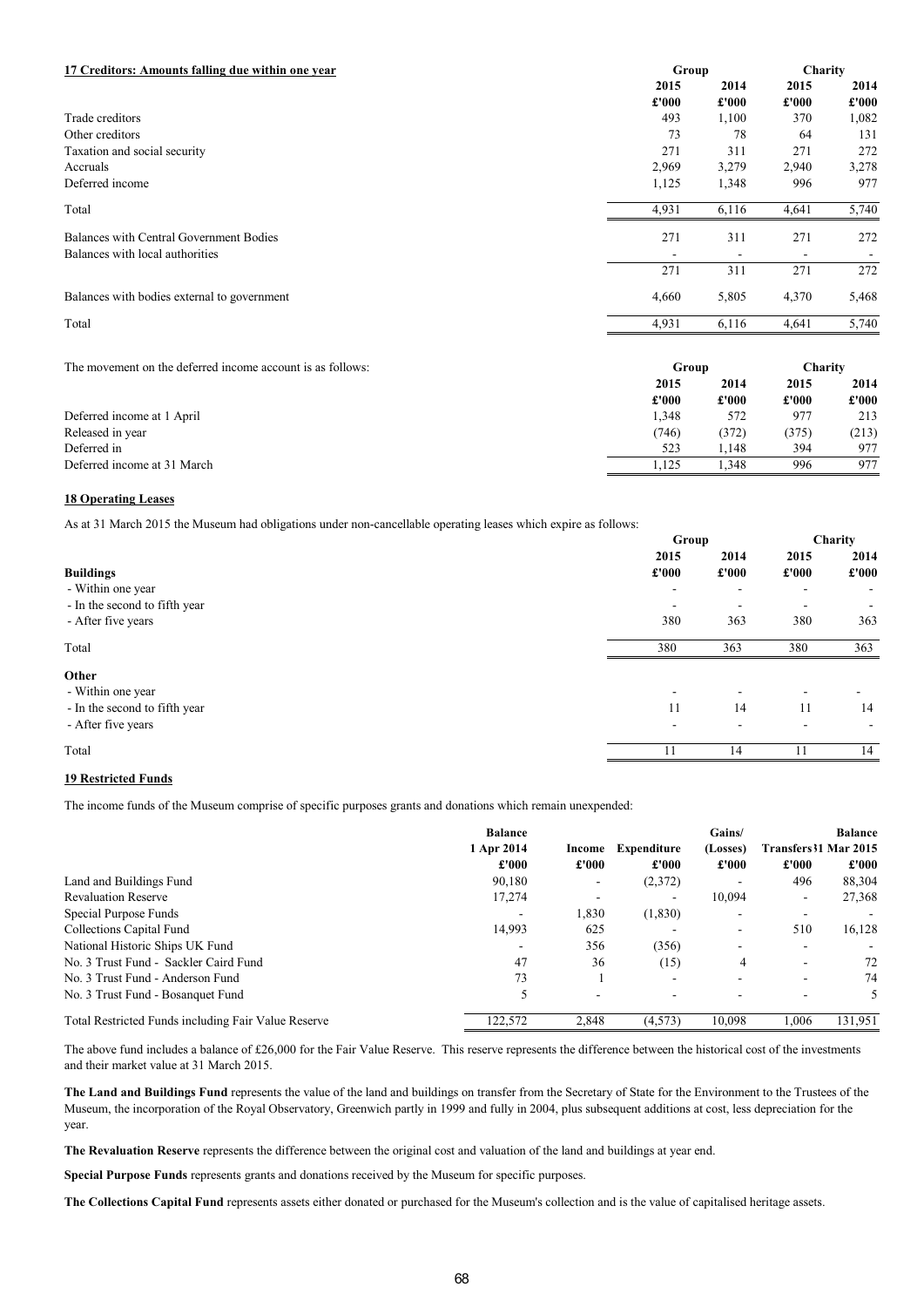The National Historic Ships UK Fund supports research, publications, training, recording and similar activities relating to the preservation of historic vessels.

**The Caird Trust** supports short term research fellows in areas directly related to the Museums collections or in particular related subjects.

**The Sackler Caird Fund** (part of the No.3 Trust Fund) was established to support a research fellowship in areas directly related to the Museums collections or in particular related subjects.

**The Anderson Fund** (part of the No.3 Trust Fund) supports a fellowship in naval and maritime history.

**The Bosanquet Fund** (part of the No.3 Trust Fund) provides funding for the purchase of library books.

**The Fair Value Reserve** (for Restricted, Unrestricted and Endowment Funds) represents the difference between the historical cost of the investments and their market value at 31 March 2015.

#### **Description of main transfers between funds**

The Land and Buildings Fund movement provides for a transfer for additions of land and buildings paid for from the General Fund.

The Collections Capital Fund movement provides for the relocation of the purchase of Heritage Assets from the General Fund.

| <b>20 Unrestricted Funds</b> | <b>Balance</b> |        |             | Gains/                   |                       | <b>Balance</b> |
|------------------------------|----------------|--------|-------------|--------------------------|-----------------------|----------------|
|                              | 1 Apr 2014     | Income | Expenditure | (Losses)                 | Transfers 31 Mar 2015 |                |
|                              | £'000          | £'000  | £'000       | £'000                    | £'000                 | £'000          |
| Tangible Asset Fund          | 8,663          |        | (2,790)     | ۰                        | 1,321                 | 7,194          |
| Designated Capital           |                | 2,284  |             | $\overline{\phantom{0}}$ | (2, 284)              |                |
| Caird Fund                   | 1,185          | 17     | (47)        | 73                       | ۰.                    | 1,228          |
| Development Fund             | 6,207          | 90     | (11)        | 313                      | ۰                     | 6,599          |
| No. 3 Trust Fund             | 551            | π      | $\theta$    | 18                       | ۰                     | 576            |
| <b>Trading Funds</b>         | 59             | 3,437  | (2,142)     | Ξ.                       | (1,295)               | 59             |
| <b>Designated Funds</b>      | 16,665         | 5,835  | (4,990)     | 404                      | (2,258)               | 15,656         |
| <b>General Funds</b>         | 2,422          | 19,812 | (21, 239)   | $\bf{0}$                 | 1,252                 | 2,247          |
|                              | 19.087         | 25,647 | (26, 229)   | 404                      | (1,006)               | 17,903         |

The above fund includes a balance of £1,456,000 for the Fair Value Reserve. This reserve represents the difference between the historical cost of the investments and their market value at 31 March 2015.

**The Tangible Asset Fund** represents the value of the fixed assets (excluding land and buildings) plus subsequent additions at cost.

**Designated Capital** represents funding received from the DCMS for capital expenditure.

**The Caird Fund** is available for use at the discretion of the Trustees for the purpose and benefit of the Museum.

**The Development Fund** is designated for development projects at the Museum.

**The No.3 Trust Fund** (except to the extent that funds are endowment or restricted) is for the purpose and benefit of the Museum at the discretion of the **Trustees** 

**Trading Funds** represent the value of reserves held in the Museums trading subsidiary.

### **Description of main transfers between funds**

The Tangible Assets Fund movement mainly provides for a transfer from Designated Capital reserves for spend on fixed assets during the year.

The Designated Capital fund movement provides for the transfer of the capital Grant in Aid received which has been used for the purchase of tangible assets during the year.

The transfers out of the Trading Funds represents the transfer of the profit as Gift Aid to the Charity.

| 21 Endowments         | <b>Balance</b> |                           |                          | Investment               | <b>Balance</b>           |
|-----------------------|----------------|---------------------------|--------------------------|--------------------------|--------------------------|
|                       | 1 Apr 2014     | <b>Income Expenditure</b> |                          |                          | <b>Gains</b> 31 Mar 2015 |
| Permanent endowments: | £'000          | £'000                     | £'000                    | £'000                    | £'000                    |
| The Caird Fund        | 483            |                           | (19)                     | 30                       | 501                      |
| The Sackler Fund      | 160            |                           | $\overline{\phantom{a}}$ | $\overline{\phantom{a}}$ | 161                      |
|                       | 643            |                           | (19)                     | 30                       | 662                      |

The above fund includes a balance of £87,000 for the Fair Value Reserve. This reserve represents the difference between the historical cost of the investments and their market value at 31 March 2015.

**The Caird Fund** is a capital sum the income of which is to be used for the purpose and benefit of the Museum.

**The Sackler Fund (part of the No.3 Trust Fund)** is a capital sum which is used to support a research fellowship in areas directly relating to the history of astronomy and navigational sciences.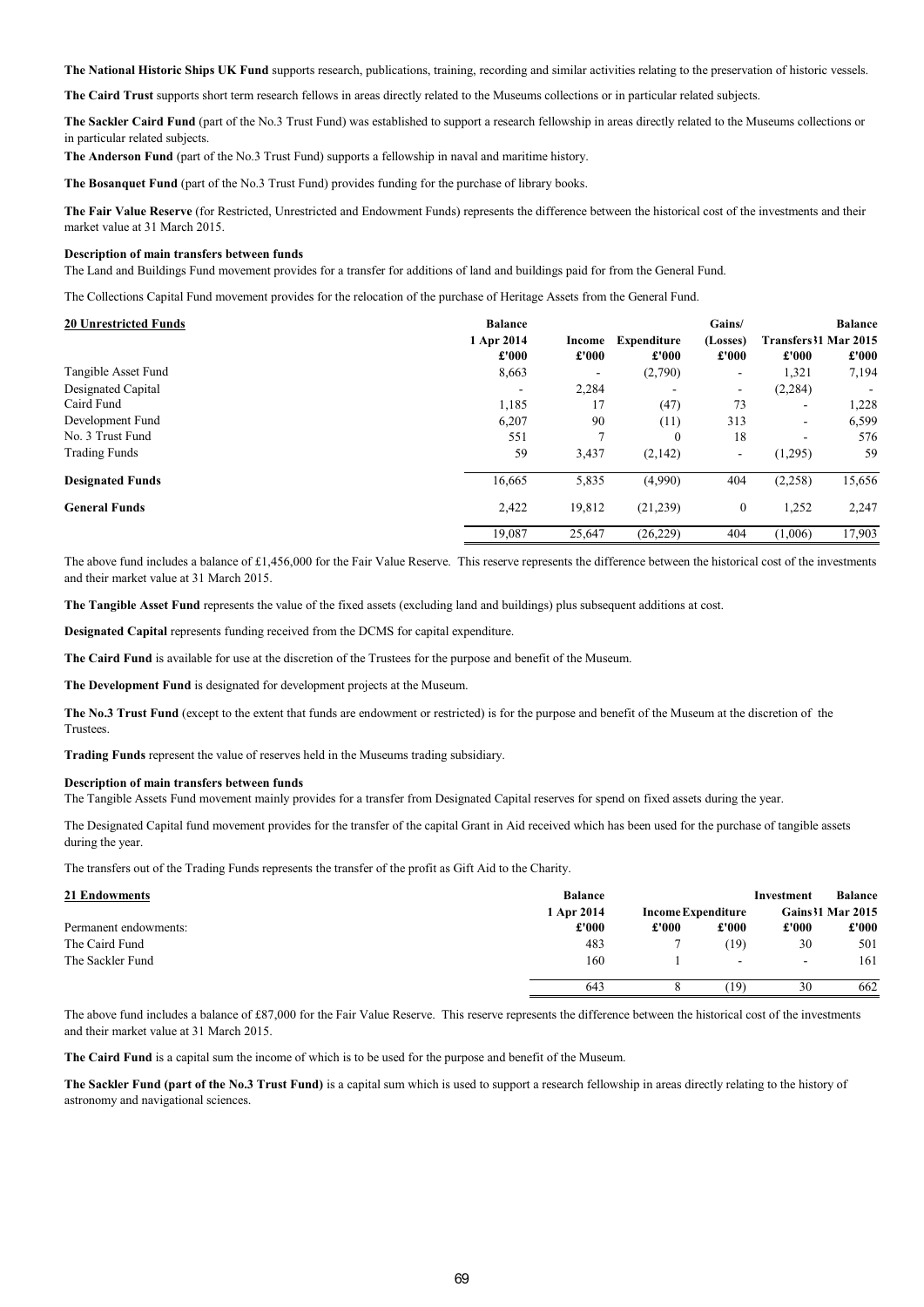| 22 Analysis of Group Net Assets between Funds      |                   | Unrestricted Unrestricted |                                     |                          |         |
|----------------------------------------------------|-------------------|---------------------------|-------------------------------------|--------------------------|---------|
|                                                    | <b>Designated</b> |                           | <b>General</b> Restricted Endowment |                          | Total   |
|                                                    | <b>Funds</b>      | Funds                     | Funds                               | <b>Funds</b>             | 2015    |
| Fund balances at 31 March 2015 are represented by: | £'000             | £'000                     | £'000                               | £'000                    | £'000   |
| Heritage Assets                                    |                   | ۰                         | 16,128                              | $\overline{\phantom{a}}$ | 16,128  |
| Tangible Fixed assets                              | 8.821             | $\sim$                    | 115.672                             | ۰.                       | 124.493 |
| Investments                                        | 4.342             |                           | 151                                 | 662                      | 5.155   |
| Current assets                                     | 7.424             | 2.247                     | ۰                                   | ۰.                       | 9.671   |
| Creditors: Amounts falling due within one year     | (4,931)           |                           |                                     | $\sim$                   | (4,931) |
| <b>Group Net Assets</b>                            | 15.656            | 2.247                     | 131.951                             | 662                      | 150,516 |

Unrealised gains and losses detailed below have been included in the fund balances.

| <b>Reconciliation of movements</b>                                                       |                             |                                                        |                                                  | <b>Unrestricted Restricted Endowment</b>             |                                                | <b>Total</b>                                   |
|------------------------------------------------------------------------------------------|-----------------------------|--------------------------------------------------------|--------------------------------------------------|------------------------------------------------------|------------------------------------------------|------------------------------------------------|
| in unrealised gains on land and buildings:                                               |                             |                                                        | <b>Funds</b><br>£'000                            | <b>Funds</b><br>£'000                                | <b>Funds</b><br>£'000                          | 2015<br>£'000                                  |
| Unrealised gains at 1 April 2014                                                         |                             |                                                        |                                                  | 17,274                                               |                                                | 17,274                                         |
| Net gain arising on revaluation                                                          |                             |                                                        | $\overline{\phantom{a}}$                         | 10,094                                               | $\overline{\phantom{a}}$                       | 10,094                                         |
| Unrealised gains at 31 March 2015                                                        |                             |                                                        | $\overline{\phantom{a}}$                         | 27,368                                               | $\blacksquare$                                 | 27,368                                         |
| <b>Reconciliation of movements</b>                                                       |                             |                                                        |                                                  | Unrestricted Restricted Endowment                    |                                                | <b>Total</b>                                   |
| in unrealised gains on investments:                                                      |                             |                                                        | <b>Funds</b>                                     | <b>Funds</b>                                         | <b>Funds</b><br>£'000                          | 2015                                           |
|                                                                                          |                             |                                                        | £'000                                            | £'000                                                |                                                | £'000                                          |
| Unrealised gains at 1 April 2014<br>Net gain arising on revaluations                     |                             |                                                        | 1,051<br>404                                     | 15<br>$\overline{4}$                                 | 65<br>30                                       | 1,131<br>438                                   |
|                                                                                          |                             |                                                        |                                                  |                                                      |                                                |                                                |
| Unrealised gains at 31 March 2015                                                        |                             |                                                        | 1,455                                            | 19                                                   | 95                                             | 1,569                                          |
| 23 Reconciliation of net incoming resources to net cash inflow from operating activities |                             |                                                        |                                                  |                                                      | 2015                                           | 2014                                           |
|                                                                                          |                             |                                                        |                                                  |                                                      | £'000                                          | £'000                                          |
| Net (outgoing)/incoming resources                                                        |                             |                                                        |                                                  |                                                      | (2,318)                                        | 1,583                                          |
| Donated Objects                                                                          |                             |                                                        | Note 2                                           |                                                      | (625)                                          | (162)                                          |
| Depreciation charges                                                                     |                             |                                                        | Note 10                                          |                                                      | 5,145                                          | 4,790                                          |
| Investment income                                                                        |                             |                                                        | Note 5                                           |                                                      | (145)                                          | (155)                                          |
| (Increase)/Decrease in stock                                                             |                             |                                                        | Note 15                                          |                                                      | 47                                             | 16                                             |
| (Increase)/Decrease in debtors                                                           |                             |                                                        | Note 16                                          |                                                      | (105)                                          | 770                                            |
| (Decrease)/Increase in creditors                                                         |                             |                                                        | Note 17                                          |                                                      | (1,185)                                        | (36)                                           |
| Decrease in provisions                                                                   |                             |                                                        |                                                  |                                                      |                                                |                                                |
| Loss on Disposal of Fixed Assets                                                         |                             |                                                        | Note 9                                           |                                                      | 16                                             | 7                                              |
| Net cash inflow from operating activities                                                |                             |                                                        |                                                  |                                                      | 830                                            | 6,813                                          |
| Reconciliation of increase in cash to movement in net funds                              |                             |                                                        |                                                  |                                                      | 2015                                           | 2014                                           |
|                                                                                          |                             |                                                        |                                                  |                                                      | £'000                                          | £'000                                          |
| (Decrease)/Increase in cash in the period                                                |                             |                                                        |                                                  |                                                      | (1,396)                                        | 2,383                                          |
| (Decrease)/Increase in liquid resources in the period                                    |                             |                                                        |                                                  |                                                      | (136)                                          | (2,972)                                        |
| Change in net funds resulting from cash flows                                            |                             |                                                        |                                                  |                                                      | (1, 532)                                       | (589)                                          |
| Net funds at 1 April 2014                                                                |                             |                                                        |                                                  |                                                      | 9,138                                          | 9,727                                          |
| Net funds at 31 March 2015                                                               |                             |                                                        |                                                  |                                                      | 7,606                                          | 9,138                                          |
|                                                                                          |                             |                                                        |                                                  |                                                      |                                                |                                                |
| Analysis of net funds                                                                    |                             |                                                        |                                                  |                                                      | 2015                                           | 2014                                           |
|                                                                                          | <b>NMM</b><br>$\pounds 000$ | <b>Trusts</b><br>$\pmb{\pounds}^{\bullet}\mathbf{000}$ | Charity<br>$\pmb{\pounds}^{\bullet}\mathbf{000}$ | <b>NMME</b><br>$\pmb{\pounds}^{\bullet}\mathbf{000}$ | Group<br>$\pmb{\pounds}^{\bullet}\mathbf{000}$ | Group<br>$\pmb{\pounds}^{\bullet}\mathbf{000}$ |
| Held at Commercial Banks                                                                 | 1,330                       | 263                                                    | 1,593                                            | 1,451                                                | 3,044                                          | 4,422                                          |
| Held at Government Bank Service                                                          |                             |                                                        |                                                  |                                                      |                                                | 13                                             |
| Cash in Hand                                                                             | 14                          | $\overline{\phantom{a}}$                               | 14                                               |                                                      | 14                                             | 19                                             |
|                                                                                          | 1,344                       | 263                                                    | 1,607                                            | 1,451                                                | 3,058                                          | 4,454                                          |
| Liquid resources - Short Term Deposit                                                    | 776                         | 3,772                                                  | 4,548                                            |                                                      | 4,548                                          | 4,684                                          |
| Net funds                                                                                | 2,120                       | 4,035                                                  | 6,155                                            | $\overline{1,}451$                                   | 7,606                                          | 9,138                                          |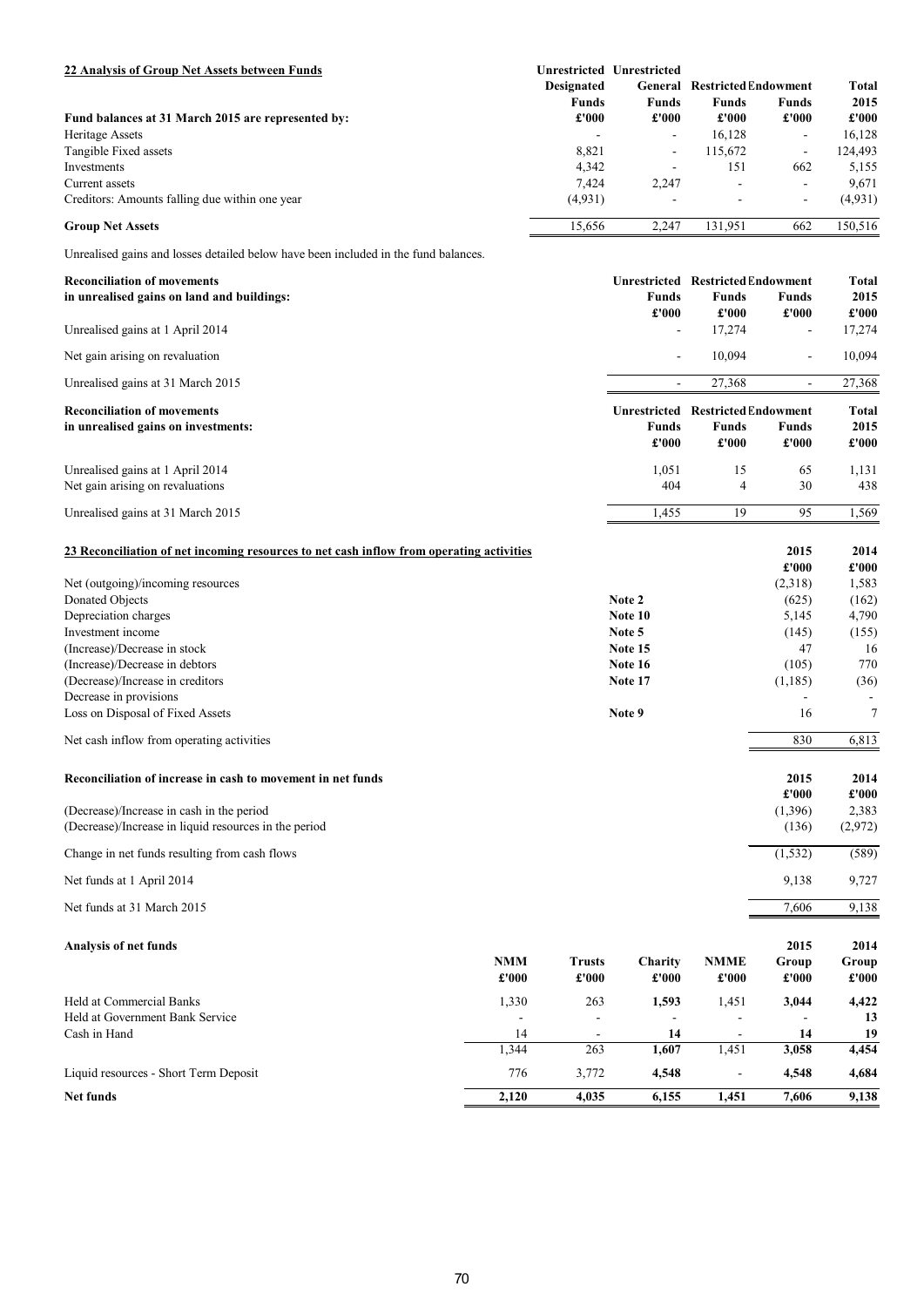## **24 Related party transactions**

The National Maritime Museum is a Non-Departmental Public Body whose parent department is the Department for Culture, Media and Sport.

### **a) The Department for Culture, Media and Sport**

The Department for Culture, Media and Sport is regarded as a related party. During the year the Museum had a number of transactions in the normal course of business and at full arm's length with the Department. There were no outstanding balances at the end of the year.

|                               |        | 2015   | 2014   |
|-------------------------------|--------|--------|--------|
|                               |        | £'000  | £'000  |
| Grant in Aid received         |        | 14.315 | 14,675 |
| Capital Grant in Aid received |        | 2,284  | 1,708  |
| Total received from DCMS      | Note 2 | 16.599 | 16.383 |
|                               |        |        |        |

# **b) The Heritage Lottery Fund**

The National Maritime Museum received lottery grants from the Heritage Lottery Fund in the year of £334,198 (£2,862,721 - 2014). The HLF shares the same parent Department (DCMS) and is therefore a related party. There was an outstanding balance of £108,500 (£8,517- 2014) at the end of the year.

|                                                        |        | 2015  | 2014  |
|--------------------------------------------------------|--------|-------|-------|
|                                                        |        | £'000 | £'000 |
| Capital Grants received from the Heritage Lottery Fund | Note 2 |       | 2.780 |

### **c) The Arts Council England**

The National Maritime Museum received grants from the Arts Council England in the year of £46,000 (£nil - 2014). The ACE shares the same parent Department (DCMS) and is therefore a related party. There was an outstanding balance of £22,500 (£nil- 2014) at the end of the year.

### **d) The Trustees, Staff and Other Related Parties**

During the year the National Maritime Museum has had various material transactions with other entities, as set out below:

| <b>Related Party</b>                  | <b>Nature of Relationship</b>                                                                                                                                                                  | income<br>received<br>during the<br>year<br>£'000 | Value of<br>expenditure<br>during the<br>year<br>£'000 | <b>Nature of transaction</b>                                |
|---------------------------------------|------------------------------------------------------------------------------------------------------------------------------------------------------------------------------------------------|---------------------------------------------------|--------------------------------------------------------|-------------------------------------------------------------|
| Royal Museums Greenwich<br>Foundation | E Boddington, a Trustee of the related party, served as<br>a Trustee during the year                                                                                                           | 362                                               |                                                        | rants received & expenditure recharges                      |
| <b>Trinity House</b>                  | C Marlow, a Younger Brother of the related Party,<br>served as a Trustee during the year                                                                                                       | 64                                                |                                                        | Grants received                                             |
| Imperial War Museum                   | C Lintott, who provided research assistance to the<br>related party, served as a Trustee during the year. K<br>Fewster, a Member of the related party, served as a<br>Director during the year | 16                                                |                                                        | Expenditure recharges - shared rental<br>expense            |
| Society for Nautical Research         | K Fewster, a Member of the related party, served as a<br>Director during the year                                                                                                              | 16                                                |                                                        | Grants received                                             |
| Mystic Seaport Museum                 | K Fewster, a Member of the related party, served as a<br>Director during the year                                                                                                              | 10                                                |                                                        | <b>Exhibition</b> fees                                      |
| Chatham Historic Dockyard Trust       | Sir R Crawford, a Trustee of the related party, served<br>as a Trustee during the year                                                                                                         | 10                                                |                                                        | Income from image use, Heritage<br>Assets loans out charges |
| <b>BBC</b>                            | C Lintott, freelancer for the related party, served as a<br>Trustee during the year.                                                                                                           | 6                                                 |                                                        | Income from image use                                       |
| Royal Museums Greenwich<br>Foundation | E Boddington, a Trustee of the related party, served as<br>a Trustee during the year                                                                                                           |                                                   | 702                                                    | Grants made                                                 |
| Chatham Historic Dockyard Trust       | Sir R Crawford, a Trustee of the related party, served<br>as a Trustee during the year                                                                                                         |                                                   | 119                                                    | Rental at No1 Smithery, Chatham                             |
| National Trust                        | K Fewster, a Member of the related party, served as a<br>Director during the year                                                                                                              |                                                   | 36                                                     | Grants made                                                 |
| Imperial War Museum                   | C Lintott, who provided research assistance to the<br>related party, served as a Trustee during the year                                                                                       |                                                   | 8                                                      | Research assistance                                         |
| Museums Association                   | K Fewster, is a Member of the related party, served as<br>Director during the year                                                                                                             |                                                   | 6                                                      | Conference and membership costs                             |
| Clore Leadership Programme            | M Sarna, a Fellow of the related party, served as a<br>Director during the year.                                                                                                               |                                                   | 4                                                      | Staff development & training                                |
| <b>Trinity House</b>                  | C Marlow, a Younger Brother of the related Party,<br>served as a Trustee during the year                                                                                                       |                                                   | 4                                                      | Conference and membership costs                             |
| <b>Baltic Exchange</b>                | J Penn, Chief Executive of the related party, served as<br>a Trustee during the year                                                                                                           |                                                   | $\overline{2}$                                         | Conference and membership costs                             |
| Courtauld Institute of Art            | G Crossick, Governing Board Member of the related<br>party, served as a Trustee during the year                                                                                                |                                                   | $\mathbf{1}$                                           | Income from image use                                       |
| <b>BBC</b>                            | C Lintott, freelancer for the related party, served as a<br>Trustee during the year.                                                                                                           |                                                   | $\mathbf{1}$                                           | Miscelleneous small expenses                                |

484 883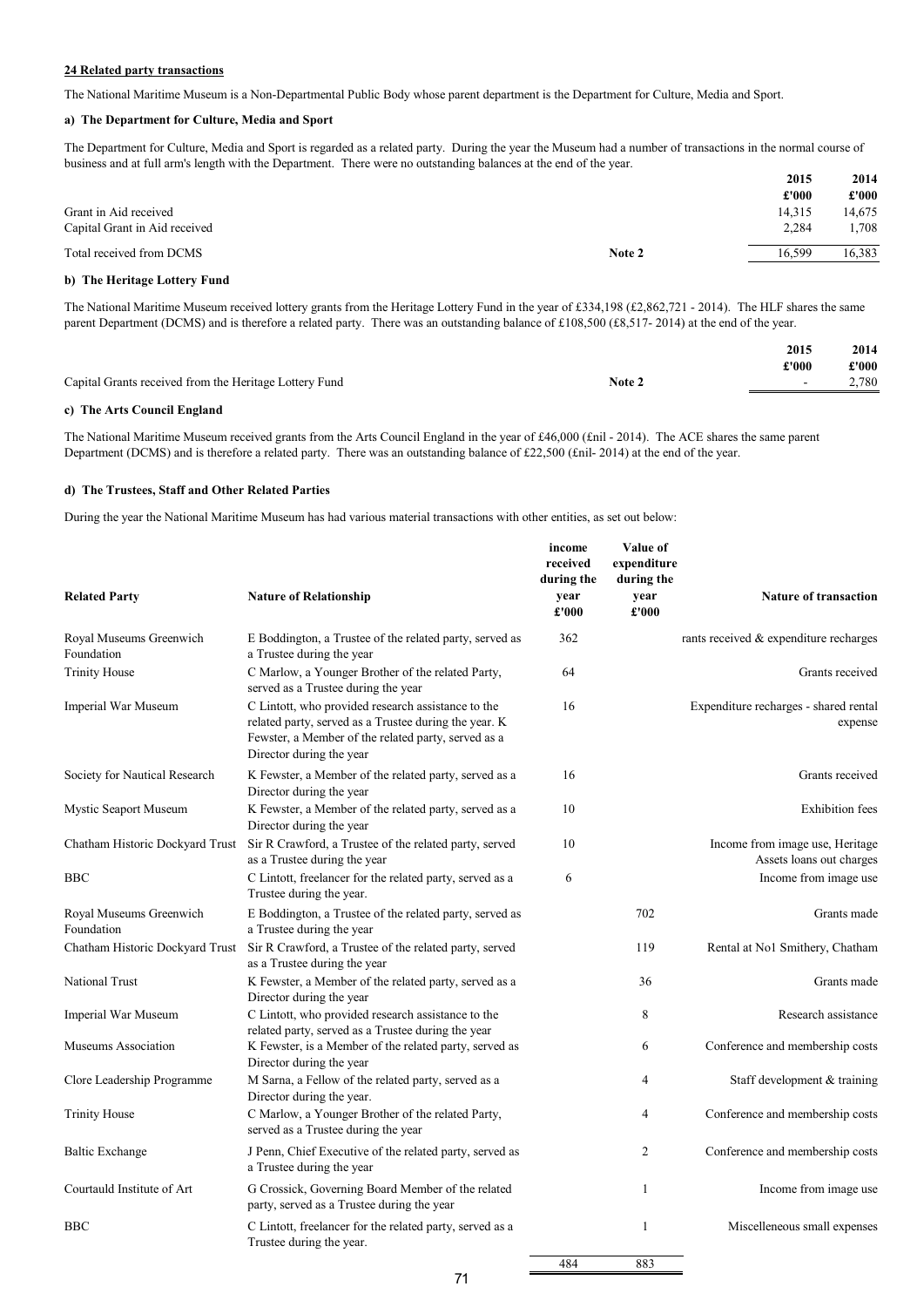At the year end there is a creditor balance of £702,000 with the Royal Museums Greenwich Foundation.

There were additional related party transactions conducted with various parties which fall below our materiality threshold  $(E1,000)$ . These transactions resulted in income of £1,374 and expenditure of £4,813

### **25 Contingent Liabilities**

The Museum had no contingent liabilities at the year end.

## **26 Post Balance Sheet Events**

These financial statements were authorised for issue, on the date given on the Audit Certificate, by the Accounting Officer and the Board of Trustees.

There are no other post balance sheet events to report.

## **27 Control of the Consolidated Entities**

The consolidated charity accounts consist of the National Maritime Museum and the three Trust Funds. The consolidated group accounts of the National Maritime Museum also include the results of a trading subsidiary, National Maritime Museum Enterprises Limited. The Museum controls NMME through ownership of 100% of its issued share capital. Control of the Trust Funds arises from the Trust deeds which vest ownership of the assets, which are to be used for the benefit of the Museum, in the Trustees of the Funds. Monitoring of the performances of NMME and the Trusts is undertaken by the Trustees of the National Maritime Museum through quarterly Trustee, Board, and Finance Committee meetings. Day to day control is operated through the financial and management arrangements of the executive offices of the Museum. Accountability is to the Trustees of the Museum and to the Department for Culture, Media and Sport.